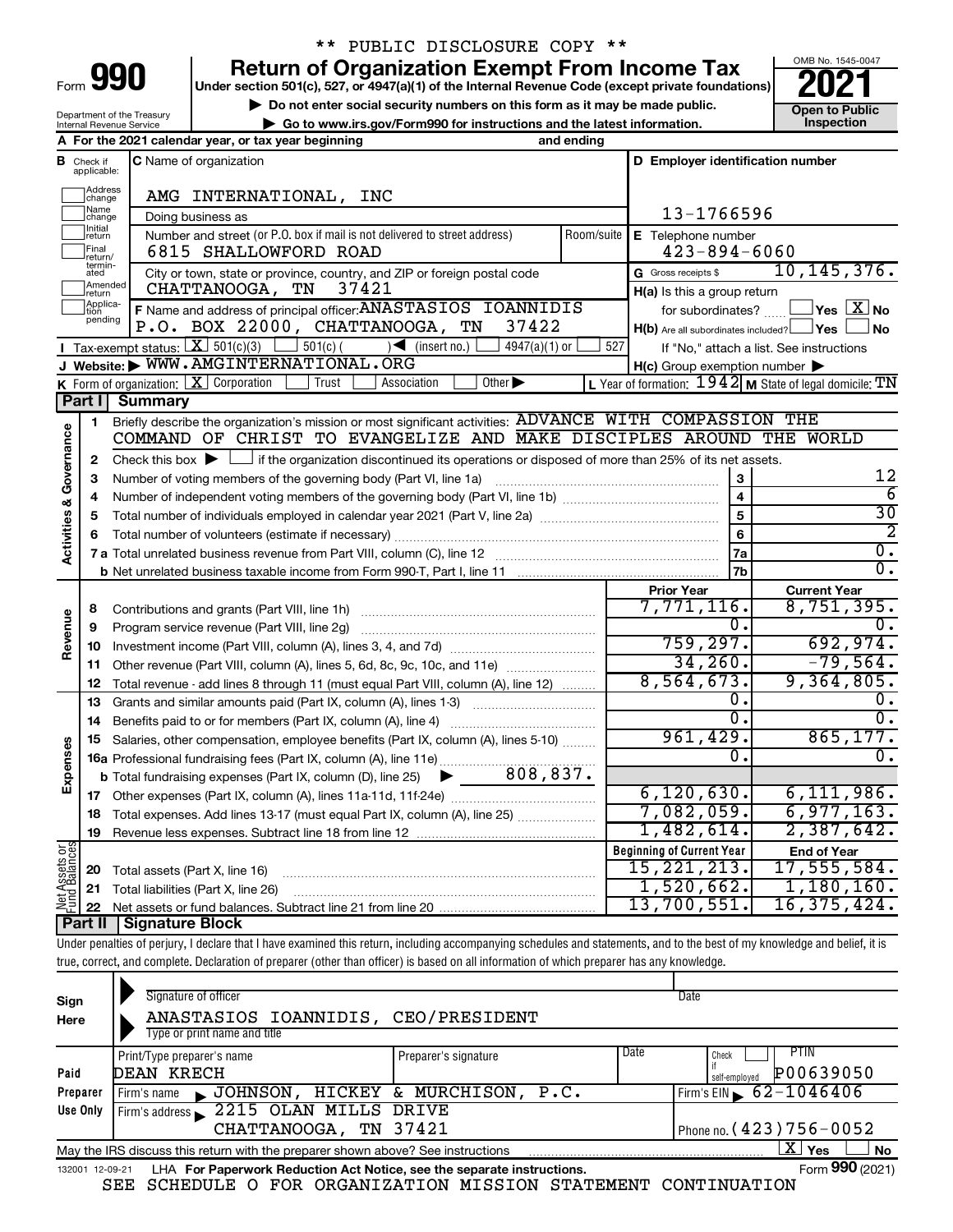|              | 13-1766596<br>AMG INTERNATIONAL, INC<br>Page 2<br>Form 990 (2021)                                                                                       |  |
|--------------|---------------------------------------------------------------------------------------------------------------------------------------------------------|--|
|              | Part III   Statement of Program Service Accomplishments                                                                                                 |  |
|              |                                                                                                                                                         |  |
| 1            | Briefly describe the organization's mission:                                                                                                            |  |
|              | ADVANCE WITH COMPASSION THE COMMAND OF CHRIST TO EVANGELIZE AND MAKE                                                                                    |  |
|              |                                                                                                                                                         |  |
|              | DISCIPLES AROUND THE WORLD THROUGH NATIONAL WORKERS AND IN PARTNERSHIP                                                                                  |  |
|              | WITH LIKE-MINDED CHRISTIANS                                                                                                                             |  |
|              |                                                                                                                                                         |  |
| $\mathbf{2}$ | Did the organization undertake any significant program services during the year which were not listed on the                                            |  |
|              | $\exists$ Yes $\boxed{\text{X}}$ No                                                                                                                     |  |
|              | If "Yes," describe these new services on Schedule O.                                                                                                    |  |
|              |                                                                                                                                                         |  |
| 3            | $\Box$ Yes $[\overline{\mathrm{X}}]$ No<br>Did the organization cease conducting, or make significant changes in how it conducts, any program services? |  |
|              | If "Yes," describe these changes on Schedule O.                                                                                                         |  |
| 4            | Describe the organization's program service accomplishments for each of its three largest program services, as measured by expenses.                    |  |
|              | Section 501(c)(3) and 501(c)(4) organizations are required to report the amount of grants and allocations to others, the total expenses, and            |  |
|              | revenue, if any, for each program service reported.                                                                                                     |  |
|              | 1,959,112.                                                                                                                                              |  |
| 4a           | ) (Expenses \$<br>including grants of \$<br>) (Revenue \$<br>(Code:<br>WTTH                                                                             |  |
|              | CHILDREN'S WORK AND RELIEF - AMG SUPPORTS CHILDREN<br>INTERNATIONALLY                                                                                   |  |
|              | FOOD, MEDICINE, CLOTHING AND EDUCATIONAL SUPPLIES                                                                                                       |  |
|              |                                                                                                                                                         |  |
|              |                                                                                                                                                         |  |
|              |                                                                                                                                                         |  |
|              |                                                                                                                                                         |  |
|              |                                                                                                                                                         |  |
|              |                                                                                                                                                         |  |
|              |                                                                                                                                                         |  |
|              |                                                                                                                                                         |  |
|              |                                                                                                                                                         |  |
|              |                                                                                                                                                         |  |
|              |                                                                                                                                                         |  |
|              |                                                                                                                                                         |  |
| 4b           | $\overline{1,625,215}$ including grants of \$<br>(Code:<br>(Expenses \$<br>) (Revenue \$                                                                |  |
|              | MISSIONARY PROJECTS AND SUPPORT - AMG SUPPORTS MISSIONARIES AND AND                                                                                     |  |
|              | NATIONAL WORKERS WORLDWIDE IN HOSPITALS, SCHOOLS AND BUILDING PROGRAMS                                                                                  |  |
|              |                                                                                                                                                         |  |
|              |                                                                                                                                                         |  |
|              |                                                                                                                                                         |  |
|              |                                                                                                                                                         |  |
|              |                                                                                                                                                         |  |
|              |                                                                                                                                                         |  |
|              |                                                                                                                                                         |  |
|              |                                                                                                                                                         |  |
|              |                                                                                                                                                         |  |
|              |                                                                                                                                                         |  |
|              |                                                                                                                                                         |  |
|              |                                                                                                                                                         |  |
|              |                                                                                                                                                         |  |
| 4с           | 2,121,197.<br>including grants of \$<br>(Expenses \$<br>(Revenue \$<br>(Code:                                                                           |  |
|              | MINISTRY PROJECTS - AMG HAS<br>MINISTRIES<br>INCLUDING PASTOR<br>INTERNATIONALLY                                                                        |  |
|              | TRAINING, CHURCH PLANTING,<br>MEDICAL,<br>AND MANY<br>MEDIA EVANGELISM,<br>OTHER                                                                        |  |
|              | MINISTRIES.                                                                                                                                             |  |
|              |                                                                                                                                                         |  |
|              |                                                                                                                                                         |  |
|              |                                                                                                                                                         |  |
|              |                                                                                                                                                         |  |
|              |                                                                                                                                                         |  |
|              |                                                                                                                                                         |  |
|              |                                                                                                                                                         |  |
|              |                                                                                                                                                         |  |
|              |                                                                                                                                                         |  |
|              |                                                                                                                                                         |  |
|              |                                                                                                                                                         |  |
| 4d           | Other program services (Describe on Schedule O.)                                                                                                        |  |
|              | $-79,564.$<br>(Expenses \$<br>(Revenue \$                                                                                                               |  |
| 4е           | including grants of \$<br>5,705,524.<br>Total program service expenses                                                                                  |  |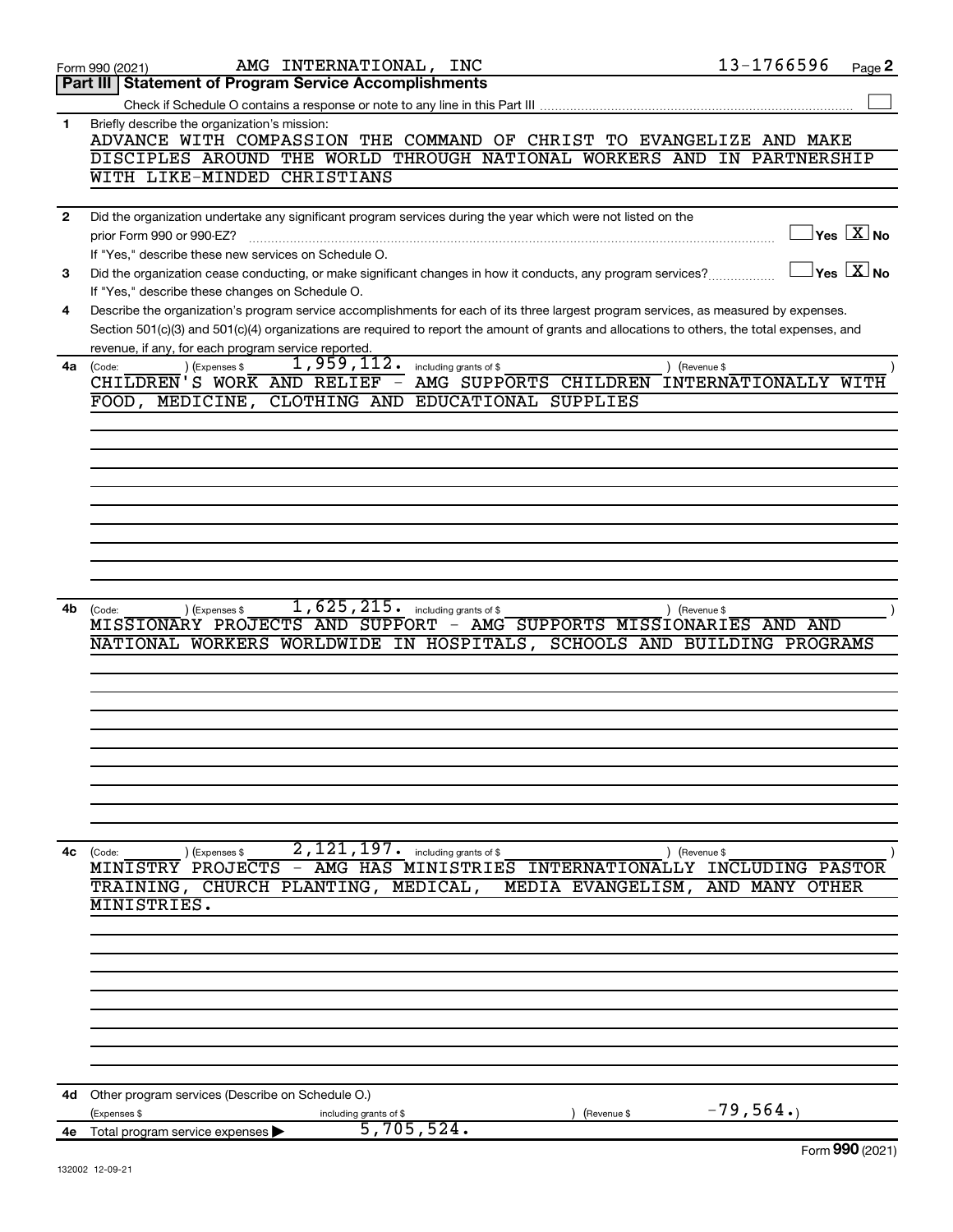Form 990 (2021) Page AMG INTERNATIONAL, INC 13-1766596 **Part IV Checklist of Required Schedules**

|     |                                                                                                                                                                                                                                                           |                 | Yes | No                      |
|-----|-----------------------------------------------------------------------------------------------------------------------------------------------------------------------------------------------------------------------------------------------------------|-----------------|-----|-------------------------|
| 1.  | Is the organization described in section 501(c)(3) or 4947(a)(1) (other than a private foundation)?                                                                                                                                                       |                 |     |                         |
|     |                                                                                                                                                                                                                                                           | 1               | х   |                         |
| 2   |                                                                                                                                                                                                                                                           | $\overline{2}$  | x   |                         |
| 3   | Did the organization engage in direct or indirect political campaign activities on behalf of or in opposition to candidates for                                                                                                                           |                 |     |                         |
|     |                                                                                                                                                                                                                                                           | 3               |     | х                       |
|     | Section 501(c)(3) organizations. Did the organization engage in lobbying activities, or have a section 501(h) election in effect                                                                                                                          |                 |     |                         |
|     |                                                                                                                                                                                                                                                           | 4               |     | х                       |
| 5   | Is the organization a section 501(c)(4), 501(c)(5), or 501(c)(6) organization that receives membership dues, assessments, or                                                                                                                              |                 |     | х                       |
|     |                                                                                                                                                                                                                                                           | 5               |     |                         |
| 6   | Did the organization maintain any donor advised funds or any similar funds or accounts for which donors have the right to<br>provide advice on the distribution or investment of amounts in such funds or accounts? If "Yes," complete Schedule D, Part I | 6               |     | х                       |
|     | Did the organization receive or hold a conservation easement, including easements to preserve open space,                                                                                                                                                 |                 |     |                         |
| 7   |                                                                                                                                                                                                                                                           | $\overline{7}$  |     | х                       |
| 8   | Did the organization maintain collections of works of art, historical treasures, or other similar assets? If "Yes," complete                                                                                                                              |                 |     |                         |
|     |                                                                                                                                                                                                                                                           | 8               |     | x                       |
| 9   | Did the organization report an amount in Part X, line 21, for escrow or custodial account liability, serve as a custodian for                                                                                                                             |                 |     |                         |
|     | amounts not listed in Part X; or provide credit counseling, debt management, credit repair, or debt negotiation services?                                                                                                                                 |                 |     |                         |
|     |                                                                                                                                                                                                                                                           | 9               |     | х                       |
| 10  | Did the organization, directly or through a related organization, hold assets in donor-restricted endowments                                                                                                                                              |                 |     |                         |
|     |                                                                                                                                                                                                                                                           | 10              | х   |                         |
| 11  | If the organization's answer to any of the following questions is "Yes," then complete Schedule D, Parts VI, VII, VIII, IX, or X,                                                                                                                         |                 |     |                         |
|     | as applicable.                                                                                                                                                                                                                                            |                 |     |                         |
|     | a Did the organization report an amount for land, buildings, and equipment in Part X, line 10? If "Yes," complete Schedule D,                                                                                                                             |                 |     |                         |
|     |                                                                                                                                                                                                                                                           | 11a             | X   |                         |
|     | <b>b</b> Did the organization report an amount for investments - other securities in Part X, line 12, that is 5% or more of its total                                                                                                                     |                 |     |                         |
|     |                                                                                                                                                                                                                                                           | 11b             |     | x                       |
|     | c Did the organization report an amount for investments - program related in Part X, line 13, that is 5% or more of its total                                                                                                                             |                 |     |                         |
|     |                                                                                                                                                                                                                                                           | 11c             | X   |                         |
|     | d Did the organization report an amount for other assets in Part X, line 15, that is 5% or more of its total assets reported in                                                                                                                           |                 |     |                         |
|     |                                                                                                                                                                                                                                                           | 11d             | X   |                         |
|     |                                                                                                                                                                                                                                                           | 11e             | x   |                         |
| f   | Did the organization's separate or consolidated financial statements for the tax year include a footnote that addresses                                                                                                                                   |                 |     |                         |
|     | the organization's liability for uncertain tax positions under FIN 48 (ASC 740)? If "Yes," complete Schedule D, Part X                                                                                                                                    | 11f             | х   |                         |
|     | 12a Did the organization obtain separate, independent audited financial statements for the tax year? If "Yes," complete                                                                                                                                   |                 |     |                         |
|     |                                                                                                                                                                                                                                                           | 12a             | X   |                         |
|     | <b>b</b> Was the organization included in consolidated, independent audited financial statements for the tax year?                                                                                                                                        |                 |     |                         |
|     | If "Yes," and if the organization answered "No" to line 12a, then completing Schedule D, Parts XI and XII is optional                                                                                                                                     | 12 <sub>b</sub> |     |                         |
| 13  |                                                                                                                                                                                                                                                           | 13              |     | $\overline{\textbf{X}}$ |
| 14a |                                                                                                                                                                                                                                                           | 14a             | х   |                         |
| b   | Did the organization have aggregate revenues or expenses of more than \$10,000 from grantmaking, fundraising, business,                                                                                                                                   |                 |     |                         |
|     | investment, and program service activities outside the United States, or aggregate foreign investments valued at \$100,000                                                                                                                                | 14b             | X   |                         |
| 15  | Did the organization report on Part IX, column (A), line 3, more than \$5,000 of grants or other assistance to or for any                                                                                                                                 |                 |     |                         |
|     |                                                                                                                                                                                                                                                           | 15              |     | х                       |
| 16  | Did the organization report on Part IX, column (A), line 3, more than \$5,000 of aggregate grants or other assistance to                                                                                                                                  |                 |     |                         |
|     |                                                                                                                                                                                                                                                           | 16              |     | x                       |
| 17  | Did the organization report a total of more than \$15,000 of expenses for professional fundraising services on Part IX,                                                                                                                                   |                 |     |                         |
|     |                                                                                                                                                                                                                                                           | 17              |     | х                       |
| 18  | Did the organization report more than \$15,000 total of fundraising event gross income and contributions on Part VIII, lines                                                                                                                              |                 |     |                         |
|     |                                                                                                                                                                                                                                                           | 18              |     | x                       |
| 19  | Did the organization report more than \$15,000 of gross income from gaming activities on Part VIII, line 9a? If "Yes,"                                                                                                                                    |                 |     |                         |
|     |                                                                                                                                                                                                                                                           | 19              |     | х                       |
| 20a |                                                                                                                                                                                                                                                           | 20a             |     | x                       |
| b   |                                                                                                                                                                                                                                                           | 20 <sub>b</sub> |     |                         |
| 21  | Did the organization report more than \$5,000 of grants or other assistance to any domestic organization or                                                                                                                                               |                 |     |                         |
|     |                                                                                                                                                                                                                                                           | 21              |     | X                       |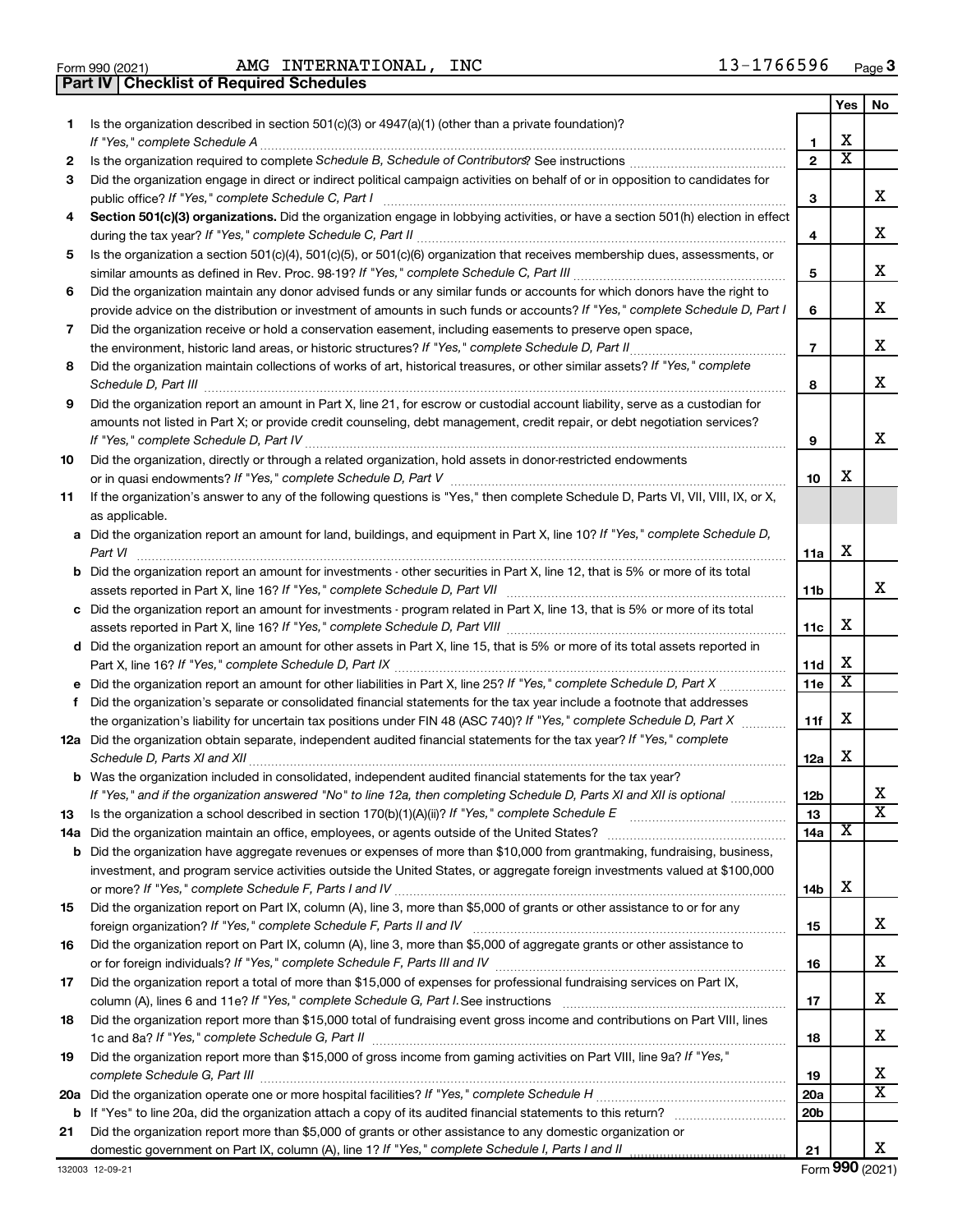|  | Form 990 (2021) |
|--|-----------------|
|  |                 |

*(continued)* **Part IV Checklist of Required Schedules**

|        |                                                                                                                              |                 | Yes | No                      |
|--------|------------------------------------------------------------------------------------------------------------------------------|-----------------|-----|-------------------------|
| 22     | Did the organization report more than \$5,000 of grants or other assistance to or for domestic individuals on                |                 |     |                         |
|        |                                                                                                                              | 22              |     | x                       |
| 23     | Did the organization answer "Yes" to Part VII, Section A, line 3, 4, or 5, about compensation of the organization's current  |                 |     |                         |
|        | and former officers, directors, trustees, key employees, and highest compensated employees? If "Yes," complete               |                 |     |                         |
|        |                                                                                                                              | 23              |     | x                       |
|        | 24a Did the organization have a tax-exempt bond issue with an outstanding principal amount of more than \$100,000 as of the  |                 |     |                         |
|        | last day of the year, that was issued after December 31, 2002? If "Yes," answer lines 24b through 24d and complete           |                 |     | x                       |
|        | Schedule K. If "No," go to line 25a                                                                                          | 24a             |     |                         |
|        |                                                                                                                              | 24 <sub>b</sub> |     |                         |
|        | c Did the organization maintain an escrow account other than a refunding escrow at any time during the year to defease       | 24c             |     |                         |
|        |                                                                                                                              | 24d             |     |                         |
|        | 25a Section 501(c)(3), 501(c)(4), and 501(c)(29) organizations. Did the organization engage in an excess benefit             |                 |     |                         |
|        |                                                                                                                              | 25a             |     | x                       |
|        | b Is the organization aware that it engaged in an excess benefit transaction with a disqualified person in a prior year, and |                 |     |                         |
|        | that the transaction has not been reported on any of the organization's prior Forms 990 or 990-EZ? If "Yes," complete        |                 |     |                         |
|        | Schedule L, Part I                                                                                                           | 25b             |     | х                       |
| 26     | Did the organization report any amount on Part X, line 5 or 22, for receivables from or payables to any current              |                 |     |                         |
|        | or former officer, director, trustee, key employee, creator or founder, substantial contributor, or 35%                      |                 |     |                         |
|        |                                                                                                                              | 26              |     | х                       |
| 27     | Did the organization provide a grant or other assistance to any current or former officer, director, trustee, key employee,  |                 |     |                         |
|        | creator or founder, substantial contributor or employee thereof, a grant selection committee member, or to a 35% controlled  |                 |     |                         |
|        | entity (including an employee thereof) or family member of any of these persons? If "Yes," complete Schedule L, Part III     | 27              |     | х                       |
| 28     | Was the organization a party to a business transaction with one of the following parties (see the Schedule L, Part IV,       |                 |     |                         |
|        | instructions for applicable filing thresholds, conditions, and exceptions):                                                  |                 |     |                         |
|        | a A current or former officer, director, trustee, key employee, creator or founder, or substantial contributor? If           |                 |     |                         |
|        |                                                                                                                              | 28a             |     | х                       |
|        |                                                                                                                              | 28 <sub>b</sub> |     | $\overline{\textbf{X}}$ |
|        | c A 35% controlled entity of one or more individuals and/or organizations described in line 28a or 28b?If                    |                 |     |                         |
|        |                                                                                                                              | 28c             |     | х                       |
| 29     |                                                                                                                              | 29              |     | $\overline{\text{x}}$   |
| 30     | Did the organization receive contributions of art, historical treasures, or other similar assets, or qualified conservation  |                 |     |                         |
|        |                                                                                                                              | 30              |     | х                       |
| 31     | Did the organization liquidate, terminate, or dissolve and cease operations? If "Yes," complete Schedule N, Part I           | 31              |     | $\overline{\textbf{X}}$ |
| 32     | Did the organization sell, exchange, dispose of, or transfer more than 25% of its net assets? If "Yes," complete             |                 |     |                         |
|        | Schedule N, Part II                                                                                                          | 32              |     | х                       |
| 33     | Did the organization own 100% of an entity disregarded as separate from the organization under Regulations                   |                 |     | x                       |
|        |                                                                                                                              | 33              |     |                         |
| 34     | Was the organization related to any tax-exempt or taxable entity? If "Yes," complete Schedule R, Part II, III, or IV, and    | 34              | х   |                         |
|        | Part V, line 1                                                                                                               | 35a             | X   |                         |
|        | b If "Yes" to line 35a, did the organization receive any payment from or engage in any transaction with a controlled entity  |                 |     |                         |
|        |                                                                                                                              | 35 <sub>b</sub> |     | х                       |
| 36     | Section 501(c)(3) organizations. Did the organization make any transfers to an exempt non-charitable related organization?   |                 |     |                         |
|        |                                                                                                                              | 36              |     | х                       |
| 37     | Did the organization conduct more than 5% of its activities through an entity that is not a related organization             |                 |     |                         |
|        | and that is treated as a partnership for federal income tax purposes? If "Yes," complete Schedule R, Part VI                 | 37              |     | х                       |
| 38     | Did the organization complete Schedule O and provide explanations on Schedule O for Part VI, lines 11b and 19?               |                 |     |                         |
|        |                                                                                                                              | 38              | х   |                         |
| Part V | Statements Regarding Other IRS Filings and Tax Compliance                                                                    |                 |     |                         |
|        |                                                                                                                              |                 |     |                         |
|        |                                                                                                                              |                 | Yes | No                      |
|        | 40<br>1a                                                                                                                     |                 |     |                         |
|        | O<br>1b                                                                                                                      |                 |     |                         |
|        | c Did the organization comply with backup withholding rules for reportable payments to vendors and reportable gaming         |                 |     |                         |
|        |                                                                                                                              | 1c              | х   |                         |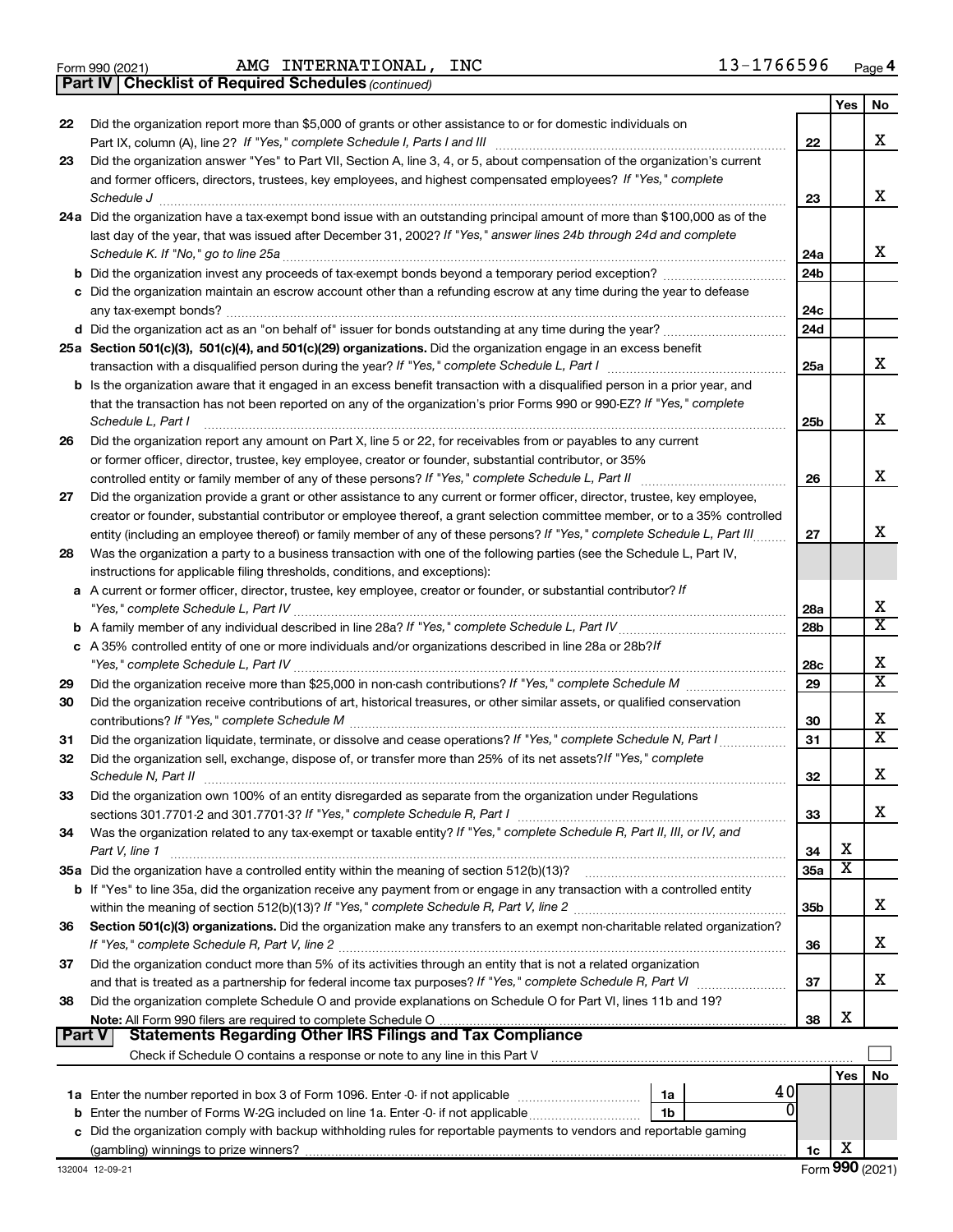|        | 13-1766596<br>AMG INTERNATIONAL, INC<br>Form 990 (2021)                                                                                                                                                       |                      |     | Page 5                  |
|--------|---------------------------------------------------------------------------------------------------------------------------------------------------------------------------------------------------------------|----------------------|-----|-------------------------|
| Part V | Statements Regarding Other IRS Filings and Tax Compliance (continued)                                                                                                                                         |                      |     |                         |
|        |                                                                                                                                                                                                               |                      | Yes | No                      |
|        | 2a Enter the number of employees reported on Form W-3, Transmittal of Wage and Tax Statements,                                                                                                                |                      |     |                         |
|        | 30<br>filed for the calendar year ending with or within the year covered by this return<br>2a                                                                                                                 |                      |     |                         |
|        | <b>b</b> If at least one is reported on line 2a, did the organization file all required federal employment tax returns?                                                                                       | 2 <sub>b</sub>       | х   |                         |
|        |                                                                                                                                                                                                               |                      |     |                         |
|        | 3a Did the organization have unrelated business gross income of \$1,000 or more during the year?                                                                                                              | 3a                   |     | x                       |
| b      | If "Yes," has it filed a Form 990-T for this year? If "No" to line 3b, provide an explanation on Schedule O                                                                                                   | 3 <sub>b</sub>       |     |                         |
|        | 4a At any time during the calendar year, did the organization have an interest in, or a signature or other authority over, a                                                                                  |                      |     | х                       |
|        | financial account in a foreign country (such as a bank account, securities account, or other financial account)?                                                                                              | 4a                   |     |                         |
|        | <b>b</b> If "Yes," enter the name of the foreign country $\blacktriangleright$                                                                                                                                |                      |     |                         |
|        | See instructions for filing requirements for FinCEN Form 114, Report of Foreign Bank and Financial Accounts (FBAR).                                                                                           |                      |     | х                       |
|        | 5a Was the organization a party to a prohibited tax shelter transaction at any time during the tax year?                                                                                                      | 5a<br>5 <sub>b</sub> |     | $\overline{X}$          |
| b      |                                                                                                                                                                                                               | 5 <sub>c</sub>       |     |                         |
| с      |                                                                                                                                                                                                               |                      |     |                         |
|        | 6a Does the organization have annual gross receipts that are normally greater than \$100,000, and did the organization solicit<br>any contributions that were not tax deductible as charitable contributions? | 6a                   |     | x                       |
|        | b If "Yes," did the organization include with every solicitation an express statement that such contributions or gifts                                                                                        |                      |     |                         |
|        | were not tax deductible?                                                                                                                                                                                      | 6b                   |     |                         |
| 7      | Organizations that may receive deductible contributions under section 170(c).                                                                                                                                 |                      |     |                         |
| a      | Did the organization receive a payment in excess of \$75 made partly as a contribution and partly for goods and services provided to the payor?                                                               | 7a                   |     | x                       |
| b      | If "Yes," did the organization notify the donor of the value of the goods or services provided?                                                                                                               | 7b                   |     |                         |
| c      | Did the organization sell, exchange, or otherwise dispose of tangible personal property for which it was required                                                                                             |                      |     |                         |
|        | to file Form 8282?                                                                                                                                                                                            | 7с                   |     | x                       |
| d      | 7d<br>If "Yes," indicate the number of Forms 8282 filed during the year manufacture intervent controller                                                                                                      |                      |     |                         |
| е      | Did the organization receive any funds, directly or indirectly, to pay premiums on a personal benefit contract?                                                                                               | 7e                   |     | х                       |
| f.     | Did the organization, during the year, pay premiums, directly or indirectly, on a personal benefit contract?                                                                                                  | 7f                   |     | $\overline{X}$          |
| g      | If the organization received a contribution of qualified intellectual property, did the organization file Form 8899 as required?                                                                              | 7g                   |     |                         |
| h      | If the organization received a contribution of cars, boats, airplanes, or other vehicles, did the organization file a Form 1098-C?                                                                            | 7h                   |     |                         |
| 8      | Sponsoring organizations maintaining donor advised funds. Did a donor advised fund maintained by the                                                                                                          |                      |     |                         |
|        | sponsoring organization have excess business holdings at any time during the year?                                                                                                                            | 8                    |     |                         |
| 9      | Sponsoring organizations maintaining donor advised funds.                                                                                                                                                     |                      |     |                         |
| a      | Did the sponsoring organization make any taxable distributions under section 4966?                                                                                                                            | 9а                   |     | х                       |
| b      |                                                                                                                                                                                                               | 9b                   |     | $\overline{\mathbf{x}}$ |
| 10     | Section 501(c)(7) organizations. Enter:                                                                                                                                                                       |                      |     |                         |
| а      | 10a                                                                                                                                                                                                           |                      |     |                         |
| b      | Gross receipts, included on Form 990, Part VIII, line 12, for public use of club facilities<br>10 <sub>b</sub>                                                                                                |                      |     |                         |
| 11     | Section 501(c)(12) organizations. Enter:                                                                                                                                                                      |                      |     |                         |
| a      | 11a                                                                                                                                                                                                           |                      |     |                         |
| b      | Gross income from other sources. (Do not net amounts due or paid to other sources against                                                                                                                     |                      |     |                         |
|        | 11 <sub>b</sub>                                                                                                                                                                                               |                      |     |                         |
|        | 12a Section 4947(a)(1) non-exempt charitable trusts. Is the organization filing Form 990 in lieu of Form 1041?                                                                                                | 12a                  |     |                         |
| b      | 12 <sub>b</sub><br>If "Yes," enter the amount of tax-exempt interest received or accrued during the year                                                                                                      |                      |     |                         |
| 13     | Section 501(c)(29) qualified nonprofit health insurance issuers.                                                                                                                                              |                      |     |                         |
| а      | Is the organization licensed to issue qualified health plans in more than one state?                                                                                                                          | 13a                  |     |                         |
|        | Note: See the instructions for additional information the organization must report on Schedule O.                                                                                                             |                      |     |                         |
| b      | Enter the amount of reserves the organization is required to maintain by the states in which the                                                                                                              |                      |     |                         |
|        | 13 <sub>b</sub>                                                                                                                                                                                               |                      |     |                         |
| с      | 13с                                                                                                                                                                                                           |                      |     |                         |
| 14a    | Did the organization receive any payments for indoor tanning services during the tax year?                                                                                                                    | 14a                  |     | $\overline{\mathbf{X}}$ |
| b      |                                                                                                                                                                                                               | 14b                  |     |                         |
| 15     | Is the organization subject to the section 4960 tax on payment(s) of more than \$1,000,000 in remuneration or                                                                                                 |                      |     |                         |
|        |                                                                                                                                                                                                               | 15                   |     | х                       |
|        | If "Yes," see the instructions and file Form 4720, Schedule N.                                                                                                                                                |                      |     |                         |
| 16     | Is the organization an educational institution subject to the section 4968 excise tax on net investment income?                                                                                               | 16                   |     | х                       |
|        | If "Yes," complete Form 4720, Schedule O.                                                                                                                                                                     |                      |     |                         |
| 17     | Section 501(c)(21) organizations. Did the trust, any disqualified person, or mine operator engage in any                                                                                                      |                      |     |                         |
|        | If "Yes," complete Form 6069.                                                                                                                                                                                 | 17                   |     |                         |
|        |                                                                                                                                                                                                               |                      |     |                         |

j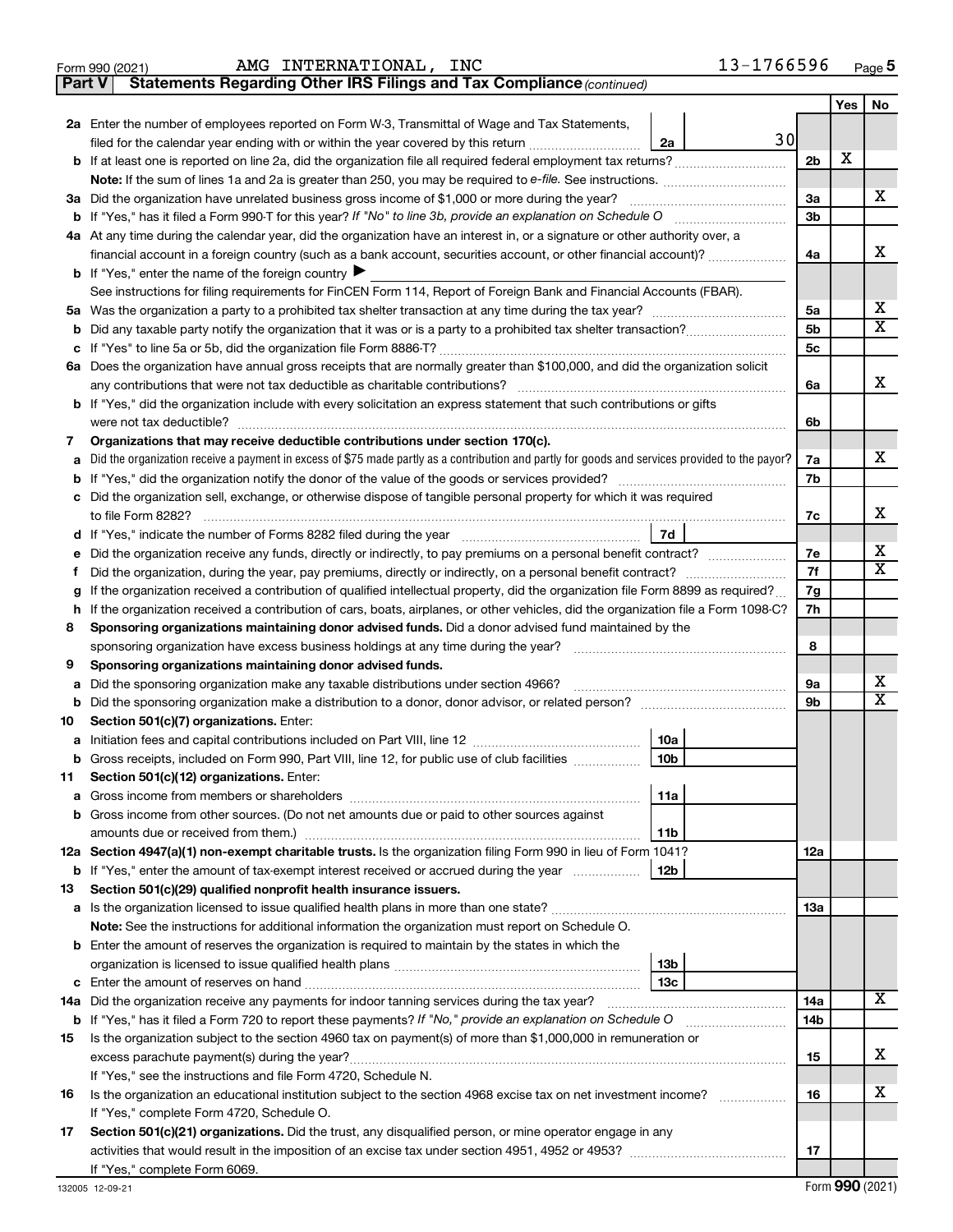| Form 990 (2021) |  |
|-----------------|--|
|-----------------|--|

# Form 990 (2021) Page AMG INTERNATIONAL, INC 13-1766596

**Part VI** Governance, Management, and Disclosure. For each "Yes" response to lines 2 through 7b below, and for a "No" response *to line 8a, 8b, or 10b below, describe the circumstances, processes, or changes on Schedule O. See instructions.*

|          |                                                                                                                                                                                                                                |    |                        |                         | $\mathbf{X}$            |
|----------|--------------------------------------------------------------------------------------------------------------------------------------------------------------------------------------------------------------------------------|----|------------------------|-------------------------|-------------------------|
|          | Section A. Governing Body and Management                                                                                                                                                                                       |    |                        |                         |                         |
|          |                                                                                                                                                                                                                                |    |                        | Yes                     | No                      |
|          | <b>1a</b> Enter the number of voting members of the governing body at the end of the tax year<br>1a                                                                                                                            | 12 |                        |                         |                         |
|          | If there are material differences in voting rights among members of the governing body, or if the governing                                                                                                                    |    |                        |                         |                         |
|          | body delegated broad authority to an executive committee or similar committee, explain on Schedule O.                                                                                                                          |    |                        |                         |                         |
| b        | Enter the number of voting members included on line 1a, above, who are independent<br>1b                                                                                                                                       | 6  |                        |                         |                         |
| 2        | Did any officer, director, trustee, or key employee have a family relationship or a business relationship with any other                                                                                                       |    |                        |                         |                         |
|          | officer, director, trustee, or key employee?                                                                                                                                                                                   |    | $\mathbf{2}$           | х                       |                         |
| 3        | Did the organization delegate control over management duties customarily performed by or under the direct supervision                                                                                                          |    |                        |                         |                         |
|          |                                                                                                                                                                                                                                |    | з                      |                         | х                       |
| 4        | Did the organization make any significant changes to its governing documents since the prior Form 990 was filed?                                                                                                               |    | 4                      |                         | $\overline{\textbf{x}}$ |
| 5        |                                                                                                                                                                                                                                |    | 5                      |                         | $\overline{\textbf{X}}$ |
| 6        | Did the organization have members or stockholders?                                                                                                                                                                             |    | 6                      |                         | $\overline{\textbf{X}}$ |
| 7a       | Did the organization have members, stockholders, or other persons who had the power to elect or appoint one or                                                                                                                 |    |                        |                         |                         |
|          |                                                                                                                                                                                                                                |    | 7a                     |                         | x                       |
|          | <b>b</b> Are any governance decisions of the organization reserved to (or subject to approval by) members, stockholders, or                                                                                                    |    |                        |                         |                         |
|          | persons other than the governing body?                                                                                                                                                                                         |    | 7b                     |                         | x                       |
| 8        | Did the organization contemporaneously document the meetings held or written actions undertaken during the year by the following:                                                                                              |    |                        |                         |                         |
|          |                                                                                                                                                                                                                                |    |                        | х                       |                         |
| a        |                                                                                                                                                                                                                                |    | 8а<br>8b               | $\overline{\textbf{x}}$ |                         |
| b        |                                                                                                                                                                                                                                |    |                        |                         |                         |
| 9        | Is there any officer, director, trustee, or key employee listed in Part VII, Section A, who cannot be reached at the                                                                                                           |    | 9                      |                         | x                       |
|          | Section B. Policies (This Section B requests information about policies not required by the Internal Revenue Code.)                                                                                                            |    |                        |                         |                         |
|          |                                                                                                                                                                                                                                |    |                        |                         |                         |
|          |                                                                                                                                                                                                                                |    |                        | Yes                     | No<br>х                 |
|          |                                                                                                                                                                                                                                |    | 10a                    |                         |                         |
|          | <b>b</b> If "Yes," did the organization have written policies and procedures governing the activities of such chapters, affiliates,                                                                                            |    | 10 <sub>b</sub>        |                         |                         |
|          | and branches to ensure their operations are consistent with the organization's exempt purposes? www.www.www.www.                                                                                                               |    | 11a                    | X                       |                         |
|          | 11a Has the organization provided a complete copy of this Form 990 to all members of its governing body before filing the form?                                                                                                |    |                        |                         |                         |
| b        | Describe on Schedule O the process, if any, used by the organization to review this Form 990.                                                                                                                                  |    |                        | х                       |                         |
| 12a      | Did the organization have a written conflict of interest policy? If "No," go to line 13                                                                                                                                        |    | 12a<br>12 <sub>b</sub> | х                       |                         |
| b        | Were officers, directors, or trustees, and key employees required to disclose annually interests that could give rise to conflicts?                                                                                            |    |                        |                         |                         |
| с        | Did the organization regularly and consistently monitor and enforce compliance with the policy? If "Yes," describe                                                                                                             |    |                        | х                       |                         |
|          | on Schedule O how this was done                                                                                                                                                                                                |    | 12c<br>13              | $\overline{\textbf{x}}$ |                         |
| 13       | Did the organization have a written whistleblower policy?                                                                                                                                                                      |    | 14                     | $\overline{\mathbf{X}}$ |                         |
| 14       |                                                                                                                                                                                                                                |    |                        |                         |                         |
| 15       | Did the process for determining compensation of the following persons include a review and approval by independent                                                                                                             |    |                        |                         |                         |
|          | persons, comparability data, and contemporaneous substantiation of the deliberation and decision?                                                                                                                              |    |                        | х                       |                         |
| а        | The organization's CEO, Executive Director, or top management official manufactured content of the organization's CEO, Executive Director, or top management official manufactured content of the organization's CEO, Executiv |    | 15a                    | X                       |                         |
|          |                                                                                                                                                                                                                                |    | <b>15b</b>             |                         |                         |
|          | If "Yes" to line 15a or 15b, describe the process on Schedule O. See instructions.                                                                                                                                             |    |                        |                         |                         |
|          | 16a Did the organization invest in, contribute assets to, or participate in a joint venture or similar arrangement with a                                                                                                      |    |                        |                         | x                       |
|          | taxable entity during the year?<br><b>b</b> If "Yes," did the organization follow a written policy or procedure requiring the organization to evaluate its participation                                                       |    | 16a                    |                         |                         |
|          |                                                                                                                                                                                                                                |    |                        |                         |                         |
|          | in joint venture arrangements under applicable federal tax law, and take steps to safeguard the organization's<br>exempt status with respect to such arrangements?                                                             |    |                        |                         |                         |
|          | <b>Section C. Disclosure</b>                                                                                                                                                                                                   |    | 16b                    |                         |                         |
|          | List the states with which a copy of this Form 990 is required to be filed $\blacktriangleright$ TN, AK, AZ, CO, FL, GA, HI, KY, MD, MS, NC, ND                                                                                |    |                        |                         |                         |
| 17<br>18 | Section 6104 requires an organization to make its Forms 1023 (1024 or 1024-A, if applicable), 990, and 990-T (section 501(c)(3)s only) available                                                                               |    |                        |                         |                         |
|          | for public inspection. Indicate how you made these available. Check all that apply.                                                                                                                                            |    |                        |                         |                         |
|          | $ \mathbf{X} $ Own website<br>$\lfloor x \rfloor$ Upon request<br>Another's website<br>Other (explain on Schedule O)                                                                                                           |    |                        |                         |                         |
|          | Describe on Schedule O whether (and if so, how) the organization made its governing documents, conflict of interest policy, and financial                                                                                      |    |                        |                         |                         |
| 19       | statements available to the public during the tax year.                                                                                                                                                                        |    |                        |                         |                         |
| 20       | State the name, address, and telephone number of the person who possesses the organization's books and records                                                                                                                 |    |                        |                         |                         |
|          | STEPHEN TURNER - 423-894-6060                                                                                                                                                                                                  |    |                        |                         |                         |
|          | P.O. BOX 22000, CHATTANOOGA, TN<br>37422                                                                                                                                                                                       |    |                        |                         |                         |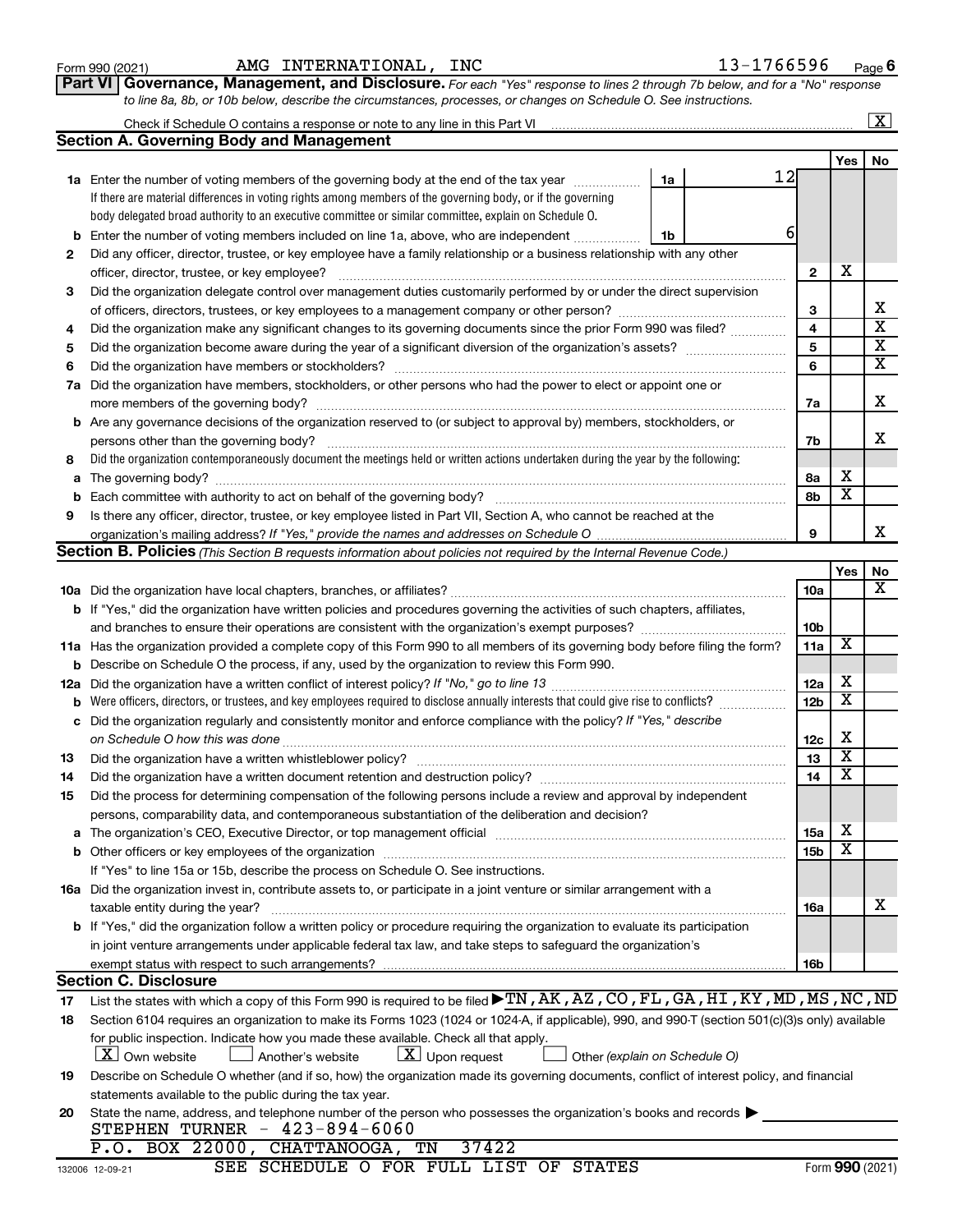$\Box$ 

| Part VII Compensation of Officers, Directors, Trustees, Key Employees, Highest Compensated |
|--------------------------------------------------------------------------------------------|
| <b>Employees, and Independent Contractors</b>                                              |

Check if Schedule O contains a response or note to any line in this Part VII

**Section A. Officers, Directors, Trustees, Key Employees, and Highest Compensated Employees**

**1a**  Complete this table for all persons required to be listed. Report compensation for the calendar year ending with or within the organization's tax year.  $\bullet$  List all of the organization's current officers, directors, trustees (whether individuals or organizations), regardless of amount of compensation.

Enter -0- in columns (D), (E), and (F) if no compensation was paid.

**•** List all of the organization's **current** key employees, if any. See the instructions for definition of "key employee."

• List the organization's five *current* highest compensated employees (other than an officer, director, trustee, or key employee) who received reportable compensation (box 5 of Form W-2, Form 1099-MISC, and/or box 1 of Form 1099-NEC) of more than \$100,000 from the organization and any related organizations.

 $\bullet$  List all of the organization's former officers, key employees, and highest compensated employees who received more than \$100,000 of reportable compensation from the organization and any related organizations.

**•** List all of the organization's former directors or trustees that received, in the capacity as a former director or trustee of the organization, more than \$10,000 of reportable compensation from the organization and any related organizations.

See the instructions for the order in which to list the persons above.

Check this box if neither the organization nor any related organization compensated any current officer, director, or trustee.  $\Box$ 

| (A)                             |                        | (C)<br>(B)                    |                                                                                                 |             |              |                                 |        | (D)             | (E)             | (F)                          |  |  |
|---------------------------------|------------------------|-------------------------------|-------------------------------------------------------------------------------------------------|-------------|--------------|---------------------------------|--------|-----------------|-----------------|------------------------------|--|--|
| Name and title                  | Average                |                               |                                                                                                 |             | Position     |                                 |        | Reportable      | Reportable      | Estimated                    |  |  |
|                                 | hours per              |                               | (do not check more than one<br>box, unless person is both an<br>officer and a director/trustee) |             |              |                                 |        | compensation    | compensation    | amount of                    |  |  |
|                                 | week                   |                               |                                                                                                 |             |              |                                 |        | from            | from related    | other                        |  |  |
|                                 | (list any              |                               |                                                                                                 |             |              |                                 |        | the             | organizations   | compensation                 |  |  |
|                                 | hours for              |                               |                                                                                                 |             |              |                                 |        | organization    | (W-2/1099-MISC/ | from the                     |  |  |
|                                 | related                |                               |                                                                                                 |             |              |                                 |        | (W-2/1099-MISC/ | 1099-NEC)       | organization                 |  |  |
|                                 | organizations<br>below |                               |                                                                                                 |             |              |                                 |        | 1099-NEC)       |                 | and related<br>organizations |  |  |
|                                 | line)                  | ndividual trustee or director | nstitutional trustee                                                                            | Officer     | Key employee | Highest compensated<br>employee | Former |                 |                 |                              |  |  |
| BRIAN DENNETT<br>(1)            | 40.00                  |                               |                                                                                                 |             |              |                                 |        |                 |                 |                              |  |  |
| PRESIDENT OF ENGAGEMENT         |                        |                               |                                                                                                 | $\mathbf x$ |              |                                 |        | 109,002.        | $\mathbf 0$ .   | $\boldsymbol{0}$ .           |  |  |
| ANASTASIOS IOANNIDIS<br>(2)     | 40.00                  |                               |                                                                                                 |             |              |                                 |        |                 |                 |                              |  |  |
| CEO/PRESIDENT                   |                        | X                             |                                                                                                 | X           |              |                                 |        | 108,853.        | $\mathbf 0$ .   | 0.                           |  |  |
| (3)<br>STEPHEN TURNER           | 40.00                  |                               |                                                                                                 |             |              |                                 |        |                 |                 |                              |  |  |
| CFO                             |                        |                               |                                                                                                 | $\mathbf X$ |              |                                 |        | 85,922.         | $\mathbf 0$ .   | 18,861.                      |  |  |
| WILLIAM PASSONS<br>(4)          | 40.00                  |                               |                                                                                                 |             |              |                                 |        |                 |                 |                              |  |  |
| COO                             |                        |                               |                                                                                                 | X           |              |                                 |        | 79,880.         | $\mathbf 0$ .   | $\boldsymbol{0}$ .           |  |  |
| SYMEON IOANNIDIS<br>(5)         | 40.00                  |                               |                                                                                                 |             |              |                                 |        |                 |                 |                              |  |  |
| <b>DIRECTOR</b>                 |                        | $\mathbf X$                   |                                                                                                 |             |              |                                 |        | 30,963.         | О.              | $\mathbf 0$ .                |  |  |
| (6)<br>PAUL JENKS               | 2.00                   |                               |                                                                                                 |             |              |                                 |        |                 |                 |                              |  |  |
| <b>DIRECTOR</b>                 |                        | X                             |                                                                                                 |             |              |                                 |        | 23,133.         | О.              | $\mathbf 0$ .                |  |  |
| DR. DAVID V. CHIGURUPATI<br>(7) | 2.00                   |                               |                                                                                                 |             |              |                                 |        |                 |                 |                              |  |  |
| <b>DIRECTOR</b>                 |                        | $\mathbf X$                   |                                                                                                 |             |              |                                 |        | 6,602.          | $\mathbf 0$ .   | $\mathbf 0$ .                |  |  |
| CARL WILLIS<br>(8)              | 2.00                   |                               |                                                                                                 |             |              |                                 |        |                 |                 |                              |  |  |
| <b>DIRECTOR</b>                 |                        | $\mathbf x$                   |                                                                                                 |             |              |                                 |        | 0.              | $\mathbf 0$ .   | $\mathbf 0$ .                |  |  |
| (9)<br>DEMOSTHENES KATSARKAS    | 2.00                   |                               |                                                                                                 |             |              |                                 |        |                 |                 |                              |  |  |
| <b>DIRECTOR</b>                 |                        | $\mathbf x$                   |                                                                                                 |             |              |                                 |        | 0.              | 0.              | 211,757.                     |  |  |
| (10) GEORGE KALOTERAKIS         | 2.00                   |                               |                                                                                                 |             |              |                                 |        |                 |                 |                              |  |  |
| <b>DIRECTOR</b>                 |                        | $\mathbf X$                   |                                                                                                 |             |              |                                 |        | $\mathbf 0$ .   | $\mathbf 0$ .   | 62,462.                      |  |  |
| (11) GEORGE KEFALAS             | 2.00                   |                               |                                                                                                 |             |              |                                 |        |                 |                 |                              |  |  |
| SECRETARY/TREASURER             |                        | X                             |                                                                                                 | $\mathbf x$ |              |                                 |        | 0.              | $\mathbf 0$ .   | $\mathbf 0$ .                |  |  |
| (12) JAMES (JIM) EVERETT        | 2.00                   |                               |                                                                                                 |             |              |                                 |        |                 |                 |                              |  |  |
| <b>DIRECTOR</b>                 |                        | $\mathbf X$                   |                                                                                                 |             |              |                                 |        | 0.              | $\mathbf 0$ .   | $\mathbf 0$ .                |  |  |
| (13) ROBERT (BOB) YOE           | 2.00                   |                               |                                                                                                 |             |              |                                 |        |                 |                 |                              |  |  |
| VICE CHAIRMAN                   |                        | X                             |                                                                                                 | $\mathbf X$ |              |                                 |        | 0.              | $\mathbf 0$ .   | $\mathbf 0$ .                |  |  |
| (14) WILLIAM S HARDIN           | 2.00                   |                               |                                                                                                 |             |              |                                 |        |                 |                 |                              |  |  |
| CHAIRMAN                        |                        | $\mathbf X$                   |                                                                                                 | $\mathbf X$ |              |                                 |        | $\mathbf 0$ .   | $\mathbf 0$ .   | $\mathbf 0$ .                |  |  |
| (15) WILLIAM ANDREWS            | 2.00                   |                               |                                                                                                 |             |              |                                 |        |                 |                 |                              |  |  |
| <b>DIRECTOR</b>                 |                        | $\mathbf X$                   |                                                                                                 |             |              |                                 |        | 0.              | $\mathbf 0$ .   | $\mathbf 0$ .                |  |  |
|                                 |                        |                               |                                                                                                 |             |              |                                 |        |                 |                 |                              |  |  |
|                                 |                        |                               |                                                                                                 |             |              |                                 |        |                 |                 |                              |  |  |
|                                 |                        |                               |                                                                                                 |             |              |                                 |        |                 |                 |                              |  |  |
|                                 |                        |                               |                                                                                                 |             |              |                                 |        |                 |                 |                              |  |  |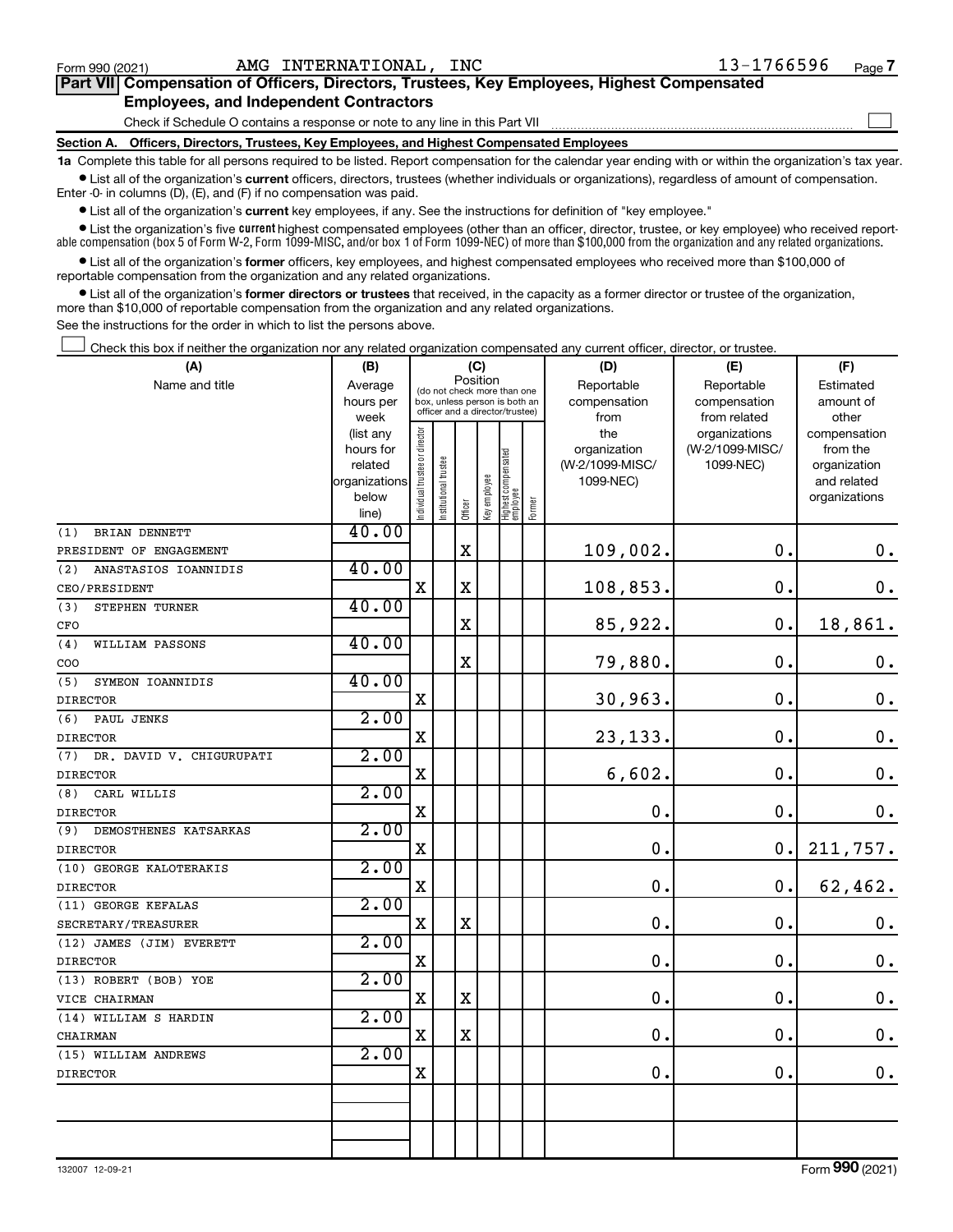|    | AMG INTERNATIONAL, INC<br>Form 990 (2021)                                                                                                                                                                                                                                                                                    |                                                                      |                                |                                                                                                                                                                 |         |              |                                   |        |                                                     | 13-1766596                                        |                                                |                     | Page 8                                                                   |
|----|------------------------------------------------------------------------------------------------------------------------------------------------------------------------------------------------------------------------------------------------------------------------------------------------------------------------------|----------------------------------------------------------------------|--------------------------------|-----------------------------------------------------------------------------------------------------------------------------------------------------------------|---------|--------------|-----------------------------------|--------|-----------------------------------------------------|---------------------------------------------------|------------------------------------------------|---------------------|--------------------------------------------------------------------------|
|    | <b>Part VII</b><br>Section A. Officers, Directors, Trustees, Key Employees, and Highest Compensated Employees (continued)                                                                                                                                                                                                    |                                                                      |                                |                                                                                                                                                                 |         |              |                                   |        |                                                     |                                                   |                                                |                     |                                                                          |
|    | (B)<br>(A)<br>Average<br>Name and title<br>hours per<br>week                                                                                                                                                                                                                                                                 |                                                                      |                                | (C)<br>(D)<br>Position<br>Reportable<br>(do not check more than one<br>compensation<br>box, unless person is both an<br>officer and a director/trustee)<br>from |         |              |                                   |        |                                                     | (E)<br>Reportable<br>compensation<br>from related | (F)<br>Estimated<br>amount of<br>other         |                     |                                                                          |
|    |                                                                                                                                                                                                                                                                                                                              | (list any<br>hours for<br>related<br>organizations<br>below<br>line) | Individual trustee or director | Institutional trustee                                                                                                                                           | Officer | Key employee | Highest compensated<br>  employee | Former | the<br>organization<br>(W-2/1099-MISC/<br>1099-NEC) | organizations<br>(W-2/1099-MISC/<br>1099-NEC)     |                                                |                     | compensation<br>from the<br>organization<br>and related<br>organizations |
|    |                                                                                                                                                                                                                                                                                                                              |                                                                      |                                |                                                                                                                                                                 |         |              |                                   |        |                                                     |                                                   |                                                |                     |                                                                          |
|    |                                                                                                                                                                                                                                                                                                                              |                                                                      |                                |                                                                                                                                                                 |         |              |                                   |        |                                                     |                                                   |                                                |                     |                                                                          |
|    |                                                                                                                                                                                                                                                                                                                              |                                                                      |                                |                                                                                                                                                                 |         |              |                                   |        |                                                     |                                                   |                                                |                     |                                                                          |
|    |                                                                                                                                                                                                                                                                                                                              |                                                                      |                                |                                                                                                                                                                 |         |              |                                   |        |                                                     |                                                   |                                                |                     |                                                                          |
|    |                                                                                                                                                                                                                                                                                                                              |                                                                      |                                |                                                                                                                                                                 |         |              |                                   |        |                                                     |                                                   |                                                |                     |                                                                          |
|    |                                                                                                                                                                                                                                                                                                                              |                                                                      |                                |                                                                                                                                                                 |         |              |                                   |        |                                                     |                                                   |                                                |                     |                                                                          |
|    |                                                                                                                                                                                                                                                                                                                              |                                                                      |                                |                                                                                                                                                                 |         |              |                                   |        |                                                     |                                                   |                                                |                     |                                                                          |
|    |                                                                                                                                                                                                                                                                                                                              |                                                                      |                                |                                                                                                                                                                 |         |              |                                   |        |                                                     |                                                   |                                                |                     |                                                                          |
|    | 1b Subtotal                                                                                                                                                                                                                                                                                                                  |                                                                      |                                |                                                                                                                                                                 |         |              |                                   |        | 444,355.                                            |                                                   | $\overline{0}$ .                               |                     | 293,080.                                                                 |
|    |                                                                                                                                                                                                                                                                                                                              |                                                                      |                                |                                                                                                                                                                 |         |              |                                   |        | $\overline{0}$ .<br>444,355.                        |                                                   | $\overline{0}$ .<br>$\overline{\phantom{0}}$ . |                     | $\overline{0}$ .<br>293,080.                                             |
| 2  | Total number of individuals (including but not limited to those listed above) who received more than \$100,000 of reportable                                                                                                                                                                                                 |                                                                      |                                |                                                                                                                                                                 |         |              |                                   |        |                                                     |                                                   |                                                |                     |                                                                          |
|    | compensation from the organization $\blacktriangleright$                                                                                                                                                                                                                                                                     |                                                                      |                                |                                                                                                                                                                 |         |              |                                   |        |                                                     |                                                   |                                                |                     | 4                                                                        |
|    |                                                                                                                                                                                                                                                                                                                              |                                                                      |                                |                                                                                                                                                                 |         |              |                                   |        |                                                     |                                                   |                                                |                     | Yes<br>No                                                                |
| 3  | Did the organization list any former officer, director, trustee, key employee, or highest compensated employee on<br>line 1a? If "Yes," complete Schedule J for such individual manufacture content to the set of the set of the schedule J for such individual                                                              |                                                                      |                                |                                                                                                                                                                 |         |              |                                   |        |                                                     |                                                   |                                                | 3                   | х                                                                        |
|    | For any individual listed on line 1a, is the sum of reportable compensation and other compensation from the organization<br>and related organizations greater than \$150,000? If "Yes," complete Schedule J for such individual                                                                                              |                                                                      |                                |                                                                                                                                                                 |         |              |                                   |        |                                                     |                                                   |                                                | 4                   | x                                                                        |
| 5  | Did any person listed on line 1a receive or accrue compensation from any unrelated organization or individual for services<br>rendered to the organization? If "Yes," complete Schedule J for such person manufactured to the organization? If "Yes," complete Schedule J for such person manufactured and the organization? |                                                                      |                                |                                                                                                                                                                 |         |              |                                   |        |                                                     |                                                   |                                                | 5                   | x                                                                        |
|    | <b>Section B. Independent Contractors</b>                                                                                                                                                                                                                                                                                    |                                                                      |                                |                                                                                                                                                                 |         |              |                                   |        |                                                     |                                                   |                                                |                     |                                                                          |
| 1. | Complete this table for your five highest compensated independent contractors that received more than \$100,000 of compensation from<br>the organization. Report compensation for the calendar year ending with or within the organization's tax year.                                                                       |                                                                      |                                |                                                                                                                                                                 |         |              |                                   |        |                                                     |                                                   |                                                |                     |                                                                          |
|    | (A)<br>Name and business address                                                                                                                                                                                                                                                                                             |                                                                      |                                | <b>NONE</b>                                                                                                                                                     |         |              |                                   |        | (B)<br>Description of services                      |                                                   |                                                | (C)<br>Compensation |                                                                          |
|    |                                                                                                                                                                                                                                                                                                                              |                                                                      |                                |                                                                                                                                                                 |         |              |                                   |        |                                                     |                                                   |                                                |                     |                                                                          |
|    |                                                                                                                                                                                                                                                                                                                              |                                                                      |                                |                                                                                                                                                                 |         |              |                                   |        |                                                     |                                                   |                                                |                     |                                                                          |
|    |                                                                                                                                                                                                                                                                                                                              |                                                                      |                                |                                                                                                                                                                 |         |              |                                   |        |                                                     |                                                   |                                                |                     |                                                                          |
|    |                                                                                                                                                                                                                                                                                                                              |                                                                      |                                |                                                                                                                                                                 |         |              |                                   |        |                                                     |                                                   |                                                |                     |                                                                          |
| 2  | Total number of independent contractors (including but not limited to those listed above) who received more than<br>\$100,000 of compensation from the organization                                                                                                                                                          |                                                                      |                                |                                                                                                                                                                 |         |              | 0                                 |        |                                                     |                                                   |                                                |                     |                                                                          |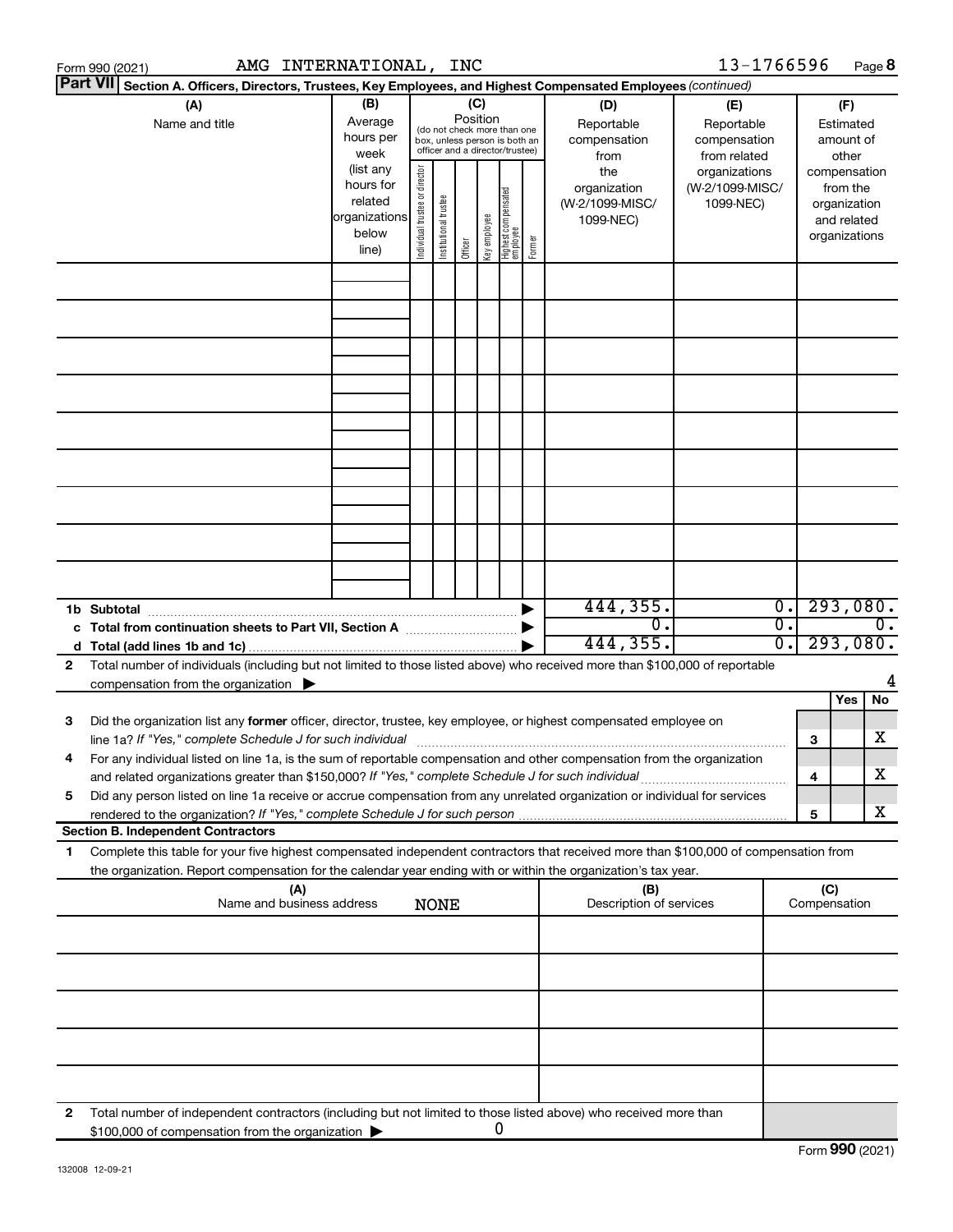|                                                           |                  | AMG INTERNATIONAL, INC<br>Form 990 (2021)                                                                                                                          |                      |               |                                                        | 13-1766596     | Page 9                                                   |
|-----------------------------------------------------------|------------------|--------------------------------------------------------------------------------------------------------------------------------------------------------------------|----------------------|---------------|--------------------------------------------------------|----------------|----------------------------------------------------------|
|                                                           | <b>Part VIII</b> | <b>Statement of Revenue</b>                                                                                                                                        |                      |               |                                                        |                |                                                          |
|                                                           |                  |                                                                                                                                                                    |                      | (A)           | (B)                                                    | (C)            | (D)                                                      |
|                                                           |                  |                                                                                                                                                                    |                      | Total revenue | Related or exempt<br>function revenue business revenue | Unrelated      | Revenue excluded<br>from tax under<br>sections 512 - 514 |
|                                                           |                  | 1 a Federated campaigns<br>1a                                                                                                                                      |                      |               |                                                        |                |                                                          |
|                                                           |                  | 1 <sub>b</sub><br><b>b</b> Membership dues                                                                                                                         |                      |               |                                                        |                |                                                          |
|                                                           |                  | 1 <sub>c</sub><br>c Fundraising events                                                                                                                             |                      |               |                                                        |                |                                                          |
| Contributions, Gifts, Grants<br>and Other Similar Amounts |                  | 1 <sub>d</sub><br>d Related organizations                                                                                                                          |                      |               |                                                        |                |                                                          |
|                                                           |                  | e Government grants (contributions)<br>1e                                                                                                                          | 277,470.             |               |                                                        |                |                                                          |
|                                                           |                  | f All other contributions, gifts, grants, and                                                                                                                      |                      |               |                                                        |                |                                                          |
|                                                           |                  | similar amounts not included above<br>1f                                                                                                                           | 8,473,925.           |               |                                                        |                |                                                          |
|                                                           |                  | g Noncash contributions included in lines 1a-1f<br>  1g  \$                                                                                                        |                      |               |                                                        |                |                                                          |
|                                                           |                  |                                                                                                                                                                    | <b>Business Code</b> | 8,751,395.    |                                                        |                |                                                          |
|                                                           |                  |                                                                                                                                                                    |                      |               |                                                        |                |                                                          |
|                                                           | 2 a<br>b         | the control of the control of the control of the control of the control of                                                                                         |                      |               |                                                        |                |                                                          |
|                                                           | с                | the contract of the contract of the contract of the contract of the contract of                                                                                    |                      |               |                                                        |                |                                                          |
|                                                           | d                | the contract of the contract of the contract of the contract of the contract of<br>the contract of the contract of the contract of the contract of the contract of |                      |               |                                                        |                |                                                          |
| Program Service<br>Revenue                                | е                |                                                                                                                                                                    |                      |               |                                                        |                |                                                          |
|                                                           | 1.               | All other program service revenue                                                                                                                                  |                      |               |                                                        |                |                                                          |
|                                                           |                  |                                                                                                                                                                    |                      |               |                                                        |                |                                                          |
|                                                           | З                | Investment income (including dividends, interest, and                                                                                                              |                      |               |                                                        |                |                                                          |
|                                                           |                  |                                                                                                                                                                    | ▶                    | 242,658.      |                                                        |                | 242,658.                                                 |
|                                                           | 4                | Income from investment of tax-exempt bond proceeds                                                                                                                 |                      |               |                                                        |                |                                                          |
|                                                           | 5                | (i) Real                                                                                                                                                           | (ii) Personal        |               |                                                        |                |                                                          |
|                                                           |                  |                                                                                                                                                                    |                      |               |                                                        |                |                                                          |
|                                                           |                  | 6 a Gross rents<br>  6a<br><b>b</b> Less: rental expenses<br>6b                                                                                                    |                      |               |                                                        |                |                                                          |
|                                                           | c                | Rental income or (loss)<br>6с                                                                                                                                      |                      |               |                                                        |                |                                                          |
|                                                           |                  | d Net rental income or (loss)                                                                                                                                      |                      |               |                                                        |                |                                                          |
|                                                           |                  | (i) Securities<br>7 a Gross amount from sales of                                                                                                                   | (ii) Other           |               |                                                        |                |                                                          |
|                                                           |                  | 1,230,887.<br>assets other than inventory<br>7a l                                                                                                                  |                      |               |                                                        |                |                                                          |
|                                                           |                  | <b>b</b> Less: cost or other basis                                                                                                                                 |                      |               |                                                        |                |                                                          |
| wenue                                                     |                  | 780,571.<br>and sales expenses<br>7b                                                                                                                               |                      |               |                                                        |                |                                                          |
|                                                           |                  | $\overline{7c}$<br>450,316.<br>c Gain or (loss)                                                                                                                    |                      |               |                                                        |                |                                                          |
| č                                                         |                  |                                                                                                                                                                    |                      | 450, 316.     |                                                        |                | 450,316.                                                 |
| Other                                                     |                  | 8 a Gross income from fundraising events (not                                                                                                                      |                      |               |                                                        |                |                                                          |
|                                                           |                  | including \$                                                                                                                                                       |                      |               |                                                        |                |                                                          |
|                                                           |                  | contributions reported on line 1c). See<br>l 8a                                                                                                                    |                      |               |                                                        |                |                                                          |
|                                                           |                  | 8b<br>b Less: direct expenses                                                                                                                                      |                      |               |                                                        |                |                                                          |
|                                                           |                  | c Net income or (loss) from fundraising events                                                                                                                     |                      |               |                                                        |                |                                                          |
|                                                           |                  | 9 a Gross income from gaming activities. See                                                                                                                       |                      |               |                                                        |                |                                                          |
|                                                           |                  | 9a                                                                                                                                                                 |                      |               |                                                        |                |                                                          |
|                                                           |                  | 9b                                                                                                                                                                 |                      |               |                                                        |                |                                                          |
|                                                           |                  | c Net income or (loss) from gaming activities                                                                                                                      | Þ                    |               |                                                        |                |                                                          |
|                                                           |                  | 10 a Gross sales of inventory, less returns                                                                                                                        |                      |               |                                                        |                |                                                          |
|                                                           |                  | 10a                                                                                                                                                                |                      |               |                                                        |                |                                                          |
|                                                           |                  | <b>b</b> Less: cost of goods sold<br>10bl                                                                                                                          |                      |               |                                                        |                |                                                          |
|                                                           |                  | c Net income or (loss) from sales of inventory                                                                                                                     | <b>Business Code</b> |               |                                                        |                |                                                          |
|                                                           |                  | 11 a MISCELLANEOUS REVENUE                                                                                                                                         | 999999               | $-79,564.$    | $-79,564.$                                             |                |                                                          |
|                                                           | b                | the control of the control of the control of the control of                                                                                                        |                      |               |                                                        |                |                                                          |
| Miscellaneous<br>Revenue                                  | с                |                                                                                                                                                                    |                      |               |                                                        |                |                                                          |
|                                                           |                  |                                                                                                                                                                    |                      |               |                                                        |                |                                                          |
|                                                           |                  |                                                                                                                                                                    | ▶                    | $-79,564.$    |                                                        |                |                                                          |
|                                                           | 12               |                                                                                                                                                                    |                      | 9,364,805.    | $-79,564.$                                             | $\mathbf{0}$ . | 692,974.                                                 |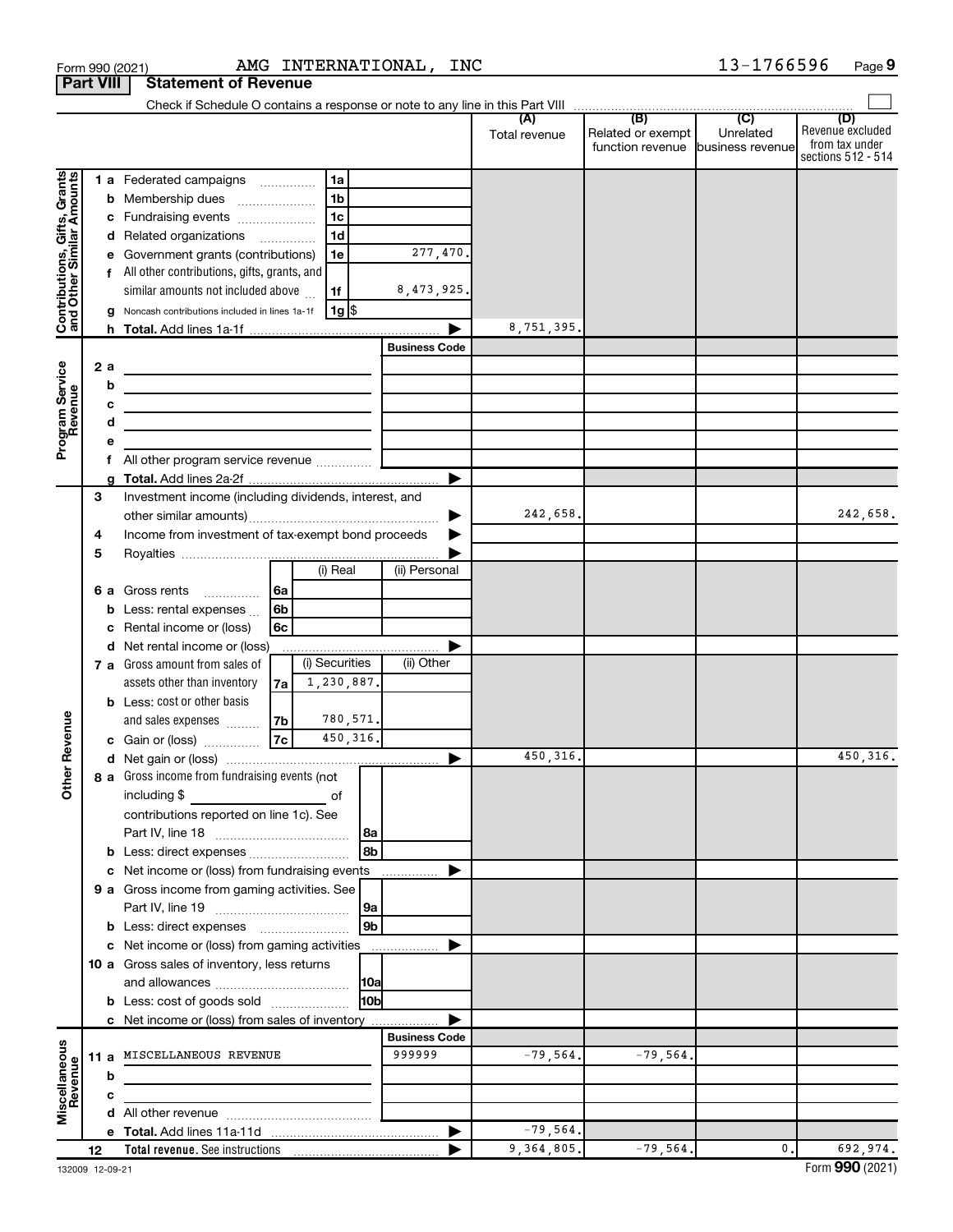Form 990 (2021) Page AMG INTERNATIONAL, INC 13-1766596 **Porm 990 (2021)**<br>**Part IX | Statement of Functional Expenses** 

| Section 501(c)(3) and 501(c)(4) organizations must complete all columns. All other organizations must complete column (A). |                                                                                                                                                                                                              |                         |                                    |                                           |                                |  |  |  |  |
|----------------------------------------------------------------------------------------------------------------------------|--------------------------------------------------------------------------------------------------------------------------------------------------------------------------------------------------------------|-------------------------|------------------------------------|-------------------------------------------|--------------------------------|--|--|--|--|
|                                                                                                                            | Check if Schedule O contains a response or note to any line in this Part IX.                                                                                                                                 |                         |                                    |                                           |                                |  |  |  |  |
|                                                                                                                            | Do not include amounts reported on lines 6b,<br>7b, 8b, 9b, and 10b of Part VIII.                                                                                                                            | (A)<br>Total expenses   | (B)<br>Program service<br>expenses | (C)<br>Management and<br>general expenses | (D)<br>Fundraising<br>expenses |  |  |  |  |
| 1                                                                                                                          | Grants and other assistance to domestic organizations                                                                                                                                                        |                         |                                    |                                           |                                |  |  |  |  |
|                                                                                                                            | and domestic governments. See Part IV, line 21                                                                                                                                                               |                         |                                    |                                           |                                |  |  |  |  |
| $\mathbf{2}$                                                                                                               | Grants and other assistance to domestic                                                                                                                                                                      |                         |                                    |                                           |                                |  |  |  |  |
|                                                                                                                            | individuals. See Part IV, line 22                                                                                                                                                                            |                         |                                    |                                           |                                |  |  |  |  |
| 3                                                                                                                          | Grants and other assistance to foreign                                                                                                                                                                       |                         |                                    |                                           |                                |  |  |  |  |
|                                                                                                                            | organizations, foreign governments, and foreign                                                                                                                                                              |                         |                                    |                                           |                                |  |  |  |  |
|                                                                                                                            | individuals. See Part IV, lines 15 and 16                                                                                                                                                                    |                         |                                    |                                           |                                |  |  |  |  |
| 4                                                                                                                          | Benefits paid to or for members                                                                                                                                                                              |                         |                                    |                                           |                                |  |  |  |  |
| 5                                                                                                                          | Compensation of current officers, directors,                                                                                                                                                                 |                         |                                    |                                           |                                |  |  |  |  |
|                                                                                                                            | trustees, and key employees                                                                                                                                                                                  | 444,355.                | 171,437.                           | 108,853.                                  | 164,065.                       |  |  |  |  |
| 6                                                                                                                          | Compensation not included above to disqualified                                                                                                                                                              |                         |                                    |                                           |                                |  |  |  |  |
|                                                                                                                            | persons (as defined under section 4958(f)(1)) and                                                                                                                                                            |                         |                                    |                                           |                                |  |  |  |  |
|                                                                                                                            | persons described in section 4958(c)(3)(B)                                                                                                                                                                   |                         |                                    |                                           |                                |  |  |  |  |
| 7                                                                                                                          | Other salaries and wages                                                                                                                                                                                     | 238,406.                | 183,049.                           | 16,845.                                   | 38,512.                        |  |  |  |  |
| 8                                                                                                                          | Pension plan accruals and contributions (include                                                                                                                                                             |                         |                                    |                                           |                                |  |  |  |  |
|                                                                                                                            | section 401(k) and 403(b) employer contributions)                                                                                                                                                            | $\frac{40,197}{78,135}$ | $\frac{21,387}{21,040}$            | $\frac{7,078}{12,953}$                    | $\frac{11,732}{44,142}$        |  |  |  |  |
| 9                                                                                                                          |                                                                                                                                                                                                              |                         |                                    |                                           |                                |  |  |  |  |
| 10                                                                                                                         |                                                                                                                                                                                                              | 64,084.                 | 29,319.                            | 8,278.                                    | 26,487.                        |  |  |  |  |
| 11                                                                                                                         | Fees for services (nonemployees):                                                                                                                                                                            |                         |                                    |                                           |                                |  |  |  |  |
|                                                                                                                            |                                                                                                                                                                                                              |                         |                                    |                                           |                                |  |  |  |  |
|                                                                                                                            |                                                                                                                                                                                                              |                         |                                    |                                           |                                |  |  |  |  |
|                                                                                                                            |                                                                                                                                                                                                              | 21,600.                 |                                    | 5,616.                                    | 15,984.                        |  |  |  |  |
|                                                                                                                            |                                                                                                                                                                                                              |                         |                                    |                                           |                                |  |  |  |  |
|                                                                                                                            | e Professional fundraising services. See Part IV, line 17                                                                                                                                                    |                         |                                    |                                           |                                |  |  |  |  |
|                                                                                                                            | Investment management fees                                                                                                                                                                                   | 75,480.                 |                                    | 75,480.                                   |                                |  |  |  |  |
|                                                                                                                            | g Other. (If line 11g amount exceeds 10% of line 25,                                                                                                                                                         |                         |                                    |                                           |                                |  |  |  |  |
|                                                                                                                            | column (A), amount, list line 11g expenses on Sch O.)                                                                                                                                                        | 16, 167.                | 6,887.                             | 2,287.                                    | $\frac{6,993}{36,491}$         |  |  |  |  |
| 12                                                                                                                         |                                                                                                                                                                                                              | 36,491.<br>238,641.     |                                    |                                           | 226, 177.                      |  |  |  |  |
| 13                                                                                                                         |                                                                                                                                                                                                              |                         | 9,709.                             | 2,755.                                    |                                |  |  |  |  |
| 14                                                                                                                         |                                                                                                                                                                                                              |                         |                                    |                                           |                                |  |  |  |  |
| 15                                                                                                                         |                                                                                                                                                                                                              | 2, 294.                 | 674.                               | 1,001.                                    | 619.                           |  |  |  |  |
| 16                                                                                                                         |                                                                                                                                                                                                              | 33,179.                 | 8,315.                             | 6, 260.                                   | 18,604.                        |  |  |  |  |
| 17                                                                                                                         |                                                                                                                                                                                                              |                         |                                    |                                           |                                |  |  |  |  |
| 18                                                                                                                         | Payments of travel or entertainment expenses                                                                                                                                                                 |                         |                                    |                                           |                                |  |  |  |  |
|                                                                                                                            | for any federal, state, or local public officials                                                                                                                                                            |                         |                                    |                                           |                                |  |  |  |  |
| 19                                                                                                                         | Conferences, conventions, and meetings                                                                                                                                                                       | 14,508.                 |                                    | 14,508.                                   |                                |  |  |  |  |
| 20                                                                                                                         | Interest                                                                                                                                                                                                     |                         |                                    |                                           |                                |  |  |  |  |
| 21<br>22                                                                                                                   | Depreciation, depletion, and amortization                                                                                                                                                                    | 28,952.                 |                                    | 28,952.                                   |                                |  |  |  |  |
| 23                                                                                                                         | Insurance                                                                                                                                                                                                    |                         |                                    |                                           |                                |  |  |  |  |
| 24                                                                                                                         | Other expenses. Itemize expenses not covered<br>above. (List miscellaneous expenses on line 24e. If<br>line 24e amount exceeds 10% of line 25, column (A),<br>amount, list line 24e expenses on Schedule O.) |                         |                                    |                                           |                                |  |  |  |  |
| a                                                                                                                          | <b>SUPPORT</b>                                                                                                                                                                                               | 5,575,699.              | 5, 252, 311.                       | 171,293.                                  | 152,095.                       |  |  |  |  |
|                                                                                                                            | <b>BANK CHARGES</b>                                                                                                                                                                                          | 64,449.                 |                                    |                                           | 64,449.                        |  |  |  |  |
|                                                                                                                            | <b>MISCELLANEOUS</b>                                                                                                                                                                                         | 2,147.                  | 1,072.                             | 69.                                       | 1,006.                         |  |  |  |  |
| d                                                                                                                          | <b>MEALS</b>                                                                                                                                                                                                 | $1,914$ .               | 324.                               | 174.                                      | 1,416.                         |  |  |  |  |
|                                                                                                                            | e All other expenses                                                                                                                                                                                         | 465.                    |                                    | 400.                                      | 65.                            |  |  |  |  |
| 25                                                                                                                         | Total functional expenses. Add lines 1 through 24e                                                                                                                                                           | 6,977,163.              | 5,705,524.                         | 462,802.                                  | 808, 837.                      |  |  |  |  |
| 26                                                                                                                         | Joint costs. Complete this line only if the organization                                                                                                                                                     |                         |                                    |                                           |                                |  |  |  |  |
|                                                                                                                            | reported in column (B) joint costs from a combined                                                                                                                                                           |                         |                                    |                                           |                                |  |  |  |  |
|                                                                                                                            | educational campaign and fundraising solicitation.                                                                                                                                                           |                         |                                    |                                           |                                |  |  |  |  |
|                                                                                                                            | Check here $\blacktriangleright$<br>if following SOP 98-2 (ASC 958-720)                                                                                                                                      |                         |                                    |                                           |                                |  |  |  |  |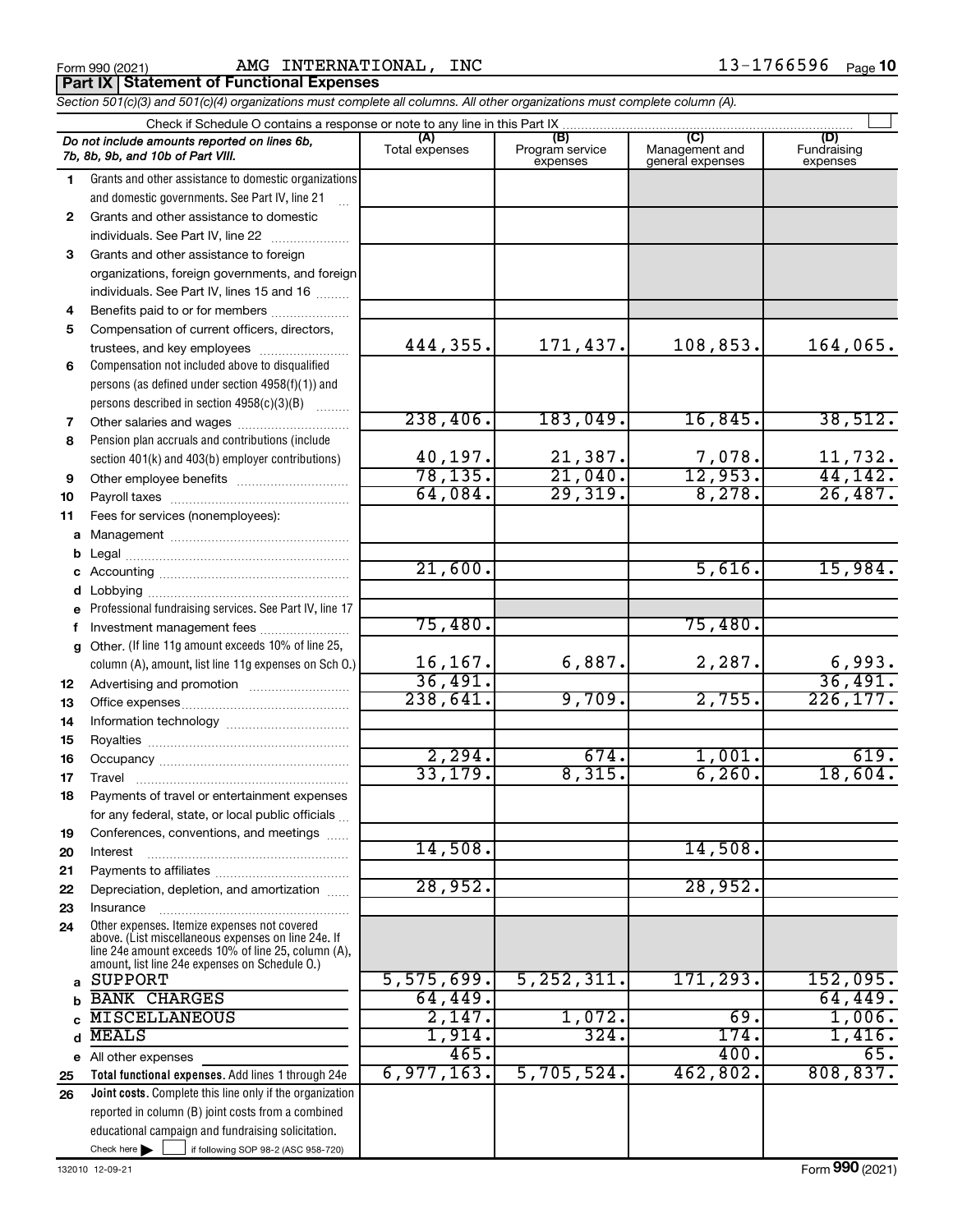| Form 990 (2021) | INTERNATIONAL,<br>AMG | INC | 1766596- | Page |
|-----------------|-----------------------|-----|----------|------|
|-----------------|-----------------------|-----|----------|------|

|                             |    |                                                                                                        |              |                | (A)<br>Beginning of year |                 | (B)<br>End of year |
|-----------------------------|----|--------------------------------------------------------------------------------------------------------|--------------|----------------|--------------------------|-----------------|--------------------|
|                             | 1  |                                                                                                        |              |                | 1,468,167.               | $\mathbf{1}$    | 3, 206, 085.       |
|                             | 2  |                                                                                                        |              |                |                          | $\mathbf{2}$    |                    |
|                             | З  |                                                                                                        |              | 3              |                          |                 |                    |
|                             | 4  |                                                                                                        |              |                |                          | 4               |                    |
|                             | 5  | Loans and other receivables from any current or former officer, director,                              |              |                |                          |                 |                    |
|                             |    | trustee, key employee, creator or founder, substantial contributor, or 35%                             |              |                |                          |                 |                    |
|                             |    |                                                                                                        |              |                |                          | 5               |                    |
|                             | 6  | Loans and other receivables from other disqualified persons (as defined                                |              |                |                          |                 |                    |
|                             |    | under section $4958(f)(1)$ , and persons described in section $4958(c)(3)(B)$                          |              | <b>Service</b> |                          | 6               |                    |
|                             | 7  |                                                                                                        |              |                | 1,924,655.               | $\overline{7}$  | 1,808,721.         |
| ssets                       | 8  |                                                                                                        |              |                |                          | 8               |                    |
|                             | 9  |                                                                                                        |              |                |                          | 9               |                    |
|                             |    | 10a Land, buildings, and equipment: cost or other                                                      |              |                |                          |                 |                    |
|                             |    | basis. Complete Part VI of Schedule D    10a                                                           |              | 1,677,734.     |                          |                 |                    |
|                             |    |                                                                                                        |              | 1,224,676.     | 464,643.                 | 10 <sub>c</sub> | 453,058.           |
|                             | 11 |                                                                                                        |              |                |                          | 11              |                    |
|                             | 12 |                                                                                                        |              |                | 12                       |                 |                    |
|                             | 13 |                                                                                                        | 6, 567, 683. | 13             | 7,346,291.               |                 |                    |
|                             | 14 |                                                                                                        | 231,619.     | 14             | 202,667.                 |                 |                    |
|                             | 15 |                                                                                                        |              |                | 4,564,446.               | 15              | 4,538,762.         |
|                             | 16 |                                                                                                        |              |                | 15, 221, 213.            | 16              | 17,555,584.        |
|                             | 17 |                                                                                                        |              |                | 508,491.                 | 17              | 491, 276.          |
|                             | 18 |                                                                                                        |              | 18             |                          |                 |                    |
|                             | 19 |                                                                                                        |              | 19             |                          |                 |                    |
|                             | 20 |                                                                                                        |              |                |                          |                 |                    |
|                             | 21 | Escrow or custodial account liability. Complete Part IV of Schedule D                                  |              |                |                          | 21              |                    |
|                             | 22 | Loans and other payables to any current or former officer, director,                                   |              |                |                          |                 |                    |
| abilities                   |    | trustee, key employee, creator or founder, substantial contributor, or 35%                             |              |                |                          |                 |                    |
|                             |    |                                                                                                        |              |                |                          | 22              |                    |
|                             | 23 | Secured mortgages and notes payable to unrelated third parties                                         |              |                | 214,758.                 | 23              | 138,065.           |
|                             | 24 |                                                                                                        |              |                | 277,470.                 | 24              |                    |
|                             | 25 | Other liabilities (including federal income tax, payables to related third                             |              |                |                          |                 |                    |
|                             |    | parties, and other liabilities not included on lines 17-24). Complete Part X                           |              |                |                          |                 |                    |
|                             |    | of Schedule D                                                                                          |              |                | 519,943.                 | 25              | 550,819.           |
|                             | 26 | Total liabilities. Add lines 17 through 25                                                             |              |                | 1,520,662.               | 26              | 1,180,160.         |
|                             |    | Organizations that follow FASB ASC 958, check here $\blacktriangleright \lfloor \underline{X} \rfloor$ |              |                |                          |                 |                    |
|                             |    | and complete lines 27, 28, 32, and 33.                                                                 |              |                |                          |                 |                    |
|                             | 27 |                                                                                                        |              |                | 10,593,803.              | 27              | 13,190,417.        |
|                             | 28 |                                                                                                        |              |                | 3, 106, 748.             | 28              | 3, 185, 007.       |
|                             |    | Organizations that do not follow FASB ASC 958, check here $\blacktriangleright$                        |              |                |                          |                 |                    |
|                             |    | and complete lines 29 through 33.                                                                      |              |                |                          |                 |                    |
|                             | 29 |                                                                                                        |              |                |                          | 29              |                    |
| Net Assets or Fund Balances | 30 | Paid-in or capital surplus, or land, building, or equipment fund                                       |              |                |                          | 30              |                    |
|                             | 31 | Retained earnings, endowment, accumulated income, or other funds                                       |              |                |                          | 31              |                    |
|                             | 32 |                                                                                                        |              |                | 13,700,551.              | 32              | 16, 375, 424.      |
|                             | 33 |                                                                                                        |              |                | 15, 221, 213.            | 33              | 17,555,584.        |

Form (2021) **990**

| orm 990 (2021) |                               | AMG IN |
|----------------|-------------------------------|--------|
|                | <b>Part X   Balance Sheet</b> |        |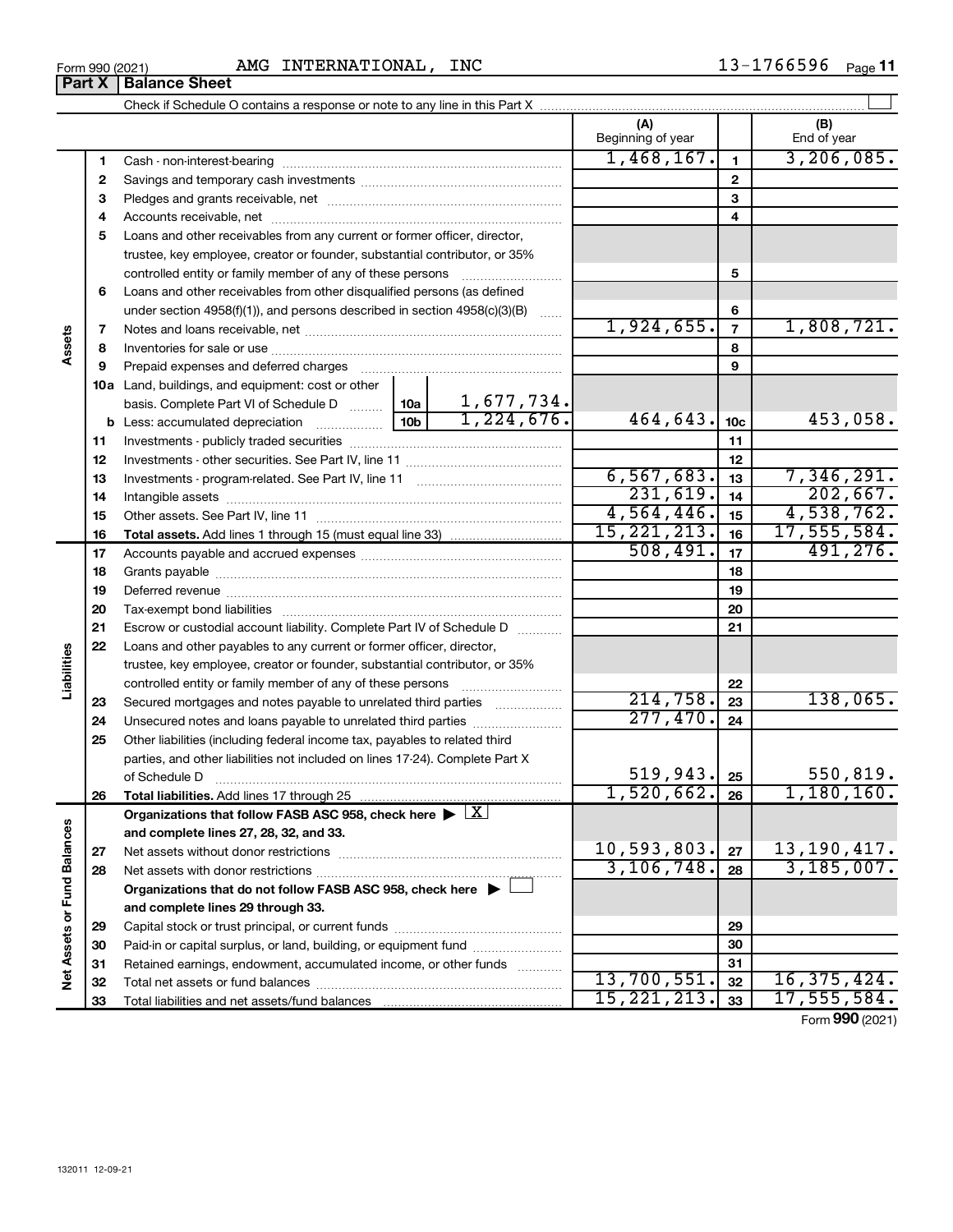|    | AMG INTERNATIONAL, INC<br>Form 990 (2021)                                                                                       |                         | 13-1766596     |     | Page 12          |
|----|---------------------------------------------------------------------------------------------------------------------------------|-------------------------|----------------|-----|------------------|
|    | <b>Part XI Reconciliation of Net Assets</b>                                                                                     |                         |                |     |                  |
|    |                                                                                                                                 |                         |                |     |                  |
|    |                                                                                                                                 |                         |                |     |                  |
| 1  |                                                                                                                                 | 1                       | 9,364,805.     |     |                  |
| 2  |                                                                                                                                 | $\mathbf{2}$            | 6,977,163.     |     |                  |
| З  | Revenue less expenses. Subtract line 2 from line 1                                                                              | 3                       | 2,387,642.     |     |                  |
| 4  |                                                                                                                                 | $\overline{\mathbf{4}}$ | 13,700,551.    |     |                  |
| 5  |                                                                                                                                 | 5                       |                |     | 287, 231.        |
| 6  |                                                                                                                                 | 6                       |                |     |                  |
| 7  | Investment expenses www.communication.com/www.communication.com/www.communication.com/www.com                                   | $\overline{7}$          |                |     |                  |
| 8  | Prior period adjustments www.communication.communication.communication.com/                                                     | 8                       |                |     |                  |
| 9  | Other changes in net assets or fund balances (explain on Schedule O)                                                            | 9                       |                |     | $\overline{0}$ . |
| 10 | Net assets or fund balances at end of year. Combine lines 3 through 9 (must equal Part X, line 32,                              |                         |                |     |                  |
|    |                                                                                                                                 | 10                      | 16, 375, 424.  |     |                  |
|    | <b>Part XII Financial Statements and Reporting</b>                                                                              |                         |                |     |                  |
|    |                                                                                                                                 |                         |                |     |                  |
|    |                                                                                                                                 |                         |                | Yes | No               |
| 1  | Accounting method used to prepare the Form 990: $\Box$ Cash $\Box X$ Accrual<br>$\Box$ Other                                    |                         |                |     |                  |
|    | If the organization changed its method of accounting from a prior year or checked "Other," explain on Schedule O.               |                         |                |     |                  |
|    |                                                                                                                                 |                         | 2a             |     | x                |
|    | If "Yes," check a box below to indicate whether the financial statements for the year were compiled or reviewed on a            |                         |                |     |                  |
|    | separate basis, consolidated basis, or both:                                                                                    |                         |                |     |                  |
|    | Both consolidated and separate basis<br>Separate basis<br>Consolidated basis                                                    |                         |                |     |                  |
|    |                                                                                                                                 |                         | 2 <sub>b</sub> | х   |                  |
|    | If "Yes," check a box below to indicate whether the financial statements for the year were audited on a separate basis,         |                         |                |     |                  |
|    | consolidated basis, or both:                                                                                                    |                         |                |     |                  |
|    | $ \mathbf{X} $ Separate basis<br>Consolidated basis<br>Both consolidated and separate basis                                     |                         |                |     |                  |
|    | c If "Yes" to line 2a or 2b, does the organization have a committee that assumes responsibility for oversight of the audit,     |                         |                |     |                  |
|    | review, or compilation of its financial statements and selection of an independent accountant?                                  |                         | 2c             | x   |                  |
|    | If the organization changed either its oversight process or selection process during the tax year, explain on Schedule O.       |                         |                |     |                  |
|    | 3a As a result of a federal award, was the organization required to undergo an audit or audits as set forth in the Single Audit |                         |                |     |                  |
|    |                                                                                                                                 |                         | За             |     | x                |
|    | b If "Yes," did the organization undergo the required audit or audits? If the organization did not undergo the required audit   |                         |                |     |                  |
|    |                                                                                                                                 |                         | 3b             |     |                  |

Form (2021) **990**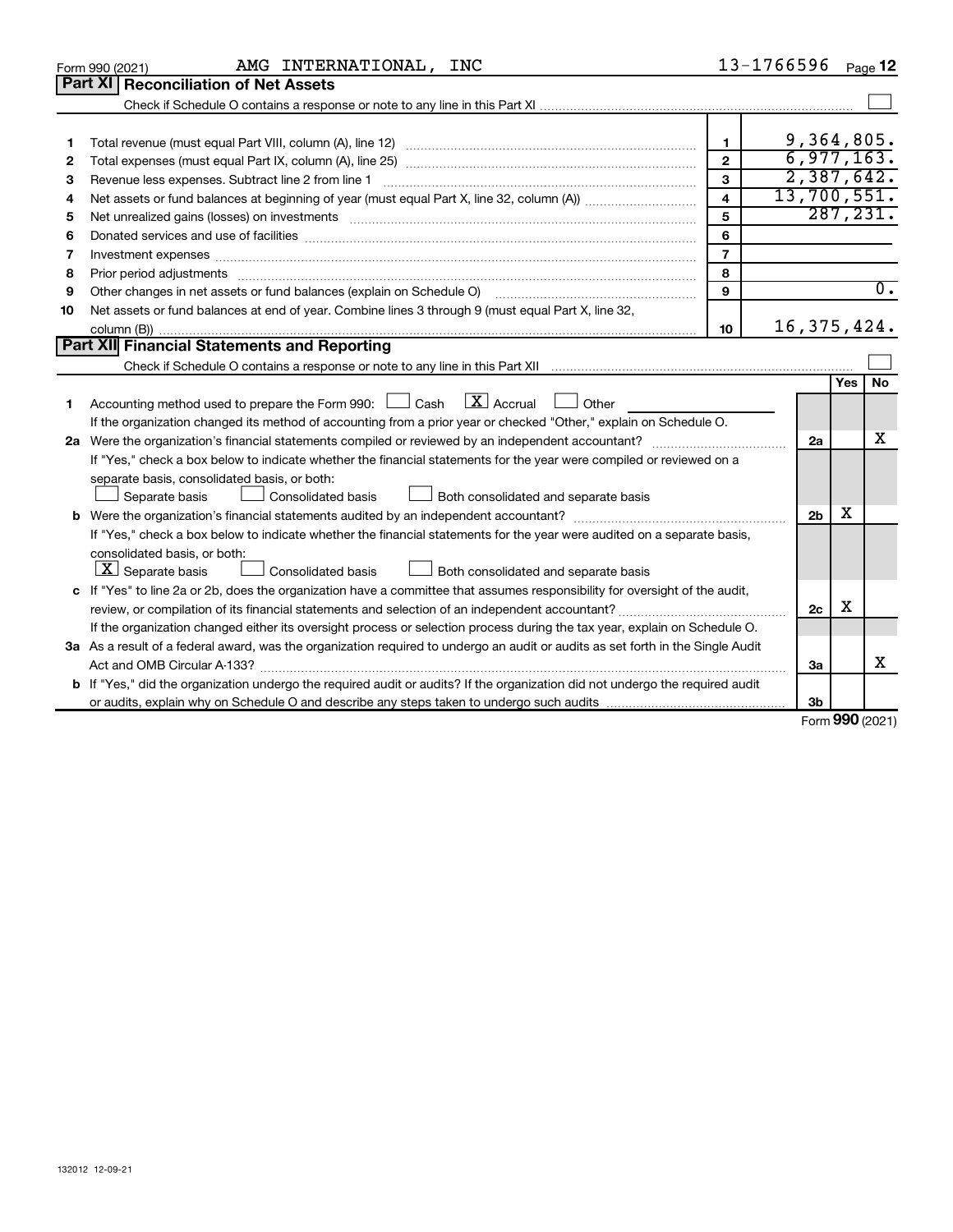| <b>SCHEDULE A</b> |
|-------------------|
|-------------------|

Department of the Treasury Internal Revenue Service

# Form 990)<br> **Complete if the organization is a section 501(c)(3) organization or a section**<br> **Public Charity Status and Public Support**

**4947(a)(1) nonexempt charitable trust. | Attach to Form 990 or Form 990-EZ.** 

**| Go to www.irs.gov/Form990 for instructions and the latest information.**

| <b>Open to Public</b><br>Inspection |
|-------------------------------------|
| antification num                    |

OMB No. 1545-0047

| Name of the organization | Emplover identification number |
|--------------------------|--------------------------------|
|--------------------------|--------------------------------|

|                          |                                                                                                                                                                                                                      | AMG INTERNATIONAL, INC |                            |                                    |    |                            |  | 13-1766596                 |  |  |
|--------------------------|----------------------------------------------------------------------------------------------------------------------------------------------------------------------------------------------------------------------|------------------------|----------------------------|------------------------------------|----|----------------------------|--|----------------------------|--|--|
| <b>Part I</b>            | Reason for Public Charity Status. (All organizations must complete this part.) See instructions.                                                                                                                     |                        |                            |                                    |    |                            |  |                            |  |  |
|                          | The organization is not a private foundation because it is: (For lines 1 through 12, check only one box.)                                                                                                            |                        |                            |                                    |    |                            |  |                            |  |  |
| 1                        | A church, convention of churches, or association of churches described in section 170(b)(1)(A)(i).                                                                                                                   |                        |                            |                                    |    |                            |  |                            |  |  |
| 2                        | A school described in section 170(b)(1)(A)(ii). (Attach Schedule E (Form 990).)                                                                                                                                      |                        |                            |                                    |    |                            |  |                            |  |  |
| з                        | A hospital or a cooperative hospital service organization described in section 170(b)(1)(A)(iii).                                                                                                                    |                        |                            |                                    |    |                            |  |                            |  |  |
|                          | A medical research organization operated in conjunction with a hospital described in section 170(b)(1)(A)(iii). Enter the hospital's name,                                                                           |                        |                            |                                    |    |                            |  |                            |  |  |
|                          | city, and state:                                                                                                                                                                                                     |                        |                            |                                    |    |                            |  |                            |  |  |
| 5                        | An organization operated for the benefit of a college or university owned or operated by a governmental unit described in                                                                                            |                        |                            |                                    |    |                            |  |                            |  |  |
|                          | section 170(b)(1)(A)(iv). (Complete Part II.)                                                                                                                                                                        |                        |                            |                                    |    |                            |  |                            |  |  |
| 6                        | A federal, state, or local government or governmental unit described in section 170(b)(1)(A)(v).                                                                                                                     |                        |                            |                                    |    |                            |  |                            |  |  |
| $\lfloor x \rfloor$<br>7 | An organization that normally receives a substantial part of its support from a governmental unit or from the general public described in                                                                            |                        |                            |                                    |    |                            |  |                            |  |  |
|                          | section 170(b)(1)(A)(vi). (Complete Part II.)                                                                                                                                                                        |                        |                            |                                    |    |                            |  |                            |  |  |
| 8                        | A community trust described in section 170(b)(1)(A)(vi). (Complete Part II.)                                                                                                                                         |                        |                            |                                    |    |                            |  |                            |  |  |
| 9                        | An agricultural research organization described in section 170(b)(1)(A)(ix) operated in conjunction with a land-grant college                                                                                        |                        |                            |                                    |    |                            |  |                            |  |  |
|                          | or university or a non-land-grant college of agriculture (see instructions). Enter the name, city, and state of the college or                                                                                       |                        |                            |                                    |    |                            |  |                            |  |  |
|                          | university:                                                                                                                                                                                                          |                        |                            |                                    |    |                            |  |                            |  |  |
| 10                       | An organization that normally receives (1) more than 33 1/3% of its support from contributions, membership fees, and gross receipts from                                                                             |                        |                            |                                    |    |                            |  |                            |  |  |
|                          | activities related to its exempt functions, subject to certain exceptions; and (2) no more than 33 1/3% of its support from gross investment                                                                         |                        |                            |                                    |    |                            |  |                            |  |  |
|                          | income and unrelated business taxable income (less section 511 tax) from businesses acquired by the organization after June 30, 1975.                                                                                |                        |                            |                                    |    |                            |  |                            |  |  |
|                          | See section 509(a)(2). (Complete Part III.)                                                                                                                                                                          |                        |                            |                                    |    |                            |  |                            |  |  |
| 11                       | An organization organized and operated exclusively to test for public safety. See section 509(a)(4).                                                                                                                 |                        |                            |                                    |    |                            |  |                            |  |  |
| 12                       | An organization organized and operated exclusively for the benefit of, to perform the functions of, or to carry out the purposes of one or                                                                           |                        |                            |                                    |    |                            |  |                            |  |  |
|                          | more publicly supported organizations described in section 509(a)(1) or section 509(a)(2). See section 509(a)(3). Check the box on                                                                                   |                        |                            |                                    |    |                            |  |                            |  |  |
|                          | lines 12a through 12d that describes the type of supporting organization and complete lines 12e, 12f, and 12g.                                                                                                       |                        |                            |                                    |    |                            |  |                            |  |  |
|                          | Type I. A supporting organization operated, supervised, or controlled by its supported organization(s), typically by giving                                                                                          |                        |                            |                                    |    |                            |  |                            |  |  |
| а                        |                                                                                                                                                                                                                      |                        |                            |                                    |    |                            |  |                            |  |  |
|                          | the supported organization(s) the power to regularly appoint or elect a majority of the directors or trustees of the supporting                                                                                      |                        |                            |                                    |    |                            |  |                            |  |  |
|                          | organization. You must complete Part IV, Sections A and B.                                                                                                                                                           |                        |                            |                                    |    |                            |  |                            |  |  |
| b                        | Type II. A supporting organization supervised or controlled in connection with its supported organization(s), by having                                                                                              |                        |                            |                                    |    |                            |  |                            |  |  |
|                          | control or management of the supporting organization vested in the same persons that control or manage the supported                                                                                                 |                        |                            |                                    |    |                            |  |                            |  |  |
|                          | organization(s). You must complete Part IV, Sections A and C.<br>Type III functionally integrated. A supporting organization operated in connection with, and functionally integrated with,                          |                        |                            |                                    |    |                            |  |                            |  |  |
| с                        | its supported organization(s) (see instructions). You must complete Part IV, Sections A, D, and E.                                                                                                                   |                        |                            |                                    |    |                            |  |                            |  |  |
| d                        | Type III non-functionally integrated. A supporting organization operated in connection with its supported organization(s)                                                                                            |                        |                            |                                    |    |                            |  |                            |  |  |
|                          | that is not functionally integrated. The organization generally must satisfy a distribution requirement and an attentiveness                                                                                         |                        |                            |                                    |    |                            |  |                            |  |  |
|                          | requirement (see instructions). You must complete Part IV, Sections A and D, and Part V.                                                                                                                             |                        |                            |                                    |    |                            |  |                            |  |  |
|                          |                                                                                                                                                                                                                      |                        |                            |                                    |    |                            |  |                            |  |  |
| е                        | Check this box if the organization received a written determination from the IRS that it is a Type I, Type II, Type III<br>functionally integrated, or Type III non-functionally integrated supporting organization. |                        |                            |                                    |    |                            |  |                            |  |  |
| f                        | Enter the number of supported organizations                                                                                                                                                                          |                        |                            |                                    |    |                            |  |                            |  |  |
|                          | Provide the following information about the supported organization(s).                                                                                                                                               |                        |                            |                                    |    |                            |  |                            |  |  |
|                          | (i) Name of supported                                                                                                                                                                                                | (ii) EIN               | (iii) Type of organization | (iv) Is the organization listed    |    | (v) Amount of monetary     |  | (vi) Amount of other       |  |  |
|                          | organization                                                                                                                                                                                                         |                        | (described on lines 1-10   | in your governing document?<br>Yes | No | support (see instructions) |  | support (see instructions) |  |  |
|                          |                                                                                                                                                                                                                      |                        | above (see instructions))  |                                    |    |                            |  |                            |  |  |
|                          |                                                                                                                                                                                                                      |                        |                            |                                    |    |                            |  |                            |  |  |
|                          |                                                                                                                                                                                                                      |                        |                            |                                    |    |                            |  |                            |  |  |
|                          |                                                                                                                                                                                                                      |                        |                            |                                    |    |                            |  |                            |  |  |
|                          |                                                                                                                                                                                                                      |                        |                            |                                    |    |                            |  |                            |  |  |
|                          |                                                                                                                                                                                                                      |                        |                            |                                    |    |                            |  |                            |  |  |
|                          |                                                                                                                                                                                                                      |                        |                            |                                    |    |                            |  |                            |  |  |
|                          |                                                                                                                                                                                                                      |                        |                            |                                    |    |                            |  |                            |  |  |
|                          |                                                                                                                                                                                                                      |                        |                            |                                    |    |                            |  |                            |  |  |
|                          |                                                                                                                                                                                                                      |                        |                            |                                    |    |                            |  |                            |  |  |
| Total                    |                                                                                                                                                                                                                      |                        |                            |                                    |    |                            |  |                            |  |  |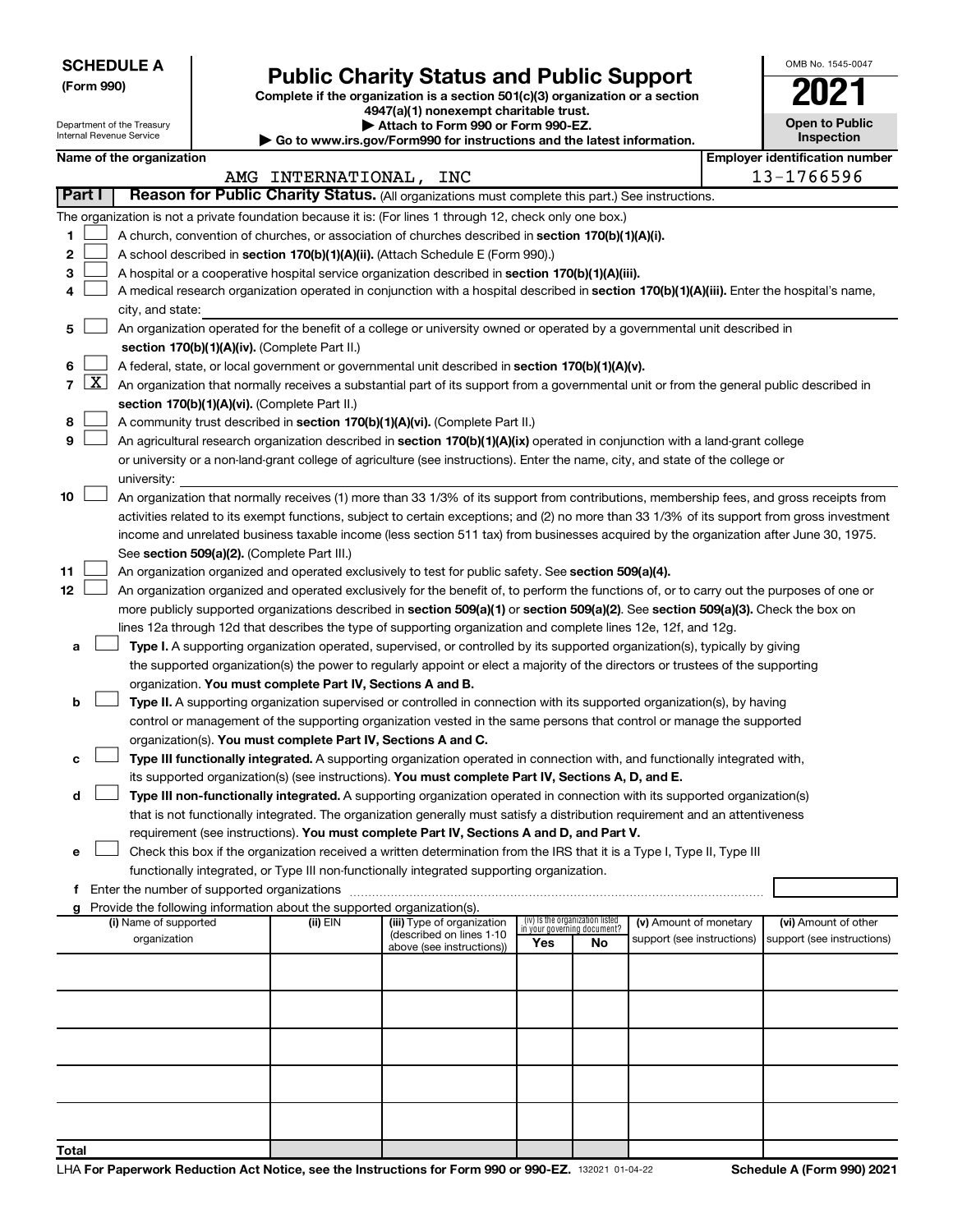Schedule A (Form 990) 2021 Page AMG INTERNATIONAL, INC 13-1766596

(Complete only if you checked the box on line 5, 7, or 8 of Part I or if the organization failed to qualify under Part III. If the organization fails to qualify under the tests listed below, please complete Part III.) **Part II Support Schedule for Organizations Described in Sections 170(b)(1)(A)(iv) and 170(b)(1)(A)(vi)**

|    | <b>Section A. Public Support</b>                                                                                                                                                                                              |            |              |            |            |                          |                                    |  |  |  |
|----|-------------------------------------------------------------------------------------------------------------------------------------------------------------------------------------------------------------------------------|------------|--------------|------------|------------|--------------------------|------------------------------------|--|--|--|
|    | Calendar year (or fiscal year beginning in)                                                                                                                                                                                   | (a) 2017   | (b) 2018     | $(c)$ 2019 | $(d)$ 2020 | (e) 2021                 | (f) Total                          |  |  |  |
|    | 1 Gifts, grants, contributions, and                                                                                                                                                                                           |            |              |            |            |                          |                                    |  |  |  |
|    | membership fees received. (Do not                                                                                                                                                                                             |            |              |            |            |                          |                                    |  |  |  |
|    | include any "unusual grants.")                                                                                                                                                                                                | 5,884,158. | 6, 578, 462. | 6,895,605. | 6,625,003. | 7,031,153.               | 33,014,381.                        |  |  |  |
|    | 2 Tax revenues levied for the organ-                                                                                                                                                                                          |            |              |            |            |                          |                                    |  |  |  |
|    | ization's benefit and either paid to                                                                                                                                                                                          |            |              |            |            |                          |                                    |  |  |  |
|    | or expended on its behalf                                                                                                                                                                                                     |            |              |            |            |                          |                                    |  |  |  |
|    | 3 The value of services or facilities                                                                                                                                                                                         |            |              |            |            |                          |                                    |  |  |  |
|    | furnished by a governmental unit to                                                                                                                                                                                           |            |              |            |            |                          |                                    |  |  |  |
|    | the organization without charge                                                                                                                                                                                               |            |              |            |            |                          |                                    |  |  |  |
|    | 4 Total. Add lines 1 through 3                                                                                                                                                                                                | 5,884,158. | 6,578,462.   | 6,895,605. | 6,625,003. | 7,031,153.               | 33,014,381.                        |  |  |  |
|    | 5 The portion of total contributions                                                                                                                                                                                          |            |              |            |            |                          |                                    |  |  |  |
|    | by each person (other than a                                                                                                                                                                                                  |            |              |            |            |                          |                                    |  |  |  |
|    | governmental unit or publicly                                                                                                                                                                                                 |            |              |            |            |                          |                                    |  |  |  |
|    | supported organization) included                                                                                                                                                                                              |            |              |            |            |                          |                                    |  |  |  |
|    | on line 1 that exceeds 2% of the                                                                                                                                                                                              |            |              |            |            |                          |                                    |  |  |  |
|    | amount shown on line 11,                                                                                                                                                                                                      |            |              |            |            |                          |                                    |  |  |  |
|    | column (f)                                                                                                                                                                                                                    |            |              |            |            |                          |                                    |  |  |  |
|    | 6 Public support. Subtract line 5 from line 4.                                                                                                                                                                                |            |              |            |            |                          | 33,014,381.                        |  |  |  |
|    | <b>Section B. Total Support</b>                                                                                                                                                                                               |            |              |            |            |                          |                                    |  |  |  |
|    | Calendar year (or fiscal year beginning in)                                                                                                                                                                                   | (a) 2017   | $(b)$ 2018   | $(c)$ 2019 | $(d)$ 2020 | (e) 2021                 | (f) Total                          |  |  |  |
|    | 7 Amounts from line 4                                                                                                                                                                                                         | 5,884,158. | 6,578,462.   | 6,895,605  | 6,625,003. | 7,031,153.               | 33,014,381.                        |  |  |  |
|    | 8 Gross income from interest,                                                                                                                                                                                                 |            |              |            |            |                          |                                    |  |  |  |
|    | dividends, payments received on                                                                                                                                                                                               |            |              |            |            |                          |                                    |  |  |  |
|    | securities loans, rents, royalties,                                                                                                                                                                                           |            |              |            |            |                          |                                    |  |  |  |
|    | and income from similar sources                                                                                                                                                                                               |            |              | 701, 750.  | 680, 537.  | 242,658.                 | 1,624,945.                         |  |  |  |
| 9  | Net income from unrelated business                                                                                                                                                                                            |            |              |            |            |                          |                                    |  |  |  |
|    | activities, whether or not the                                                                                                                                                                                                |            |              |            |            |                          |                                    |  |  |  |
|    | business is regularly carried on                                                                                                                                                                                              |            |              |            |            |                          |                                    |  |  |  |
|    | 10 Other income. Do not include gain                                                                                                                                                                                          |            |              |            |            |                          |                                    |  |  |  |
|    | or loss from the sale of capital                                                                                                                                                                                              |            |              |            |            |                          |                                    |  |  |  |
|    | assets (Explain in Part VI.)                                                                                                                                                                                                  | 1,443,786. | 1,097,998.   | 2,659.     |            | $34, 260$ , $-79, 564$ . | 2,499,139.                         |  |  |  |
|    | <b>11 Total support.</b> Add lines 7 through 10                                                                                                                                                                               |            |              |            |            |                          | 37, 138, 465.                      |  |  |  |
|    | 12 Gross receipts from related activities, etc. (see instructions)                                                                                                                                                            |            |              |            |            | 12 <sup>2</sup>          |                                    |  |  |  |
|    | 13 First 5 years. If the Form 990 is for the organization's first, second, third, fourth, or fifth tax year as a section 501(c)(3)                                                                                            |            |              |            |            |                          |                                    |  |  |  |
|    | organization, check this box and stop here                                                                                                                                                                                    |            |              |            |            |                          |                                    |  |  |  |
|    | <b>Section C. Computation of Public Support Percentage</b>                                                                                                                                                                    |            |              |            |            |                          |                                    |  |  |  |
| 14 | Public support percentage for 2021 (line 6, column (f), divided by line 11, column (f),                                                                                                                                       |            |              |            |            | 14                       | 88.90<br>%                         |  |  |  |
|    |                                                                                                                                                                                                                               |            |              |            |            | 15                       | 86.99<br>%                         |  |  |  |
|    | 16a 33 1/3% support test - 2021. If the organization did not check the box on line 13, and line 14 is 33 1/3% or more, check this box and                                                                                     |            |              |            |            |                          |                                    |  |  |  |
|    | stop here. The organization qualifies as a publicly supported organization manufaction manufacture or the organization manufacture or the organization manufacture or the organization of the state of the state of the state |            |              |            |            |                          | $\blacktriangleright$ $\mathbf{X}$ |  |  |  |
|    | b 33 1/3% support test - 2020. If the organization did not check a box on line 13 or 16a, and line 15 is 33 1/3% or more, check this box                                                                                      |            |              |            |            |                          |                                    |  |  |  |
|    |                                                                                                                                                                                                                               |            |              |            |            |                          |                                    |  |  |  |
|    | 17a 10% -facts-and-circumstances test - 2021. If the organization did not check a box on line 13, 16a, or 16b, and line 14 is 10% or more,                                                                                    |            |              |            |            |                          |                                    |  |  |  |
|    | and if the organization meets the facts-and-circumstances test, check this box and stop here. Explain in Part VI how the organization                                                                                         |            |              |            |            |                          |                                    |  |  |  |
|    | meets the facts-and-circumstances test. The organization qualifies as a publicly supported organization                                                                                                                       |            |              |            |            |                          |                                    |  |  |  |
|    | <b>b 10%</b> -facts-and-circumstances test - 2020. If the organization did not check a box on line 13, 16a, 16b, or 17a, and line 15 is 10% or                                                                                |            |              |            |            |                          |                                    |  |  |  |
|    | more, and if the organization meets the facts-and-circumstances test, check this box and stop here. Explain in Part VI how the                                                                                                |            |              |            |            |                          |                                    |  |  |  |
|    | organization meets the facts-and-circumstances test. The organization qualifies as a publicly supported organization                                                                                                          |            |              |            |            |                          |                                    |  |  |  |
|    | 18 Private foundation. If the organization did not check a box on line 13, 16a, 16b, 17a, or 17b, check this box and see instructions                                                                                         |            |              |            |            |                          |                                    |  |  |  |

**Schedule A (Form 990) 2021**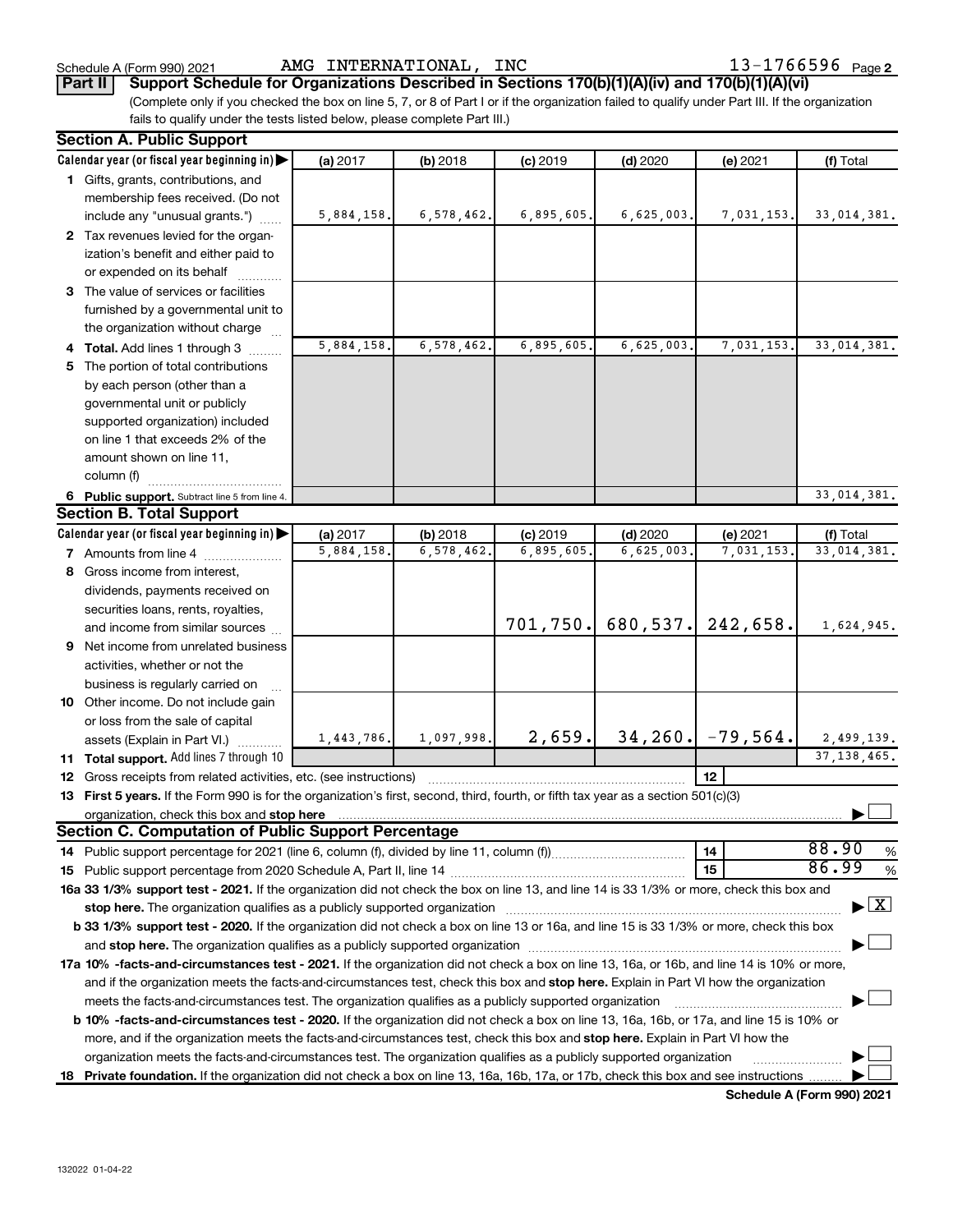| Schedule A (Form 990) 2021 |  |  |
|----------------------------|--|--|
|                            |  |  |

# **Part III Support Schedule for Organizations Described in Section 509(a)(2)**

(Complete only if you checked the box on line 10 of Part I or if the organization failed to qualify under Part II. If the organization fails to qualify under the tests listed below, please complete Part II.)

| <b>Section A. Public Support</b>                                                                                                                                                                                                         |          |            |            |            |          |           |
|------------------------------------------------------------------------------------------------------------------------------------------------------------------------------------------------------------------------------------------|----------|------------|------------|------------|----------|-----------|
| Calendar year (or fiscal year beginning in)                                                                                                                                                                                              | (a) 2017 | (b) 2018   | $(c)$ 2019 | $(d)$ 2020 | (e) 2021 | (f) Total |
| 1 Gifts, grants, contributions, and                                                                                                                                                                                                      |          |            |            |            |          |           |
| membership fees received. (Do not                                                                                                                                                                                                        |          |            |            |            |          |           |
| include any "unusual grants.")                                                                                                                                                                                                           |          |            |            |            |          |           |
| <b>2</b> Gross receipts from admissions,                                                                                                                                                                                                 |          |            |            |            |          |           |
| merchandise sold or services per-                                                                                                                                                                                                        |          |            |            |            |          |           |
| formed, or facilities furnished in                                                                                                                                                                                                       |          |            |            |            |          |           |
| any activity that is related to the<br>organization's tax-exempt purpose                                                                                                                                                                 |          |            |            |            |          |           |
| 3 Gross receipts from activities that                                                                                                                                                                                                    |          |            |            |            |          |           |
| are not an unrelated trade or bus-                                                                                                                                                                                                       |          |            |            |            |          |           |
| iness under section 513                                                                                                                                                                                                                  |          |            |            |            |          |           |
| 4 Tax revenues levied for the organ-                                                                                                                                                                                                     |          |            |            |            |          |           |
| ization's benefit and either paid to                                                                                                                                                                                                     |          |            |            |            |          |           |
| or expended on its behalf                                                                                                                                                                                                                |          |            |            |            |          |           |
| 5 The value of services or facilities                                                                                                                                                                                                    |          |            |            |            |          |           |
| furnished by a governmental unit to                                                                                                                                                                                                      |          |            |            |            |          |           |
| the organization without charge                                                                                                                                                                                                          |          |            |            |            |          |           |
| 6 Total. Add lines 1 through 5                                                                                                                                                                                                           |          |            |            |            |          |           |
| 7a Amounts included on lines 1, 2, and                                                                                                                                                                                                   |          |            |            |            |          |           |
| 3 received from disqualified persons                                                                                                                                                                                                     |          |            |            |            |          |           |
| <b>b</b> Amounts included on lines 2 and 3 received                                                                                                                                                                                      |          |            |            |            |          |           |
| from other than disqualified persons that                                                                                                                                                                                                |          |            |            |            |          |           |
| exceed the greater of \$5,000 or 1% of the                                                                                                                                                                                               |          |            |            |            |          |           |
| amount on line 13 for the year                                                                                                                                                                                                           |          |            |            |            |          |           |
| c Add lines 7a and 7b                                                                                                                                                                                                                    |          |            |            |            |          |           |
| 8 Public support. (Subtract line 7c from line 6.)<br><b>Section B. Total Support</b>                                                                                                                                                     |          |            |            |            |          |           |
|                                                                                                                                                                                                                                          |          |            |            |            |          |           |
| Calendar year (or fiscal year beginning in)                                                                                                                                                                                              | (a) 2017 | $(b)$ 2018 | $(c)$ 2019 | $(d)$ 2020 | (e) 2021 | (f) Total |
| 9 Amounts from line 6<br><b>10a</b> Gross income from interest,                                                                                                                                                                          |          |            |            |            |          |           |
| dividends, payments received on                                                                                                                                                                                                          |          |            |            |            |          |           |
| securities loans, rents, royalties,                                                                                                                                                                                                      |          |            |            |            |          |           |
| and income from similar sources                                                                                                                                                                                                          |          |            |            |            |          |           |
| <b>b</b> Unrelated business taxable income                                                                                                                                                                                               |          |            |            |            |          |           |
| (less section 511 taxes) from businesses                                                                                                                                                                                                 |          |            |            |            |          |           |
| acquired after June 30, 1975                                                                                                                                                                                                             |          |            |            |            |          |           |
| c Add lines 10a and 10b                                                                                                                                                                                                                  |          |            |            |            |          |           |
| <b>11</b> Net income from unrelated business<br>activities not included on line 10b.                                                                                                                                                     |          |            |            |            |          |           |
| whether or not the business is                                                                                                                                                                                                           |          |            |            |            |          |           |
| regularly carried on                                                                                                                                                                                                                     |          |            |            |            |          |           |
| 12 Other income. Do not include gain<br>or loss from the sale of capital                                                                                                                                                                 |          |            |            |            |          |           |
| assets (Explain in Part VI.)                                                                                                                                                                                                             |          |            |            |            |          |           |
| <b>13</b> Total support. (Add lines 9, 10c, 11, and 12.)                                                                                                                                                                                 |          |            |            |            |          |           |
| 14 First 5 years. If the Form 990 is for the organization's first, second, third, fourth, or fifth tax year as a section 501(c)(3) organization,                                                                                         |          |            |            |            |          |           |
| check this box and stop here <b>construction and construction</b> and check this box and stop here <b>construction</b> and construction and construction and construction and construction and construction and construction and constru |          |            |            |            |          |           |
| Section C. Computation of Public Support Percentage                                                                                                                                                                                      |          |            |            |            |          |           |
|                                                                                                                                                                                                                                          |          |            |            |            | 15       | ℅         |
| 16 Public support percentage from 2020 Schedule A, Part III, line 15                                                                                                                                                                     |          |            |            |            | 16       | %         |
| Section D. Computation of Investment Income Percentage                                                                                                                                                                                   |          |            |            |            |          |           |
|                                                                                                                                                                                                                                          |          |            |            |            | 17       | %         |
| 18 Investment income percentage from 2020 Schedule A, Part III, line 17                                                                                                                                                                  |          |            |            |            | 18       | %         |
| 19a 33 1/3% support tests - 2021. If the organization did not check the box on line 14, and line 15 is more than 33 1/3%, and line 17 is not                                                                                             |          |            |            |            |          |           |
| more than 33 1/3%, check this box and stop here. The organization qualifies as a publicly supported organization                                                                                                                         |          |            |            |            |          |           |
| b 33 1/3% support tests - 2020. If the organization did not check a box on line 14 or line 19a, and line 16 is more than 33 1/3%, and                                                                                                    |          |            |            |            |          |           |
| line 18 is not more than 33 1/3%, check this box and stop here. The organization qualifies as a publicly supported organization                                                                                                          |          |            |            |            |          |           |
|                                                                                                                                                                                                                                          |          |            |            |            |          |           |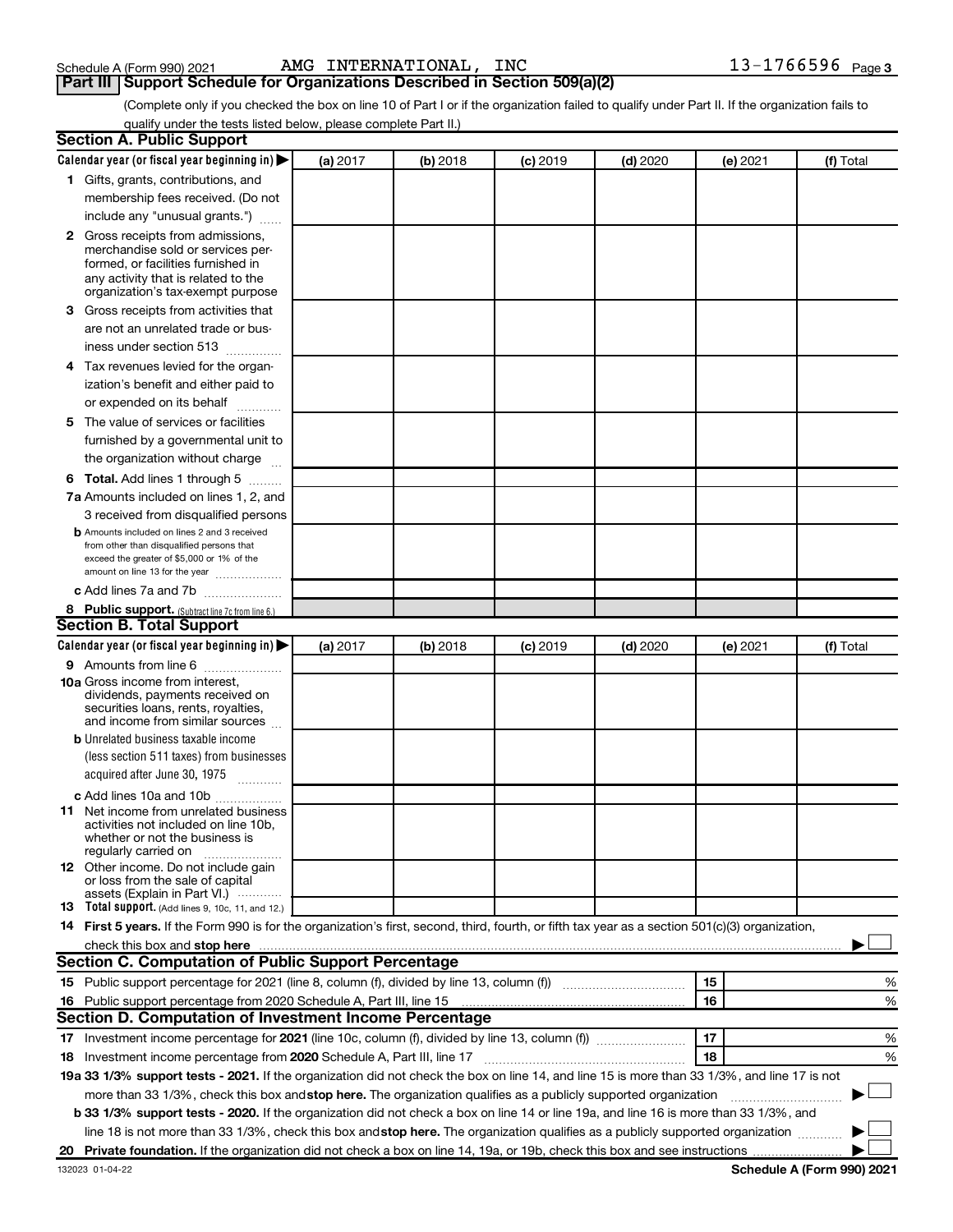# **Part IV Supporting Organizations**

(Complete only if you checked a box in line 12 on Part I. If you checked box 12a, Part I, complete Sections A and B. If you checked box 12b, Part I, complete Sections A and C. If you checked box 12c, Part I, complete Sections A, D, and E. If you checked box 12d, Part I, complete Sections A and D, and complete Part V.)

# **Section A. All Supporting Organizations**

- **1** Are all of the organization's supported organizations listed by name in the organization's governing documents? If "No," describe in Part VI how the supported organizations are designated. If designated by *class or purpose, describe the designation. If historic and continuing relationship, explain.*
- **2** Did the organization have any supported organization that does not have an IRS determination of status under section 509(a)(1) or (2)? If "Yes," explain in Part **VI** how the organization determined that the supported *organization was described in section 509(a)(1) or (2).*
- **3a** Did the organization have a supported organization described in section 501(c)(4), (5), or (6)? If "Yes," answer *lines 3b and 3c below.*
- **b** Did the organization confirm that each supported organization qualified under section 501(c)(4), (5), or (6) and satisfied the public support tests under section 509(a)(2)? If "Yes," describe in Part VI when and how the *organization made the determination.*
- **c** Did the organization ensure that all support to such organizations was used exclusively for section 170(c)(2)(B) purposes? If "Yes," explain in Part VI what controls the organization put in place to ensure such use.
- **4 a** *If* Was any supported organization not organized in the United States ("foreign supported organization")? *"Yes," and if you checked box 12a or 12b in Part I, answer lines 4b and 4c below.*
- **b** Did the organization have ultimate control and discretion in deciding whether to make grants to the foreign supported organization? If "Yes," describe in Part VI how the organization had such control and discretion *despite being controlled or supervised by or in connection with its supported organizations.*
- **c** Did the organization support any foreign supported organization that does not have an IRS determination under sections 501(c)(3) and 509(a)(1) or (2)? If "Yes," explain in Part VI what controls the organization used *to ensure that all support to the foreign supported organization was used exclusively for section 170(c)(2)(B) purposes.*
- **5a** Did the organization add, substitute, or remove any supported organizations during the tax year? If "Yes," answer lines 5b and 5c below (if applicable). Also, provide detail in **Part VI,** including (i) the names and EIN *numbers of the supported organizations added, substituted, or removed; (ii) the reasons for each such action; (iii) the authority under the organization's organizing document authorizing such action; and (iv) how the action was accomplished (such as by amendment to the organizing document).*
- **b Type I or Type II only.** Was any added or substituted supported organization part of a class already designated in the organization's organizing document?
- **c Substitutions only.**  Was the substitution the result of an event beyond the organization's control?
- **6** Did the organization provide support (whether in the form of grants or the provision of services or facilities) to **Part VI.** support or benefit one or more of the filing organization's supported organizations? If "Yes," provide detail in anyone other than (i) its supported organizations, (ii) individuals that are part of the charitable class benefited by one or more of its supported organizations, or (iii) other supporting organizations that also
- **7** Did the organization provide a grant, loan, compensation, or other similar payment to a substantial contributor regard to a substantial contributor? If "Yes," complete Part I of Schedule L (Form 990). (as defined in section 4958(c)(3)(C)), a family member of a substantial contributor, or a 35% controlled entity with
- **8** Did the organization make a loan to a disqualified person (as defined in section 4958) not described on line 7? *If "Yes," complete Part I of Schedule L (Form 990).*
- **9 a** Was the organization controlled directly or indirectly at any time during the tax year by one or more in section 509(a)(1) or (2))? If "Yes," provide detail in **Part VI.** disqualified persons, as defined in section 4946 (other than foundation managers and organizations described
- **b** Did one or more disqualified persons (as defined on line 9a) hold a controlling interest in any entity in which the supporting organization had an interest? If "Yes," provide detail in Part VI.
- **c** Did a disqualified person (as defined on line 9a) have an ownership interest in, or derive any personal benefit from, assets in which the supporting organization also had an interest? If "Yes," provide detail in Part VI.
- **10 a** Was the organization subject to the excess business holdings rules of section 4943 because of section supporting organizations)? If "Yes," answer line 10b below. 4943(f) (regarding certain Type II supporting organizations, and all Type III non-functionally integrated
	- **b** Did the organization have any excess business holdings in the tax year? (Use Schedule C, Form 4720, to *determine whether the organization had excess business holdings.)*

**2 3a 3b 3c 4a 4b 4c 5a 5b 5c 6 7 8 9a 9b 9c 10a 10b Schedule A (Form 990) 2021**

**1**

**Yes No**

### Schedule A (Form 990) 2021 **AMG INTERNATIONAL, INC** AMG INTERNATIONAL,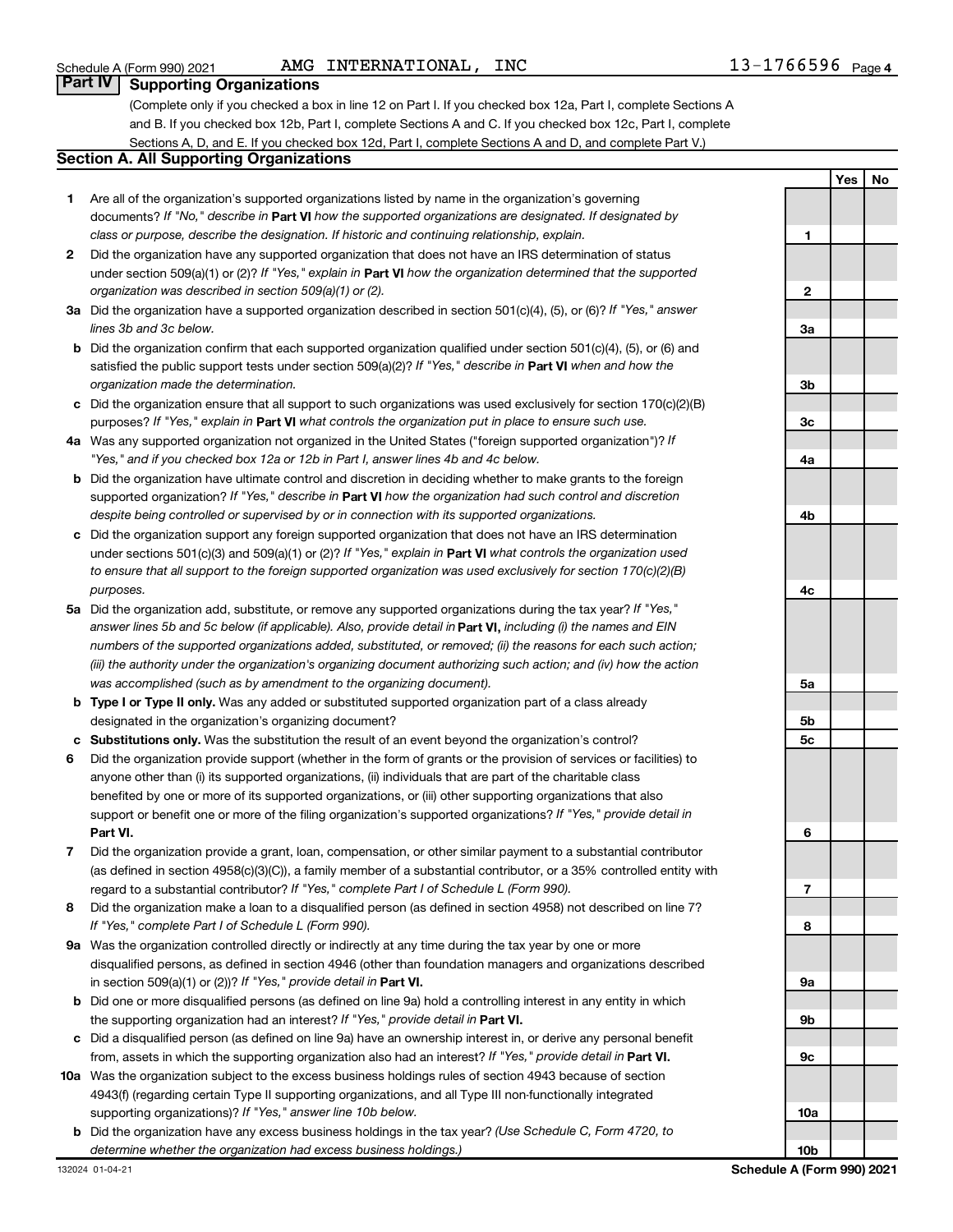|              | the supported organization(s).                                                                                                    | 1                         |     |    |
|--------------|-----------------------------------------------------------------------------------------------------------------------------------|---------------------------|-----|----|
|              | Section D. All Type III Supporting Organizations                                                                                  |                           |     |    |
|              |                                                                                                                                   |                           | Yes | No |
| 1            | Did the organization provide to each of its supported organizations, by the last day of the fifth month of the                    |                           |     |    |
|              | organization's tax year, (i) a written notice describing the type and amount of support provided during the prior tax             |                           |     |    |
|              | year, (ii) a copy of the Form 990 that was most recently filed as of the date of notification, and (iii) copies of the            |                           |     |    |
|              | organization's governing documents in effect on the date of notification, to the extent not previously provided?                  | 1                         |     |    |
| $\mathbf{2}$ | Were any of the organization's officers, directors, or trustees either (i) appointed or elected by the supported                  |                           |     |    |
|              | organization(s) or (ii) serving on the governing body of a supported organization? If "No," explain in <b>Part VI</b> how         |                           |     |    |
|              | the organization maintained a close and continuous working relationship with the supported organization(s).                       | $\mathbf{2}$              |     |    |
| 3            | By reason of the relationship described on line 2, above, did the organization's supported organizations have a                   |                           |     |    |
|              | significant voice in the organization's investment policies and in directing the use of the organization's                        |                           |     |    |
|              | income or assets at all times during the tax year? If "Yes," describe in Part VI the role the organization's                      |                           |     |    |
|              | supported organizations played in this regard.                                                                                    | 3                         |     |    |
|              | Section E. Type III Functionally Integrated Supporting Organizations                                                              |                           |     |    |
| 1            | Check the box next to the method that the organization used to satisfy the Integral Part Test during the yealsee instructions).   |                           |     |    |
| a            | The organization satisfied the Activities Test. Complete line 2 below.                                                            |                           |     |    |
| b            | The organization is the parent of each of its supported organizations. Complete line 3 below.                                     |                           |     |    |
| c            | The organization supported a governmental entity. Describe in Part VI how you supported a governmental entity (see instructions). |                           |     |    |
| 2            | Activities Test. Answer lines 2a and 2b below.                                                                                    |                           | Yes | No |
| a            | Did substantially all of the organization's activities during the tax year directly further the exempt purposes of                |                           |     |    |
|              | the supported organization(s) to which the organization was responsive? If "Yes," then in Part VI identify                        |                           |     |    |
|              | those supported organizations and explain how these activities directly furthered their exempt purposes,                          |                           |     |    |
|              | how the organization was responsive to those supported organizations, and how the organization determined                         |                           |     |    |
|              | that these activities constituted substantially all of its activities.                                                            | 2a                        |     |    |
| b            | Did the activities described on line 2a, above, constitute activities that, but for the organization's involvement,               |                           |     |    |
|              | one or more of the organization's supported organization(s) would have been engaged in? If "Yes," explain in                      |                           |     |    |
|              | Part VI the reasons for the organization's position that its supported organization(s) would have engaged in                      |                           |     |    |
|              | these activities but for the organization's involvement.                                                                          | 2 <sub>b</sub>            |     |    |
| З            | Parent of Supported Organizations. Answer lines 3a and 3b below.                                                                  |                           |     |    |
| а            | Did the organization have the power to regularly appoint or elect a majority of the officers, directors, or                       |                           |     |    |
|              | trustees of each of the supported organizations? If "Yes" or "No" provide details in Part VI.                                     | За                        |     |    |
|              | <b>b</b> Did the organization exercise a substantial degree of direction over the policies, programs, and activities of each      |                           |     |    |
|              | of its supported organizations? If "Yes," describe in Part VI the role played by the organization in this regard.                 | 3b                        |     |    |
|              | 132025 01-04-22                                                                                                                   | Schedule A (Form 990) 202 |     |    |
|              |                                                                                                                                   |                           |     |    |
|              |                                                                                                                                   |                           |     |    |

| 2 Did the organization operate for the benefit of any supported organization other than the supported              |
|--------------------------------------------------------------------------------------------------------------------|
| organization(s) that operated, supervised, or controlled the supporting organization? If "Yes," explain in         |
| <b>Part VI</b> how providing such benefit carried out the purposes of the supported organization(s) that operated, |
| supervised, or controlled the supporting organization.                                                             |
|                                                                                                                    |

**a** A person who directly or indirectly controls, either alone or together with persons described on lines 11b and

**c** *If "Yes" to line 11a, 11b, or 11c, provide* A 35% controlled entity of a person described on line 11a or 11b above?

**1** Did the governing body, members of the governing body, officers acting in their official capacity, or membership of one or

*effectively operated, supervised, or controlled the organization's activities. If the organization had more than one supported organization, describe how the powers to appoint and/or remove officers, directors, or trustees were allocated among the*

more supported organizations have the power to regularly appoint or elect at least a majority of the organization's officers,

directors, or trustees at all times during the tax year? If "No," describe in Part VI how the supported organization(s)

*supported organizations and what conditions or restrictions, if any, applied to such powers during the tax year.*

**Part VI. 11c**

# **Section C. Type II Supporting Organizations**

**b** A family member of a person described on line 11a above?

**Section B. Type I Supporting Organizations**

11c below, the governing body of a supported organization?

| Were a majority of the organization's directors or trustees during the tax year also a majority of the directors     |
|----------------------------------------------------------------------------------------------------------------------|
| or trustees of each of the organization's supported organization(s)? If "No," describe in <b>Part VI</b> how control |
| or management of the supporting organization was vested in the same persons that controlled or managed               |

| the supported organization(s).                          |  |
|---------------------------------------------------------|--|
| <b>Section D. All Type III Supporting Organizations</b> |  |

| Did the organization provide to each of its supported organizations, by the last day of the fifth month of the            |  |
|---------------------------------------------------------------------------------------------------------------------------|--|
| organization's tax year, (i) a written notice describing the type and amount of support provided during the prior tax     |  |
| year, (ii) a copy of the Form 990 that was most recently filed as of the date of notification, and (iii) copies of the    |  |
| organization's governing documents in effect on the date of notification, to the extent not previously provided?          |  |
| Were any of the organization's officers, directors, or trustees either (i) appointed or elected by the supported          |  |
| organization(s) or (ii) sensing on the governing body of a supported organization? If "No " explain in <b>Part VI</b> how |  |

| 2 Were any of the organization's officers, directors, or trustees either (i) appointed or elected by the supported |
|--------------------------------------------------------------------------------------------------------------------|
| organization(s) or (ii) serving on the governing body of a supported organization? If "No," explain in Part VI how |
| the organization maintained a close and continuous working relationship with the supported organization(s).        |
| 3 By reason of the relationship described on line 2, above, did the organization's supported organizations have a  |

| supported organizations played in this regard.                                                                      |
|---------------------------------------------------------------------------------------------------------------------|
| income or assets at all times during the tax year? If "Yes," describe in <b>Part VI</b> the role the organization's |
| significant voice in the organization's investment policies and in directing the use of the organization's          |
| By reason of the relationship described on line 2, above, did the organization's supported organizations have a     |

**Schedule A (Form 990) 2021**

**11a 11b**

**1**

**2**

**Yes No**

**Yes No**

**Yes No**

**Yes No**

| Schedule A (Form 990) 2021                            | AMG INTERNATIONAL, | INC | $13 - 1766596$ Page 5 |  |
|-------------------------------------------------------|--------------------|-----|-----------------------|--|
| <b>Part IV   Supporting Organizations</b> (continued) |                    |     |                       |  |

detail in Part VI.

AMG INTERNATIONAL, INC

**11** Has the organization accepted a gift or contribution from any of the following persons?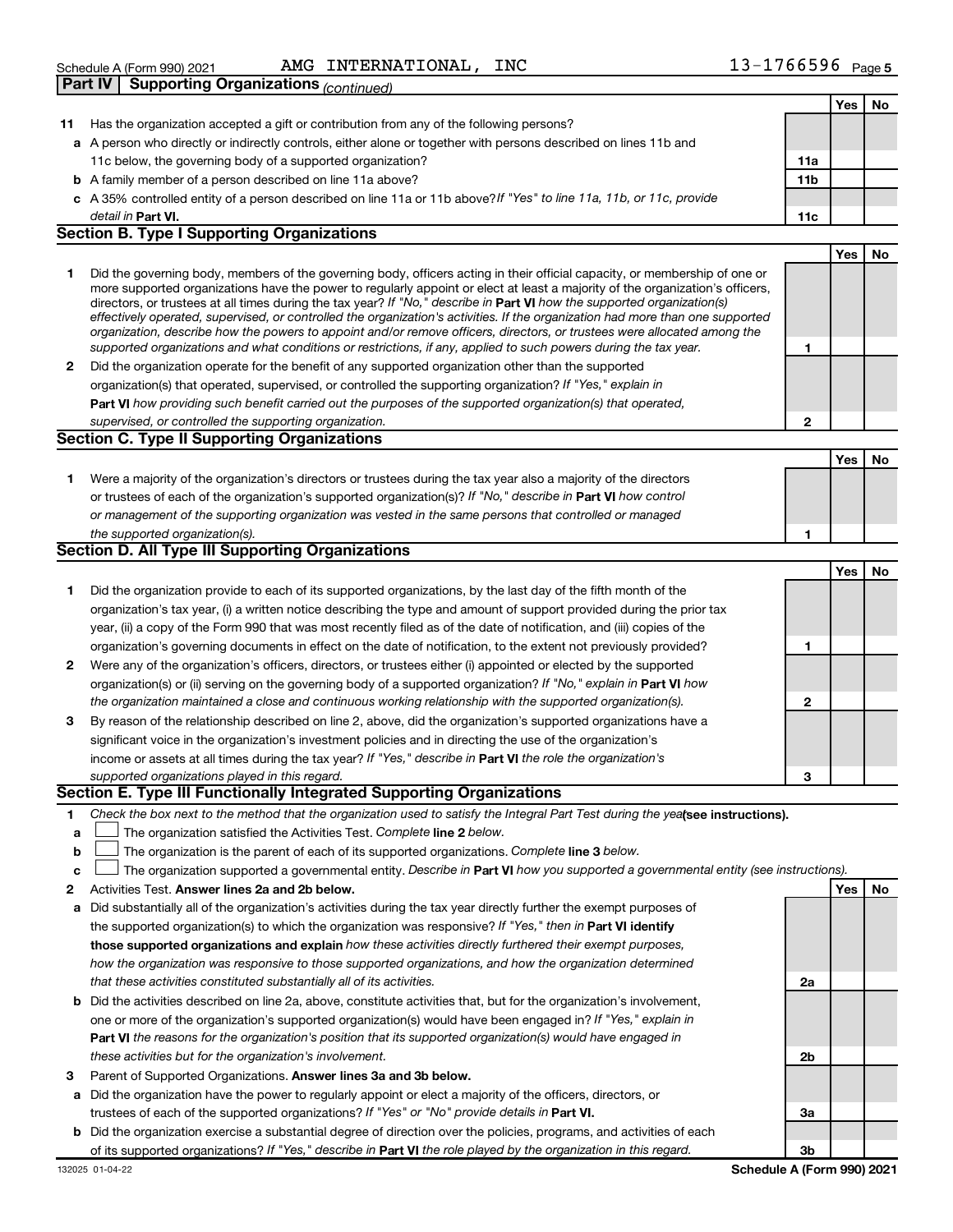132026 01-04-22

| Check here if the organization satisfied the Integral Part Test as a qualifying trust on Nov. 20, 1970 (explain in Part VI). See instructions. |                |                                |  |  |
|------------------------------------------------------------------------------------------------------------------------------------------------|----------------|--------------------------------|--|--|
| All other Type III non-functionally integrated supporting organizations must complete Sections A through E.                                    |                |                                |  |  |
| Section A - Adiusted Net Income                                                                                                                | (A) Prior Year | (B) Current Year<br>(optional) |  |  |

|    | Section A - Adjusted Net Income                                             | (A) Prior Year | (B) Current Year<br>(optional) |                                |
|----|-----------------------------------------------------------------------------|----------------|--------------------------------|--------------------------------|
| 1. | Net short-term capital gain                                                 | 1              |                                |                                |
| 2  | Recoveries of prior-year distributions                                      | $\mathbf{2}$   |                                |                                |
| 3  | Other gross income (see instructions)                                       | 3              |                                |                                |
| 4  | Add lines 1 through 3.                                                      | 4              |                                |                                |
| 5  | Depreciation and depletion                                                  | 5              |                                |                                |
| 6  | Portion of operating expenses paid or incurred for production or            |                |                                |                                |
|    | collection of gross income or for management, conservation, or              |                |                                |                                |
|    | maintenance of property held for production of income (see instructions)    | 6              |                                |                                |
| 7  | Other expenses (see instructions)                                           | $\overline{7}$ |                                |                                |
| 8  | Adjusted Net Income (subtract lines 5, 6, and 7 from line 4)                | 8              |                                |                                |
|    | <b>Section B - Minimum Asset Amount</b>                                     |                | (A) Prior Year                 | (B) Current Year<br>(optional) |
| 1  | Aggregate fair market value of all non-exempt-use assets (see               |                |                                |                                |
|    | instructions for short tax year or assets held for part of year):           |                |                                |                                |
|    | a Average monthly value of securities                                       | 1a             |                                |                                |
|    | <b>b</b> Average monthly cash balances                                      | 1b             |                                |                                |
|    | <b>c</b> Fair market value of other non-exempt-use assets                   | 1c             |                                |                                |
|    | <b>d</b> Total (add lines 1a, 1b, and 1c)                                   | 1d             |                                |                                |
|    | <b>e</b> Discount claimed for blockage or other factors                     |                |                                |                                |
|    | (explain in detail in <b>Part VI</b> ):                                     |                |                                |                                |
| 2  | Acquisition indebtedness applicable to non-exempt-use assets                | 2              |                                |                                |
| 3  | Subtract line 2 from line 1d.                                               | 3              |                                |                                |
| 4  | Cash deemed held for exempt use. Enter 0.015 of line 3 (for greater amount, |                |                                |                                |
|    | see instructions).                                                          | 4              |                                |                                |
| 5  | Net value of non-exempt-use assets (subtract line 4 from line 3)            | 5              |                                |                                |
| 6  | Multiply line 5 by 0.035.                                                   | 6              |                                |                                |
| 7  | Recoveries of prior-year distributions                                      | $\overline{7}$ |                                |                                |
| 8  | Minimum Asset Amount (add line 7 to line 6)                                 | 8              |                                |                                |
|    | <b>Section C - Distributable Amount</b>                                     |                |                                | <b>Current Year</b>            |
| 1  | Adjusted net income for prior year (from Section A, line 8, column A)       | 1              |                                |                                |
| 2  | Enter 0.85 of line 1.                                                       | $\overline{2}$ |                                |                                |
| 3  | Minimum asset amount for prior year (from Section B, line 8, column A)      | 3              |                                |                                |
| 4  | Enter greater of line 2 or line 3.                                          | 4              |                                |                                |
| 5  | Income tax imposed in prior year                                            | 5              |                                |                                |
| 6  | <b>Distributable Amount.</b> Subtract line 5 from line 4, unless subject to |                |                                |                                |
|    | emergency temporary reduction (see instructions).                           | 6              |                                |                                |

**7** Check here if the current year is the organization's first as a non-functionally integrated Type III supporting organization (see † instructions).

**Schedule A (Form 990) 2021**

| Schedule A (Form 990) 2021 |  |
|----------------------------|--|
|                            |  |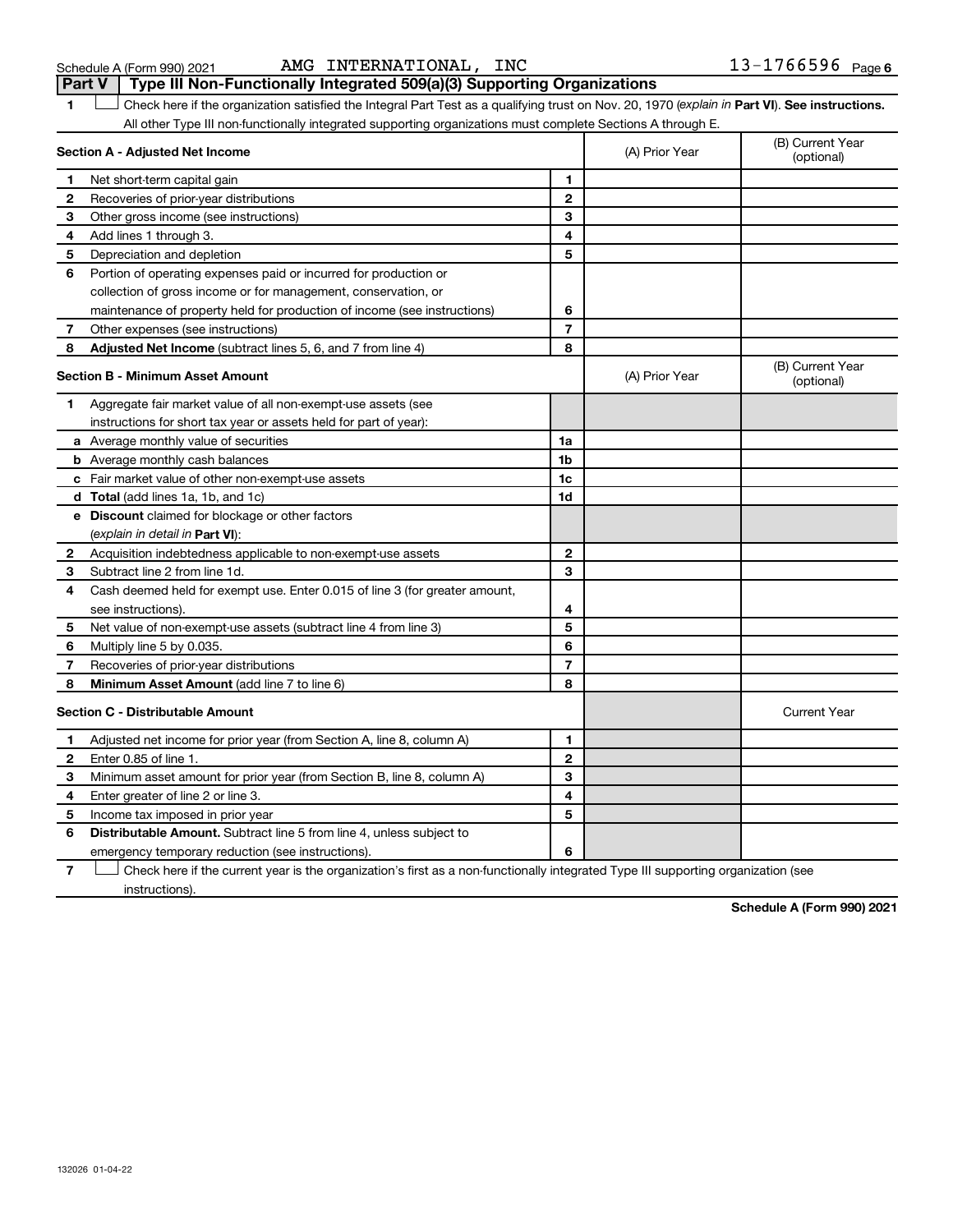|   | AMG INTERNATIONAL,<br>INC<br>Schedule A (Form 990) 2021                                              |   | $13 - 1766596$ Page 7 |
|---|------------------------------------------------------------------------------------------------------|---|-----------------------|
|   | Type III Non-Functionally Integrated 509(a)(3) Supporting Organizations (continued)<br><b>Part V</b> |   |                       |
|   | <b>Section D - Distributions</b>                                                                     |   | <b>Current Year</b>   |
|   | Amounts paid to supported organizations to accomplish exempt purposes                                |   |                       |
| 2 | Amounts paid to perform activity that directly furthers exempt purposes of supported                 |   |                       |
|   | organizations, in excess of income from activity                                                     | ິ |                       |
| з | Administrative expenses paid to accomplish exempt purposes of supported organizations                | 3 |                       |

| 3            | Administrative expenses paid to accomplish exempt purposes of supported organizations      | З                                  |                                               |    |                                                         |
|--------------|--------------------------------------------------------------------------------------------|------------------------------------|-----------------------------------------------|----|---------------------------------------------------------|
| 4            | Amounts paid to acquire exempt-use assets                                                  |                                    |                                               | 4  |                                                         |
| 5            | Qualified set-aside amounts (prior IRS approval required - provide details in Part VI)     |                                    |                                               | 5  |                                                         |
| 6            | Other distributions (describe in Part VI). See instructions.                               |                                    |                                               | 6  |                                                         |
| 7            | Total annual distributions. Add lines 1 through 6.                                         |                                    |                                               | 7  |                                                         |
| 8            | Distributions to attentive supported organizations to which the organization is responsive |                                    |                                               |    |                                                         |
|              | (provide details in Part VI). See instructions.                                            |                                    |                                               | 8  |                                                         |
| 9            | Distributable amount for 2021 from Section C, line 6                                       |                                    |                                               | 9  |                                                         |
| 10           | Line 8 amount divided by line 9 amount                                                     |                                    |                                               | 10 |                                                         |
|              | <b>Section E - Distribution Allocations (see instructions)</b>                             | (i)<br><b>Excess Distributions</b> | (ii)<br><b>Underdistributions</b><br>Pre-2021 |    | (iii)<br><b>Distributable</b><br><b>Amount for 2021</b> |
| 1            | Distributable amount for 2021 from Section C, line 6                                       |                                    |                                               |    |                                                         |
| $\mathbf{2}$ | Underdistributions, if any, for years prior to 2021 (reason-                               |                                    |                                               |    |                                                         |
|              | able cause required - explain in Part VI). See instructions.                               |                                    |                                               |    |                                                         |
| 3            | Excess distributions carryover, if any, to 2021                                            |                                    |                                               |    |                                                         |
|              | <b>a</b> From 2016                                                                         |                                    |                                               |    |                                                         |
|              | <b>b</b> From 2017                                                                         |                                    |                                               |    |                                                         |
|              | c From 2018                                                                                |                                    |                                               |    |                                                         |
|              | <b>d</b> From 2019                                                                         |                                    |                                               |    |                                                         |
|              | e From 2020                                                                                |                                    |                                               |    |                                                         |
|              | f Total of lines 3a through 3e                                                             |                                    |                                               |    |                                                         |
|              | g Applied to underdistributions of prior years                                             |                                    |                                               |    |                                                         |
|              | <b>h</b> Applied to 2021 distributable amount                                              |                                    |                                               |    |                                                         |
| i.           | Carryover from 2016 not applied (see instructions)                                         |                                    |                                               |    |                                                         |
|              | Remainder. Subtract lines 3g, 3h, and 3i from line 3f.                                     |                                    |                                               |    |                                                         |
| 4            | Distributions for 2021 from Section D,                                                     |                                    |                                               |    |                                                         |
|              | line $7:$                                                                                  |                                    |                                               |    |                                                         |
|              | a Applied to underdistributions of prior years                                             |                                    |                                               |    |                                                         |
|              | <b>b</b> Applied to 2021 distributable amount                                              |                                    |                                               |    |                                                         |
|              | c Remainder. Subtract lines 4a and 4b from line 4.                                         |                                    |                                               |    |                                                         |
| 5            | Remaining underdistributions for years prior to 2021, if                                   |                                    |                                               |    |                                                         |
|              | any. Subtract lines 3g and 4a from line 2. For result greater                              |                                    |                                               |    |                                                         |
|              | than zero, explain in Part VI. See instructions.                                           |                                    |                                               |    |                                                         |
| 6            | Remaining underdistributions for 2021. Subtract lines 3h                                   |                                    |                                               |    |                                                         |
|              | and 4b from line 1. For result greater than zero, explain in                               |                                    |                                               |    |                                                         |
|              | Part VI. See instructions.                                                                 |                                    |                                               |    |                                                         |
| 7            | Excess distributions carryover to 2022. Add lines 3j                                       |                                    |                                               |    |                                                         |
|              | and 4c.                                                                                    |                                    |                                               |    |                                                         |
|              | 8 Breakdown of line 7:                                                                     |                                    |                                               |    |                                                         |
|              | a Excess from 2017                                                                         |                                    |                                               |    |                                                         |
|              | <b>b</b> Excess from 2018                                                                  |                                    |                                               |    |                                                         |
|              | c Excess from 2019                                                                         |                                    |                                               |    |                                                         |
|              | d Excess from 2020                                                                         |                                    |                                               |    |                                                         |
|              | e Excess from 2021                                                                         |                                    |                                               |    |                                                         |

**Schedule A (Form 990) 2021**

# **a)(3) Supporting Organizations** <sub>(continued)</sub>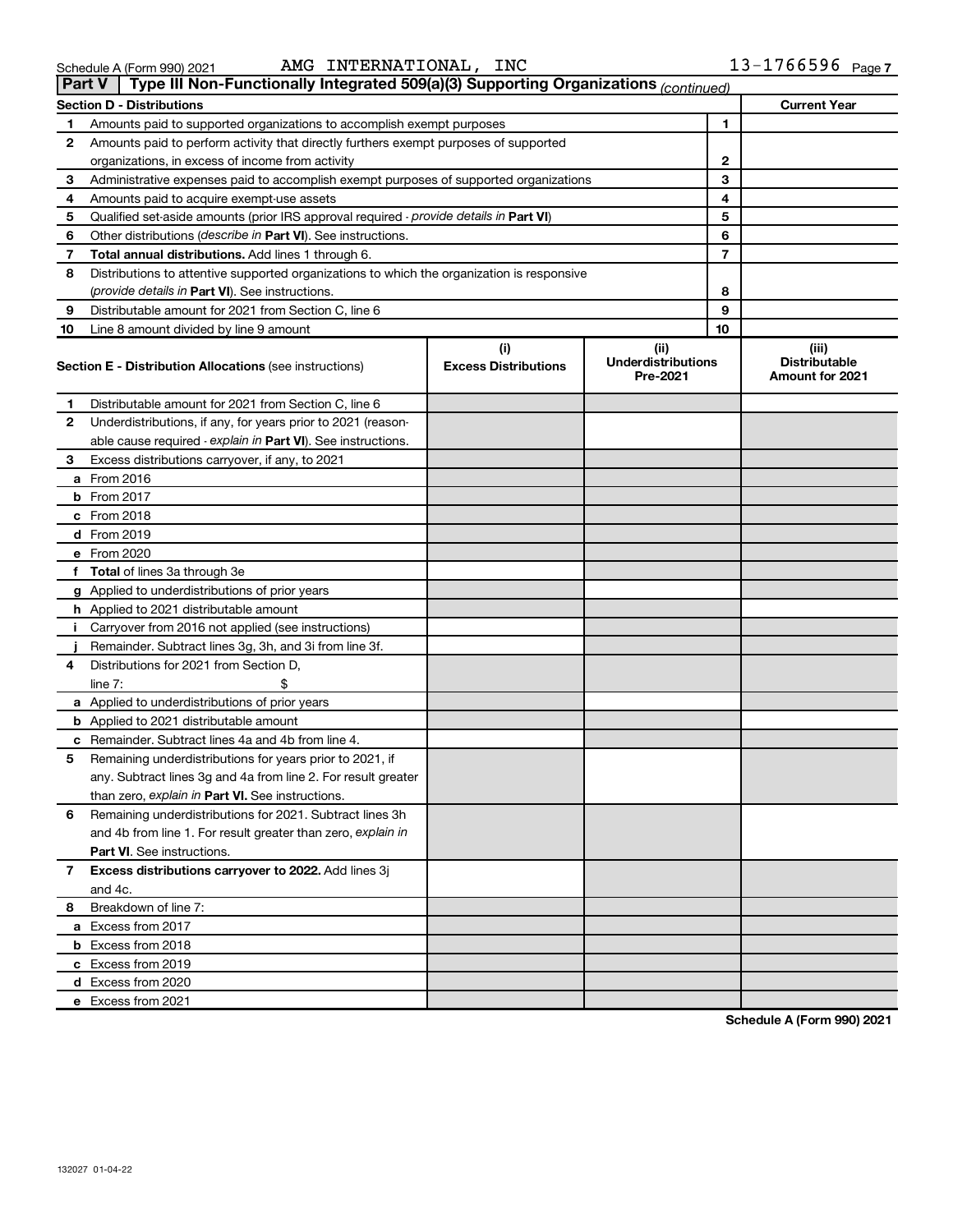|                | Schedule A (Form 990) 2021                                                                                                                             | AMG INTERNATIONAL, INC |  | 13-1766596 Page 8                                                                                                                                                                                                                                                                                                                                                                                                                 |
|----------------|--------------------------------------------------------------------------------------------------------------------------------------------------------|------------------------|--|-----------------------------------------------------------------------------------------------------------------------------------------------------------------------------------------------------------------------------------------------------------------------------------------------------------------------------------------------------------------------------------------------------------------------------------|
| <b>Part VI</b> |                                                                                                                                                        |                        |  | Supplemental Information. Provide the explanations required by Part II, line 10; Part II, line 17a or 17b; Part III, line 12;<br>Part IV, Section A, lines 1, 2, 3b, 3c, 4b, 4c, 5a, 6, 9a, 9b, 9c, 11a, 11b, and 11c; Part IV, Section B, lines 1 and 2; Part IV, Section C,<br>line 1; Part IV, Section D, lines 2 and 3; Part IV, Section E, lines 1c, 2a, 2b, 3a, and 3b; Part V, line 1; Part V, Section B, line 1e; Part V, |
|                | Section D, lines 5, 6, and 8; and Part V, Section E, lines 2, 5, and 6. Also complete this part for any additional information.<br>(See instructions.) |                        |  |                                                                                                                                                                                                                                                                                                                                                                                                                                   |
|                |                                                                                                                                                        |                        |  |                                                                                                                                                                                                                                                                                                                                                                                                                                   |
|                |                                                                                                                                                        |                        |  |                                                                                                                                                                                                                                                                                                                                                                                                                                   |
|                |                                                                                                                                                        |                        |  |                                                                                                                                                                                                                                                                                                                                                                                                                                   |
|                |                                                                                                                                                        |                        |  |                                                                                                                                                                                                                                                                                                                                                                                                                                   |
|                |                                                                                                                                                        |                        |  |                                                                                                                                                                                                                                                                                                                                                                                                                                   |
|                |                                                                                                                                                        |                        |  |                                                                                                                                                                                                                                                                                                                                                                                                                                   |
|                |                                                                                                                                                        |                        |  |                                                                                                                                                                                                                                                                                                                                                                                                                                   |
|                |                                                                                                                                                        |                        |  |                                                                                                                                                                                                                                                                                                                                                                                                                                   |
|                |                                                                                                                                                        |                        |  |                                                                                                                                                                                                                                                                                                                                                                                                                                   |
|                |                                                                                                                                                        |                        |  |                                                                                                                                                                                                                                                                                                                                                                                                                                   |
|                |                                                                                                                                                        |                        |  |                                                                                                                                                                                                                                                                                                                                                                                                                                   |
|                |                                                                                                                                                        |                        |  |                                                                                                                                                                                                                                                                                                                                                                                                                                   |
|                |                                                                                                                                                        |                        |  |                                                                                                                                                                                                                                                                                                                                                                                                                                   |
|                |                                                                                                                                                        |                        |  |                                                                                                                                                                                                                                                                                                                                                                                                                                   |
|                |                                                                                                                                                        |                        |  |                                                                                                                                                                                                                                                                                                                                                                                                                                   |
|                |                                                                                                                                                        |                        |  |                                                                                                                                                                                                                                                                                                                                                                                                                                   |
|                |                                                                                                                                                        |                        |  |                                                                                                                                                                                                                                                                                                                                                                                                                                   |
|                |                                                                                                                                                        |                        |  |                                                                                                                                                                                                                                                                                                                                                                                                                                   |
|                |                                                                                                                                                        |                        |  |                                                                                                                                                                                                                                                                                                                                                                                                                                   |
|                |                                                                                                                                                        |                        |  |                                                                                                                                                                                                                                                                                                                                                                                                                                   |
|                |                                                                                                                                                        |                        |  |                                                                                                                                                                                                                                                                                                                                                                                                                                   |
|                |                                                                                                                                                        |                        |  |                                                                                                                                                                                                                                                                                                                                                                                                                                   |
|                |                                                                                                                                                        |                        |  |                                                                                                                                                                                                                                                                                                                                                                                                                                   |
|                |                                                                                                                                                        |                        |  |                                                                                                                                                                                                                                                                                                                                                                                                                                   |
|                |                                                                                                                                                        |                        |  |                                                                                                                                                                                                                                                                                                                                                                                                                                   |
|                |                                                                                                                                                        |                        |  |                                                                                                                                                                                                                                                                                                                                                                                                                                   |
|                |                                                                                                                                                        |                        |  |                                                                                                                                                                                                                                                                                                                                                                                                                                   |
|                |                                                                                                                                                        |                        |  |                                                                                                                                                                                                                                                                                                                                                                                                                                   |
|                |                                                                                                                                                        |                        |  |                                                                                                                                                                                                                                                                                                                                                                                                                                   |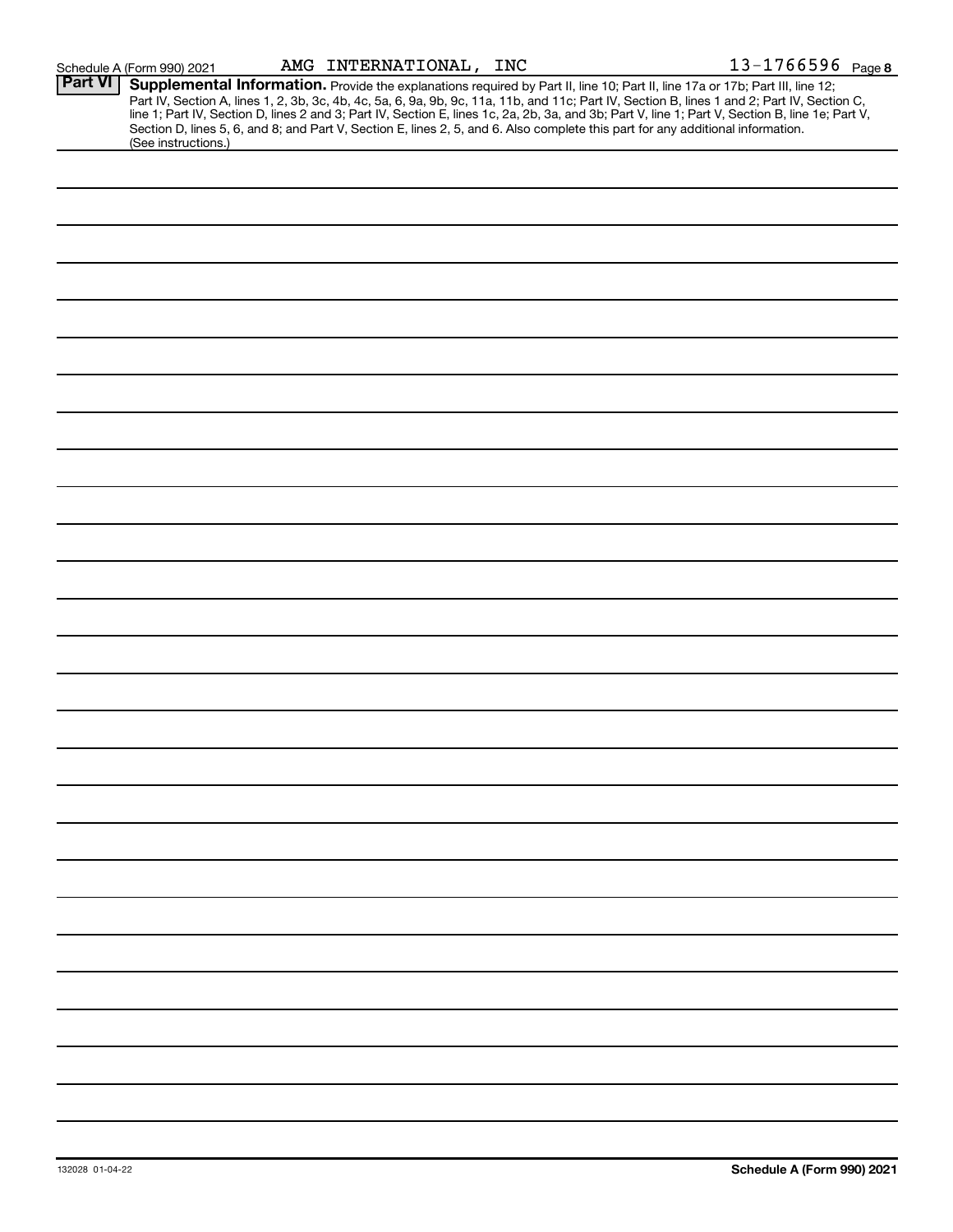Department of the Treasury

Internal Revenue Service

Name of the organization

**Organization type** (check one):

# **Schedule B Schedule of Contributors**

**(Form 990) | Attach to Form 990 or Form 990-PF. | Go to www.irs.gov/Form990 for the latest information.** OMB No. 1545-0047

**2021**

**Employer identification number**

| AMG INTERNATIONAL, INC | 13-1766596 |
|------------------------|------------|
|                        |            |

| Filers of:         | Section:                                                                           |
|--------------------|------------------------------------------------------------------------------------|
| Form 990 or 990-FZ | $ \mathbf{X} $ 501(c)( 3) (enter number) organization                              |
|                    | $4947(a)(1)$ nonexempt charitable trust <b>not</b> treated as a private foundation |
|                    | 527 political organization                                                         |
| Form 990-PF        | 501(c)(3) exempt private foundation                                                |
|                    | 4947(a)(1) nonexempt charitable trust treated as a private foundation              |
|                    | 501(c)(3) taxable private foundation                                               |

Check if your organization is covered by the General Rule or a Special Rule.

**Note:**  Only a section 501(c)(7), (8), or (10) organization can check boxes for both the General Rule and a Special Rule. See instructions.

### **General Rule**

 $\Box$ 

For an organization filing Form 990, 990-EZ, or 990-PF that received, during the year, contributions totaling \$5,000 or more (in money or property) from any one contributor. Complete Parts I and II. See instructions for determining a contributor's total contributions.

### **Special Rules**

- contributor, during the year, total contributions of the greater of (1) \$5,000; or (2) 2% of the amount on (i) Form 990, Part VIII, line 1h;  $\boxed{\text{X}}$  For an organization described in section 501(c)(3) filing Form 990 or 990-EZ that met the 33 1/3% support test of the regulations under sections 509(a)(1) and 170(b)(1)(A)(vi), that checked Schedule A (Form 990), Part II, line 13, 16a, or 16b, and that received from any one or (ii) Form 990-EZ, line 1. Complete Parts I and II.
- For an organization described in section 501(c)(7), (8), or (10) filing Form 990 or 990-EZ that received from any one contributor, during the year, total contributions of more than \$1,000 exclusively for religious, charitable, scientific, literary, or educational purposes, or for the prevention of cruelty to children or animals. Complete Parts I (entering "N/A" in column (b) instead of the contributor name and address), II, and III.  $\Box$

purpose. Don't complete any of the parts unless the General Rule applies to this organization because it received nonexclusively year, contributions exclusively for religious, charitable, etc., purposes, but no such contributions totaled more than \$1,000. If this box is checked, enter here the total contributions that were received during the year for an exclusively religious, charitable, etc., For an organization described in section 501(c)(7), (8), or (10) filing Form 990 or 990-EZ that received from any one contributor, during the religious, charitable, etc., contributions totaling \$5,000 or more during the year  $\ldots$  $\ldots$  $\ldots$  $\ldots$  $\ldots$  $\ldots$  $\Box$ 

Caution: An organization that isn't covered by the General Rule and/or the Special Rules doesn't file Schedule B (Form 990), but it must answer "No" on Part IV, line 2, of its Form 990; or check the box on line H of its Form 990-EZ or on its Form 990-PF, Part I, line 2, to certify that it doesn't meet the filing requirements of Schedule B (Form 990).

LHA For Paperwork Reduction Act Notice, see the instructions for Form 990, 990-EZ, or 990-PF. **Schell B (Form 990)** (2021)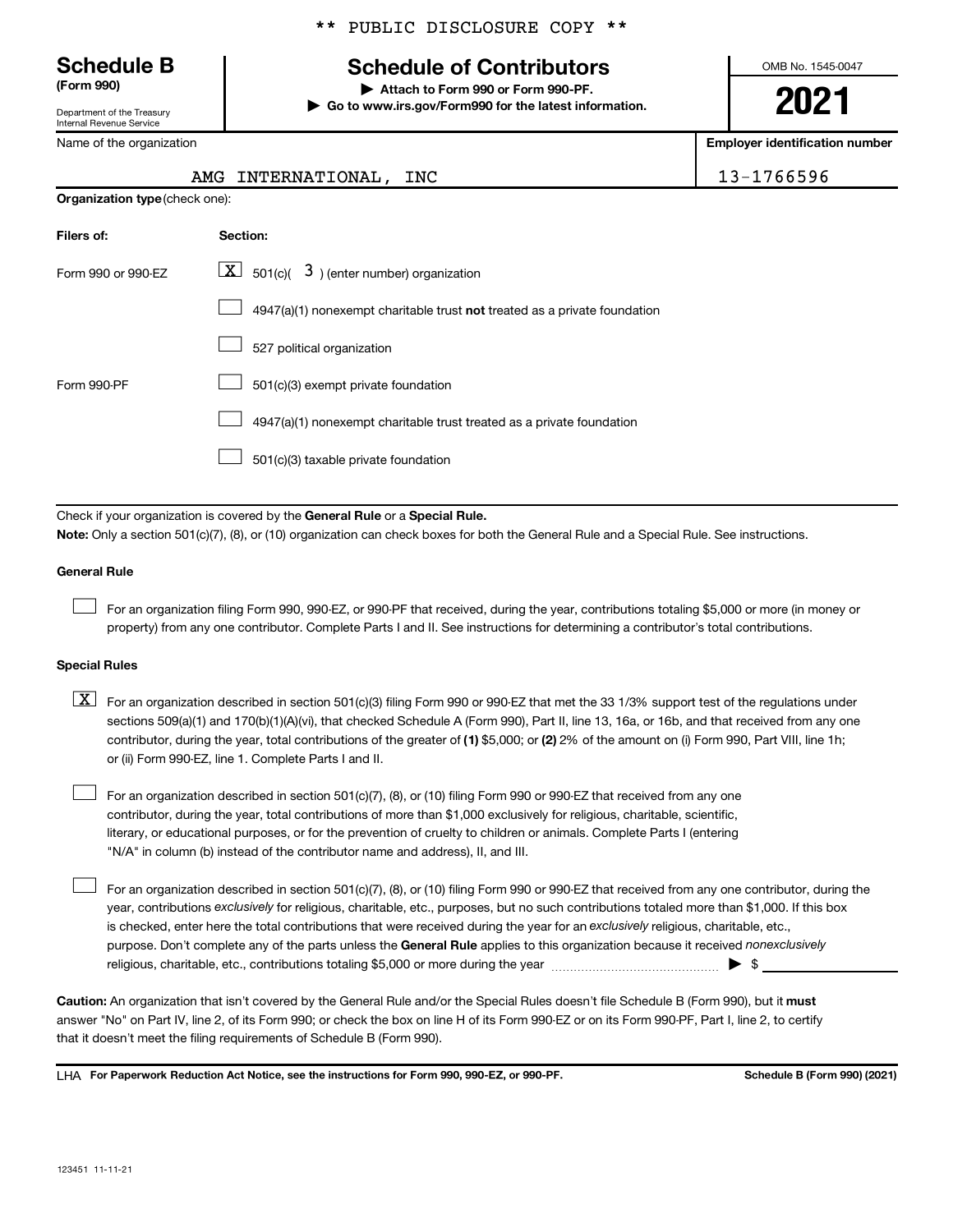|            | AMG INTERNATIONAL, INC                                                                                |                                   | 13-1766596                                                                                            |
|------------|-------------------------------------------------------------------------------------------------------|-----------------------------------|-------------------------------------------------------------------------------------------------------|
| Part I     | <b>Contributors</b> (see instructions). Use duplicate copies of Part I if additional space is needed. |                                   |                                                                                                       |
| (a)<br>No. | (b)<br>Name, address, and $ZIP + 4$                                                                   | (c)<br><b>Total contributions</b> | (d)<br>Type of contribu                                                                               |
| 1          |                                                                                                       | 185,878.<br>\$                    | $\overline{\mathbf{x}}$<br>Person<br>Payroll<br>Noncash<br>(Complete Part II fo<br>noncash contributi |
| (a)<br>No. | (b)<br>Name, address, and $ZIP + 4$                                                                   | (c)<br><b>Total contributions</b> | (d)<br>Type of contribu                                                                               |
| 2          |                                                                                                       | 1,179,000.<br>\$                  | $\overline{\text{X}}$<br>Person<br>Payroll<br>Noncash<br>(Complete Part II fo<br>noncash contributi   |

| (a)<br>No. | (b)<br>Name, address, and ZIP + 4 | (c)<br><b>Total contributions</b> | (d)<br>Type of contribution                                                           |
|------------|-----------------------------------|-----------------------------------|---------------------------------------------------------------------------------------|
| 2          |                                   | 1,179,000.<br>$\frac{1}{2}$       | х<br>Person<br>Payroll<br>Noncash<br>(Complete Part II for<br>noncash contributions.) |
| (a)<br>No. | (b)<br>Name, address, and ZIP + 4 | (c)<br><b>Total contributions</b> | (d)<br>Type of contribution                                                           |
| 3          |                                   | 541,243.<br>\$                    | x<br>Person<br>Payroll<br>Noncash<br>(Complete Part II for<br>noncash contributions.) |
| (a)<br>No. | (b)<br>Name, address, and ZIP + 4 | (c)<br><b>Total contributions</b> | (d)<br>Type of contribution                                                           |
| 4          |                                   | 272,000.<br>\$                    | x<br>Person<br>Payroll<br>Noncash<br>(Complete Part II for<br>noncash contributions.) |
| (a)<br>No. | (b)<br>Name, address, and ZIP + 4 | (c)<br><b>Total contributions</b> | (d)<br>Type of contribution                                                           |
| 5          |                                   | 277,470.<br>\$                    | x<br>Person<br>Payroll<br>Noncash<br>(Complete Part II for<br>noncash contributions.) |
| (a)<br>No. | (b)<br>Name, address, and ZIP + 4 | (c)<br><b>Total contributions</b> | (d)<br>Type of contribution                                                           |
|            |                                   | \$                                | Person<br>Payroll<br>Noncash<br>(Complete Part II for<br>noncash contributions.)      |

# Schedule B (Form 990) (2021) Name of organization

(Complete Part II for noncash contributions.)

**(d) Type of contribution**

> $\boxed{\text{X}}$  $\Box$  $\Box$

**2**

**Employer identification number**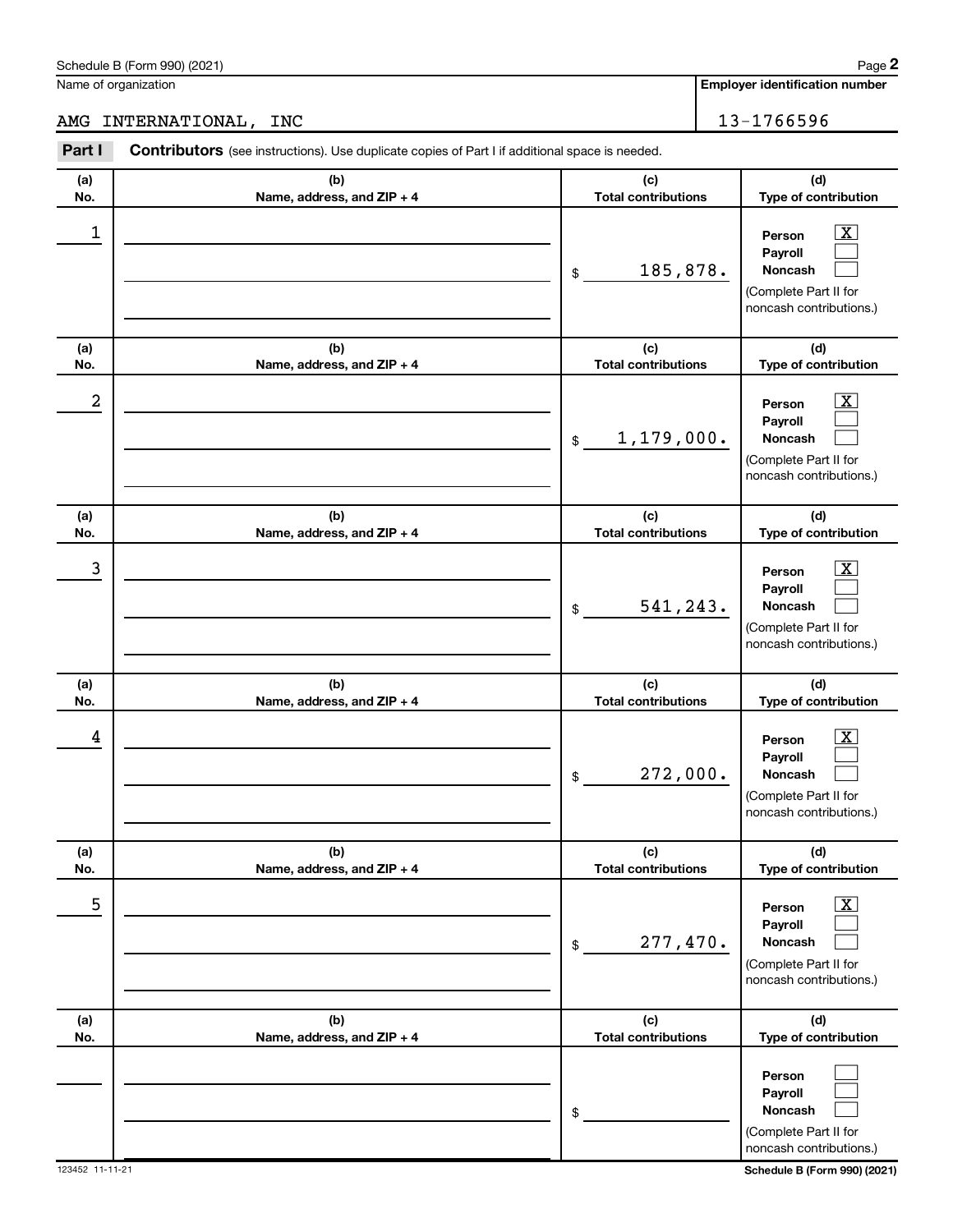Name of organization

# AMG INTERNATIONAL, INC 13-1766596

Part II Noncash Property (see instructions). Use duplicate copies of Part II if additional space is needed.

| , art 11                     | <b>NUTICASH I TOPETLY</b> (SEE INSTRUCTIONS). OSE duplicate copies of Fart II II additional space is needed. |                                                 |                      |
|------------------------------|--------------------------------------------------------------------------------------------------------------|-------------------------------------------------|----------------------|
| (a)<br>No.<br>from<br>Part I | (b)<br>Description of noncash property given                                                                 | (c)<br>FMV (or estimate)<br>(See instructions.) | (d)<br>Date received |
|                              |                                                                                                              | \$                                              |                      |
| (a)<br>No.<br>from<br>Part I | (b)<br>Description of noncash property given                                                                 | (c)<br>FMV (or estimate)<br>(See instructions.) | (d)<br>Date received |
|                              |                                                                                                              | \$                                              |                      |
| (a)<br>No.<br>from<br>Part I | (b)<br>Description of noncash property given                                                                 | (c)<br>FMV (or estimate)<br>(See instructions.) | (d)<br>Date received |
|                              |                                                                                                              | \$                                              |                      |
| (a)<br>No.<br>from<br>Part I | (b)<br>Description of noncash property given                                                                 | (c)<br>FMV (or estimate)<br>(See instructions.) | (d)<br>Date received |
|                              |                                                                                                              | \$                                              |                      |
| (a)<br>No.<br>from<br>Part I | (b)<br>Description of noncash property given                                                                 | (c)<br>FMV (or estimate)<br>(See instructions.) | (d)<br>Date received |
|                              |                                                                                                              | \$                                              |                      |
| (a)<br>No.<br>from<br>Part I | (b)<br>Description of noncash property given                                                                 | (c)<br>FMV (or estimate)<br>(See instructions.) | (d)<br>Date received |
|                              |                                                                                                              | \$                                              |                      |

**Employer identification number**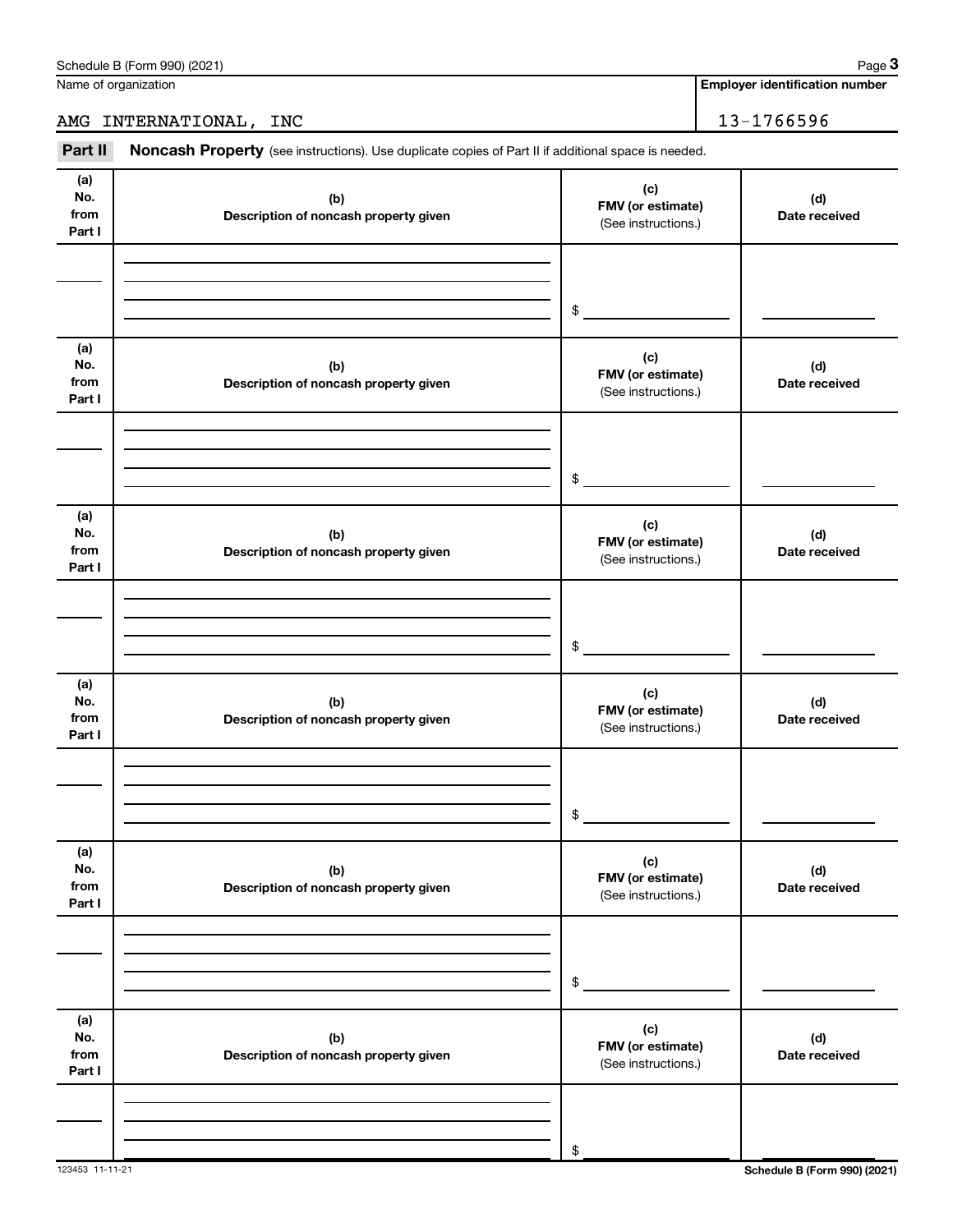| Name of organization      |                                                                                                                                                                                                                                                                                                                                           | <b>Employer identification number</b> |                                                                                                                                                                |  |  |
|---------------------------|-------------------------------------------------------------------------------------------------------------------------------------------------------------------------------------------------------------------------------------------------------------------------------------------------------------------------------------------|---------------------------------------|----------------------------------------------------------------------------------------------------------------------------------------------------------------|--|--|
|                           | AMG INTERNATIONAL, INC                                                                                                                                                                                                                                                                                                                    |                                       | 13-1766596                                                                                                                                                     |  |  |
| Part III                  | from any one contributor. Complete columns (a) through (e) and the following line entry. For organizations<br>completing Part III, enter the total of exclusively religious, charitable, etc., contributions of \$1,000 or less for the year. (Enter this info. once.)<br>Use duplicate copies of Part III if additional space is needed. |                                       | Exclusively religious, charitable, etc., contributions to organizations described in section 501(c)(7), (8), or (10) that total more than \$1,000 for the year |  |  |
| (a) No.<br>from<br>Part I | (b) Purpose of gift                                                                                                                                                                                                                                                                                                                       | (c) Use of gift                       | (d) Description of how gift is held                                                                                                                            |  |  |
|                           |                                                                                                                                                                                                                                                                                                                                           | (e) Transfer of gift                  |                                                                                                                                                                |  |  |
|                           | Transferee's name, address, and ZIP + 4                                                                                                                                                                                                                                                                                                   |                                       | Relationship of transferor to transferee                                                                                                                       |  |  |
| (a) No.<br>from<br>Part I | (b) Purpose of gift                                                                                                                                                                                                                                                                                                                       | (c) Use of gift                       | (d) Description of how gift is held                                                                                                                            |  |  |
|                           | (e) Transfer of gift<br>Transferee's name, address, and ZIP + 4                                                                                                                                                                                                                                                                           |                                       | Relationship of transferor to transferee                                                                                                                       |  |  |
| (a) No.<br>from<br>Part I | (b) Purpose of gift                                                                                                                                                                                                                                                                                                                       | (c) Use of gift                       | (d) Description of how gift is held                                                                                                                            |  |  |
|                           | (e) Transfer of gift                                                                                                                                                                                                                                                                                                                      |                                       |                                                                                                                                                                |  |  |
|                           | Transferee's name, address, and ZIP + 4                                                                                                                                                                                                                                                                                                   |                                       | Relationship of transferor to transferee                                                                                                                       |  |  |
| (a) No.<br>from<br>Part I | (b) Purpose of gift                                                                                                                                                                                                                                                                                                                       | (c) Use of gift                       | (d) Description of how gift is held                                                                                                                            |  |  |
|                           |                                                                                                                                                                                                                                                                                                                                           | (e) Transfer of gift                  |                                                                                                                                                                |  |  |
|                           | Transferee's name, address, and ZIP + 4                                                                                                                                                                                                                                                                                                   |                                       | Relationship of transferor to transferee                                                                                                                       |  |  |
|                           |                                                                                                                                                                                                                                                                                                                                           |                                       |                                                                                                                                                                |  |  |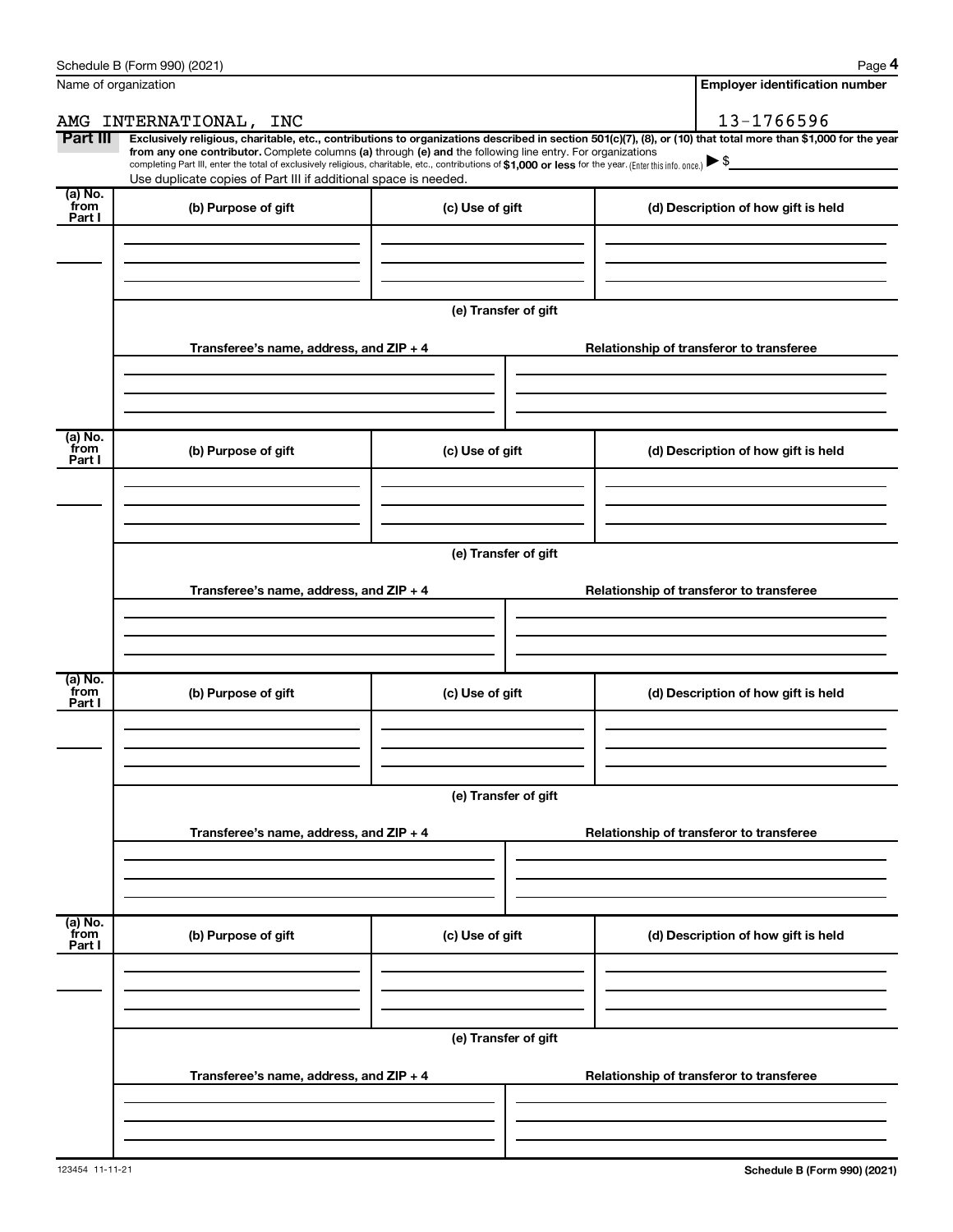|              | <b>SCHEDULE D</b>                                    | <b>Supplemental Financial Statements</b>                                                                                                              |                         |                                                                                                      |                | OMB No. 1545-0047                                   |
|--------------|------------------------------------------------------|-------------------------------------------------------------------------------------------------------------------------------------------------------|-------------------------|------------------------------------------------------------------------------------------------------|----------------|-----------------------------------------------------|
|              | (Form 990)                                           | Complete if the organization answered "Yes" on Form 990,<br>Part IV, line 6, 7, 8, 9, 10, 11a, 11b, 11c, 11d, 11e, 11f, 12a, or 12b.                  |                         |                                                                                                      |                |                                                     |
|              | Department of the Treasury                           |                                                                                                                                                       | Attach to Form 990.     |                                                                                                      |                | <b>Open to Public</b>                               |
|              | Internal Revenue Service<br>Name of the organization | Go to www.irs.gov/Form990 for instructions and the latest information.                                                                                |                         |                                                                                                      |                | Inspection<br><b>Employer identification number</b> |
|              |                                                      | AMG INTERNATIONAL, INC                                                                                                                                |                         |                                                                                                      |                | 13-1766596                                          |
| Part I       |                                                      | Organizations Maintaining Donor Advised Funds or Other Similar Funds or Accounts. Complete if the                                                     |                         |                                                                                                      |                |                                                     |
|              |                                                      | organization answered "Yes" on Form 990, Part IV, line 6.                                                                                             |                         |                                                                                                      |                |                                                     |
|              |                                                      |                                                                                                                                                       | (a) Donor advised funds |                                                                                                      |                | (b) Funds and other accounts                        |
| 1            |                                                      |                                                                                                                                                       |                         |                                                                                                      |                |                                                     |
| 2<br>З       |                                                      | Aggregate value of contributions to (during year)                                                                                                     |                         |                                                                                                      |                |                                                     |
| 4            |                                                      |                                                                                                                                                       |                         |                                                                                                      |                |                                                     |
| 5            |                                                      | Did the organization inform all donors and donor advisors in writing that the assets held in donor advised funds                                      |                         |                                                                                                      |                |                                                     |
|              |                                                      |                                                                                                                                                       |                         |                                                                                                      |                | <b>No</b><br>Yes                                    |
| 6            |                                                      | Did the organization inform all grantees, donors, and donor advisors in writing that grant funds can be used only                                     |                         |                                                                                                      |                |                                                     |
|              |                                                      | for charitable purposes and not for the benefit of the donor or donor advisor, or for any other purpose conferring                                    |                         |                                                                                                      |                |                                                     |
|              | impermissible private benefit?                       |                                                                                                                                                       |                         |                                                                                                      |                | Yes<br>No                                           |
| Part II      |                                                      | Conservation Easements. Complete if the organization answered "Yes" on Form 990, Part IV, line 7.                                                     |                         |                                                                                                      |                |                                                     |
| 1            |                                                      | Purpose(s) of conservation easements held by the organization (check all that apply).                                                                 |                         |                                                                                                      |                |                                                     |
|              |                                                      | Preservation of land for public use (for example, recreation or education)<br>Protection of natural habitat                                           |                         | Preservation of a historically important land area<br>Preservation of a certified historic structure |                |                                                     |
|              |                                                      | Preservation of open space                                                                                                                            |                         |                                                                                                      |                |                                                     |
| $\mathbf{2}$ |                                                      | Complete lines 2a through 2d if the organization held a qualified conservation contribution in the form of a conservation easement on the last        |                         |                                                                                                      |                |                                                     |
|              | day of the tax year.                                 |                                                                                                                                                       |                         |                                                                                                      |                | Held at the End of the Tax Year                     |
| а            |                                                      |                                                                                                                                                       |                         |                                                                                                      | 2a             |                                                     |
| b            |                                                      | Total acreage restricted by conservation easements                                                                                                    |                         |                                                                                                      | 2 <sub>b</sub> |                                                     |
| с            |                                                      |                                                                                                                                                       |                         |                                                                                                      | 2c             |                                                     |
|              |                                                      | d Number of conservation easements included in (c) acquired after 7/25/06, and not on a historic structure                                            |                         |                                                                                                      |                |                                                     |
|              |                                                      |                                                                                                                                                       |                         |                                                                                                      | 2d             |                                                     |
| 3            | $year \triangleright$                                | Number of conservation easements modified, transferred, released, extinguished, or terminated by the organization during the tax                      |                         |                                                                                                      |                |                                                     |
| 4            |                                                      | Number of states where property subject to conservation easement is located $\blacktriangleright$                                                     |                         |                                                                                                      |                |                                                     |
| 5            |                                                      | Does the organization have a written policy regarding the periodic monitoring, inspection, handling of                                                |                         |                                                                                                      |                |                                                     |
|              |                                                      | violations, and enforcement of the conservation easements it holds?                                                                                   |                         |                                                                                                      |                | <b>No</b><br>Yes                                    |
| 6            |                                                      | Staff and volunteer hours devoted to monitoring, inspecting, handling of violations, and enforcing conservation easements during the year             |                         |                                                                                                      |                |                                                     |
| 7            |                                                      | Amount of expenses incurred in monitoring, inspecting, handling of violations, and enforcing conservation easements during the year                   |                         |                                                                                                      |                |                                                     |
|              | $\blacktriangleright$ \$                             |                                                                                                                                                       |                         |                                                                                                      |                |                                                     |
| 8            |                                                      | Does each conservation easement reported on line 2(d) above satisfy the requirements of section 170(h)(4)(B)(i)                                       |                         |                                                                                                      |                |                                                     |
|              |                                                      |                                                                                                                                                       |                         |                                                                                                      |                | Yes<br><b>No</b>                                    |
| 9            |                                                      | In Part XIII, describe how the organization reports conservation easements in its revenue and expense statement and                                   |                         |                                                                                                      |                |                                                     |
|              |                                                      | balance sheet, and include, if applicable, the text of the footnote to the organization's financial statements that describes the                     |                         |                                                                                                      |                |                                                     |
|              | Part III                                             | organization's accounting for conservation easements.<br>Organizations Maintaining Collections of Art, Historical Treasures, or Other Similar Assets. |                         |                                                                                                      |                |                                                     |
|              |                                                      | Complete if the organization answered "Yes" on Form 990, Part IV, line 8.                                                                             |                         |                                                                                                      |                |                                                     |
|              |                                                      | 1a If the organization elected, as permitted under FASB ASC 958, not to report in its revenue statement and balance sheet works                       |                         |                                                                                                      |                |                                                     |
|              |                                                      | of art, historical treasures, or other similar assets held for public exhibition, education, or research in furtherance of public                     |                         |                                                                                                      |                |                                                     |
|              |                                                      | service, provide in Part XIII the text of the footnote to its financial statements that describes these items.                                        |                         |                                                                                                      |                |                                                     |
|              |                                                      | <b>b</b> If the organization elected, as permitted under FASB ASC 958, to report in its revenue statement and balance sheet works of                  |                         |                                                                                                      |                |                                                     |
|              |                                                      | art, historical treasures, or other similar assets held for public exhibition, education, or research in furtherance of public service,               |                         |                                                                                                      |                |                                                     |
|              |                                                      | provide the following amounts relating to these items:                                                                                                |                         |                                                                                                      |                |                                                     |
|              |                                                      |                                                                                                                                                       |                         |                                                                                                      |                |                                                     |
|              |                                                      | (ii) Assets included in Form 990, Part X                                                                                                              |                         |                                                                                                      |                |                                                     |
| 2            |                                                      | If the organization received or held works of art, historical treasures, or other similar assets for financial gain, provide                          |                         |                                                                                                      |                |                                                     |
|              |                                                      | the following amounts required to be reported under FASB ASC 958 relating to these items:                                                             |                         |                                                                                                      |                |                                                     |

| <b>b</b> Assets included in Form 990, Part X                               |  |
|----------------------------------------------------------------------------|--|
| LHA For Paperwork Reduction Act Notice, see the Instructions for Form 990. |  |
| 132051 10-28-21                                                            |  |

**a** Revenue included on Form 990, Part VIII, line 1 ~~~~~~~~~~~~~~~~~~~~~~~~~~~~~~ | \$

**Schedule D (Form 990) 2021**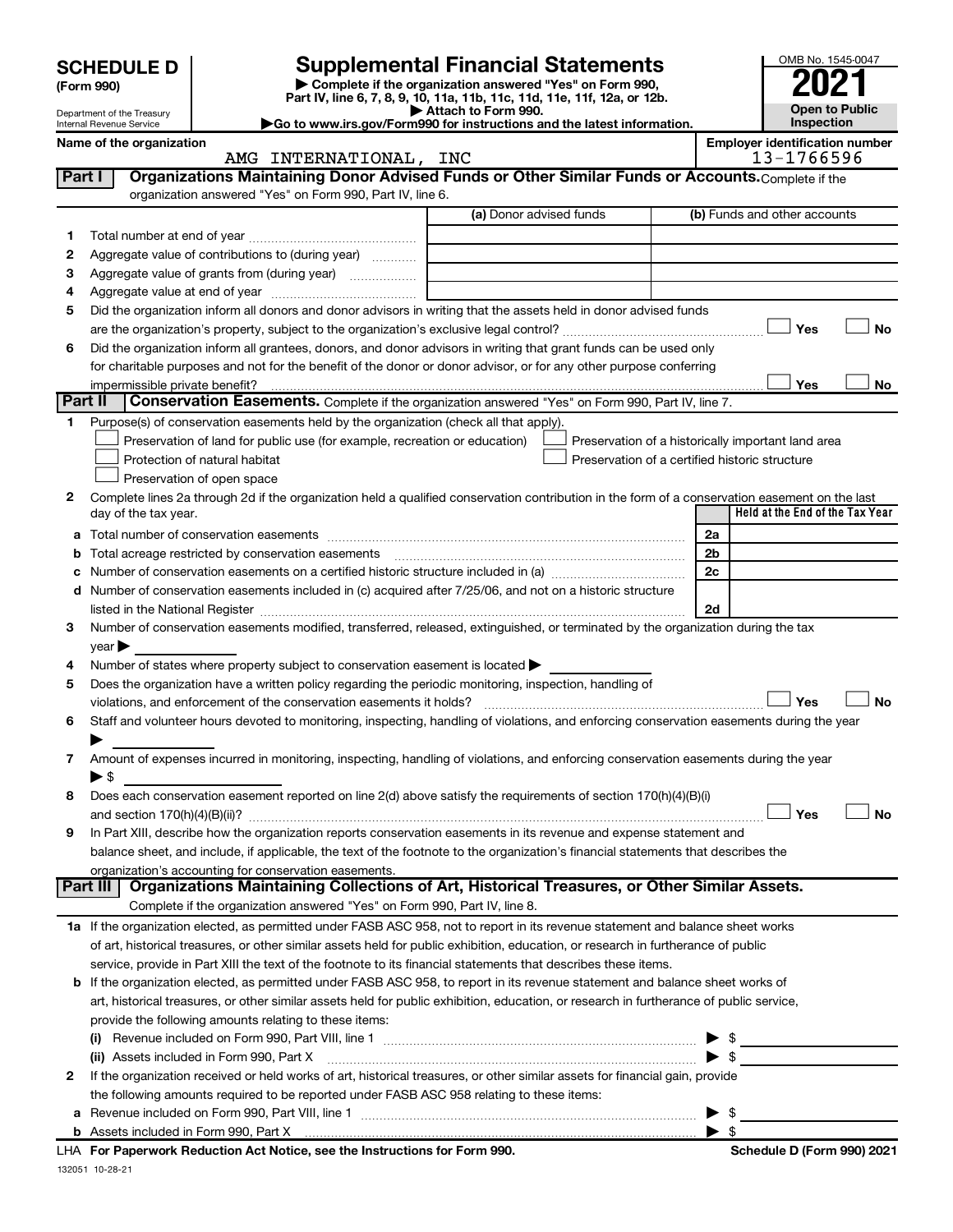|               | Schedule D (Form 990) 2021                                                                                                                                                                                                     | AMG INTERNATIONAL, INC |                |                                                         |                 |             |                | 13-1766596 Page 2   |  |
|---------------|--------------------------------------------------------------------------------------------------------------------------------------------------------------------------------------------------------------------------------|------------------------|----------------|---------------------------------------------------------|-----------------|-------------|----------------|---------------------|--|
|               | Part III   Organizations Maintaining Collections of Art, Historical Treasures, or Other Similar Assets (continued)                                                                                                             |                        |                |                                                         |                 |             |                |                     |  |
| 3             | Using the organization's acquisition, accession, and other records, check any of the following that make significant use of its<br>collection items (check all that apply):                                                    |                        |                |                                                         |                 |             |                |                     |  |
| a             | Public exhibition                                                                                                                                                                                                              |                        |                | Loan or exchange program                                |                 |             |                |                     |  |
| b             | Scholarly research                                                                                                                                                                                                             |                        | Other          |                                                         |                 |             |                |                     |  |
| c             | Preservation for future generations                                                                                                                                                                                            |                        |                |                                                         |                 |             |                |                     |  |
| 4             | Provide a description of the organization's collections and explain how they further the organization's exempt purpose in Part XIII.                                                                                           |                        |                |                                                         |                 |             |                |                     |  |
| 5             | During the year, did the organization solicit or receive donations of art, historical treasures, or other similar assets                                                                                                       |                        |                |                                                         |                 |             |                |                     |  |
|               |                                                                                                                                                                                                                                |                        |                |                                                         |                 |             | Yes            | No                  |  |
|               | <b>Part IV</b><br><b>Escrow and Custodial Arrangements.</b> Complete if the organization answered "Yes" on Form 990, Part IV, line 9, or                                                                                       |                        |                |                                                         |                 |             |                |                     |  |
|               | reported an amount on Form 990, Part X, line 21.                                                                                                                                                                               |                        |                |                                                         |                 |             |                |                     |  |
|               | 1a Is the organization an agent, trustee, custodian or other intermediary for contributions or other assets not included                                                                                                       |                        |                |                                                         |                 |             |                |                     |  |
|               |                                                                                                                                                                                                                                |                        |                |                                                         |                 |             | Yes            | No                  |  |
|               | b If "Yes," explain the arrangement in Part XIII and complete the following table:                                                                                                                                             |                        |                |                                                         |                 |             |                |                     |  |
|               |                                                                                                                                                                                                                                |                        |                |                                                         |                 |             | Amount         |                     |  |
|               |                                                                                                                                                                                                                                |                        |                |                                                         | 1c              |             |                |                     |  |
|               |                                                                                                                                                                                                                                |                        |                |                                                         | 1d              |             |                |                     |  |
|               | e Distributions during the year manufactured and continuum and contact the control of the control of the state of the control of the control of the control of the control of the control of the control of the control of the |                        |                |                                                         | 1e              |             |                |                     |  |
| f             |                                                                                                                                                                                                                                |                        |                |                                                         | 1f              |             |                |                     |  |
|               | 2a Did the organization include an amount on Form 990, Part X, line 21, for escrow or custodial account liability?                                                                                                             |                        |                |                                                         |                 |             | Yes            | No                  |  |
|               | b If "Yes," explain the arrangement in Part XIII. Check here if the explanation has been provided on Part XIII                                                                                                                 |                        |                |                                                         |                 |             |                |                     |  |
| <b>Part V</b> | Endowment Funds. Complete if the organization answered "Yes" on Form 990, Part IV, line 10.                                                                                                                                    |                        |                |                                                         |                 |             |                |                     |  |
|               |                                                                                                                                                                                                                                | (a) Current year       | (b) Prior year | (c) Two years back $\vert$ (d) Three years back $\vert$ |                 |             |                | (e) Four years back |  |
|               | 1a Beginning of year balance                                                                                                                                                                                                   | 3,066,500.             | 2,041,521.     | 1,890,156.                                              |                 | 1,985,595.  |                | 1,825,658.          |  |
|               |                                                                                                                                                                                                                                |                        | 899,304.       |                                                         |                 |             |                | 12,151.             |  |
|               | c Net investment earnings, gains, and losses                                                                                                                                                                                   | 355, 196.              | 179,764.       | 205, 436.                                               |                 | $-41, 293.$ |                | 199,771.            |  |
|               |                                                                                                                                                                                                                                |                        |                |                                                         |                 |             |                |                     |  |
|               | e Other expenditures for facilities                                                                                                                                                                                            |                        |                |                                                         |                 |             |                |                     |  |
|               | and programs                                                                                                                                                                                                                   | 78, 149.               | 54,089.        | 54,071.                                                 |                 | 54, 146.    |                | 51,985.             |  |
|               | f Administrative expenses                                                                                                                                                                                                      | 3,343,547.             | 3,066,500.     | 2,041,521.                                              |                 |             |                |                     |  |
| g             | End of year balance                                                                                                                                                                                                            |                        |                |                                                         |                 | 1,890,156.  |                | 1,985,595.          |  |
| 2             | Provide the estimated percentage of the current year end balance (line 1g, column (a)) held as:<br>a Board designated or quasi-endowment >                                                                                     | 33.3600                | %              |                                                         |                 |             |                |                     |  |
|               | <b>b</b> Permanent endowment $\blacktriangleright$                                                                                                                                                                             | $\%$                   |                |                                                         |                 |             |                |                     |  |
|               | 66.6400%<br>c Term endowment $\blacktriangleright$                                                                                                                                                                             |                        |                |                                                         |                 |             |                |                     |  |
|               | The percentages on lines 2a, 2b, and 2c should equal 100%.                                                                                                                                                                     |                        |                |                                                         |                 |             |                |                     |  |
|               | 3a Are there endowment funds not in the possession of the organization that are held and administered for the organization                                                                                                     |                        |                |                                                         |                 |             |                |                     |  |
|               | by:                                                                                                                                                                                                                            |                        |                |                                                         |                 |             |                | Yes<br>No           |  |
|               | (i)                                                                                                                                                                                                                            |                        |                |                                                         |                 |             | 3a(i)          | X                   |  |
|               |                                                                                                                                                                                                                                |                        |                |                                                         |                 |             | 3a(ii)         | X                   |  |
|               |                                                                                                                                                                                                                                |                        |                |                                                         |                 |             | 3b             |                     |  |
| 4             | Describe in Part XIII the intended uses of the organization's endowment funds.                                                                                                                                                 |                        |                |                                                         |                 |             |                |                     |  |
|               | Land, Buildings, and Equipment.<br><b>Part VI</b>                                                                                                                                                                              |                        |                |                                                         |                 |             |                |                     |  |
|               | Complete if the organization answered "Yes" on Form 990, Part IV, line 11a. See Form 990, Part X, line 10.                                                                                                                     |                        |                |                                                         |                 |             |                |                     |  |
|               | Description of property                                                                                                                                                                                                        | (a) Cost or other      |                | (b) Cost or other                                       | (c) Accumulated |             | (d) Book value |                     |  |
|               |                                                                                                                                                                                                                                | basis (investment)     |                | basis (other)                                           | depreciation    |             |                |                     |  |
|               |                                                                                                                                                                                                                                |                        |                | 335,500.                                                |                 |             |                | 335,500.            |  |
|               |                                                                                                                                                                                                                                |                        |                | 992,066.                                                | 875, 266.       |             |                | 116,800.            |  |
|               |                                                                                                                                                                                                                                |                        |                |                                                         |                 |             |                |                     |  |
|               |                                                                                                                                                                                                                                |                        |                | 327,025.                                                | 326, 267.       |             |                | 758.                |  |
|               |                                                                                                                                                                                                                                |                        |                | 23, 143.                                                | 23, 143.        |             |                | 0.                  |  |
|               | Total. Add lines 1a through 1e. (Column (d) must equal Form 990, Part X, column (B), line 10c.)                                                                                                                                |                        |                |                                                         |                 |             |                | 453,058.            |  |

**Schedule D (Form 990) 2021**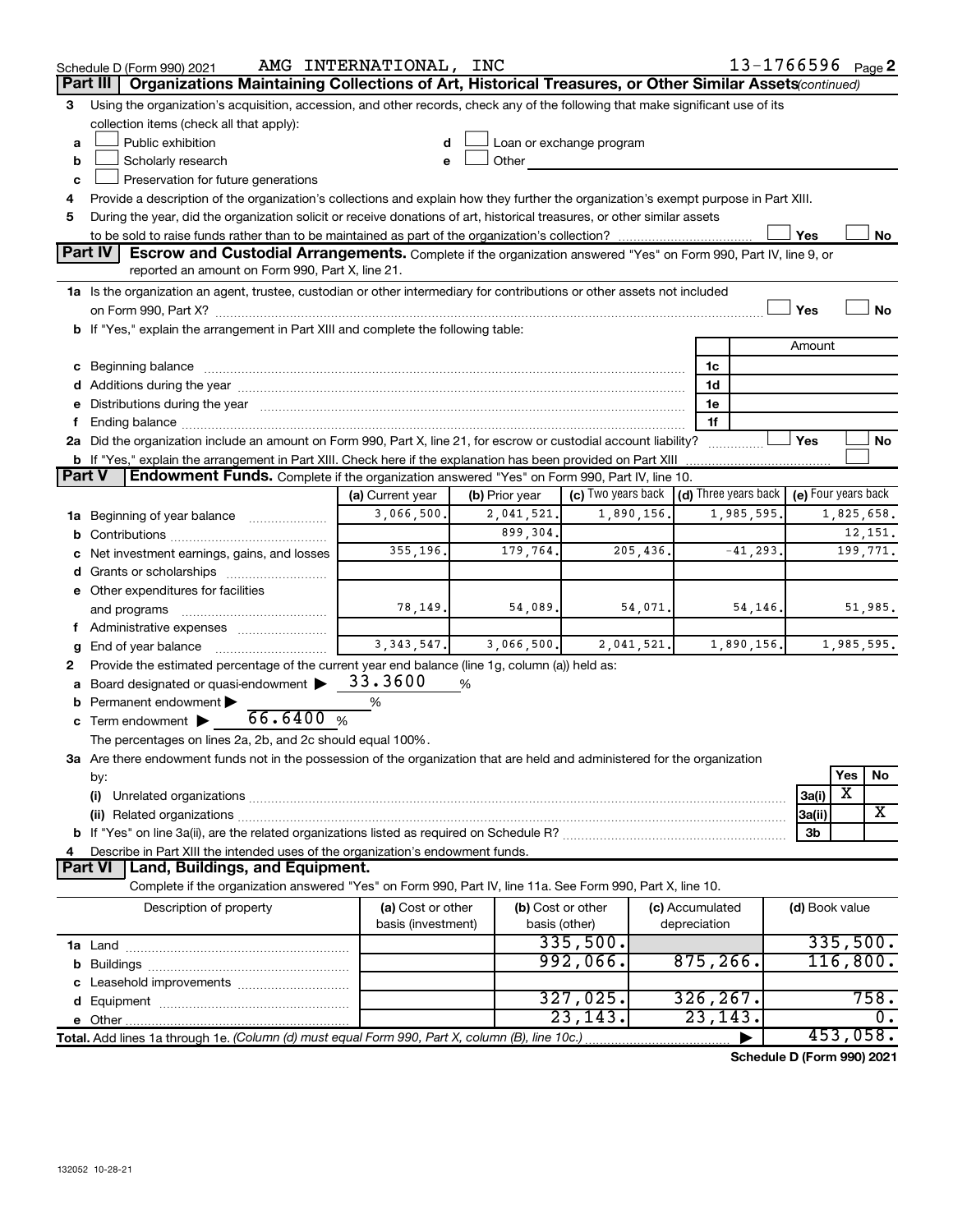| Schedule D (Form 990) 2021             | <b>INTERNATIONAL</b><br>INC<br>AMG | $3 - 1766596$<br>Page $3$ |
|----------------------------------------|------------------------------------|---------------------------|
| Dert VIII Investmente Other Securities |                                    |                           |

| Complete if the organization answered "Yes" on Form 990, Part IV, line 11b. See Form 990, Part X, line 12.<br>(a) Description of security or category (including name of security) | (b) Book value  | (c) Method of valuation: Cost or end-of-year market value |                |
|------------------------------------------------------------------------------------------------------------------------------------------------------------------------------------|-----------------|-----------------------------------------------------------|----------------|
| (1) Financial derivatives                                                                                                                                                          |                 |                                                           |                |
|                                                                                                                                                                                    |                 |                                                           |                |
| $(3)$ Other                                                                                                                                                                        |                 |                                                           |                |
| (A)                                                                                                                                                                                |                 |                                                           |                |
| (B)                                                                                                                                                                                |                 |                                                           |                |
| (C)                                                                                                                                                                                |                 |                                                           |                |
| (D)                                                                                                                                                                                |                 |                                                           |                |
| (E)                                                                                                                                                                                |                 |                                                           |                |
| (F)                                                                                                                                                                                |                 |                                                           |                |
| (G)                                                                                                                                                                                |                 |                                                           |                |
| (H)                                                                                                                                                                                |                 |                                                           |                |
|                                                                                                                                                                                    |                 |                                                           |                |
| Total. (Col. (b) must equal Form 990, Part X, col. (B) line 12.) $\blacktriangleright$<br>Part VIII Investments - Program Related.                                                 |                 |                                                           |                |
|                                                                                                                                                                                    |                 |                                                           |                |
| Complete if the organization answered "Yes" on Form 990, Part IV, line 11c. See Form 990, Part X, line 13.<br>(a) Description of investment                                        | (b) Book value  | (c) Method of valuation: Cost or end-of-year market value |                |
|                                                                                                                                                                                    |                 |                                                           |                |
| (1) STOCK AND MONEY MARKET                                                                                                                                                         | 3,070,056.      | END-OF-YEAR MARKET VALUE                                  |                |
| (2) REAL ESTATE INVESTMENT                                                                                                                                                         |                 |                                                           |                |
| $(3)$ TRUSTS                                                                                                                                                                       | 486, 228.       | END-OF-YEAR MARKET VALUE                                  |                |
| (4) BOND FUNDS                                                                                                                                                                     | 2,458,732.      | END-OF-YEAR MARKET VALUE                                  |                |
| INTERNATIONAL EQUITY<br>(5)                                                                                                                                                        |                 |                                                           |                |
| FUNDS<br>(6)                                                                                                                                                                       | 1,331,275.      | END-OF-YEAR MARKET VALUE                                  |                |
| (7)                                                                                                                                                                                |                 |                                                           |                |
| (8)                                                                                                                                                                                |                 |                                                           |                |
| (9)                                                                                                                                                                                |                 |                                                           |                |
| Total. (Col. (b) must equal Form 990, Part X, col. (B) line $13.$ )                                                                                                                | 7,346,291.      |                                                           |                |
| <b>Other Assets.</b><br>Part IX                                                                                                                                                    |                 |                                                           |                |
| Complete if the organization answered "Yes" on Form 990, Part IV, line 11d. See Form 990, Part X, line 15.                                                                         |                 |                                                           |                |
|                                                                                                                                                                                    | (a) Description |                                                           | (b) Book value |
| $INV -$<br><b>ST. LUKES HOSPITAL</b><br>(1)                                                                                                                                        |                 |                                                           | 2,848,993.     |
| INV - AMG PUBLISHERS<br>(2)                                                                                                                                                        |                 |                                                           | 100,000.       |
| <b>INV - REAL ESTATE</b><br>(3)                                                                                                                                                    |                 |                                                           | 78,680.        |
| COSMOVISION<br>INV -<br>(4)                                                                                                                                                        |                 |                                                           | 1,511,089.     |
| (5)                                                                                                                                                                                |                 |                                                           |                |
| (6)                                                                                                                                                                                |                 |                                                           |                |
| (7)                                                                                                                                                                                |                 |                                                           |                |
| (8)                                                                                                                                                                                |                 |                                                           |                |
| (9)                                                                                                                                                                                |                 |                                                           |                |
| Total. (Column (b) must equal Form 990, Part X, col. (B) line 15.)                                                                                                                 |                 |                                                           | 4,538,762.     |
| Part X<br><b>Other Liabilities.</b>                                                                                                                                                |                 |                                                           |                |
| Complete if the organization answered "Yes" on Form 990, Part IV, line 11e or 11f. See Form 990, Part X, line 25.                                                                  |                 |                                                           |                |
| (a) Description of liability                                                                                                                                                       |                 |                                                           | (b) Book value |
| 1.<br>Federal income taxes                                                                                                                                                         |                 |                                                           |                |
| (1)<br>REVOCABLE GIFTS AND ANNUITY                                                                                                                                                 |                 |                                                           |                |
| (2)<br><b>CONTRACTS</b>                                                                                                                                                            |                 |                                                           | 550, 819.      |
| (3)                                                                                                                                                                                |                 |                                                           |                |
| (4)                                                                                                                                                                                |                 |                                                           |                |
| (5)                                                                                                                                                                                |                 |                                                           |                |
| (6)                                                                                                                                                                                |                 |                                                           |                |
| (7)                                                                                                                                                                                |                 |                                                           |                |
| (8)                                                                                                                                                                                |                 |                                                           |                |
|                                                                                                                                                                                    |                 |                                                           |                |
| (9)                                                                                                                                                                                |                 |                                                           | 550, 819.      |

**2.** Liability for uncertain tax positions. In Part XIII, provide the text of the footnote to the organization's financial statements that reports the organization's liability for uncertain tax positions under FASB ASC 740. Check here if the text of the footnote has been provided in Part XIII ...  $\fbox{\bf X}$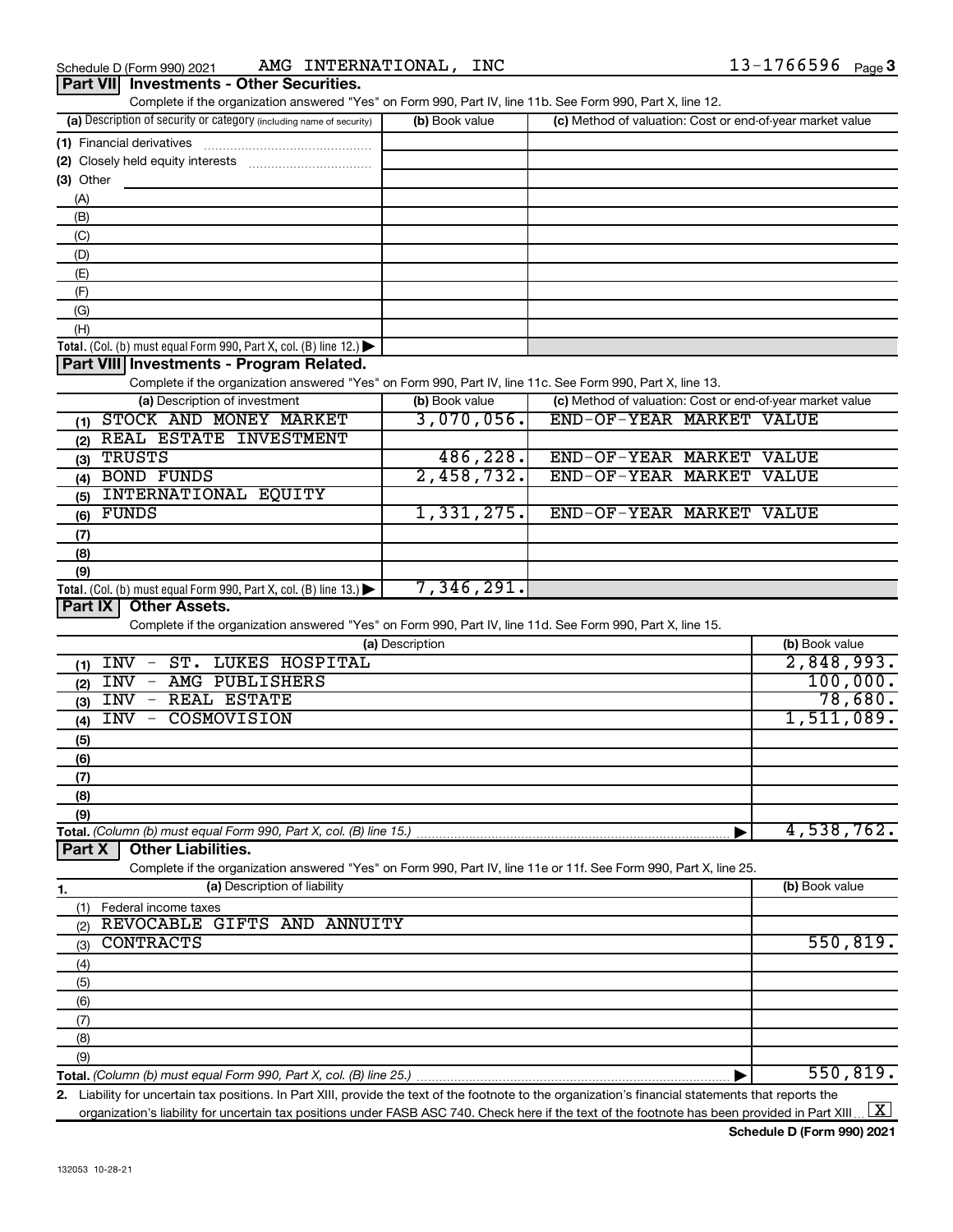|   | AMG INTERNATIONAL, INC<br>Schedule D (Form 990) 2021                                                                            |                |          |                | 13-1766596 Page 4 |
|---|---------------------------------------------------------------------------------------------------------------------------------|----------------|----------|----------------|-------------------|
|   | Reconciliation of Revenue per Audited Financial Statements With Revenue per Return.<br>Part XI                                  |                |          |                |                   |
|   | Complete if the organization answered "Yes" on Form 990, Part IV, line 12a.                                                     |                |          |                |                   |
| 1 | Total revenue, gains, and other support per audited financial statements                                                        |                |          |                | 9,576,556.        |
| 2 | Amounts included on line 1 but not on Form 990, Part VIII, line 12:                                                             |                |          |                |                   |
| a | Net unrealized gains (losses) on investments [111] [12] matter was uncontracted by the unrealized gains (losses) on investments | 2a             | 287,231. |                |                   |
| b |                                                                                                                                 | 2 <sub>b</sub> |          |                |                   |
|   |                                                                                                                                 | 2c             |          |                |                   |
| d |                                                                                                                                 | 2d             |          |                |                   |
| е | Add lines 2a through 2d                                                                                                         |                |          | 2e             | 287,231.          |
| 3 |                                                                                                                                 |                |          | 3              | 9, 289, 325.      |
|   | Amounts included on Form 990, Part VIII, line 12, but not on line 1:                                                            |                |          |                |                   |
| a |                                                                                                                                 | $\overline{a}$ | 75,480.  |                |                   |
| b |                                                                                                                                 | 4 <sub>h</sub> |          |                |                   |
|   | Add lines 4a and 4b                                                                                                             |                |          | 4c             | 75,480.           |
| 5 |                                                                                                                                 |                |          | $\overline{5}$ | 9,364,805.        |
|   |                                                                                                                                 |                |          |                |                   |
|   | Part XII   Reconciliation of Expenses per Audited Financial Statements With Expenses per Return.                                |                |          |                |                   |
|   | Complete if the organization answered "Yes" on Form 990, Part IV, line 12a.                                                     |                |          |                |                   |
| 1 |                                                                                                                                 |                |          |                | 6,901,683.        |
| 2 | Amounts included on line 1 but not on Form 990, Part IX, line 25:                                                               |                |          |                |                   |
| a |                                                                                                                                 | 2a             |          |                |                   |
| b |                                                                                                                                 | 2 <sub>b</sub> |          |                |                   |
| c |                                                                                                                                 | 2 <sub>c</sub> |          |                |                   |
|   |                                                                                                                                 |                |          |                |                   |
|   | e Add lines 2a through 2d                                                                                                       |                |          | 2e             |                   |
| з |                                                                                                                                 |                |          | 3              | 6,901,683.        |
| 4 | Amounts included on Form 990, Part IX, line 25, but not on line 1:                                                              |                |          |                |                   |
| a |                                                                                                                                 | 4a             | 75,480.  |                |                   |
| b |                                                                                                                                 | 4 <sub>h</sub> |          |                |                   |
|   | c Add lines 4a and 4b                                                                                                           |                |          | 4с             | 75,480.           |
|   | Part XIII Supplemental Information.                                                                                             |                |          | 5              | 6,977,163.        |

Provide the descriptions required for Part II, lines 3, 5, and 9; Part III, lines 1a and 4; Part IV, lines 1b and 2b; Part V, line 4; Part X, line 2; Part XI, lines 2d and 4b; and Part XII, lines 2d and 4b. Also complete this part to provide any additional information.

# PART X, LINE 2:

| THE ORGANIZATION FOLLOWS THE REQUIREMENTS OF PROFESSIONAL LITERATURE IN    |
|----------------------------------------------------------------------------|
| ACCOUNTING FOR UNCERTAIN TAX POSITIONS. UNDER THIS GUIDANCE, AN            |
| ORGANIZATION MUST RECOGNIZE THE TAX BENEFIT FROM AN UNCERTAIN TAX POSITION |
| ONLY IF IT IS MORE LIKELY THAN NOT THAT THE TAX POSITION WILL BE SUSTAINED |
| ON EXAMINATION WITH TAXING AUTHORITIES. THE ORGANIZATION DOES NOT BELIEVE  |
| THERE ARE ANY MATERIAL UNCERTAIN TAX POSITIONS AND, ACCORDINGLY, IT WILL   |
| NOT RECOGNIZE ANY LIABILITY FOR UNCERTAIN TAX POSITIONS. FOR THE YEAR      |
| ENDED DECEMBER 31, 2021, THERE WERE NO INTEREST OR PENALTIES RECORDED OR   |
| INCLUDED IN ITS FINANCIAL STATEMENTS. THE FEDERAL INFORMATION RETURNS FOR  |
| THE YEARS OF 2018 AND BEYOND REMAIN SUBJECT TO EXAMINATION.                |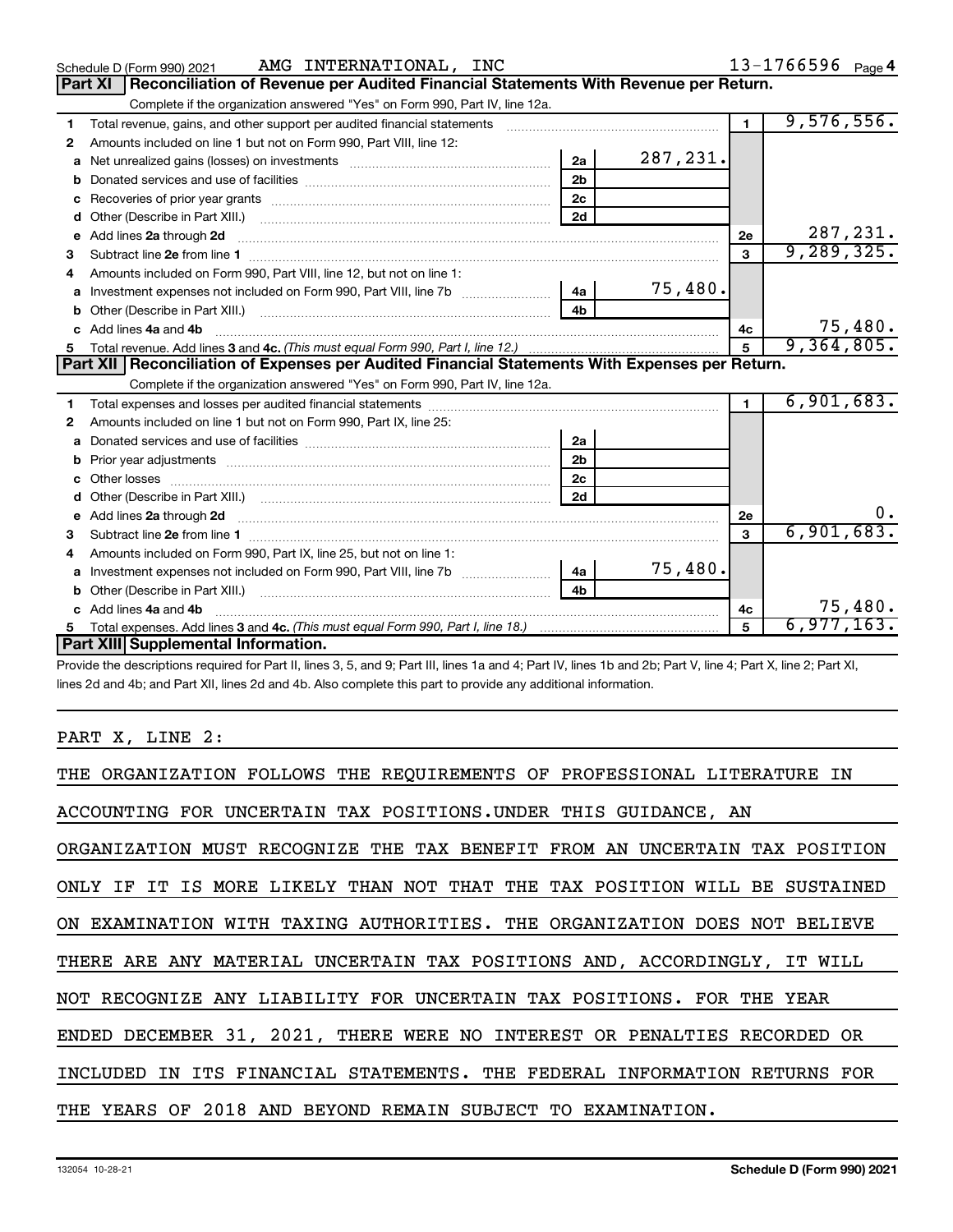Schedule D (Form 990) 2021 Page AMG INTERNATIONAL, INC 13-1766596

PART III, LINE 4

*(continued)* **Part XIII Supplemental Information** 

A PORTION OF THE ENDOWMENT FUNDS ARE SET ASIDE BY DONOR RESTRICTIONS TO

SUPPORT SPONSORED CHILDREN AND NATIONAL WORKERS IN VARIOUS COUNTRIES

AROUND THE WORLD.

THE REMAINING AMOUNTS ARE UNDESIGNATED. THE BOARD USES THESE FUNDS IN THE FORM OF LOANS TO PAY FOR ITEMS THAT THE BOARD DETERMINES NECESSARY. THOSE LOANS ARE REPAID TO THE ENDOWMENT FUND WITH INTEREST OVER A TIME AGREED TO BY THE BOARD.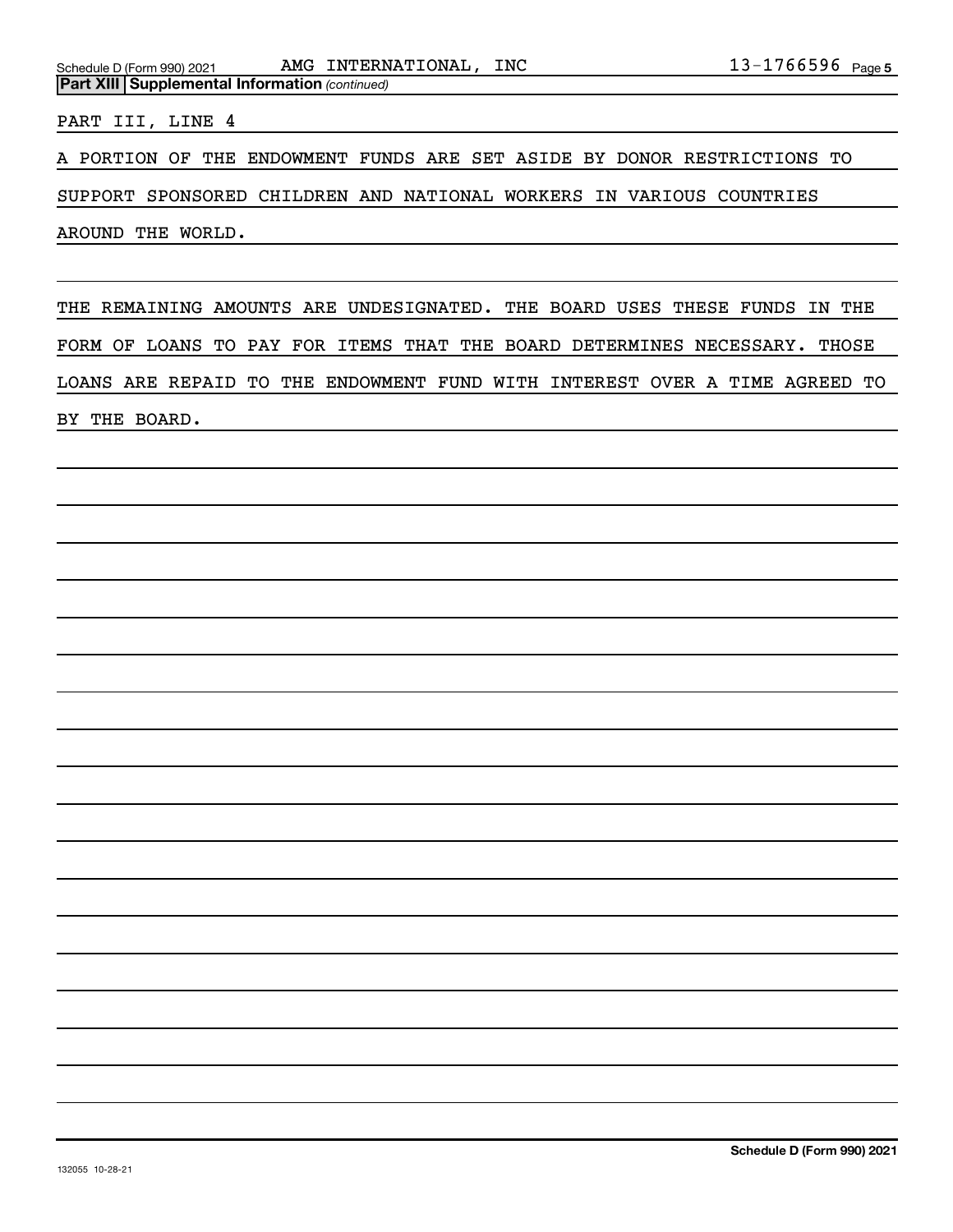| Name of the organization                                     |                          |                                                                          |                                                                                                                                                                                               |                             | <b>Employer identification number</b>                                                                           |                                                                      |
|--------------------------------------------------------------|--------------------------|--------------------------------------------------------------------------|-----------------------------------------------------------------------------------------------------------------------------------------------------------------------------------------------|-----------------------------|-----------------------------------------------------------------------------------------------------------------|----------------------------------------------------------------------|
| AMG INTERNATIONAL, INC                                       |                          |                                                                          |                                                                                                                                                                                               |                             | 13-1766596                                                                                                      |                                                                      |
| Part I                                                       |                          |                                                                          | General Information on Activities Outside the United States. Complete if the organization answered "Yes" on                                                                                   |                             |                                                                                                                 |                                                                      |
| Form 990, Part IV, line 14b.                                 |                          |                                                                          |                                                                                                                                                                                               |                             |                                                                                                                 |                                                                      |
| 1.                                                           |                          |                                                                          | For grantmakers. Does the organization maintain records to substantiate the amount of its grants and other assistance,                                                                        |                             |                                                                                                                 |                                                                      |
|                                                              |                          |                                                                          | the grantees' eligibility for the grants or assistance, and the selection criteria used to award the grants or assistance?                                                                    |                             |                                                                                                                 | Yes<br><b>No</b>                                                     |
| 2<br>United States.                                          |                          |                                                                          | For grantmakers. Describe in Part V the organization's procedures for monitoring the use of its grants and other assistance outside the                                                       |                             |                                                                                                                 |                                                                      |
| 3                                                            |                          |                                                                          | Activities per Region. (The following Part I, line 3 table can be duplicated if additional space is needed.)                                                                                  |                             |                                                                                                                 |                                                                      |
| (a) Region                                                   | offices<br>in the region | employees,<br>agents, and<br>independent<br>contractors<br>in the region | (b) Number of   (c) Number of   (d) Activities conducted in the region<br>(by type) (such as, fundraising, pro-<br>gram services, investments, grants to<br>recipients located in the region) |                             | (e) If activity listed in (d)<br>is a program service,<br>describe specific type<br>of service(s) in the region | (f) Total<br>expenditures<br>for and<br>investments<br>in the region |
| CENTRAL AMERICA AND<br>THE CARIBBEAN -<br>ANTIGUA & BARBUDA, |                          |                                                                          |                                                                                                                                                                                               | OF SCHOOLS, CHILDCARE       | ASSISTING CHILDREN AND<br>FAMILIES THRU A NETWORK                                                               |                                                                      |
| ARUBA, BAHAMAS,                                              | 0                        | 0                                                                        | PROGRAM SERVICES                                                                                                                                                                              | CENTERS, CAMP               |                                                                                                                 | 791,233.                                                             |
| EAST ASIA AND THE                                            |                          |                                                                          |                                                                                                                                                                                               | DIRECT EVANGELISM AND       |                                                                                                                 |                                                                      |
| PACIFIC - AUSTRALIA,                                         |                          |                                                                          |                                                                                                                                                                                               |                             | CHURCH PLANTING AS WELL                                                                                         |                                                                      |
| BRUNEI, BURMA,                                               |                          |                                                                          |                                                                                                                                                                                               | AS CHILDCARE CENTERS,       |                                                                                                                 |                                                                      |
| CAMBODIA.                                                    | 0                        | 0                                                                        | PROGRAM SERVICES                                                                                                                                                                              | RADIO BROADCASTS.           |                                                                                                                 | 894,007.                                                             |
| EUROPE (INCLUDING                                            |                          |                                                                          |                                                                                                                                                                                               | MEDICAL CARE.               |                                                                                                                 |                                                                      |
| ICELAND & GREENLAND)                                         |                          |                                                                          |                                                                                                                                                                                               |                             | BOOKSTORES, CHILDCARE,                                                                                          |                                                                      |
| - ALBANIA, ANDORRA,                                          |                          |                                                                          |                                                                                                                                                                                               | NEWSPAPER EVANGELISM,       |                                                                                                                 |                                                                      |
| AUSTRIA, BELGIUM                                             | 0                        | 0                                                                        | PROGRAM SERVICES                                                                                                                                                                              | LITERATURE AND              |                                                                                                                 | 1, 123, 653.                                                         |
| MIDDLE EAST AND                                              |                          |                                                                          |                                                                                                                                                                                               |                             |                                                                                                                 |                                                                      |
| NORTH AFRICA -                                               |                          |                                                                          |                                                                                                                                                                                               | CHILD AND YOUTH             |                                                                                                                 |                                                                      |
| ALGERIA, BAHRAIN,                                            |                          |                                                                          |                                                                                                                                                                                               | DEVELOPMENT AND             |                                                                                                                 |                                                                      |
| DJIBOUTI, EGYPT,                                             | $\Omega$                 | 0                                                                        | <b>PROGRAM SERVICES</b>                                                                                                                                                                       | DISCIPLESHIP                |                                                                                                                 | 23,220.                                                              |
| NORTH AMERICA -                                              |                          |                                                                          |                                                                                                                                                                                               | CHILD AND YOUTH             |                                                                                                                 |                                                                      |
| CANADA AND MEXICO,                                           |                          |                                                                          |                                                                                                                                                                                               | DEVELOPMENT AND             |                                                                                                                 |                                                                      |
| BUT NOT THE UNITED                                           |                          |                                                                          |                                                                                                                                                                                               | DISCIPLESHIP, MEDIA         |                                                                                                                 |                                                                      |
| <b>STATES</b>                                                | 0                        | 0                                                                        | PROGRAM SERVICES                                                                                                                                                                              | EVANGELISM AND              |                                                                                                                 | 122,098.                                                             |
| SOUTH AMERICA -                                              |                          |                                                                          |                                                                                                                                                                                               | CHILDCARE CENTERS           |                                                                                                                 |                                                                      |
| ARGENTINA, BOLIVIA,                                          |                          |                                                                          |                                                                                                                                                                                               | PROVIDING FOOD,             |                                                                                                                 |                                                                      |
| BRAZIL, CHILE,                                               |                          |                                                                          |                                                                                                                                                                                               | EDUCATION, COUNSELING       |                                                                                                                 |                                                                      |
| COLUMBIA, ECUADOR,                                           | 0                        | 0                                                                        | PROGRAM SERVICES                                                                                                                                                                              |                             | AND BIBLE STUDY AS WELL                                                                                         | 231,990.                                                             |
| SOUTH ASIA -                                                 |                          |                                                                          |                                                                                                                                                                                               | NEWSPAPER OUTREACH,         |                                                                                                                 |                                                                      |
| AFGHANISTAN,                                                 |                          |                                                                          |                                                                                                                                                                                               | <b>BIBLE CORRESPONDENCE</b> |                                                                                                                 |                                                                      |
| BANGLADESH, BHUTAN,                                          |                          |                                                                          |                                                                                                                                                                                               | COURSES, CHILDCARE          |                                                                                                                 |                                                                      |
| INDIA, MALDIVES,                                             | 0                        | 0                                                                        | PROGRAM SERVICES                                                                                                                                                                              | MINISTRIES, CHURCH          |                                                                                                                 | 516,828.                                                             |
| SUB-SAHARAN AFRICA -                                         |                          |                                                                          |                                                                                                                                                                                               | PROVIDES LEADERSHIP         |                                                                                                                 |                                                                      |

**| Complete if the organization answered "Yes" on Form 990, Part IV, line 14b, 15, or 16. | Attach to Form 990.**

**SCHEDULE F Statement of Activities Outside the United States 2021**

**| Go to www.irs.gov/Form990 for instructions and the latest information. Open to Public** 

**For Paperwork Reduction Act Notice, see the Instructions for Form 990. Schedule F (Form 990) 2021** LHA SEE PART V FOR COLUMN (E) DESCRIPTIONS

ANGOLA, BENIN, TRAINING SEMINARS FOR TRAINING SEMINARS FOR BOTSWANA, BURKINA PASTORS AND CHRISTIAN

FASO, STILLED 1 0 PROGRAM SERVICES WORKERS, CONDUCTS 571,404.

0 0 4,274,433.

0 0 0.

0 0 4,274,433.

OMB No. 1545-0047

**Inspection**

and 3b)

**3 a** Subtotal .................. **b** Total from continuation

**c Totals**  (add lines 3a

sheets to Part  $1$   $\ldots$ ...

Department of the Treasury Internal Revenue Service

**(Form 990)**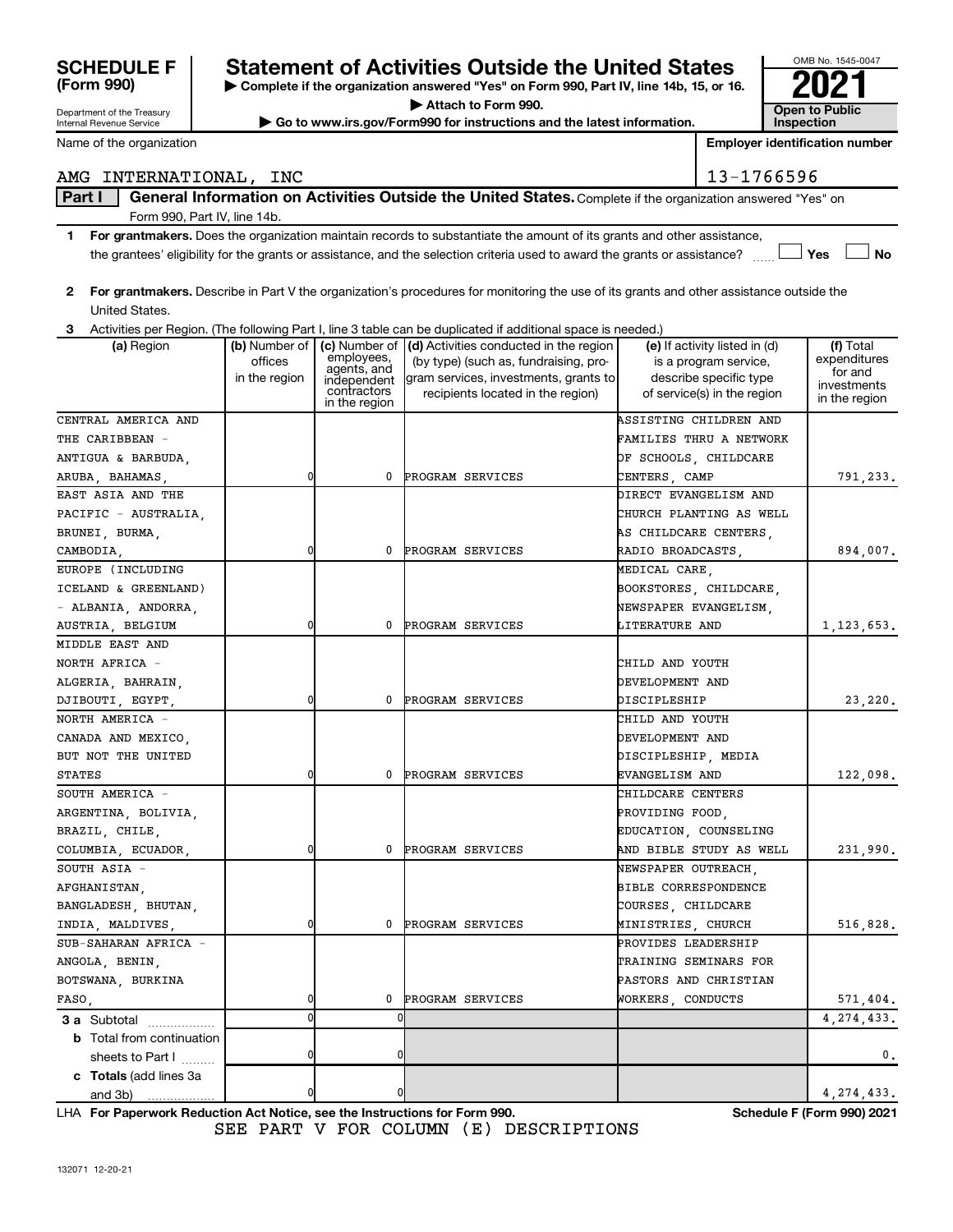# Schedule F (Form 990) 2021 AMG INTERNATIONAL, INC 13-1766596

Part II | Grants and Other Assistance to Organizations or Entities Outside the United States. Complete if the organization answered "Yes" on Form 990, Part IV, line 15, for any recipient who received more than \$5,000. Part II can be duplicated if additional space is needed.

| 1<br>(a) Name of organization                           | (b) IRS code section<br>and EIN (if applicable) | (c) Region | (d) Purpose of<br>grant                                                                                                                 | (e) Amount<br>of cash grant | (f) Manner of<br>cash disbursement | (g) Amount of<br>noncash<br>assistance | (h) Description<br>of noncash<br>assistance | (i) Method of<br>valuation (book, FMV,<br>appraisal, other) |
|---------------------------------------------------------|-------------------------------------------------|------------|-----------------------------------------------------------------------------------------------------------------------------------------|-----------------------------|------------------------------------|----------------------------------------|---------------------------------------------|-------------------------------------------------------------|
|                                                         |                                                 |            |                                                                                                                                         |                             |                                    |                                        |                                             |                                                             |
|                                                         |                                                 |            |                                                                                                                                         |                             |                                    |                                        |                                             |                                                             |
|                                                         |                                                 |            |                                                                                                                                         |                             |                                    |                                        |                                             |                                                             |
|                                                         |                                                 |            |                                                                                                                                         |                             |                                    |                                        |                                             |                                                             |
|                                                         |                                                 |            |                                                                                                                                         |                             |                                    |                                        |                                             |                                                             |
|                                                         |                                                 |            |                                                                                                                                         |                             |                                    |                                        |                                             |                                                             |
|                                                         |                                                 |            |                                                                                                                                         |                             |                                    |                                        |                                             |                                                             |
|                                                         |                                                 |            |                                                                                                                                         |                             |                                    |                                        |                                             |                                                             |
|                                                         |                                                 |            |                                                                                                                                         |                             |                                    |                                        |                                             |                                                             |
|                                                         |                                                 |            |                                                                                                                                         |                             |                                    |                                        |                                             |                                                             |
|                                                         |                                                 |            |                                                                                                                                         |                             |                                    |                                        |                                             |                                                             |
|                                                         |                                                 |            |                                                                                                                                         |                             |                                    |                                        |                                             |                                                             |
|                                                         |                                                 |            |                                                                                                                                         |                             |                                    |                                        |                                             |                                                             |
|                                                         |                                                 |            |                                                                                                                                         |                             |                                    |                                        |                                             |                                                             |
|                                                         |                                                 |            |                                                                                                                                         |                             |                                    |                                        |                                             |                                                             |
|                                                         |                                                 |            |                                                                                                                                         |                             |                                    |                                        |                                             |                                                             |
| $\mathbf{2}$                                            |                                                 |            | Enter total number of recipient organizations listed above that are recognized as charities by the foreign country, recognized as a tax |                             |                                    |                                        |                                             |                                                             |
| 3 Enter total number of other organizations or entities |                                                 |            |                                                                                                                                         |                             |                                    |                                        |                                             |                                                             |

**2**

**Schedule F (Form 990) 2021**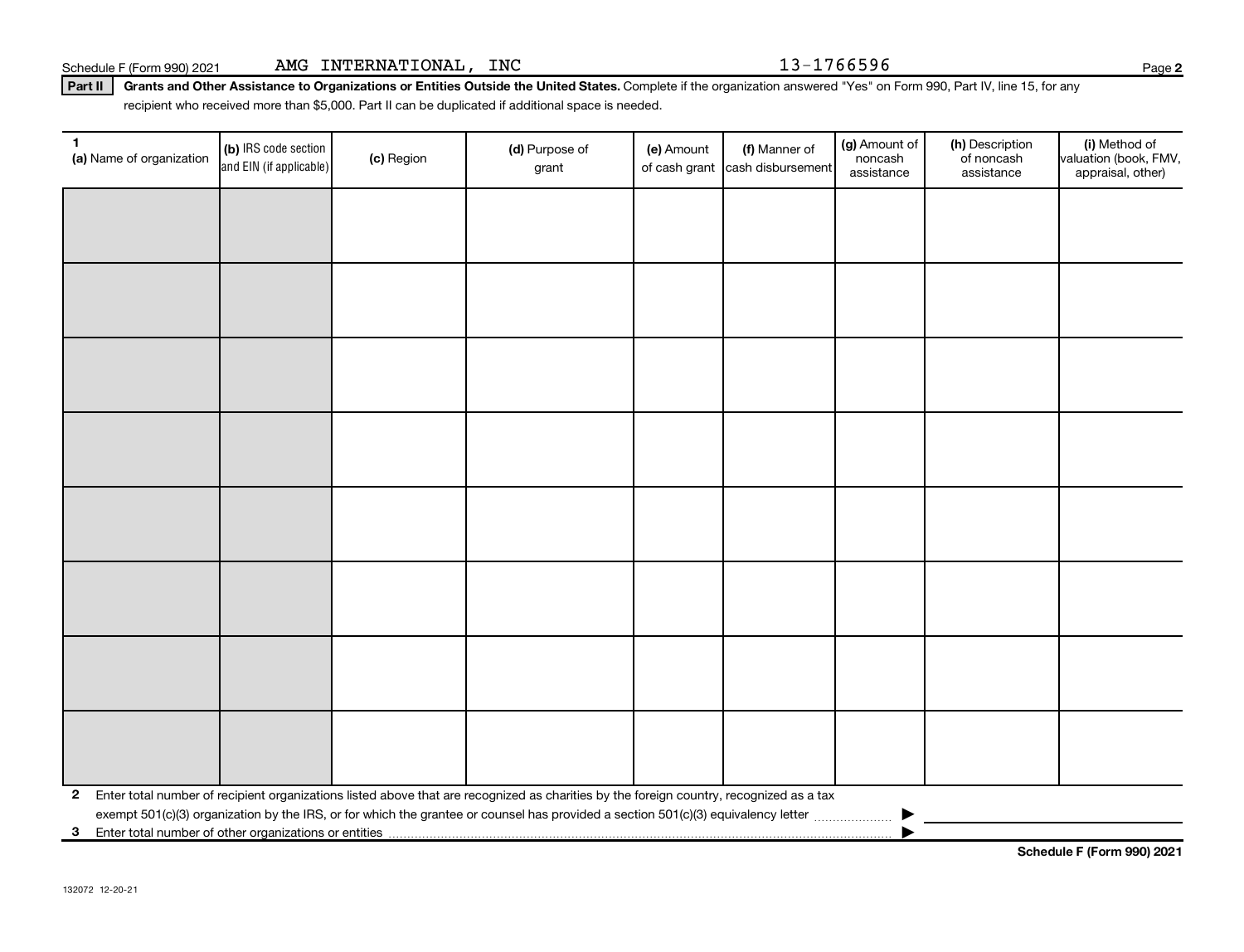# Schedule F (Form 990) 2021 AMG INTERNATIONAL, INC 13-1766596

Part III Grants and Other Assistance to Individuals Outside the United States. Complete if the organization answered "Yes" on Form 990, Part IV, line 16. Part III can be duplicated if additional space is needed.

| (a) Type of grant or assistance | (b) Region | (c) Number of (d) Amount of recipients cash grant | (e) Manner of<br>cash disbursement | (f) Amount of<br>noncash<br>assistance | (g) Description of<br>noncash assistance | (h) Method of<br>valuation<br>(book, FMV,<br>appraisal, other) |
|---------------------------------|------------|---------------------------------------------------|------------------------------------|----------------------------------------|------------------------------------------|----------------------------------------------------------------|
|                                 |            |                                                   |                                    |                                        |                                          |                                                                |
|                                 |            |                                                   |                                    |                                        |                                          |                                                                |
|                                 |            |                                                   |                                    |                                        |                                          |                                                                |
|                                 |            |                                                   |                                    |                                        |                                          |                                                                |
|                                 |            |                                                   |                                    |                                        |                                          |                                                                |
|                                 |            |                                                   |                                    |                                        |                                          |                                                                |
|                                 |            |                                                   |                                    |                                        |                                          |                                                                |
|                                 |            |                                                   |                                    |                                        |                                          |                                                                |
|                                 |            |                                                   |                                    |                                        |                                          |                                                                |
|                                 |            |                                                   |                                    |                                        |                                          |                                                                |

**Schedule F (Form 990) 2021**

**3**

| Schedule F (Form 990) 202 |
|---------------------------|
|---------------------------|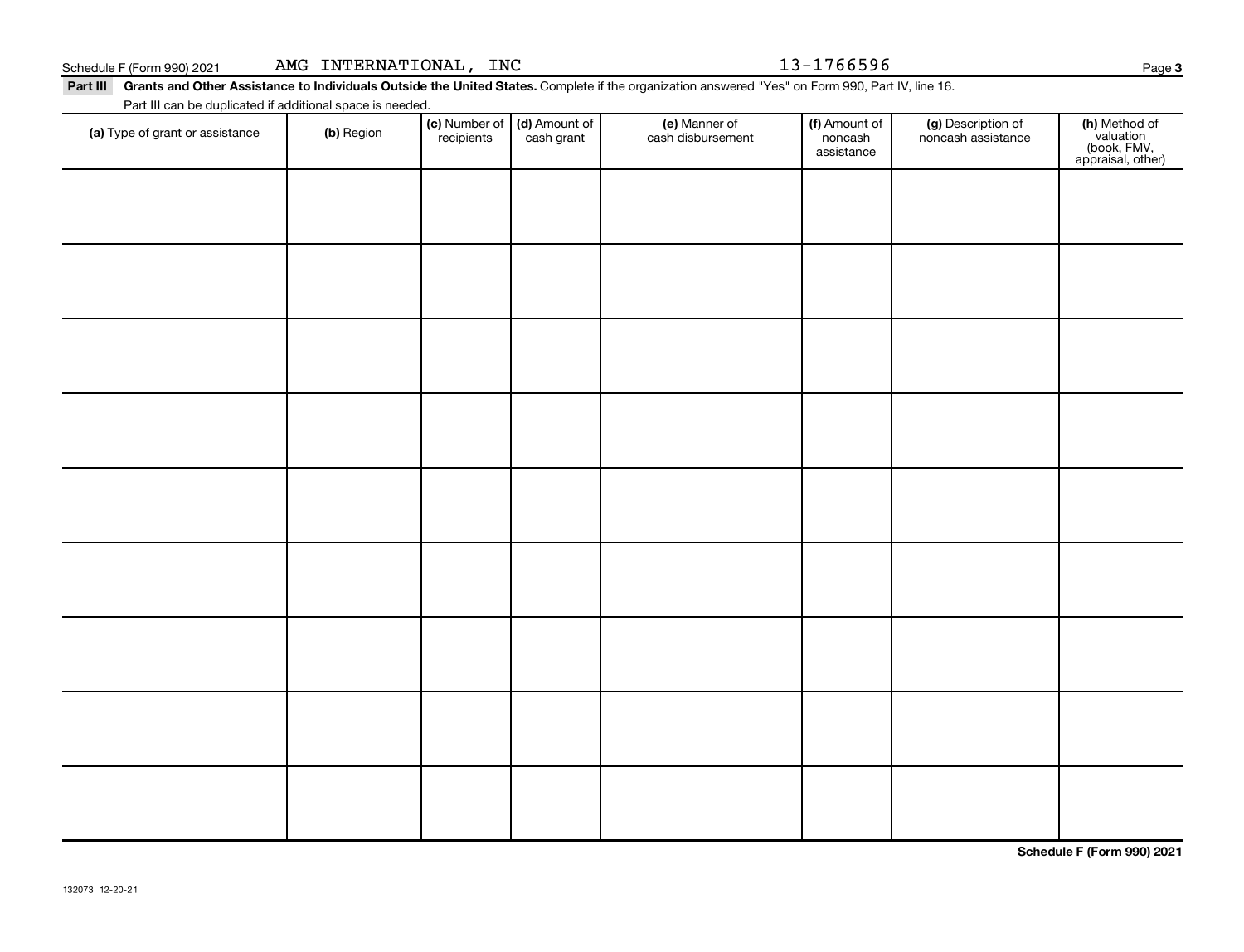| $\mathbf 1$    | Was the organization a U.S. transferor of property to a foreign corporation during the tax year? If "Yes,"<br>the organization may be required to file Form 926, Return by a U.S. Transferor of Property to a Foreign<br>Corporation (see Instructions for Form 926) manufactured controller controller than the control of the control of the control of the control of the control of the control of the control of the control of the control of the | Yes                    | ∣X∣no                |
|----------------|---------------------------------------------------------------------------------------------------------------------------------------------------------------------------------------------------------------------------------------------------------------------------------------------------------------------------------------------------------------------------------------------------------------------------------------------------------|------------------------|----------------------|
| $\overline{2}$ | Did the organization have an interest in a foreign trust during the tax year? If "Yes," the organization may<br>be required to separately file Form 3520, Annual Return To Report Transactions With Foreign Trusts and<br>Receipt of Certain Foreign Gifts, and/or Form 3520-A, Annual Information Return of Foreign Trust With a                                                                                                                       | Yes                    | ΧI<br><b>No</b>      |
| 3              | Did the organization have an ownership interest in a foreign corporation during the tax year? If "Yes,"<br>the organization may be required to file Form 5471, Information Return of U.S. Persons With Respect to                                                                                                                                                                                                                                       | $\boxed{\text{X}}$ Yes | Nο                   |
| 4              | Was the organization a direct or indirect shareholder of a passive foreign investment company or a<br>qualified electing fund during the tax year? If "Yes," the organization may be required to file Form 8621,<br>Information Return by a Shareholder of a Passive Foreign Investment Company or Qualified Electing                                                                                                                                   | Yes                    | No                   |
| 5              | Did the organization have an ownership interest in a foreign partnership during the tax year? If "Yes,"<br>the organization may be required to file Form 8865, Return of U.S. Persons With Respect to Certain                                                                                                                                                                                                                                           | Yes                    | ΧI<br>N <sub>0</sub> |
| 6              | Did the organization have any operations in or related to any boycotting countries during the tax year? If<br>"Yes," the organization may be required to separately file Form 5713, International Boycott Report (see                                                                                                                                                                                                                                   | Yes                    |                      |

**Schedule F (Form 990) 2021**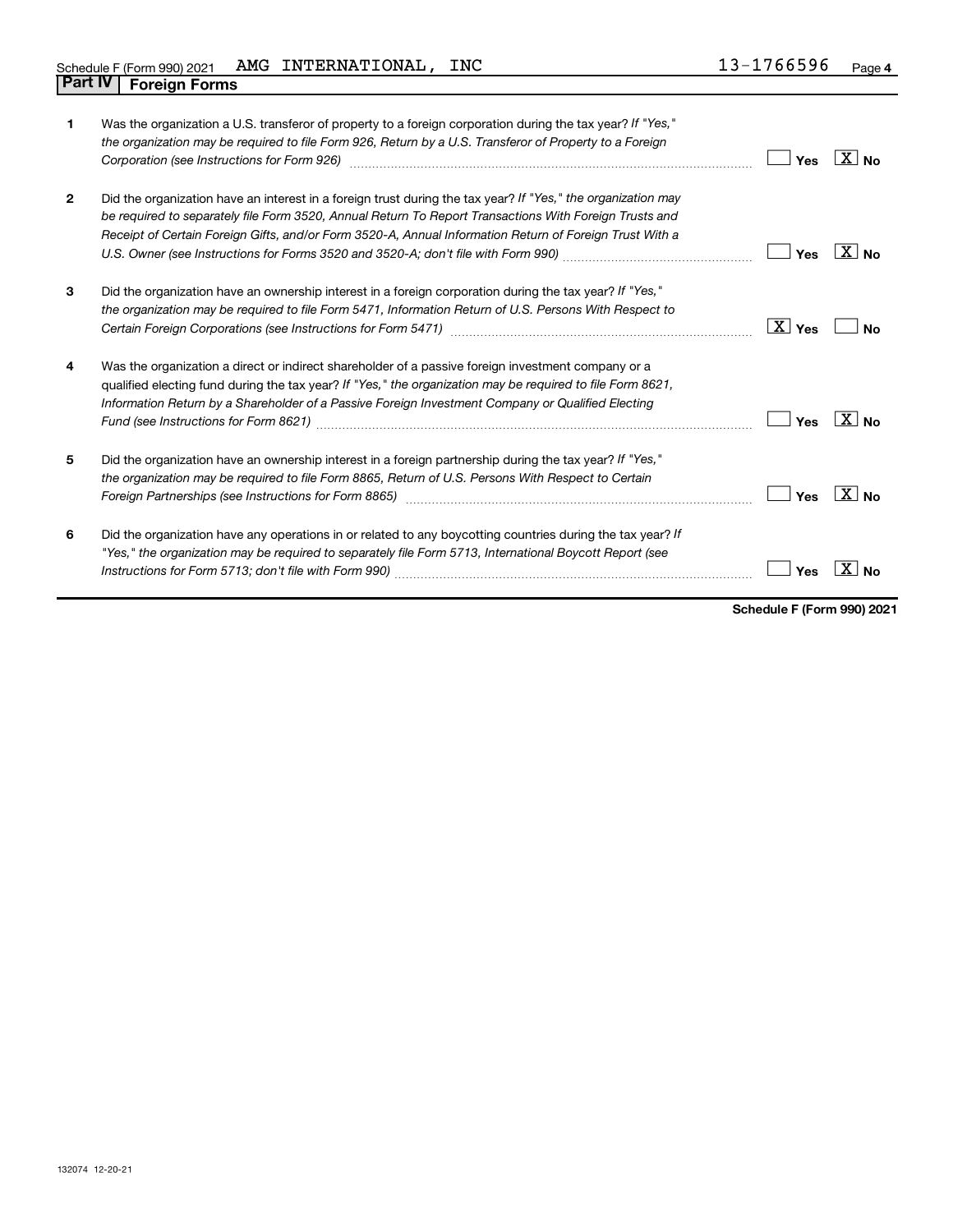Schedule F (Form 990) 2021 AMG INTERNATIONAL, INC  $13-1766596$  Page

Provide the information required by Part I, line 2 (monitoring of funds); Part I, line 3, column (f) (accounting method; amounts of **Part V Supplemental Information**

investments vs. expenditures per region); Part II, line 1 (accounting method); Part III (accounting method); and Part III, column (c) (estimated number of recipients), as applicable. Also complete this part to provide any additional information. See instructions.

PART I, LINE 3, COLUMN (E):

(A) REGION:

CENTRAL AMERICA AND THE CARIBBEAN - ANTIGUA & BARBUDA, ARUBA, BAHAMAS,

(E) SPECIFIC TYPES OF SERVICES IN REGION: ASSISTING CHILDREN AND

FAMILIES THRU A NETWORK OF SCHOOLS, CHILDCARE CENTERS, CAMP MINISTRIES,

HEALTHCARE CENTERS, VOCATIONAL SERVICES AND AGRICULTURAL DEVELOPMENT

PROGRAMS

REGION: EAST ASIA AND THE PACIFIC - AUSTRALIA, BRUNEI, BURMA, CAMBODIA,

(E) SPECIFIC TYPES OF SERVICES IN REGION: DIRECT EVANGELISM AND CHURCH

PLANTING AS WELL AS CHILDCARE CENTERS, RADIO BROADCASTS, NEWSPAPER

EVANGELISM, BIBLE CORRESPONDENCE COURSES, AND LITERATURE DISTRIBUTION

(A) REGION:

EUROPE (INCLUDING ICELAND & GREENLAND) - ALBANIA, ANDORRA, AUSTRIA, BELGIU (E) SPECIFIC TYPES OF SERVICES IN REGION: MEDICAL CARE, BOOKSTORES, CHILDCARE, NEWSPAPER EVANGELISM, LITERATURE AND PERIODICAL PUBLISHING AND DISTRIBUTION, A PRISON MINISTRY, CENTER FOR YOUTH OUTREACH AS WELL AS PROVIDING HOST FACILITIES FOR CONFERENCES, MISSION TRIPS AND OTHER MISSION RELATED GROUPS

REGION: NORTH AMERICA - CANADA AND MEXICO, BUT NOT THE UNITED STATES

(E) SPECIFIC TYPES OF SERVICES IN REGION: CHILD AND YOUTH DEVELOPMENT

AND DISCIPLESHIP, MEDIA EVANGELISM AND HEALTHCARE

### (A) REGION:

SOUTH AMERICA - ARGENTINA, BOLIVIA, BRAZIL, CHILE, COLUMBIA, ECUADOR,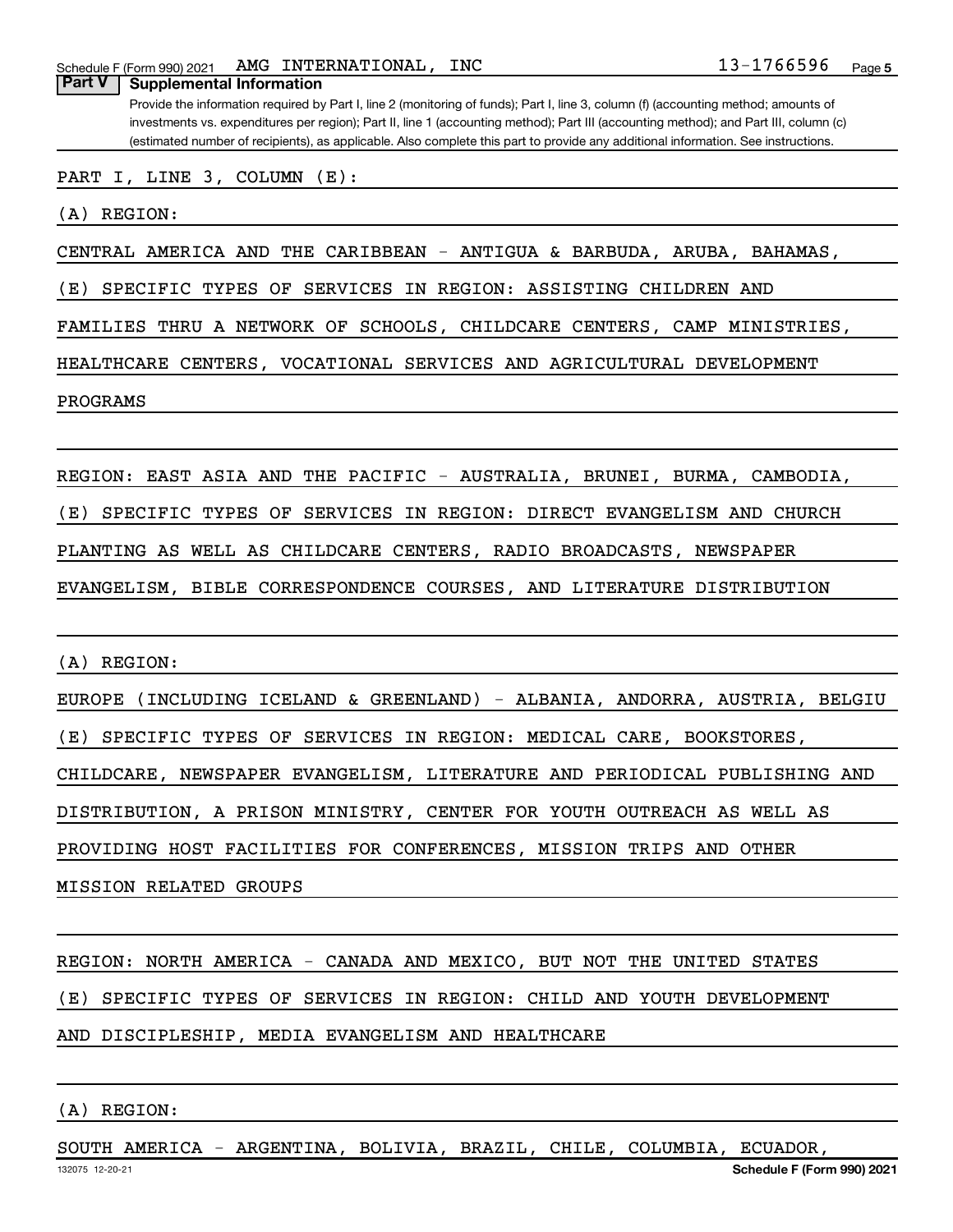Provide the information required by Part I, line 2 (monitoring of funds); Part I, line 3, column (f) (accounting method; amounts of investments vs. expenditures per region); Part II, line 1 (accounting method); Part III (accounting method); and Part III, column (c) (estimated number of recipients), as applicable. Also complete this part to provide any additional information. See instructions.

### (E) SPECIFIC TYPES OF SERVICES IN REGION: CHILDCARE CENTERS PROVIDING

FOOD, EDUCATION, COUNSELING AND BIBLE STUDY AS WELL AS A DRUG

REHABILITATION FARM, CAMPING MINISTRIES, SCHOOLS AND SOCCER CLUBS

(A) REGION:

SOUTH ASIA - AFGHANISTAN, BANGLADESH, BHUTAN, INDIA, MALDIVES, NEPAL,

(E) SPECIFIC TYPES OF SERVICES IN REGION: NEWSPAPER OUTREACH, BIBLE

CORRESPONDENCE COURSES, CHILDCARE MINISTRIES, CHURCH PLANTING AND

LITERATURE DISTRIBUTION AS WELL AS SCHOOLS, SPECIALTY AND GENERAL

HOSPITALS AND CLINICS, FEEDING STATIONS AND COMMUNITIES FOR LEPROSY

SUFFERERS, THOSE DISPLACEDD BY DISASTER OR OTHERS WHO WOULD BE OTHERWISE

HOMELESS.

REGION: SUB-SAHARAN AFRICA - ANGOLA, BENIN, BOTSWANA, BURKINA FASO, (E) SPECIFIC TYPES OF SERVICES IN REGION: PROVIDES LEADERSHIP TRAINING SEMINARS FOR PASTORS AND CHRISTIAN WORKERS, CONDUCTS VACATION BIBLE SCHOOLS, RUNS A DISCIPLESHIP PROGRAM, ORPHANAGE FOR AIDS-ORPHANED CHILDREN, PRISION MINISTRY, RADIO BROADCASTS AND MEDICAL CENTERS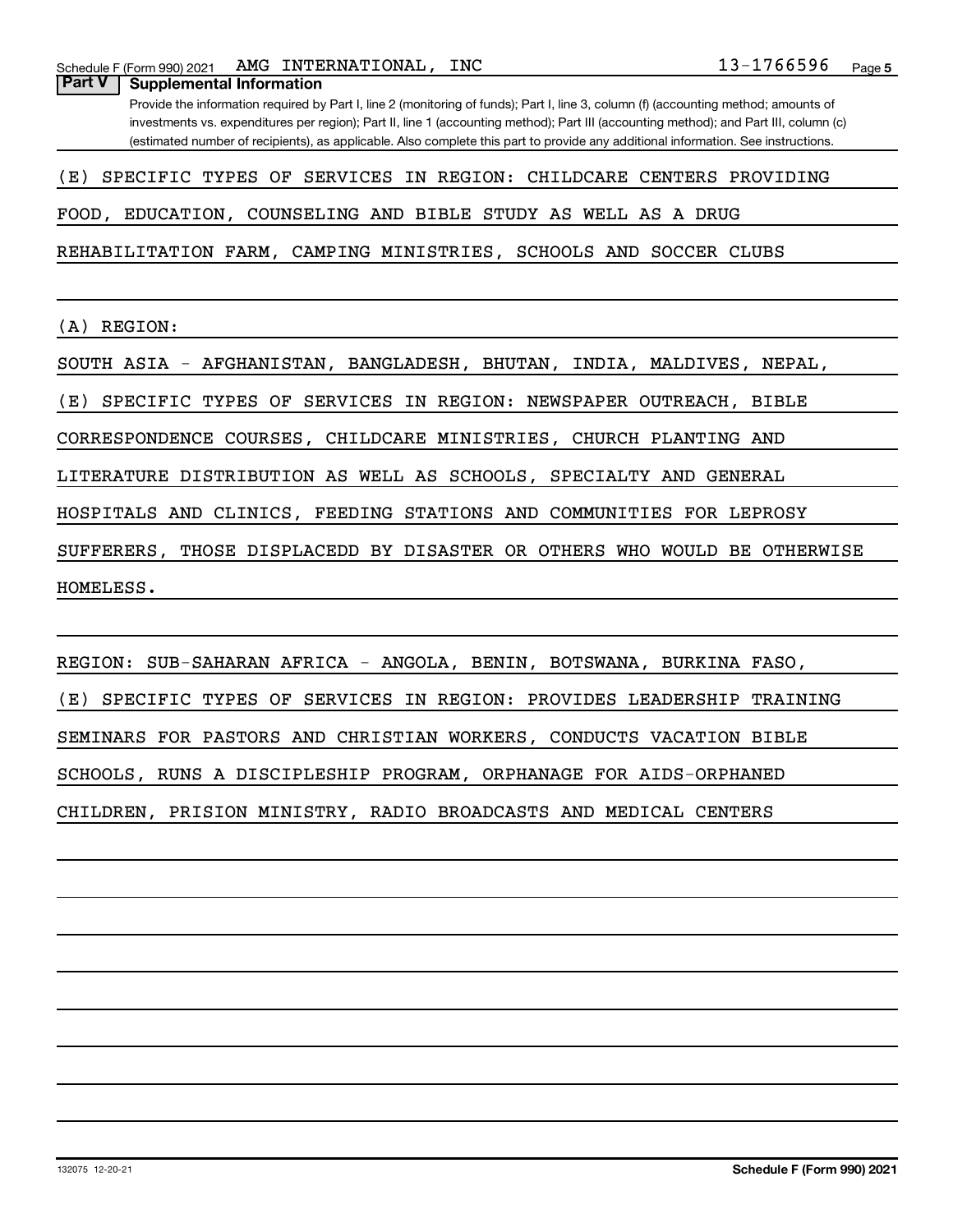**(Form 990)**

Department of the Treasury Internal Revenue Service

Name of the organization

**Complete to provide information for responses to specific questions on Form 990 or 990-EZ or to provide any additional information. SCHEDULE O Supplemental Information to Form 990 or 990-EZ**  $\frac{10008000}{202}$ 

**| Attach to Form 990 or Form 990-EZ.**

**| Go to www.irs.gov/Form990 for the latest information.**

**Open to Public Inspection Employer identification number**

OMB No. 1545-0047

AMG INTERNATIONAL, INC<br>
13-1766596

FORM 990, PART I, LINE 1, DESCRIPTION OF ORGANIZATION MISSION:

THROUGH NATIONAL WORKERS AND IN PARTNERSHIP WITH LIKE-MINDED

CHRISTIANS.

FORM 990, PART VI, SECTION A, LINE 2:

ANASTASIOS IOANNIDIS (CEO/PRESIDENT) IS THE SON OF SYMEON

IOANNIDIS(DIRECTOR).

FORM 990, PART VI, SECTION A, LINE 2:

PAUL JENKS (DIRECTOR) AND DR. KATSARKAS (DIRECTOR) ARE COUSINS-IN-LAW.

FORM 990, PART VI, SECTION A, LINE 2:

THE OVERSIGHT AND SELECTION PROCESS FOR THE FINANCIAL AUDIT HAS NOT CHANGED DURING THE YEAR.

FORM 990, PART VI, SECTION B, LINE 11B:

THE BOARD OF DIRECTORS WILL BE SENT A COPY OF FORM 990 PRIOR TO SUBMISSION OF THE RETURN. AFTER REVIEW, THE DIRECTORS WILL RESPOND WITH ANY COMMMENTS THEY HAVE REGARDING THE RETURN.

FORM 990, PART VI, SECTION B, LINE 12C:

EACH YEAR ALL DIRECTORS ARE REQUIRED TO COMPLETE THE ORGANIZATIONS'CONFLICT OF INTEREST FORM. THE COMPLETED FORMS ARE REVIEWED FOR CONFLICTS. AREAS OF CONFLICT ARE RESOLVED.

FORM 990, PART VI, SECTION B, LINE 15: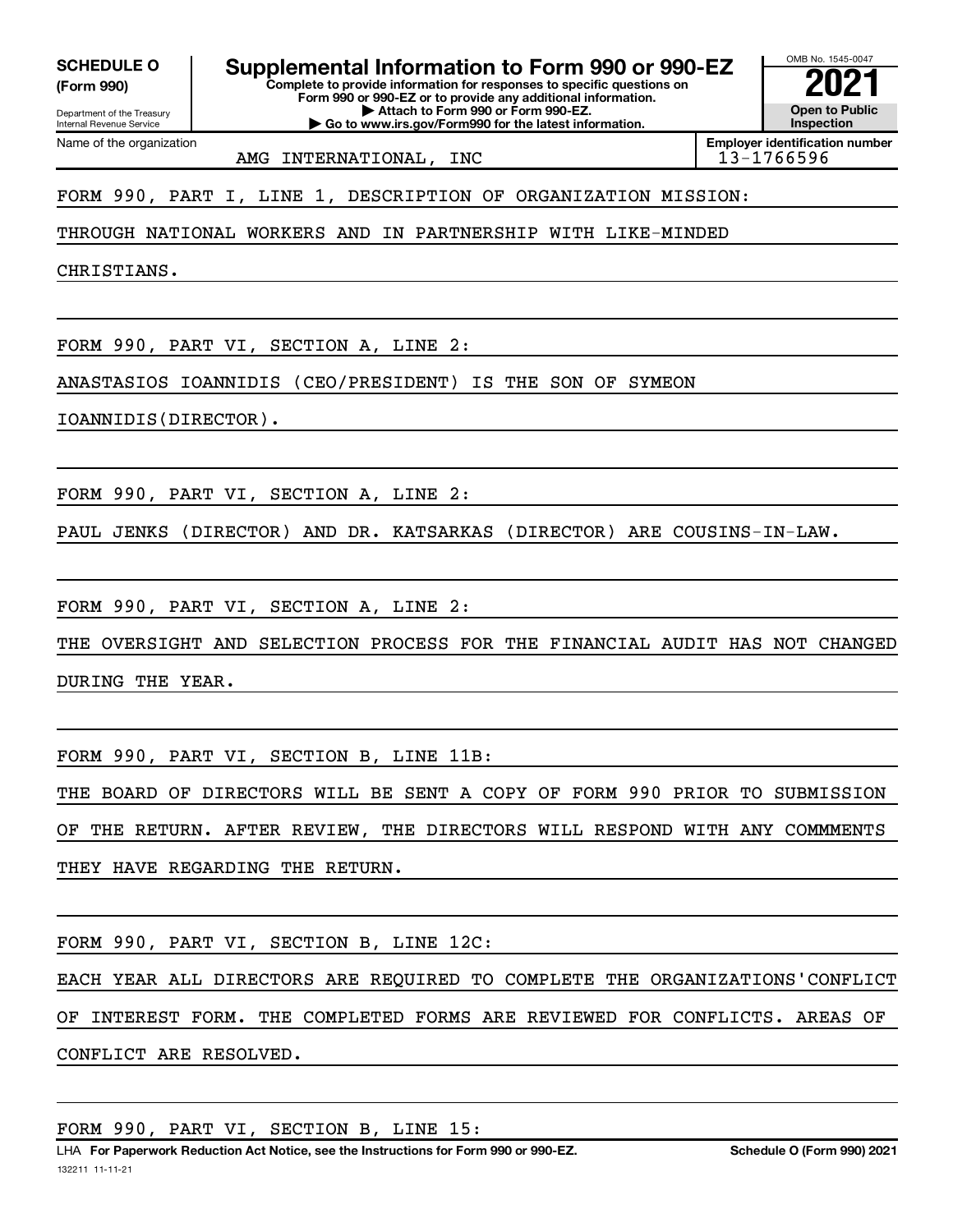| Schedule O (Form 990) 2021                                               | Page 2                                              |
|--------------------------------------------------------------------------|-----------------------------------------------------|
| Name of the organization<br>INTERNATIONAL,<br>INC<br>AMG                 | <b>Employer identification number</b><br>13-1766596 |
| BOARD'S HUMAN RESOURCES COMMITTEE REVIEWS<br>THE<br>SALARY<br>THE        | OF<br>THE<br>PRESIDENT                              |
| WELL AS COMPARATIVE DATA.<br>THIS<br>INFORMATION<br>IS REVIEWED<br>AS    | THE<br>ANNUALLY<br>AND.                             |
| REACHES A DECISION REGARDING FAIR COMPENSATION.<br>THE<br>BOARD          | BOARD'S<br>HUMAN                                    |
| SALARY RECOMMENDATIONS<br>REVIEWS<br>RESOURCE COMMITTEE<br>MADE<br>BY    | THE<br>PRESIDENT<br>FOR                             |
| EXECUTIVES.<br>THIS<br>INFORMATION<br>IS.<br>OTHER<br>SUBORDINATE<br>ALL | REVIEWED<br>ANNUALLY<br>AND                         |
| REACHES A DECISION REGARDING<br>FAIR COMPENSATION.<br>THE<br>BOARD       |                                                     |

FORM 990, PART VI, LINE 17, LIST OF STATES RECEIVING COPY OF FORM 990:

TN,AK,AZ,CO,FL,GA,HI,KY,MD,MS,NC,ND,PA,SC,UT,VA,WV

FORM 990, PART VI, SECTION C, LINE 19:

THE ORGANIZATION MAKES ITS GOVERNING DOCUMENTS, CONFLICT OF INTEREST POLICY AND FINANCIAL STATEMENTS AVAILABLE TO THE PUBLIC ON ITS WEBSITE AND UPON

REQUEST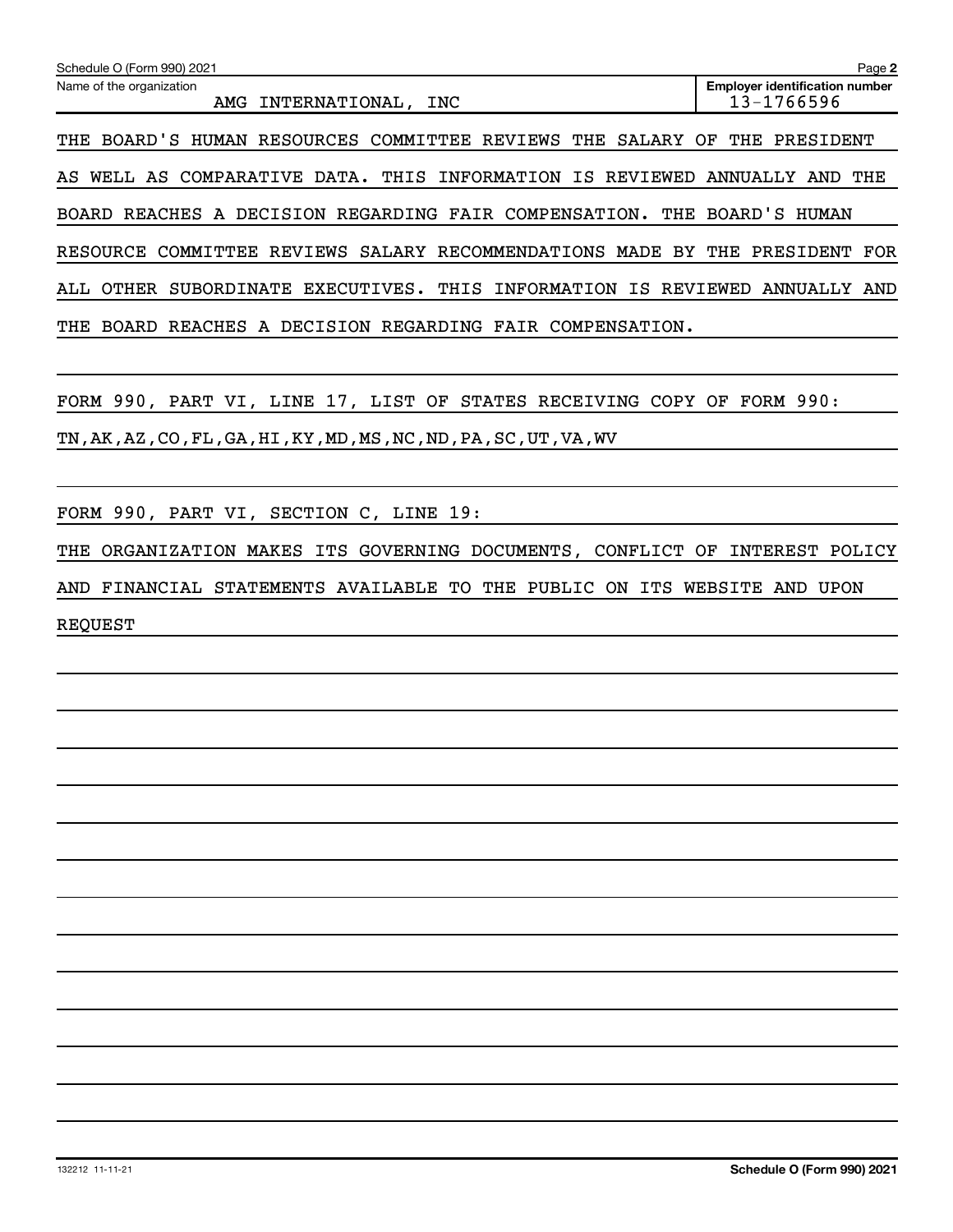| <b>Related Organizations and Unrelated Partnerships</b><br><b>SCHEDULE R</b><br>(Form 990)<br>> Complete if the organization answered "Yes" on Form 990, Part IV, line 33, 34, 35b, 36, or 37.<br>Attach to Form 990.<br>Department of the Treasury<br>Go to www.irs.gov/Form990 for instructions and the latest information.<br>Internal Revenue Service |                                                                                                                                                                                                                    |                         |                                                     |                               |                                             |  |                                                     |                                     |                                                      |  |  |
|-----------------------------------------------------------------------------------------------------------------------------------------------------------------------------------------------------------------------------------------------------------------------------------------------------------------------------------------------------------|--------------------------------------------------------------------------------------------------------------------------------------------------------------------------------------------------------------------|-------------------------|-----------------------------------------------------|-------------------------------|---------------------------------------------|--|-----------------------------------------------------|-------------------------------------|------------------------------------------------------|--|--|
| Name of the organization                                                                                                                                                                                                                                                                                                                                  | AMG INTERNATIONAL, INC                                                                                                                                                                                             |                         |                                                     |                               |                                             |  | <b>Employer identification number</b><br>13-1766596 |                                     |                                                      |  |  |
| Part I                                                                                                                                                                                                                                                                                                                                                    | Identification of Disregarded Entities. Complete if the organization answered "Yes" on Form 990, Part IV, line 33.                                                                                                 |                         |                                                     |                               |                                             |  |                                                     |                                     |                                                      |  |  |
|                                                                                                                                                                                                                                                                                                                                                           | (a)<br>Name, address, and EIN (if applicable)<br>of disregarded entity                                                                                                                                             | (b)<br>Primary activity | (c)<br>Legal domicile (state or<br>foreign country) | (d)<br>Total income           | (e)<br>End-of-year assets                   |  |                                                     | (f)<br>Direct controlling<br>entity |                                                      |  |  |
|                                                                                                                                                                                                                                                                                                                                                           |                                                                                                                                                                                                                    |                         |                                                     |                               |                                             |  |                                                     |                                     |                                                      |  |  |
|                                                                                                                                                                                                                                                                                                                                                           |                                                                                                                                                                                                                    |                         |                                                     |                               |                                             |  |                                                     |                                     |                                                      |  |  |
|                                                                                                                                                                                                                                                                                                                                                           |                                                                                                                                                                                                                    |                         |                                                     |                               |                                             |  |                                                     |                                     |                                                      |  |  |
|                                                                                                                                                                                                                                                                                                                                                           |                                                                                                                                                                                                                    |                         |                                                     |                               |                                             |  |                                                     |                                     |                                                      |  |  |
| Part II                                                                                                                                                                                                                                                                                                                                                   | Identification of Related Tax-Exempt Organizations. Complete if the organization answered "Yes" on Form 990, Part IV, line 34, because it had one or more related tax-exempt<br>organizations during the tax year. |                         |                                                     |                               |                                             |  |                                                     |                                     |                                                      |  |  |
|                                                                                                                                                                                                                                                                                                                                                           | (a)<br>Name, address, and EIN<br>of related organization                                                                                                                                                           | (b)<br>Primary activity | (c)<br>Legal domicile (state or<br>foreign country) | (d)<br>Exempt Code<br>section | (e)<br>Public charity<br>status (if section |  | (f)<br>Direct controlling<br>entity                 |                                     | $(g)$<br>Section 512(b)(13)<br>controlled<br>entity? |  |  |
|                                                                                                                                                                                                                                                                                                                                                           |                                                                                                                                                                                                                    |                         |                                                     |                               | 501(c)(3)                                   |  |                                                     | Yes                                 | No                                                   |  |  |
|                                                                                                                                                                                                                                                                                                                                                           |                                                                                                                                                                                                                    |                         |                                                     |                               |                                             |  |                                                     |                                     |                                                      |  |  |
|                                                                                                                                                                                                                                                                                                                                                           |                                                                                                                                                                                                                    |                         |                                                     |                               |                                             |  |                                                     |                                     |                                                      |  |  |

**For Paperwork Reduction Act Notice, see the Instructions for Form 990. Schedule R (Form 990) 2021**

OMB No. 1545-0047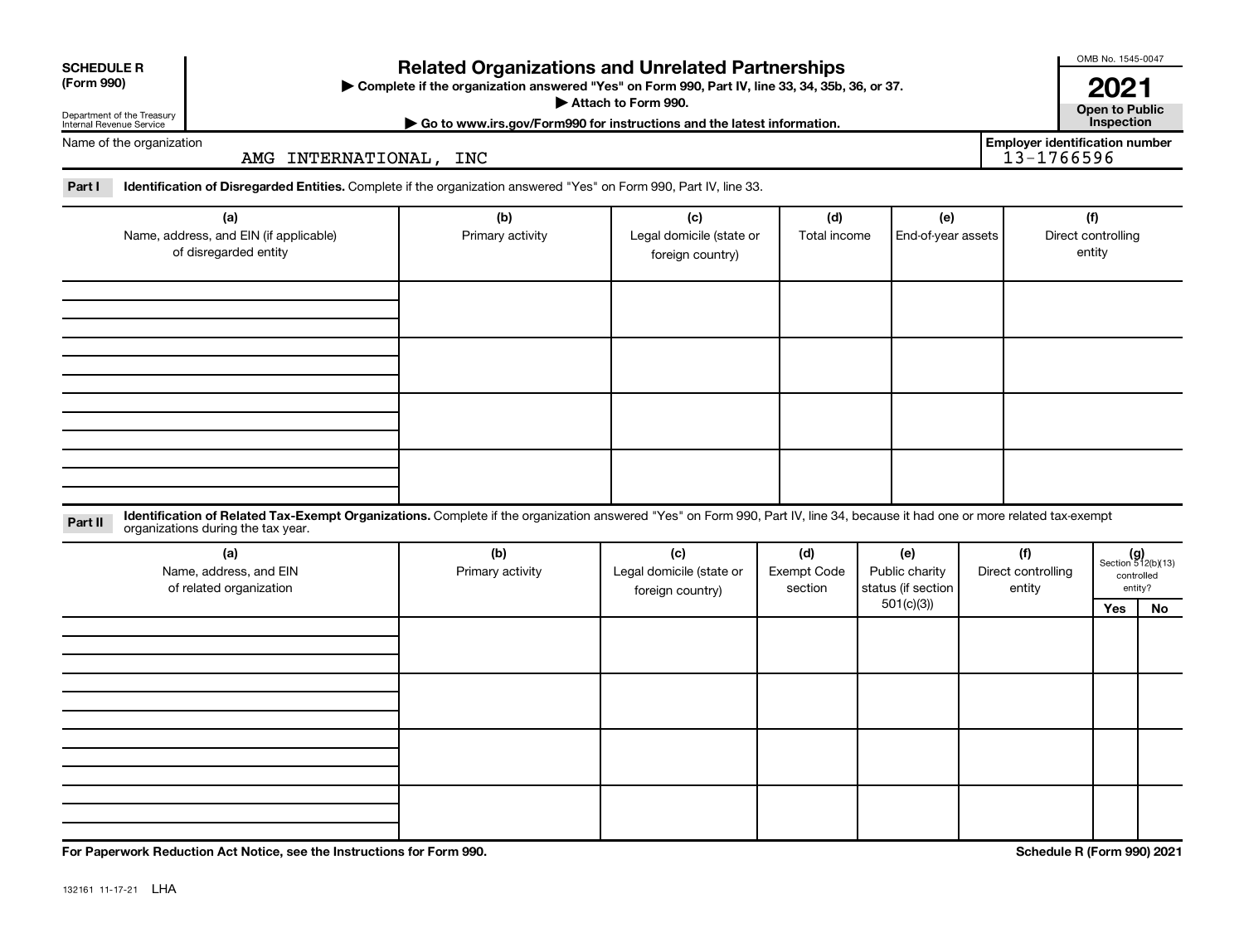### Schedule R (Form 990) 2021 Page AMG INTERNATIONAL, INC 13-1766596

Part III Identification of Related Organizations Taxable as a Partnership. Complete if the organization answered "Yes" on Form 990, Part IV, line 34, because it had one or more related<br>Read to the organizations tracted as organizations treated as a partnership during the tax year.

| (a)                                                                                                                                                                                                                                                                         | (b)              | (c)                                       | (d)                          |                             | (e)                                                                   | (f)                                                           | (g)                               |                          | (h)          |                  | (i)                                           | (i)                            | (k)                                         |
|-----------------------------------------------------------------------------------------------------------------------------------------------------------------------------------------------------------------------------------------------------------------------------|------------------|-------------------------------------------|------------------------------|-----------------------------|-----------------------------------------------------------------------|---------------------------------------------------------------|-----------------------------------|--------------------------|--------------|------------------|-----------------------------------------------|--------------------------------|---------------------------------------------|
| Name, address, and EIN<br>of related organization                                                                                                                                                                                                                           | Primary activity | Legal<br>domicile<br>(state or<br>foreign | Direct controlling<br>entity |                             | Predominant income<br>(related, unrelated,<br>excluded from tax under | Share of total<br>income                                      | Share of<br>end-of-year<br>assets |                          | allocations? | Disproportionate | Code V-UBI<br>amount in box<br>20 of Schedule |                                | General or Percentage<br>managing ownership |
|                                                                                                                                                                                                                                                                             |                  | country)                                  |                              |                             | sections 512-514)                                                     |                                                               |                                   |                          | Yes          | No               | K-1 (Form 1065) Yes No                        |                                |                                             |
|                                                                                                                                                                                                                                                                             |                  |                                           |                              |                             |                                                                       |                                                               |                                   |                          |              |                  |                                               |                                |                                             |
|                                                                                                                                                                                                                                                                             |                  |                                           |                              |                             |                                                                       |                                                               |                                   |                          |              |                  |                                               |                                |                                             |
|                                                                                                                                                                                                                                                                             |                  |                                           |                              |                             |                                                                       |                                                               |                                   |                          |              |                  |                                               |                                |                                             |
|                                                                                                                                                                                                                                                                             |                  |                                           |                              |                             |                                                                       |                                                               |                                   |                          |              |                  |                                               |                                |                                             |
|                                                                                                                                                                                                                                                                             |                  |                                           |                              |                             |                                                                       |                                                               |                                   |                          |              |                  |                                               |                                |                                             |
|                                                                                                                                                                                                                                                                             |                  |                                           |                              |                             |                                                                       |                                                               |                                   |                          |              |                  |                                               |                                |                                             |
|                                                                                                                                                                                                                                                                             |                  |                                           |                              |                             |                                                                       |                                                               |                                   |                          |              |                  |                                               |                                |                                             |
|                                                                                                                                                                                                                                                                             |                  |                                           |                              |                             |                                                                       |                                                               |                                   |                          |              |                  |                                               |                                |                                             |
|                                                                                                                                                                                                                                                                             |                  |                                           |                              |                             |                                                                       |                                                               |                                   |                          |              |                  |                                               |                                |                                             |
|                                                                                                                                                                                                                                                                             |                  |                                           |                              |                             |                                                                       |                                                               |                                   |                          |              |                  |                                               |                                |                                             |
|                                                                                                                                                                                                                                                                             |                  |                                           |                              |                             |                                                                       |                                                               |                                   |                          |              |                  |                                               |                                |                                             |
|                                                                                                                                                                                                                                                                             |                  |                                           |                              |                             |                                                                       |                                                               |                                   |                          |              |                  |                                               |                                |                                             |
|                                                                                                                                                                                                                                                                             |                  |                                           |                              |                             |                                                                       |                                                               |                                   |                          |              |                  |                                               |                                |                                             |
|                                                                                                                                                                                                                                                                             |                  |                                           |                              |                             |                                                                       |                                                               |                                   |                          |              |                  |                                               |                                |                                             |
|                                                                                                                                                                                                                                                                             |                  |                                           |                              |                             |                                                                       |                                                               |                                   |                          |              |                  |                                               |                                |                                             |
|                                                                                                                                                                                                                                                                             |                  |                                           |                              |                             |                                                                       |                                                               |                                   |                          |              |                  |                                               |                                |                                             |
| Identification of Related Organizations Taxable as a Corporation or Trust. Complete if the organization answered "Yes" on Form 990, Part IV, line 34, because it had one or more related<br>Part IV<br>organizations treated as a corporation or trust during the tax year. |                  |                                           |                              |                             |                                                                       |                                                               |                                   |                          |              |                  |                                               |                                |                                             |
| (a)                                                                                                                                                                                                                                                                         |                  |                                           | (b)                          | (c)                         | (d)                                                                   | (e)                                                           |                                   | (f)                      |              |                  | (g)                                           | (h)                            | (i)<br>Section                              |
| Name, address, and EIN<br>of related organization                                                                                                                                                                                                                           |                  |                                           | Primary activity             | Legal domicile<br>(state or | Direct controlling<br>antity                                          | Type of entity<br>$(C_{\text{corr}} \text{ S}_{\text{corr}})$ |                                   | Share of total<br>income |              |                  | Share of<br>$and$ $of$ $var$                  | Percentage<br><b>OWDArchin</b> | 512(b)(13)<br>controlled                    |

| $\mathbf{v}$                                      | $\mathbf{v}$      | $\mathbf{v}$                           | $\mathbf{v}$                 | $\sqrt{ }$                                     | $\mathbf{v}$             | $\sim$                            | $\mathbf{v}$            |                                                |
|---------------------------------------------------|-------------------|----------------------------------------|------------------------------|------------------------------------------------|--------------------------|-----------------------------------|-------------------------|------------------------------------------------|
| Name, address, and EIN<br>of related organization | Primary activity  | Legal domicile<br>(state or<br>foreign | Direct controlling<br>entity | Type of entity<br>C corp, S corp,<br>or trust) | Share of total<br>income | Share of<br>end-of-year<br>assets | Percentage<br>ownership | Section<br>512(b)(13)<br>controlled<br>entity? |
|                                                   |                   | country)                               |                              |                                                |                          |                                   |                         | Yes   No                                       |
| AMG PUBLISHERS INC - 58-1186015                   |                   |                                        | AMG                          |                                                |                          |                                   |                         |                                                |
| 6815 SHALLOWFORD ROAD                             |                   |                                        | INTERNATIONAL                |                                                |                          |                                   |                         |                                                |
| CHATTANOOGA, TN 37421                             | PUBLICATION-BOOKS | TN                                     | INC                          | C CORP                                         |                          |                                   | 100.00%                 | Χ                                              |
| ST. LUKES HOSPITAL                                |                   |                                        | AMG                          |                                                |                          |                                   |                         |                                                |
| 552 36 PANORAMA                                   |                   |                                        | INTERNATIONAL                |                                                |                          |                                   |                         |                                                |
| GREECE                                            | HOSPITAL          | <b>GREECE</b>                          | INC                          |                                                |                          |                                   | 98,40%                  | X                                              |
|                                                   |                   |                                        |                              |                                                |                          |                                   |                         |                                                |
|                                                   |                   |                                        |                              |                                                |                          |                                   |                         |                                                |
|                                                   |                   |                                        |                              |                                                |                          |                                   |                         |                                                |
|                                                   |                   |                                        |                              |                                                |                          |                                   |                         |                                                |
|                                                   |                   |                                        |                              |                                                |                          |                                   |                         |                                                |
|                                                   |                   |                                        |                              |                                                |                          |                                   |                         |                                                |
|                                                   |                   |                                        |                              |                                                |                          |                                   |                         |                                                |
|                                                   |                   |                                        |                              |                                                |                          |                                   |                         |                                                |
|                                                   |                   |                                        |                              |                                                |                          |                                   |                         |                                                |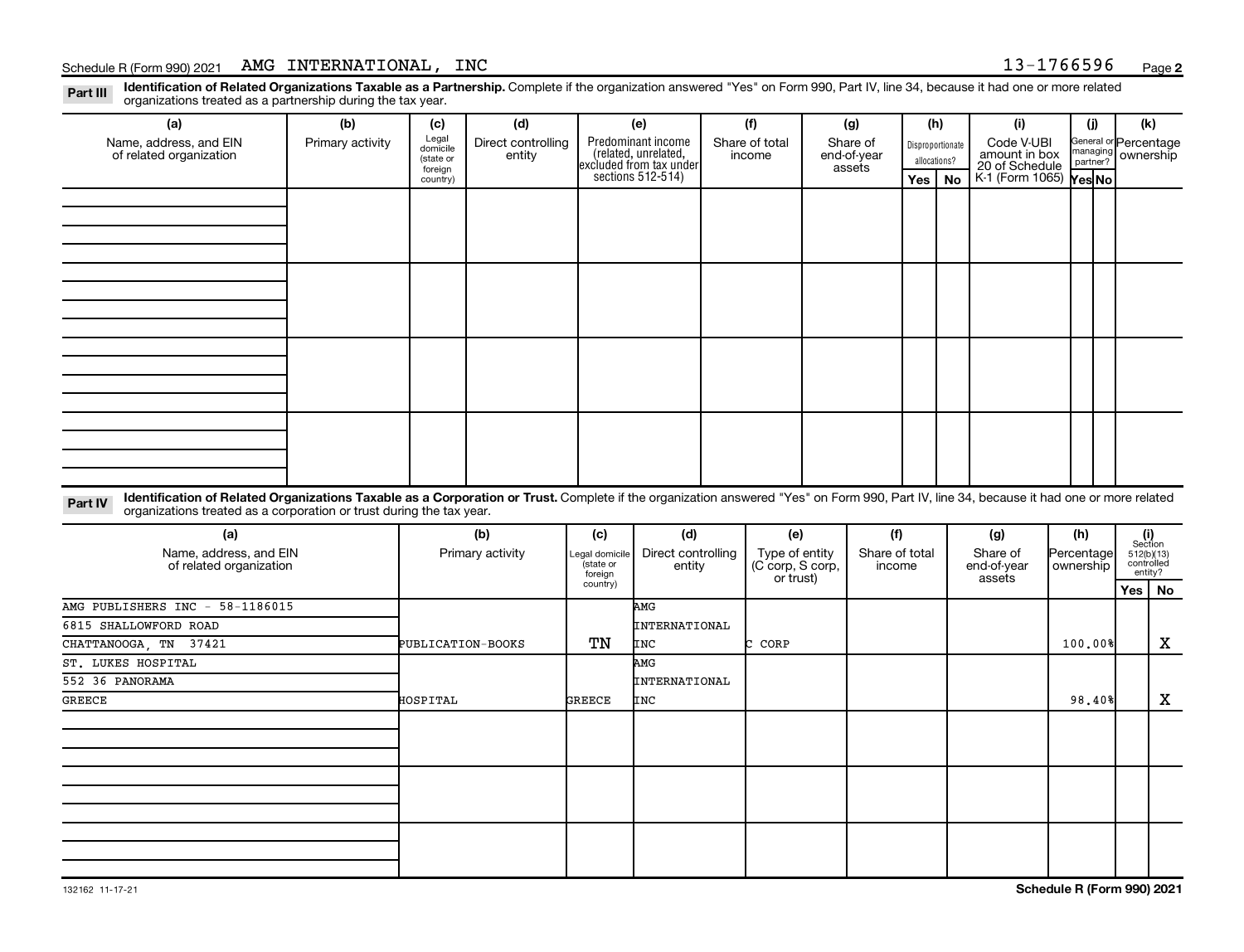### Schedule R (Form 990) 2021 Page AMG INTERNATIONAL, INC 13-1766596

Part V Transactions With Related Organizations. Complete if the organization answered "Yes" on Form 990, Part IV, line 34, 35b, or 36.

| Note: Complete line 1 if any entity is listed in Parts II, III, or IV of this schedule.                                                                                                                                        |                 | Yes   No |                             |
|--------------------------------------------------------------------------------------------------------------------------------------------------------------------------------------------------------------------------------|-----------------|----------|-----------------------------|
| During the tax year, did the organization engage in any of the following transactions with one or more related organizations listed in Parts II-IV?                                                                            |                 |          |                             |
|                                                                                                                                                                                                                                | 1a              |          | $\overline{\mathbf{x}}$     |
| b Gift, grant, or capital contribution to related organization(s) manufactured content content and contribution to related organization(s) manufactured content and contribution to related organization(s) manufactured conte | 1b              |          | $\mathbf x$                 |
|                                                                                                                                                                                                                                | 1c              |          | $\mathbf x$                 |
|                                                                                                                                                                                                                                | 1 <sub>d</sub>  |          | $\overline{\textnormal{x}}$ |
|                                                                                                                                                                                                                                | 1e              |          | $\overline{\text{x}}$       |
|                                                                                                                                                                                                                                |                 |          |                             |
| Dividends from related organization(s) www.andron.com/www.andron.com/www.andron.com/www.andron.com/www.andron.com/www.andron.com/www.andron.com/www.andron.com/www.andron.com/www.andron.com/www.andron.com/www.andron.com/www | 1f              |          | X                           |
| g Sale of assets to related organization(s) www.assettion.com/www.assettion.com/www.assettion.com/www.assettion.com/www.assettion.com/www.assettion.com/www.assettion.com/www.assettion.com/www.assettion.com/www.assettion.co | 1g              |          | х                           |
| h Purchase of assets from related organization(s) manufactured content and content and content and content and content and content and content and content and content and content and content and content and content and con | 1 <sub>h</sub>  |          | $\overline{\textbf{x}}$     |
| Exchange of assets with related organization(s) machinary material contracts and contract and contract and contract and contract and contract and contract and contract and contract and contract and contract and contract an | 11              |          | $\overline{\textnormal{x}}$ |
|                                                                                                                                                                                                                                | 1j              |          | $\overline{\textnormal{x}}$ |
|                                                                                                                                                                                                                                |                 |          |                             |
|                                                                                                                                                                                                                                | 1k              |          | х                           |
| Performance of services or membership or fundraising solicitations for related organization(s) manufaction.com manufactured content and the content of the content of the content of the content of the content of the content | 11              |          | $\overline{\mathbf{x}}$     |
|                                                                                                                                                                                                                                | 1m              | X        |                             |
|                                                                                                                                                                                                                                | 1n              | X        |                             |
| o Sharing of paid employees with related organization(s) material content to the content of the state of paid employees with related organization(s)                                                                           | 10 <sub>o</sub> |          |                             |
|                                                                                                                                                                                                                                |                 |          |                             |
|                                                                                                                                                                                                                                | 1p              | X        |                             |
|                                                                                                                                                                                                                                | 1 <sub>q</sub>  |          | $\overline{\mathbf{x}}$     |
|                                                                                                                                                                                                                                |                 |          |                             |
|                                                                                                                                                                                                                                | 1r              |          | х                           |
|                                                                                                                                                                                                                                |                 |          | X                           |
| If the answer to any of the above is "Yes," see the instructions for information on who must complete this line, including covered relationships and transaction thresholds.                                                   |                 |          |                             |

| (a)<br>Name of related organization | (b)<br>Transaction<br>type (a-s) | (c)<br>Amount involved | (d)<br>Method of determining amount involved |
|-------------------------------------|----------------------------------|------------------------|----------------------------------------------|
| (1) AMG PUBLISHERS INC              | $\circ$                          | 18,861.                |                                              |
| (2)                                 |                                  |                        |                                              |
| (3)                                 |                                  |                        |                                              |
| (4)                                 |                                  |                        |                                              |
| (5)                                 |                                  |                        |                                              |
| (6)                                 |                                  |                        |                                              |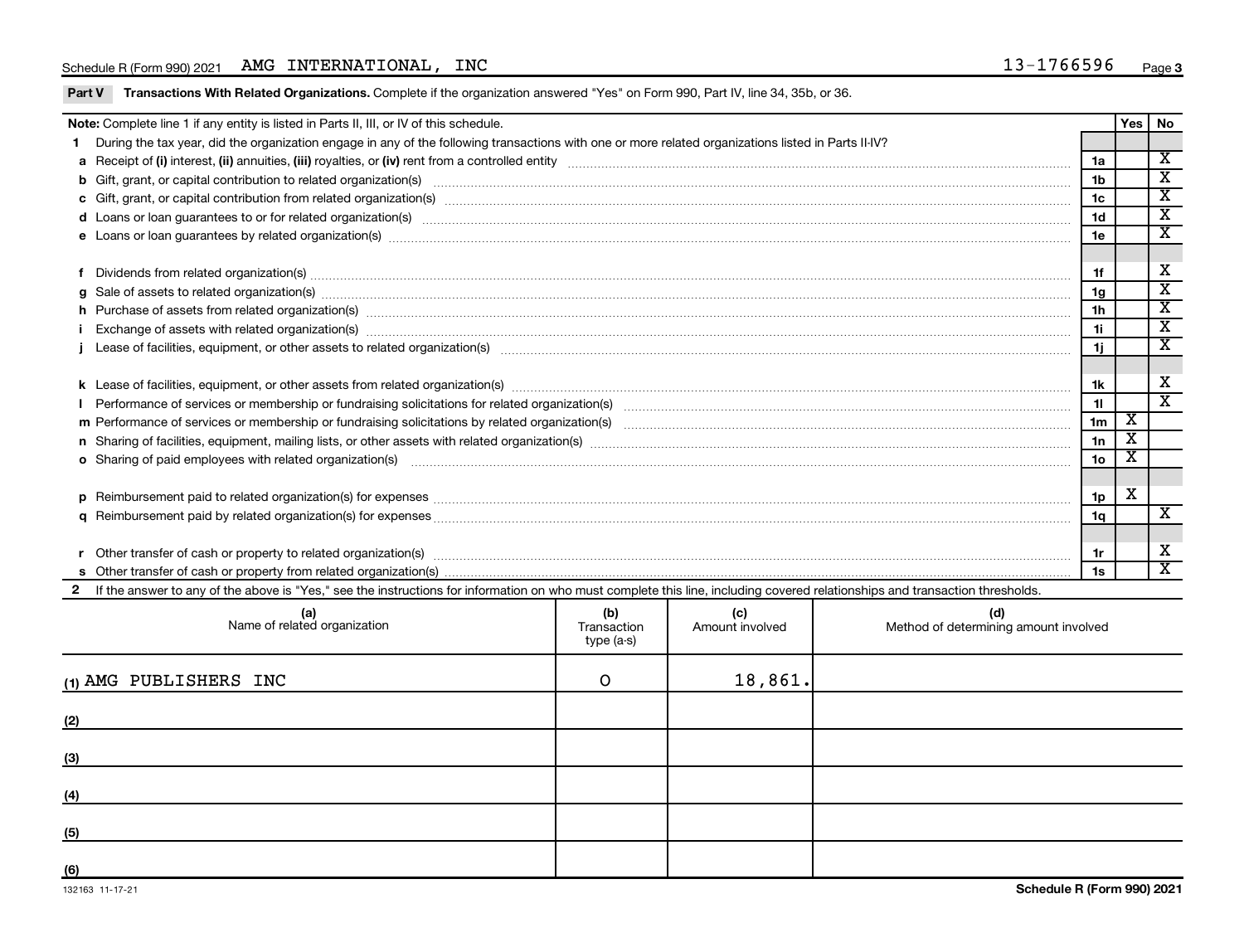### Schedule R (Form 990) 2021 Page AMG INTERNATIONAL, INC 13-1766596

Part VI Unrelated Organizations Taxable as a Partnership. Complete if the organization answered "Yes" on Form 990, Part IV, line 37.

Provide the following information for each entity taxed as a partnership through which the organization conducted more than five percent of its activities (measured by total assets or gross revenue) that was not a related organization. See instructions regarding exclusion for certain investment partnerships.

| <br>(a)                |                         | (c)                                 | . <b>. .</b><br><br>(d)                                                                    |                                                          | (f)      | (g)         | (h)                                   | (i)                                                                                                 | (i)    | $(\mathsf{k})$ |
|------------------------|-------------------------|-------------------------------------|--------------------------------------------------------------------------------------------|----------------------------------------------------------|----------|-------------|---------------------------------------|-----------------------------------------------------------------------------------------------------|--------|----------------|
| Name, address, and EIN | (b)<br>Primary activity |                                     |                                                                                            | (e)<br>Are all<br>partners sec.<br>$501(c)(3)$<br>orgs.? | Share of | Share of    |                                       |                                                                                                     |        |                |
| of entity              |                         | Legal domicile<br>(state or foreign |                                                                                            |                                                          | total    | end-of-year | $\fbox{Disproper} \label{eq:disprop}$ |                                                                                                     |        |                |
|                        |                         | country)                            | Predominant income<br>(related, unrelated,<br>excluded from tax under<br>sections 512-514) |                                                          | income   | assets      | allocations?                          | Code V-UBI<br>amount in box 20 managing<br>of Schedule K-1<br>(Form 1065)<br>$\sqrt{\text{res}}$ No |        |                |
|                        |                         |                                     |                                                                                            | Yes No                                                   |          |             | Yes No                                |                                                                                                     | Yes NO |                |
|                        |                         |                                     |                                                                                            |                                                          |          |             |                                       |                                                                                                     |        |                |
|                        |                         |                                     |                                                                                            |                                                          |          |             |                                       |                                                                                                     |        |                |
|                        |                         |                                     |                                                                                            |                                                          |          |             |                                       |                                                                                                     |        |                |
|                        |                         |                                     |                                                                                            |                                                          |          |             |                                       |                                                                                                     |        |                |
|                        |                         |                                     |                                                                                            |                                                          |          |             |                                       |                                                                                                     |        |                |
|                        |                         |                                     |                                                                                            |                                                          |          |             |                                       |                                                                                                     |        |                |
|                        |                         |                                     |                                                                                            |                                                          |          |             |                                       |                                                                                                     |        |                |
|                        |                         |                                     |                                                                                            |                                                          |          |             |                                       |                                                                                                     |        |                |
|                        |                         |                                     |                                                                                            |                                                          |          |             |                                       |                                                                                                     |        |                |
|                        |                         |                                     |                                                                                            |                                                          |          |             |                                       |                                                                                                     |        |                |
|                        |                         |                                     |                                                                                            |                                                          |          |             |                                       |                                                                                                     |        |                |
|                        |                         |                                     |                                                                                            |                                                          |          |             |                                       |                                                                                                     |        |                |
|                        |                         |                                     |                                                                                            |                                                          |          |             |                                       |                                                                                                     |        |                |
|                        |                         |                                     |                                                                                            |                                                          |          |             |                                       |                                                                                                     |        |                |
|                        |                         |                                     |                                                                                            |                                                          |          |             |                                       |                                                                                                     |        |                |
|                        |                         |                                     |                                                                                            |                                                          |          |             |                                       |                                                                                                     |        |                |
|                        |                         |                                     |                                                                                            |                                                          |          |             |                                       |                                                                                                     |        |                |
|                        |                         |                                     |                                                                                            |                                                          |          |             |                                       |                                                                                                     |        |                |
|                        |                         |                                     |                                                                                            |                                                          |          |             |                                       |                                                                                                     |        |                |
|                        |                         |                                     |                                                                                            |                                                          |          |             |                                       |                                                                                                     |        |                |
|                        |                         |                                     |                                                                                            |                                                          |          |             |                                       |                                                                                                     |        |                |
|                        |                         |                                     |                                                                                            |                                                          |          |             |                                       |                                                                                                     |        |                |
|                        |                         |                                     |                                                                                            |                                                          |          |             |                                       |                                                                                                     |        |                |
|                        |                         |                                     |                                                                                            |                                                          |          |             |                                       |                                                                                                     |        |                |
|                        |                         |                                     |                                                                                            |                                                          |          |             |                                       |                                                                                                     |        |                |
|                        |                         |                                     |                                                                                            |                                                          |          |             |                                       |                                                                                                     |        |                |
|                        |                         |                                     |                                                                                            |                                                          |          |             |                                       |                                                                                                     |        |                |
|                        |                         |                                     |                                                                                            |                                                          |          |             |                                       |                                                                                                     |        |                |
|                        |                         |                                     |                                                                                            |                                                          |          |             |                                       |                                                                                                     |        |                |
|                        |                         |                                     |                                                                                            |                                                          |          |             |                                       |                                                                                                     |        |                |
|                        |                         |                                     |                                                                                            |                                                          |          |             |                                       |                                                                                                     |        |                |
|                        |                         |                                     |                                                                                            |                                                          |          |             |                                       |                                                                                                     |        |                |
|                        |                         |                                     |                                                                                            |                                                          |          |             |                                       |                                                                                                     |        |                |
|                        |                         |                                     |                                                                                            |                                                          |          |             |                                       |                                                                                                     |        |                |
|                        |                         |                                     |                                                                                            |                                                          |          |             |                                       |                                                                                                     |        |                |

**Schedule R (Form 990) 2021**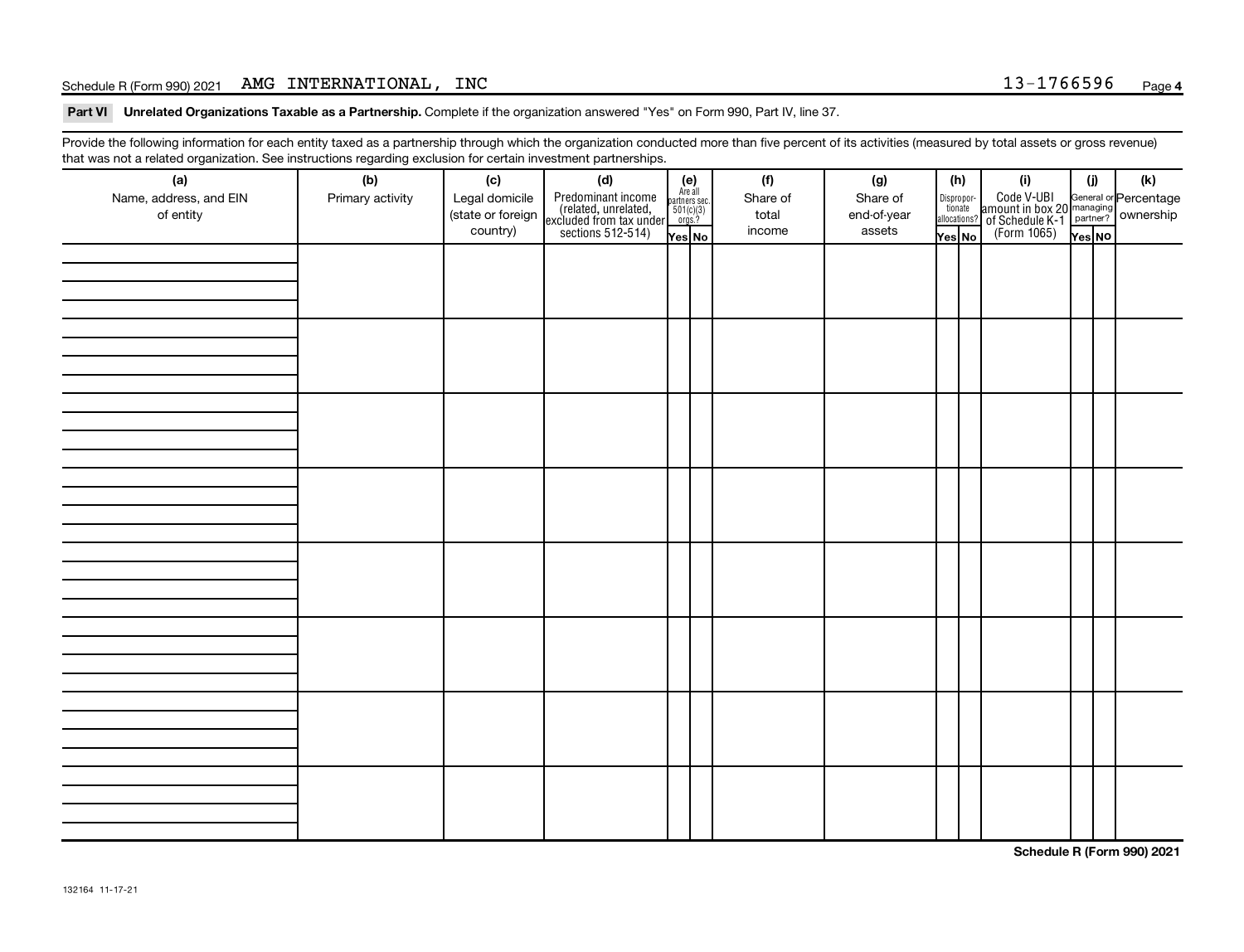| 5471<br>Form                                                                                                                                 |                                                                                                                |                                  | Information Return of U.S. Persons With<br><b>Respect to Certain Foreign Corporations</b>                                                         |                                                        |                                              |         | OMB No. 1545-0123                                |                          |
|----------------------------------------------------------------------------------------------------------------------------------------------|----------------------------------------------------------------------------------------------------------------|----------------------------------|---------------------------------------------------------------------------------------------------------------------------------------------------|--------------------------------------------------------|----------------------------------------------|---------|--------------------------------------------------|--------------------------|
| (Rev. December 2021)                                                                                                                         | Information furnished for the foreign corporation's annual accounting period (tax year required by             |                                  | Go to www.irs.gov/Form5471 for instructions and the latest information.                                                                           |                                                        |                                              |         | Attachment                                       |                          |
| Department of the Treasury<br>Internal Revenue Service                                                                                       | section 898) (see instructions) beginning $JAN$ 1, $2021$ , and ending DEC 31, $2021$                          |                                  |                                                                                                                                                   |                                                        |                                              |         | Sequence No. 121                                 |                          |
| Name of person filing this return                                                                                                            |                                                                                                                |                                  | A Identifying number                                                                                                                              |                                                        |                                              |         |                                                  |                          |
| AMG INTERNATIONAL,                                                                                                                           | INC                                                                                                            |                                  | 13-1766596                                                                                                                                        |                                                        |                                              |         |                                                  |                          |
| Number, street, and room or suite no. (or P.O. box number if mail is not delivered to street address)                                        |                                                                                                                |                                  | <b>B</b> Category of filer (See instructions. Check applicable box(es).):                                                                         |                                                        |                                              |         |                                                  |                          |
| 6815 SHALLOWFORD ROAD<br>City or town, state, and ZIP code                                                                                   |                                                                                                                |                                  | 1 <sub>b</sub><br>1al<br>C Enter the total percentage of the foreign corporation's voting stock                                                   | $\overline{2}$<br>1c                                   | 3 <sup>1</sup>                               | 4 X     | $5a \overline{X} $<br>5 <sub>b</sub>             | 5c                       |
| CHATTANOOGA,                                                                                                                                 | 37421<br>TN                                                                                                    |                                  | you owned at the end of its annual accounting period                                                                                              |                                                        |                                              |         |                                                  | 98.44%                   |
| Filer's tax year beginning                                                                                                                   | <b>JAN</b><br>1                                                                                                | $2021$ , and ending              | <b>DEC 31</b>                                                                                                                                     | 2021                                                   |                                              |         |                                                  |                          |
|                                                                                                                                              |                                                                                                                |                                  |                                                                                                                                                   |                                                        |                                              |         |                                                  |                          |
| Ε                                                                                                                                            |                                                                                                                |                                  |                                                                                                                                                   |                                                        |                                              |         |                                                  |                          |
| F                                                                                                                                            |                                                                                                                |                                  |                                                                                                                                                   |                                                        |                                              |         |                                                  |                          |
| G<br>H Person(s) on whose behalf this information return is filed:                                                                           | If the box on line F is checked, enter the corresponding code for "Alternative Information" (see instructions) |                                  |                                                                                                                                                   |                                                        |                                              |         |                                                  |                          |
|                                                                                                                                              |                                                                                                                |                                  |                                                                                                                                                   |                                                        |                                              |         | (4) Check applicable box(es)                     |                          |
| $(1)$ Name                                                                                                                                   |                                                                                                                | (2) Address                      |                                                                                                                                                   | (3) Identifying number                                 | Shareholder                                  | Officer | Director                                         |                          |
|                                                                                                                                              |                                                                                                                |                                  |                                                                                                                                                   |                                                        |                                              |         |                                                  |                          |
|                                                                                                                                              |                                                                                                                |                                  |                                                                                                                                                   |                                                        |                                              |         |                                                  |                          |
|                                                                                                                                              |                                                                                                                |                                  |                                                                                                                                                   |                                                        |                                              |         |                                                  |                          |
|                                                                                                                                              |                                                                                                                |                                  |                                                                                                                                                   |                                                        |                                              |         |                                                  |                          |
| <b>Important:</b> Fill in all applicable lines and schedules. All information must be in English. All amounts must be stated in U.S. dollars | unless otherwise indicated.                                                                                    |                                  |                                                                                                                                                   |                                                        |                                              |         |                                                  |                          |
| <b>1a</b> Name and address of foreign corporation                                                                                            |                                                                                                                |                                  |                                                                                                                                                   |                                                        |                                              |         | b(1) Employer identification number, if any      |                          |
|                                                                                                                                              |                                                                                                                |                                  |                                                                                                                                                   |                                                        |                                              |         |                                                  |                          |
| ST. LUKE'S HOSPITAL                                                                                                                          |                                                                                                                |                                  |                                                                                                                                                   |                                                        |                                              |         | b(2) Reference ID number (see instructions)      |                          |
| PANAROMA, 552 36                                                                                                                             |                                                                                                                |                                  |                                                                                                                                                   | 001                                                    |                                              |         |                                                  |                          |
| THESSALONIKI<br><b>GREECE</b>                                                                                                                |                                                                                                                |                                  |                                                                                                                                                   | C                                                      | <b>GREECE</b>                                |         | Country under whose laws incorporated            |                          |
| <b>d</b> Date of                                                                                                                             | e Principal place of business                                                                                  | f Principal                      | g Principal business activity                                                                                                                     |                                                        | h Functional currency code                   |         |                                                  |                          |
| incorporation THESSALONIKI                                                                                                                   |                                                                                                                | business activity<br>code number | MEDICAL CARE                                                                                                                                      |                                                        |                                              |         |                                                  |                          |
| <b>GREECE</b>                                                                                                                                |                                                                                                                | 622000                           |                                                                                                                                                   |                                                        |                                              |         | <b>EUR</b>                                       |                          |
| 2 Provide the following information for the foreign corporation's accounting period stated above.                                            |                                                                                                                |                                  |                                                                                                                                                   |                                                        |                                              |         |                                                  |                          |
|                                                                                                                                              | a Name, address, and identifying number of branch office or agent (if any) in the United States                |                                  |                                                                                                                                                   | <b>b</b> If a U.S. income tax return was filed, enter: |                                              |         |                                                  |                          |
|                                                                                                                                              |                                                                                                                |                                  |                                                                                                                                                   | (i) Taxable income or (loss)                           |                                              |         | (ii) U.S. income tax paid<br>(after all credits) |                          |
|                                                                                                                                              |                                                                                                                |                                  |                                                                                                                                                   |                                                        |                                              |         |                                                  |                          |
|                                                                                                                                              |                                                                                                                |                                  |                                                                                                                                                   |                                                        |                                              |         |                                                  |                          |
|                                                                                                                                              | c Name and address of foreign corporation's statutory or resident agent                                        |                                  | <b>d</b> Name and address (including corporate department, if applicable) of                                                                      |                                                        |                                              |         |                                                  |                          |
| in country of incorporation                                                                                                                  |                                                                                                                |                                  | person (or persons) with custody of the books and records of the foreign<br>corporation, and the location of such books and records, if different |                                                        |                                              |         |                                                  |                          |
|                                                                                                                                              |                                                                                                                |                                  |                                                                                                                                                   |                                                        |                                              |         |                                                  |                          |
| DEMOSTHENES KATSARKAS<br>PANAROMA, 552 36                                                                                                    |                                                                                                                |                                  |                                                                                                                                                   |                                                        |                                              |         |                                                  |                          |
| THESSALONIKI                                                                                                                                 |                                                                                                                |                                  |                                                                                                                                                   |                                                        |                                              |         |                                                  |                          |
| <b>GREECE</b>                                                                                                                                |                                                                                                                |                                  |                                                                                                                                                   |                                                        |                                              |         |                                                  |                          |
| <b>Schedule A</b>                                                                                                                            | <b>Stock of the Foreign Corporation</b>                                                                        |                                  |                                                                                                                                                   |                                                        |                                              |         |                                                  |                          |
|                                                                                                                                              |                                                                                                                |                                  |                                                                                                                                                   |                                                        |                                              |         | (b) Number of shares issued and outstanding      |                          |
|                                                                                                                                              | (a) Description of each class of stock                                                                         |                                  |                                                                                                                                                   |                                                        | (i) Beginning of annual<br>accounting period |         | (ii) End of annual<br>accounting period          |                          |
| <b>COMMON</b>                                                                                                                                |                                                                                                                |                                  |                                                                                                                                                   |                                                        | 8,014,543                                    |         |                                                  | 8,014,543                |
|                                                                                                                                              |                                                                                                                |                                  |                                                                                                                                                   |                                                        |                                              |         |                                                  |                          |
|                                                                                                                                              |                                                                                                                |                                  |                                                                                                                                                   |                                                        |                                              |         |                                                  |                          |
|                                                                                                                                              |                                                                                                                |                                  |                                                                                                                                                   |                                                        |                                              |         |                                                  |                          |
| LHA For Paperwork Reduction Act Notice, see instructions.                                                                                    |                                                                                                                |                                  |                                                                                                                                                   |                                                        |                                              |         |                                                  | Form 5471 (Rev. 12-2021) |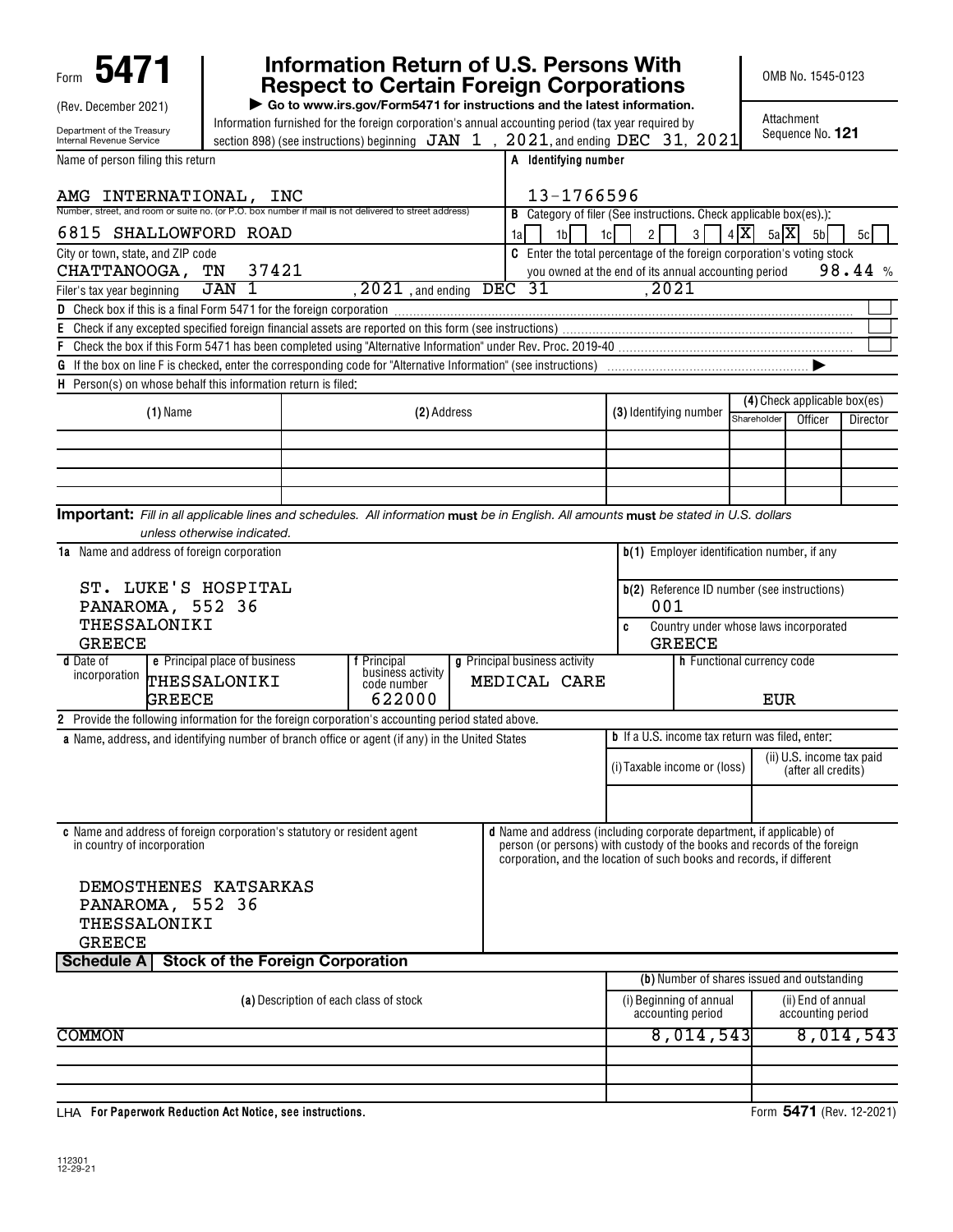| AMG INTERNATIONAL, INC                                                                                                              |        |                                                                                                                                                                               |                                                                                |                                                                             | 13-1766596                                                              |
|-------------------------------------------------------------------------------------------------------------------------------------|--------|-------------------------------------------------------------------------------------------------------------------------------------------------------------------------------|--------------------------------------------------------------------------------|-----------------------------------------------------------------------------|-------------------------------------------------------------------------|
| Form 5471 (Rev. 12-2021)                                                                                                            |        |                                                                                                                                                                               |                                                                                |                                                                             | Page 2                                                                  |
| Schedule B   Shareholders of Foreign Corporation                                                                                    |        |                                                                                                                                                                               |                                                                                |                                                                             |                                                                         |
| <b>U.S. Shareholders of Foreign Corporation (see instructions)</b><br>Part I                                                        |        |                                                                                                                                                                               |                                                                                |                                                                             |                                                                         |
| (a) Name, address, and identifying<br>number of shareholder                                                                         |        | (b) Description of each class of stock held by shareholder.<br>Note: This description should match the corresponding<br>description entered in Schedule A, column (a).        | (c) Number of<br>shares held at<br>beginning of<br>annual<br>accounting period | (d) Number of<br>shares held at<br>end of annual<br>accounting<br>period    | (e) Pro rata share<br>of Subpart F<br>income (enter as<br>a percentage) |
| AMG INTERNATIONAL                                                                                                                   | COMMON |                                                                                                                                                                               | 7,889,663                                                                      | 7,889,663                                                                   |                                                                         |
| 6815 SHALLOWFORD ROAD<br>CHATTANOOGA TN 37421                                                                                       |        |                                                                                                                                                                               |                                                                                |                                                                             |                                                                         |
|                                                                                                                                     |        |                                                                                                                                                                               |                                                                                |                                                                             |                                                                         |
|                                                                                                                                     |        |                                                                                                                                                                               |                                                                                |                                                                             |                                                                         |
|                                                                                                                                     |        |                                                                                                                                                                               |                                                                                |                                                                             |                                                                         |
|                                                                                                                                     |        |                                                                                                                                                                               |                                                                                |                                                                             |                                                                         |
|                                                                                                                                     |        |                                                                                                                                                                               |                                                                                |                                                                             |                                                                         |
|                                                                                                                                     |        |                                                                                                                                                                               |                                                                                |                                                                             |                                                                         |
|                                                                                                                                     |        |                                                                                                                                                                               |                                                                                |                                                                             |                                                                         |
| <b>Direct Shareholders of Foreign Corporation (see instructions)</b><br>Part II                                                     |        |                                                                                                                                                                               |                                                                                |                                                                             |                                                                         |
| (a) Name, address, and identifying number of<br>shareholder. Also, include country of incorporation or<br>formation, if applicable. |        | (b) Description of each class of stock held by shareholder.<br><b>Note:</b> This description should match the corresponding<br>description entered in Schedule A, column (a). |                                                                                | (c) Number of<br>shares held at<br>beginning of annual<br>accounting period | (d) Number of<br>shares held at<br>end of annual<br>accounting period   |
|                                                                                                                                     |        |                                                                                                                                                                               |                                                                                |                                                                             |                                                                         |
|                                                                                                                                     |        |                                                                                                                                                                               |                                                                                |                                                                             |                                                                         |
|                                                                                                                                     |        |                                                                                                                                                                               |                                                                                |                                                                             |                                                                         |
|                                                                                                                                     |        |                                                                                                                                                                               |                                                                                |                                                                             |                                                                         |
|                                                                                                                                     |        |                                                                                                                                                                               |                                                                                |                                                                             |                                                                         |
|                                                                                                                                     |        |                                                                                                                                                                               |                                                                                |                                                                             |                                                                         |
|                                                                                                                                     |        |                                                                                                                                                                               |                                                                                |                                                                             |                                                                         |
|                                                                                                                                     |        |                                                                                                                                                                               |                                                                                |                                                                             |                                                                         |
|                                                                                                                                     |        |                                                                                                                                                                               |                                                                                |                                                                             |                                                                         |
|                                                                                                                                     |        |                                                                                                                                                                               |                                                                                |                                                                             |                                                                         |

Form (Rev. 12-2021) **5471**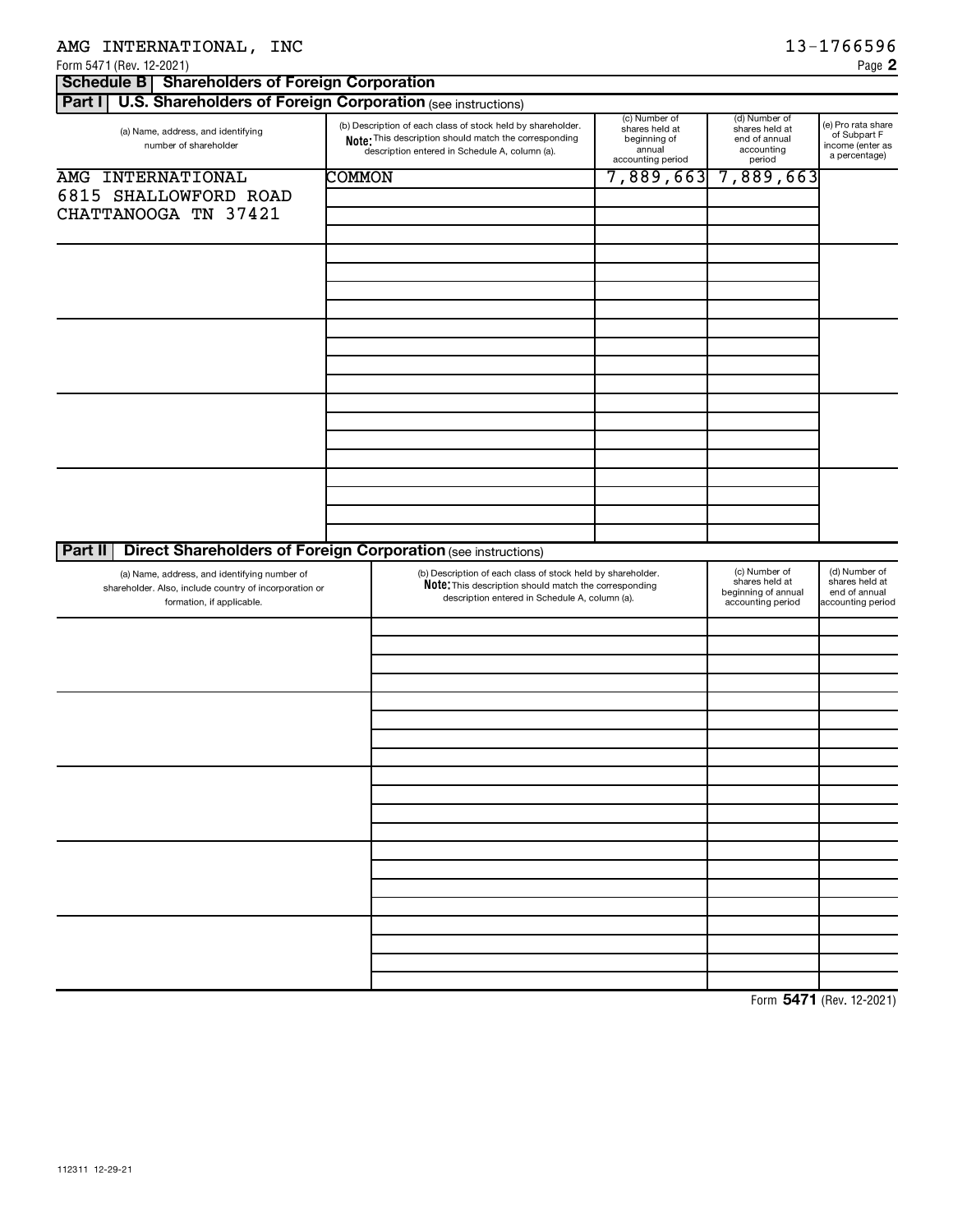Form 5471 (Rev. 12-2021)

# **Schedule C Income Statement**

*Report all information in functional currency in accordance with U.S. generally accepted accounting principles (GAAP). Also, report* **Important:** *each amount in U.S. dollars translated from functional currency (using GAAP translation rules). However, if the functional currency is the U.S. dollar, complete only the U.S. Dollars column. See instructions for special rules for dollar approximate separate transactions method (DASTM) corporations.*

|                               |                                                                                                                                                                                                                                                                                                                                                                                                                                          |                 | <b>Functional Currency</b> | <b>U.S. Dollars</b> |
|-------------------------------|------------------------------------------------------------------------------------------------------------------------------------------------------------------------------------------------------------------------------------------------------------------------------------------------------------------------------------------------------------------------------------------------------------------------------------------|-----------------|----------------------------|---------------------|
|                               |                                                                                                                                                                                                                                                                                                                                                                                                                                          | 1a              | 52,985,374.                | 60, 265, 439.       |
|                               | <b>b</b> Returns and allowances                                                                                                                                                                                                                                                                                                                                                                                                          | 1b              |                            |                     |
|                               |                                                                                                                                                                                                                                                                                                                                                                                                                                          | 1c              | 52,985,374.                | 60, 265, 439.       |
|                               |                                                                                                                                                                                                                                                                                                                                                                                                                                          | $\overline{2}$  | 44, 465, 051.              | 50, 574, 444.       |
|                               |                                                                                                                                                                                                                                                                                                                                                                                                                                          | 3               | 8,520,323.                 | 9,690,995.          |
|                               |                                                                                                                                                                                                                                                                                                                                                                                                                                          | 4               |                            |                     |
| ncome                         | 5 Interest<br>$\overline{a_1, \ldots, a_n, \ldots, a_n, \ldots, a_n, \ldots, a_n, \ldots, a_n, \ldots, a_n, \ldots, a_n, \ldots, a_n, \ldots, a_n, \ldots, a_n, \ldots, a_n, \ldots, a_n, \ldots, a_n, \ldots, a_n, \ldots, a_n, \ldots, a_n, \ldots, a_n, \ldots, a_n, \ldots, a_n, \ldots, a_n, \ldots, a_n, \ldots, a_n, \ldots, a_n, \ldots, a_n, \ldots, a_n, \ldots, a_n, \ldots, a_n, \ldots, a_n, \ldots, a_n, \ldots, a_n, \ld$ | 5               |                            |                     |
|                               |                                                                                                                                                                                                                                                                                                                                                                                                                                          | 6a              |                            |                     |
|                               |                                                                                                                                                                                                                                                                                                                                                                                                                                          | 6b              |                            |                     |
|                               |                                                                                                                                                                                                                                                                                                                                                                                                                                          | $\overline{7}$  |                            |                     |
|                               |                                                                                                                                                                                                                                                                                                                                                                                                                                          | 8а              |                            |                     |
|                               |                                                                                                                                                                                                                                                                                                                                                                                                                                          | 8b              |                            |                     |
|                               | 9 Other income (attach statement)  SEE STATEMENT 1                                                                                                                                                                                                                                                                                                                                                                                       | 9               | 668,060.                   | 759,849.            |
|                               |                                                                                                                                                                                                                                                                                                                                                                                                                                          | 10              | 9, 188, 383.               | 10,450,844.         |
|                               |                                                                                                                                                                                                                                                                                                                                                                                                                                          | 11              |                            |                     |
|                               | 12a Rents                                                                                                                                                                                                                                                                                                                                                                                                                                | 12a             |                            |                     |
|                               |                                                                                                                                                                                                                                                                                                                                                                                                                                          | 12 <sub>b</sub> |                            |                     |
|                               |                                                                                                                                                                                                                                                                                                                                                                                                                                          | 13              | 617,084.                   | 701,870.            |
|                               | 14 Depreciation not deducted elsewhere [[11,11]] Depreciation not deducted elsewhere [[11,11]] Depreciation not deducted elsewhere [[11,11]] Depreciation not deducted elsewhere [[11]] $\frac{1}{2}$                                                                                                                                                                                                                                    | 14              |                            |                     |
| Deductions                    |                                                                                                                                                                                                                                                                                                                                                                                                                                          | 15              |                            |                     |
|                               |                                                                                                                                                                                                                                                                                                                                                                                                                                          | 16              |                            |                     |
|                               | 17 Other deductions (attach statement - exclude income tax expense                                                                                                                                                                                                                                                                                                                                                                       |                 |                            |                     |
|                               |                                                                                                                                                                                                                                                                                                                                                                                                                                          | 17              | 4,949,435.                 | 5,629,476.          |
|                               |                                                                                                                                                                                                                                                                                                                                                                                                                                          | 18              | 5,566,519.                 | 6,331,346.          |
|                               | 19 Net income or (loss) before unusual or infrequently occurring items, and                                                                                                                                                                                                                                                                                                                                                              |                 |                            |                     |
| Net Income                    |                                                                                                                                                                                                                                                                                                                                                                                                                                          | 19              | 3,621,864.                 | 4, 119, 498.        |
|                               |                                                                                                                                                                                                                                                                                                                                                                                                                                          | 20              |                            |                     |
|                               |                                                                                                                                                                                                                                                                                                                                                                                                                                          | 21a             | 1,200,172.                 | 1,365,073.          |
|                               |                                                                                                                                                                                                                                                                                                                                                                                                                                          | 21 <sub>b</sub> |                            |                     |
|                               | 22 Current year net income or (loss) per books (combine lines 19 through 21b)                                                                                                                                                                                                                                                                                                                                                            | 22              | 2,421,692.                 | 2,754,425.          |
|                               |                                                                                                                                                                                                                                                                                                                                                                                                                                          | 23a             |                            |                     |
| Other<br>nprehensive<br>ncome |                                                                                                                                                                                                                                                                                                                                                                                                                                          | 23 <sub>b</sub> |                            |                     |
|                               | c Income tax expense (benefit) related to other comprehensive income                                                                                                                                                                                                                                                                                                                                                                     | 23c             |                            |                     |
| Com                           | 24 Other comprehensive income (loss), net of tax (line 23a plus line 23b less                                                                                                                                                                                                                                                                                                                                                            |                 |                            |                     |
|                               |                                                                                                                                                                                                                                                                                                                                                                                                                                          | 24              |                            |                     |

Form (Rev. 12-2021) **5471**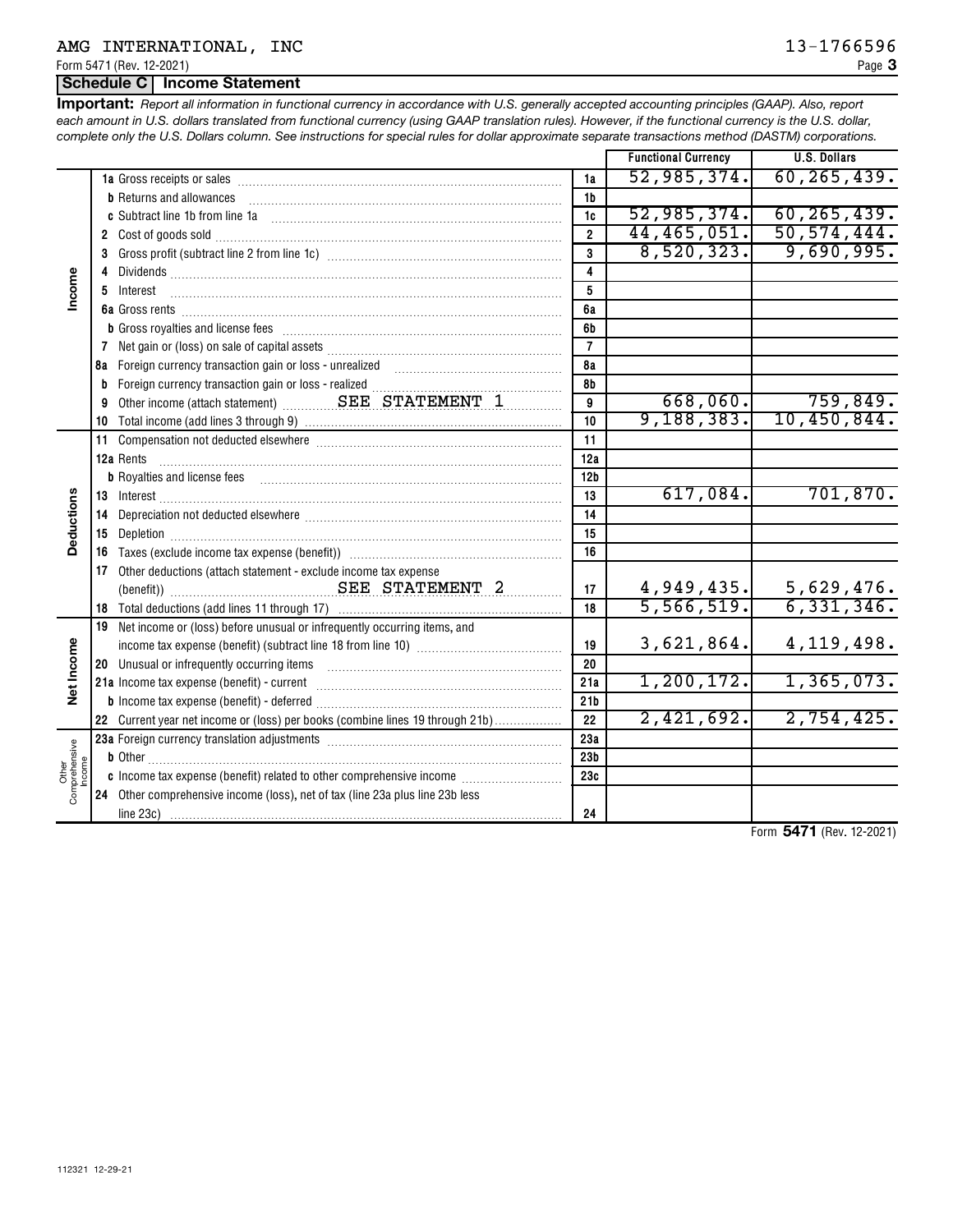# AMG INTERNATIONAL, INC<br>
13-1766596

Form 5471 (Rev. 12-2021)

## **Schedule F Balance Sheet**

*Report all amounts in U.S. dollars prepared and translated in accordance with U.S. GAAP. See instructions for an exception for DASTM corporations.* **Important:**

|              | <b>Assets</b>                                                                                                                                                                                                                        |                 | (a)<br>Beginning of annual<br>accounting period | (b)<br>End of annual<br>accounting period |     |          |
|--------------|--------------------------------------------------------------------------------------------------------------------------------------------------------------------------------------------------------------------------------------|-----------------|-------------------------------------------------|-------------------------------------------|-----|----------|
| 1.           | Cash                                                                                                                                                                                                                                 | 1               | 10,872,305.                                     | 13,370,285.                               |     |          |
| 2a           | Trade notes and accounts receivable                                                                                                                                                                                                  | 2a              | 16,653,740.                                     | 15,742,933.                               |     |          |
| b            |                                                                                                                                                                                                                                      | 2 <sub>b</sub>  |                                                 |                                           |     |          |
| 3            |                                                                                                                                                                                                                                      | 3               |                                                 |                                           |     |          |
| 4            |                                                                                                                                                                                                                                      | 4               | 2,330,771.                                      | 2,013,135.                                |     |          |
| 5            |                                                                                                                                                                                                                                      | 5               | 7, 105, 552.                                    | 9,843,043.                                |     |          |
| 6            |                                                                                                                                                                                                                                      | 6               |                                                 |                                           |     |          |
| 7            |                                                                                                                                                                                                                                      | $\overline{7}$  |                                                 |                                           |     |          |
| 8            |                                                                                                                                                                                                                                      | 8               |                                                 |                                           |     |          |
| 9a           | Buildings and other depreciable assets                                                                                                                                                                                               | 9a              | 41,861,135.                                     | 40,561,690.                               |     |          |
|              | b Less accumulated depreciation [111] Martin Martin Martin Martin Martin Martin Martin Martin Martin Martin Ma                                                                                                                       | 9 <b>b</b>      |                                                 |                                           |     |          |
| 10a          |                                                                                                                                                                                                                                      | 10a             |                                                 |                                           |     |          |
|              | b Less accumulated depletion [11] manufactured and the set of the set of the set of the set of the set of the set of the set of the set of the set of the set of the set of the set of the set of the set of the set of the se       | 10b             |                                                 |                                           |     |          |
| 11           | Land (net of any amortization) manufactured and control of the control of any amortization                                                                                                                                           | 11              |                                                 |                                           |     |          |
| 12           | Intangible assets:                                                                                                                                                                                                                   |                 |                                                 |                                           |     |          |
|              |                                                                                                                                                                                                                                      | 12a             |                                                 |                                           |     |          |
| b            | Organization costs [ www.communication costs ] www.communications.com                                                                                                                                                                | 12 <sub>b</sub> |                                                 |                                           |     |          |
| C            | Patents, trademarks, and other intangible assets [11] matter contains an intervention of the state of the state of the state of the state of the state of the state of the state of the state of the state of the state of the       | 12c             | 13,435.                                         |                                           |     | 10,009.  |
|              |                                                                                                                                                                                                                                      | 12d             |                                                 |                                           |     |          |
| 13           |                                                                                                                                                                                                                                      | 13              | 263, 147.                                       |                                           |     | 311,586. |
| 14           | Total assets <b>contract to the contract of the contract of the contract of the contract of the contract of the contract of the contract of the contract of the contract of the contract of the contract of the contract of the </b> | 14              | 79, 100, 085.                                   | 81,852,681.                               |     |          |
|              | <b>Liabilities and Shareholders' Equity</b>                                                                                                                                                                                          |                 |                                                 |                                           |     |          |
| 15           |                                                                                                                                                                                                                                      | 15              | 10,892,250.                                     | 11,912,117.                               |     |          |
| 16           |                                                                                                                                                                                                                                      | 16              | 10,490,560.                                     | 12,447,419.                               |     |          |
| 17           |                                                                                                                                                                                                                                      | 17              |                                                 |                                           |     |          |
| 18           |                                                                                                                                                                                                                                      | 18              |                                                 |                                           |     |          |
| 19           |                                                                                                                                                                                                                                      | 19              | 32, 350, 264.                                   | 30,757,981.                               |     |          |
| 20           | Capital stock:                                                                                                                                                                                                                       |                 |                                                 |                                           |     |          |
|              |                                                                                                                                                                                                                                      | 20a             |                                                 |                                           |     |          |
| b            |                                                                                                                                                                                                                                      | 20 <sub>b</sub> | 9, 201, 317.                                    | 8,568,779.                                |     |          |
| 21           |                                                                                                                                                                                                                                      | 21              | 16, 165, 694.                                   | 18, 166, 385.                             |     |          |
| 22           |                                                                                                                                                                                                                                      | 22              |                                                 |                                           |     |          |
| 23           |                                                                                                                                                                                                                                      | 23<br>24        | 79, 100, 085.                                   | 81,852,681.                               |     |          |
| 24           | Schedule G   Other Information                                                                                                                                                                                                       |                 |                                                 |                                           |     |          |
|              |                                                                                                                                                                                                                                      |                 |                                                 |                                           | Yes | NO       |
| 1            | During the tax year, did the foreign corporation own at least a 10% interest, directly or indirectly, in any foreign                                                                                                                 |                 |                                                 |                                           |     |          |
|              |                                                                                                                                                                                                                                      |                 |                                                 |                                           |     | х        |
|              | If "Yes," see the instructions for required statement.                                                                                                                                                                               |                 |                                                 |                                           |     |          |
| $\mathbf{2}$ |                                                                                                                                                                                                                                      |                 |                                                 |                                           |     | X        |
| 3            | During the tax year, did the foreign corporation own any foreign entities that were disregarded as separate from                                                                                                                     |                 |                                                 |                                           |     |          |
|              | their owner under Regulations sections 301.7701-2 and 301.7701-3 or did the foreign corporation own any foreign                                                                                                                      |                 |                                                 |                                           |     |          |
|              | branches (see instructions)?                                                                                                                                                                                                         |                 |                                                 |                                           |     | X        |
|              | If "Yes," you are generally required to attach Form 8858 for each entity or branch (see instructions).                                                                                                                               |                 |                                                 |                                           |     |          |
| 4a           | During the tax year, did the filer pay or accrue any base erosion payment under section 59A(d) to the foreign                                                                                                                        |                 |                                                 |                                           |     |          |
|              | corporation or did the filer have a base erosion tax benefit under section 59A(c)(2) with respect to a base erosion                                                                                                                  |                 |                                                 |                                           |     |          |
|              |                                                                                                                                                                                                                                      |                 |                                                 |                                           |     | х        |
|              | If "Yes," complete lines 4b and 4c.                                                                                                                                                                                                  |                 |                                                 |                                           |     |          |
| b            | Enter the total amount of the base erosion payments $\ldots \ldots \ldots \ldots \ldots \ldots \ldots \ldots \ldots \ldots \ldots \ldots \ldots \qquad \triangleright \$                                                             |                 |                                                 |                                           |     |          |
| C            | Enter the total amount of the base erosion tax benefit $\frac{1}{2}$                                                                                                                                                                 |                 |                                                 |                                           |     |          |
| 5a           | During the tax year, did the foreign corporation pay or accrue any interest or royalty for which the deduction is not                                                                                                                |                 |                                                 |                                           |     |          |
|              |                                                                                                                                                                                                                                      |                 |                                                 |                                           |     | х        |
|              | If "Yes," complete line 5b.                                                                                                                                                                                                          |                 |                                                 |                                           |     |          |
|              |                                                                                                                                                                                                                                      |                 |                                                 | $EAT4$ (Day                               |     |          |

Form (Rev. 12-2021) **5471**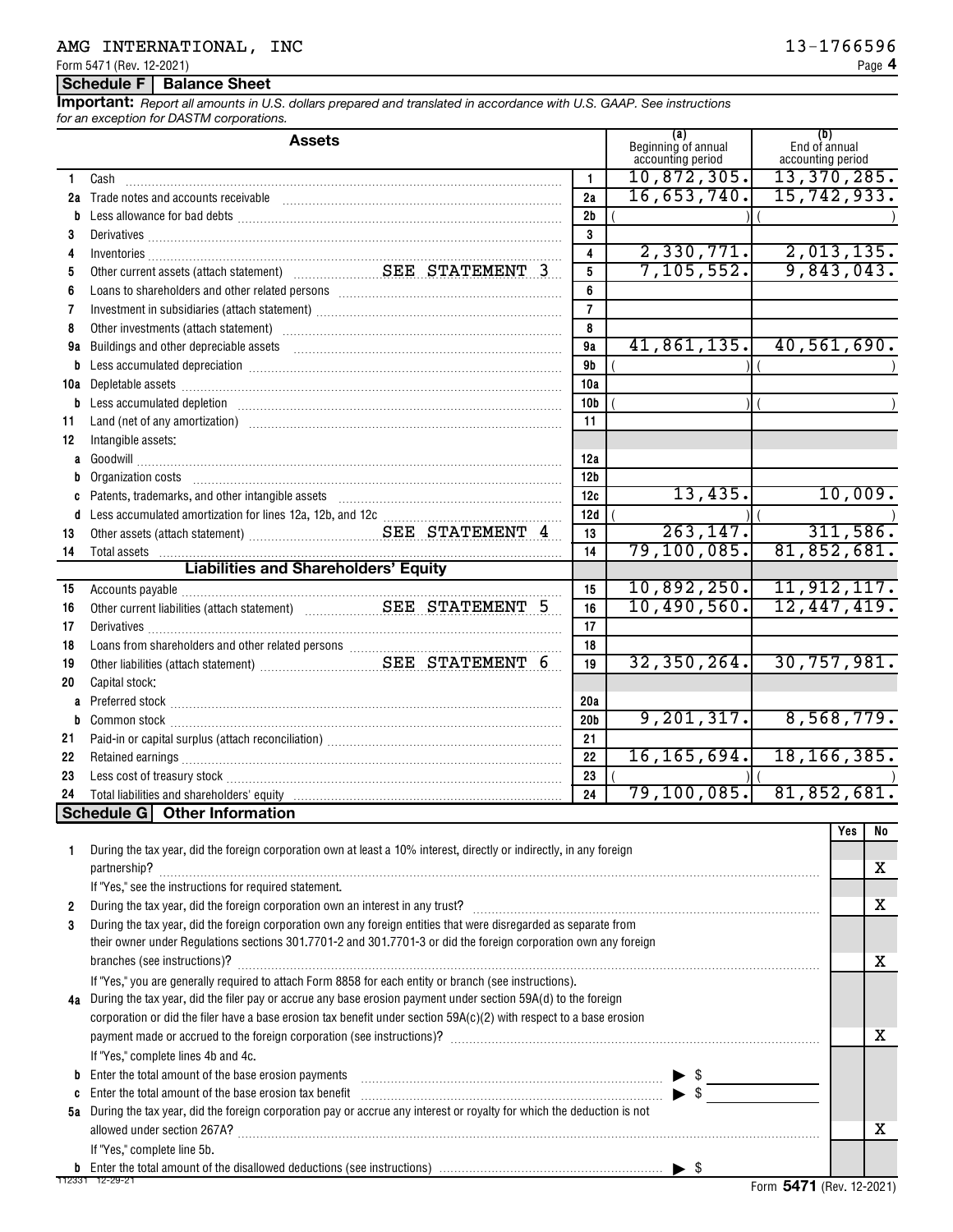| <b>FORM 5471</b>                                                                             | OTHER INCOME                                                                          |                                                    | 1<br><b>STATEMENT</b>                            |
|----------------------------------------------------------------------------------------------|---------------------------------------------------------------------------------------|----------------------------------------------------|--------------------------------------------------|
| DESCRIPTION                                                                                  | <b>FUNCTIONAL</b><br><b>CURRENCY</b>                                                  | <b>EXCHANGE</b><br>RATE                            | U.S. DOLLAR                                      |
| OTHER INCOME<br><b>INTEREST INCOME</b><br>OTHER OPERATING INCOME<br>GAINS ON ASSET DISPOSALS | 67,966.<br>.879200<br>6, 283.<br>.879200<br>573,869.<br>.879200<br>19,942.<br>.879200 |                                                    | 77,304.<br>7,146.<br>652,717.<br>22,682.         |
| TOTAL TO 5471, SCHEDULE C, LINE 9                                                            | 668,060.                                                                              |                                                    | 759,849.                                         |
| <b>FORM 5471</b>                                                                             | OTHER DEDUCTIONS                                                                      |                                                    | 2<br><b>STATEMENT</b>                            |
| DESCRIPTION                                                                                  | <b>FUNCTIONAL</b><br><b>CURRENCY</b>                                                  | <b>EXCHANGE</b><br><b>RATE</b>                     | U.S. DOLLAR                                      |
| ADMINISTRATIVE EXPENSES<br>OTHER EXPENSES & LOSSES<br>IMPAIRMENT OF ASSETS                   | 3,723,390.<br>28,010.<br>1,198,035.                                                   | .879200<br>.879200<br>.879200                      | 4,234,975.<br>31,859.<br>1,362,642.              |
| TOTAL TO 5471, SCHEDULE C, LINE 17                                                           | 4,949,435.                                                                            |                                                    | 5,629,476.                                       |
| <b>FORM 5471</b>                                                                             | OTHER CURRENT ASSETS                                                                  |                                                    | 3<br><b>STATEMENT</b>                            |
| DESCRIPTION                                                                                  |                                                                                       | BEG. OF ANNUAL<br><b>ACCOUNTING</b><br>PERIOD      | END OF ANNUAL<br><b>ACCOUNTING</b><br>PERIOD     |
| <b>ACCRUED INCOME</b><br>OTHER RECEIVABLES<br>PREPAID EXPENSES<br>LOANS & RECEIVABLES        |                                                                                       | 3, 149, 178.<br>3,335,635.<br>452,802.<br>167,937. | 3,701,333.<br>5,368,341.<br>633,169.<br>140,200. |
| TOTAL TO 5471, PAGE 4, SCHEDULE F, LINE 5                                                    |                                                                                       | 7,105,552.                                         | 9,843,043.                                       |

}}}}}}}}}}}}}}}}}}}}}} }}}}}}}}}}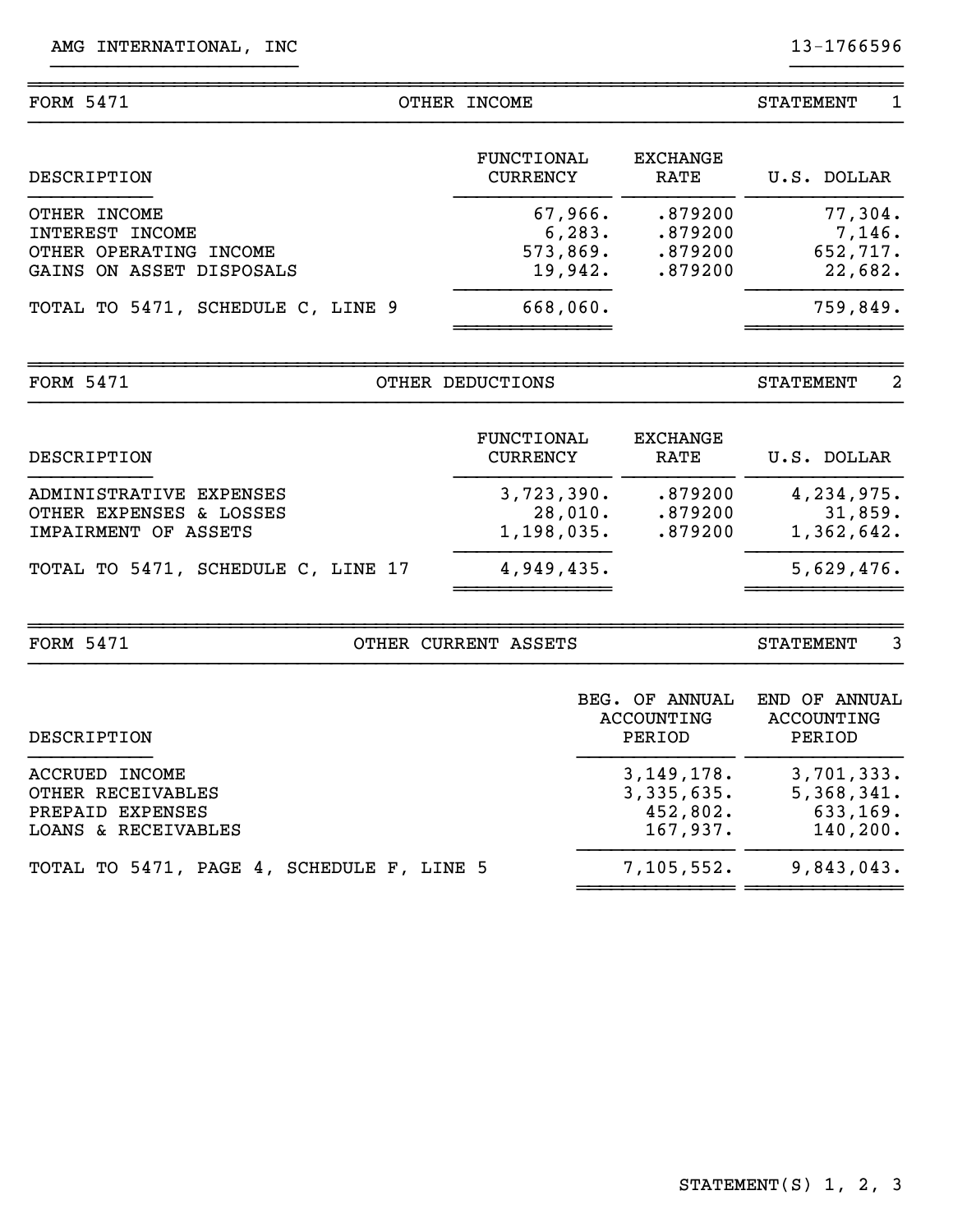| BEG. OF ANNUAL<br><b>ACCOUNTING</b><br>PERIOD<br>PERIOD<br>DESCRIPTION<br>263,147.<br>ASSETS IN CONSTRUCTION<br>263,147.<br>TOTAL TO 5471, PAGE 4, SCHEDULE F, LINE 13<br><b>FORM 5471</b><br>OTHER CURRENT LIABILITIES<br><b>STATEMENT</b><br>BEG. OF ANNUAL<br><b>ACCOUNTING</b><br>PERIOD<br>DESCRIPTION<br>PERIOD<br>3,622.<br>SHORT TERM BANK LOANS<br>5,349,396.<br>CURRENT PORTION LTD<br>556,954.<br>INCOME TAX<br>1,314,537.<br>OTHER TAXES & DUTIES<br>1,940,230.<br>OTHER PAYABLES<br>186,769.<br><b>ACCRUED EXPENSE</b><br>34, 254.<br>DEFERRED INCOME<br>1,104,798.<br>SOCIAL SECURITY ORGANIZATIONS<br>10,490,560.<br>TOTAL TO 5471, PAGE 4, SCHEDULE F, LINE 16 | <b>FORM 5471</b> | OTHER ASSETS | <b>STATEMENT</b>                                                                                     |
|--------------------------------------------------------------------------------------------------------------------------------------------------------------------------------------------------------------------------------------------------------------------------------------------------------------------------------------------------------------------------------------------------------------------------------------------------------------------------------------------------------------------------------------------------------------------------------------------------------------------------------------------------------------------------------|------------------|--------------|------------------------------------------------------------------------------------------------------|
|                                                                                                                                                                                                                                                                                                                                                                                                                                                                                                                                                                                                                                                                                |                  |              | END OF ANNUAL<br>ACCOUNTING                                                                          |
|                                                                                                                                                                                                                                                                                                                                                                                                                                                                                                                                                                                                                                                                                |                  |              | 311,586.                                                                                             |
|                                                                                                                                                                                                                                                                                                                                                                                                                                                                                                                                                                                                                                                                                |                  |              | 311,586.                                                                                             |
|                                                                                                                                                                                                                                                                                                                                                                                                                                                                                                                                                                                                                                                                                |                  |              |                                                                                                      |
|                                                                                                                                                                                                                                                                                                                                                                                                                                                                                                                                                                                                                                                                                |                  |              |                                                                                                      |
|                                                                                                                                                                                                                                                                                                                                                                                                                                                                                                                                                                                                                                                                                |                  |              | END OF ANNUAL<br><b>ACCOUNTING</b>                                                                   |
|                                                                                                                                                                                                                                                                                                                                                                                                                                                                                                                                                                                                                                                                                |                  |              | 1,814.<br>6,014,396.<br>1,365,072.<br>1,519,297.<br>2, 143, 764.<br>371,958.<br>9,992.<br>1,021,126. |
|                                                                                                                                                                                                                                                                                                                                                                                                                                                                                                                                                                                                                                                                                |                  |              | 12,447,419.                                                                                          |
| <b>FORM 5471</b><br>OTHER LIABILITIES<br><b>STATEMENT</b>                                                                                                                                                                                                                                                                                                                                                                                                                                                                                                                                                                                                                      |                  |              | 6                                                                                                    |

}}}}}}}}}}}}}}}}}}}}}} }}}}}}}}}}

| DESCRIPTION                                                                               | BEG. OF ANNUAL<br>ACCOUNTING<br>PERIOD   | END OF ANNUAL<br>ACCOUNTING<br>PERIOD      |
|-------------------------------------------------------------------------------------------|------------------------------------------|--------------------------------------------|
| LONG TERM BANK LOANS<br>PROVISIONS FOR EMPLOYEE BENEFITS<br>OTHER NON CURRENT LIABILITIES | 15,414,120.<br>4,315,673.<br>12,620,471. | 11, 181, 783.<br>3,848,817.<br>15,727,381. |
| TOTAL TO 5471, PAGE 4, SCHEDULE F, LINE 19                                                | 32,350,264.                              | 30,757,981.                                |

}}}}}}}}}}}}}}}}}}}}}}}}}}}}}}}}}}}}}}}}}}}}}}}}}}}}}}}}}}}}}}}}}}}}}}}}}}}}}}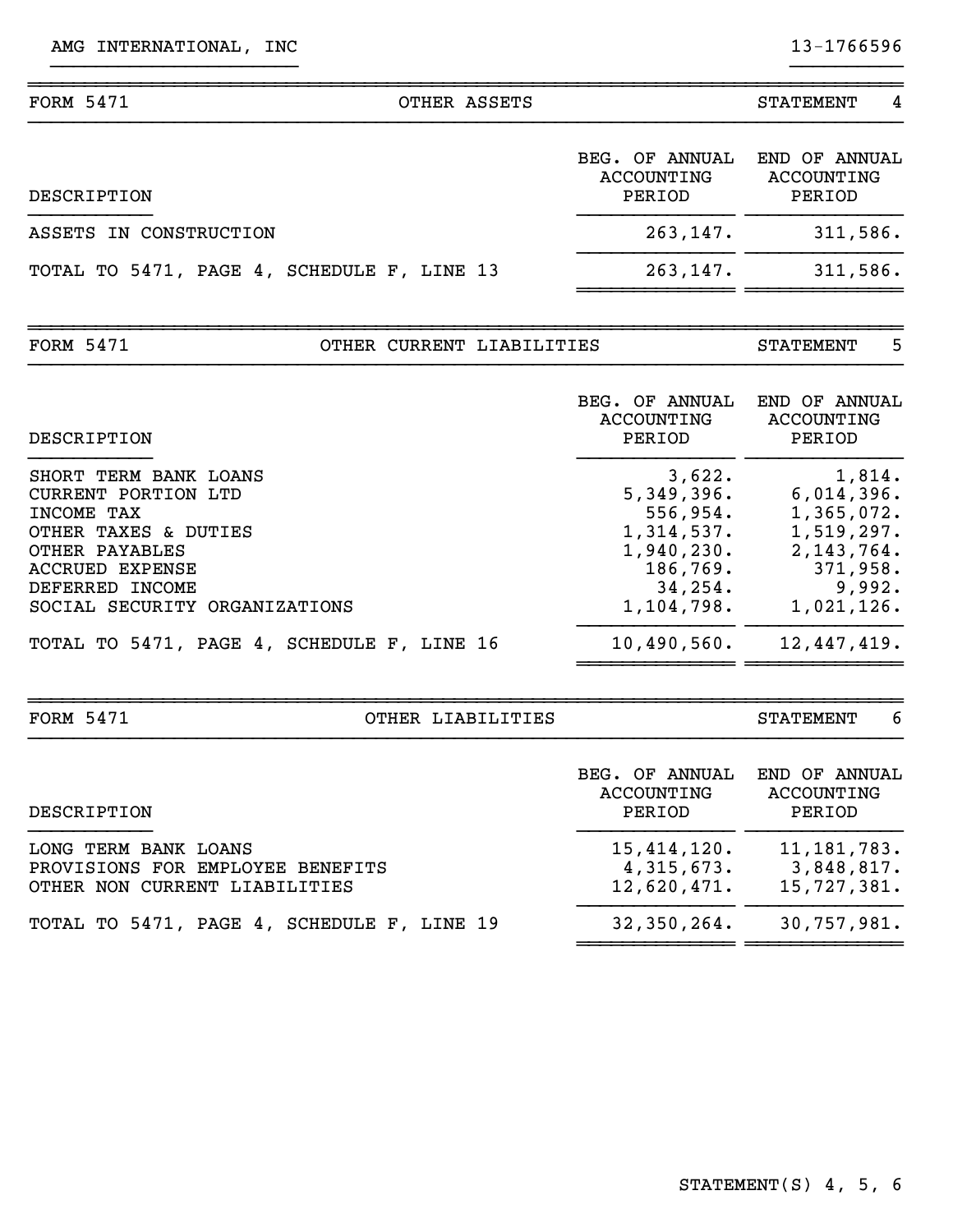|    |                          | <b>Schedule G</b> Other Information (continued)                                                                                                                                                                                                                                                                                              |                          |     |    |
|----|--------------------------|----------------------------------------------------------------------------------------------------------------------------------------------------------------------------------------------------------------------------------------------------------------------------------------------------------------------------------------------|--------------------------|-----|----|
|    |                          |                                                                                                                                                                                                                                                                                                                                              |                          | Yes | No |
|    |                          | 6a Is the filer of this Form 5471 claiming a foreign-derived intangible income deduction (under section 250) with respect                                                                                                                                                                                                                    |                          |     |    |
|    |                          |                                                                                                                                                                                                                                                                                                                                              |                          |     | X  |
|    |                          | If "Yes," complete lines 6b, 6c, and 6d.                                                                                                                                                                                                                                                                                                     |                          |     |    |
|    |                          | <b>b</b> Enter the amount of gross income derived from sales, leases, exchanges, or other dispositions (but not licenses)                                                                                                                                                                                                                    |                          |     |    |
|    |                          | from transactions with the foreign corporation that the filer included in its computation of foreign-derived deduction                                                                                                                                                                                                                       |                          |     |    |
|    |                          |                                                                                                                                                                                                                                                                                                                                              | $\blacktriangleright$ \$ |     |    |
|    |                          | c Enter the amount of gross income derived from a license of property to the foreign corporation that the filer included                                                                                                                                                                                                                     |                          |     |    |
|    |                          | in its computation of FDDEI (see instructions) manufactured and contain an according to the computation of FDDEI (see instructions)                                                                                                                                                                                                          | $\blacktriangleright$ \$ |     |    |
|    |                          | d Enter the amount of gross income derived from services provided to the foreign corporation that the filer included in                                                                                                                                                                                                                      |                          |     |    |
|    |                          |                                                                                                                                                                                                                                                                                                                                              | $\blacktriangleright$ \$ |     | х  |
| 7  |                          |                                                                                                                                                                                                                                                                                                                                              |                          |     |    |
|    |                          | If the answer to question 7 is "Yes," complete a separate Schedule G-1 for each cost sharing arrangement in<br>which the foreign corporation was a participant during the tax year.                                                                                                                                                          |                          |     |    |
| 8  |                          | From April 25, 2014, to December 31, 2017, did the foreign corporation purchase stock or securities of a                                                                                                                                                                                                                                     |                          |     |    |
|    |                          | shareholder of the foreign corporation for use in a triangular reorganization (within the meaning of Regulations                                                                                                                                                                                                                             |                          |     |    |
|    |                          |                                                                                                                                                                                                                                                                                                                                              |                          |     | x  |
|    |                          | 9a Did the foreign corporation receive any intangible property in a prior year or the current tax year for which the U.S.                                                                                                                                                                                                                    |                          |     |    |
|    |                          |                                                                                                                                                                                                                                                                                                                                              |                          |     | х  |
|    | If "Yes," go to line 9b. |                                                                                                                                                                                                                                                                                                                                              |                          |     |    |
|    |                          | <b>b</b> Enter in functional currency the amount of the earnings and profits reduction pursuant to section 367(d)                                                                                                                                                                                                                            |                          |     |    |
|    |                          | $(2)(B)$ for the tax year $\ldots$ $\ldots$ $\ldots$ $\ldots$ $\ldots$ $\ldots$ $\ldots$ $\ldots$ $\ldots$ $\ldots$ $\ldots$ $\ldots$ $\ldots$ $\ldots$ $\ldots$ $\ldots$                                                                                                                                                                    |                          |     |    |
| 10 |                          | During the tax year, was the foreign corporation an expatriated foreign subsidiary under Regulations section                                                                                                                                                                                                                                 |                          |     |    |
|    |                          |                                                                                                                                                                                                                                                                                                                                              |                          |     | х  |
|    |                          | If "Yes," see instructions and attach statement.                                                                                                                                                                                                                                                                                             |                          |     |    |
| 11 |                          | During the tax year, did the foreign corporation participate in any reportable transaction as defined in Regulations                                                                                                                                                                                                                         |                          |     |    |
|    | section 1.6011-4?        |                                                                                                                                                                                                                                                                                                                                              |                          |     | x  |
|    |                          | If "Yes," attach Form(s) 8886 if required by Regulations section 1.6011-4(c)(3)(i)(G).                                                                                                                                                                                                                                                       |                          |     |    |
| 12 |                          | During the tax year, did the foreign corporation pay or accrue any foreign tax that was disqualified for credit under                                                                                                                                                                                                                        |                          |     |    |
|    |                          |                                                                                                                                                                                                                                                                                                                                              |                          |     | х  |
| 13 |                          | During the tax year, did the foreign corporation pay or accrue foreign taxes to which section 909 applies, or treat                                                                                                                                                                                                                          |                          |     | Х  |
|    |                          |                                                                                                                                                                                                                                                                                                                                              |                          |     | X  |
| 14 |                          | Did you answer "Yes" to any of the questions in the instructions for line 14? [100] content to the manufacture was the questions in the instructions for line 14? [100] content to the substitute of the questions in the inst<br>If "Yes," enter the corresponding code(s) from the instructions and attach statement $\blacktriangleright$ |                          |     |    |
| 15 |                          |                                                                                                                                                                                                                                                                                                                                              |                          |     | х  |
|    |                          | If "Yes," enter the amount <i>matter is a community of the set of the set of the set of the set of the set of the set of the set of the set of the set of the set of the set of the set of the set of the set of the set of the</i>                                                                                                          |                          |     |    |
|    |                          | 16 Does the foreign corporation have previously disallowed interest expense under section 163(j) carried forward                                                                                                                                                                                                                             |                          |     |    |
|    |                          |                                                                                                                                                                                                                                                                                                                                              |                          |     | X  |
|    |                          | If "Yes," enter the amount $\qquad \qquad$ \$                                                                                                                                                                                                                                                                                                |                          |     |    |
|    |                          | 17a Did any extraordinary reduction with respect to a controlling section 245A shareholder occur during the tax year                                                                                                                                                                                                                         |                          |     |    |
|    |                          | (see instructions)? www.administeration.com/news/contract/ensurer/ensurer/ensurer/ensurer/ensurer/ensurer/ensurer/ensurer/ensurer/ensurer/ensurer/ensurer/ensurer/ensurer/ensurer/ensurer/ensurer/ensurer/ensurer/ensurer/ensu                                                                                                               |                          |     | х  |
|    |                          | <b>b</b> If the answer to question 17a is "Yes," was an election made to close the tax year such that no amount is treated                                                                                                                                                                                                                   |                          |     |    |
|    |                          | as an extraordinary reduction amount or tiered extraordinary reduction amount (see instructions)?                                                                                                                                                                                                                                            |                          |     |    |
| 18 |                          | Does the reporting corporation have any loan to or from the related party to which the safe-haven rate rules of                                                                                                                                                                                                                              |                          |     |    |
|    |                          | Regulations section $1.482-2(a)(2)(iii)(B)$ are applicable, and for which the reporting corporation used a rate of                                                                                                                                                                                                                           |                          |     |    |
|    |                          | interest within the safe-haven range of Regulations section 1.482-2(a)(2)(iii)(B)(1) (100% to 130% of the AFR for the                                                                                                                                                                                                                        |                          |     |    |
|    |                          |                                                                                                                                                                                                                                                                                                                                              |                          |     | х  |
|    |                          | 19a Did the reporting corporation make at least one distribution or acquisition (as defined by Regulations section                                                                                                                                                                                                                           |                          |     |    |
|    |                          | 1.385-3) during the period including the tax year and the preceding three tax years, or, during the period beginning                                                                                                                                                                                                                         |                          |     |    |
|    |                          | 36 months before the date of the respective distribution or acquisition and ending 36 months afterward, did the                                                                                                                                                                                                                              |                          |     | х  |
|    |                          | <b>b</b> If the answer to question 19a is "Yes," provide the following.                                                                                                                                                                                                                                                                      |                          |     |    |
|    |                          |                                                                                                                                                                                                                                                                                                                                              |                          |     |    |
|    |                          |                                                                                                                                                                                                                                                                                                                                              |                          |     |    |
|    |                          |                                                                                                                                                                                                                                                                                                                                              |                          |     |    |

Form (Rev. 12-2021) **5471**

a ka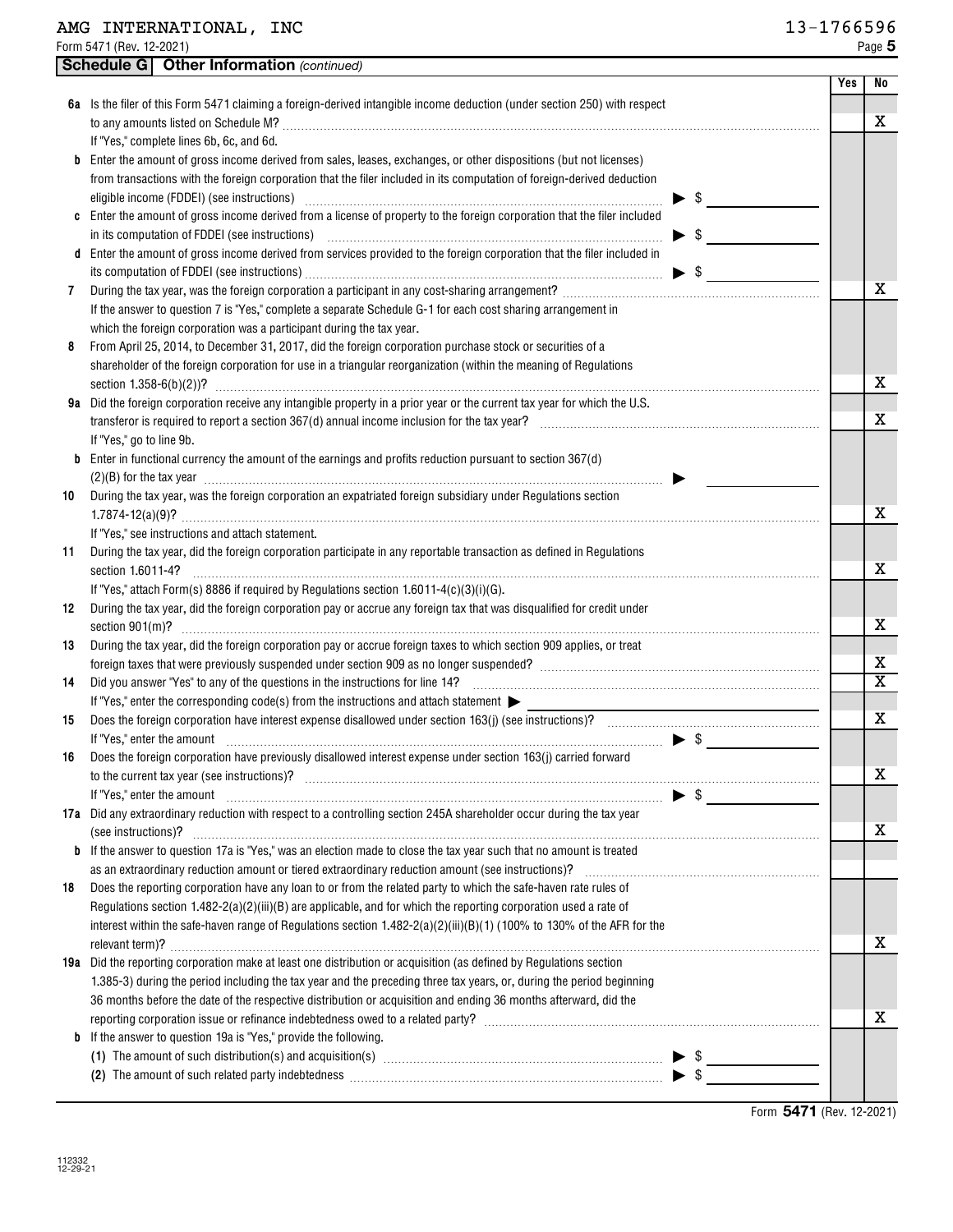Form 5471 (Rev. 12-2021)

# **Schedule I Summary of Shareholder's Income From Foreign Corporation**

If item H on page 1 is completed, a separate Schedule I must be filed for each Category 4, 5a, or 5b filer for whom reporting is furnished on this Form 5471. This Schedule I is being completed for:

|     | Name of U.S. shareholder<br>Identifying number                                                                                                                                                                                 |                         |                          |     |    |
|-----|--------------------------------------------------------------------------------------------------------------------------------------------------------------------------------------------------------------------------------|-------------------------|--------------------------|-----|----|
| 1a  | Section 964(e)(4) Subpart F dividend income from the sale of stock of a lower-tier foreign corporation                                                                                                                         |                         |                          |     |    |
|     |                                                                                                                                                                                                                                | 1a                      |                          |     |    |
| b   |                                                                                                                                                                                                                                | 1 <sub>b</sub>          |                          |     |    |
| C   | Subpart F income from tiered extraordinary disposition amounts not eligible for subpart F exception                                                                                                                            |                         |                          |     |    |
|     |                                                                                                                                                                                                                                | 1c                      |                          |     |    |
| d   | Subpart F income from tiered extraordinary reduction amounts not eligible for subpart F exception                                                                                                                              |                         |                          |     |    |
|     |                                                                                                                                                                                                                                | 1d                      |                          |     |    |
| e   |                                                                                                                                                                                                                                | 1e                      |                          |     |    |
| f   |                                                                                                                                                                                                                                | 1f                      |                          |     |    |
| g   |                                                                                                                                                                                                                                | 1g                      |                          |     |    |
| h   |                                                                                                                                                                                                                                | 1h                      |                          |     |    |
| 2   |                                                                                                                                                                                                                                | $\overline{2}$          |                          |     |    |
| 3   | Reserved for future use with an accommodal contract the contract of the contract of the contract of the contract of the contract of the contract of the contract of the contract of the contract of the contract of the contra | 3                       |                          |     |    |
| 4   |                                                                                                                                                                                                                                | $\overline{\mathbf{4}}$ |                          |     |    |
|     | See instructions for reporting amounts on lines 1, 2, and 4 on your income tax return.                                                                                                                                         |                         |                          |     |    |
| 5 a |                                                                                                                                                                                                                                | 5a                      |                          |     |    |
| b   | Extraordinary disposition amounts (see instructions) material content and accordinate disposition amounts (see                                                                                                                 | 5 <sub>b</sub>          |                          |     |    |
| C   | Extraordinary reduction amounts (see instructions) manufactured and contain an accordinary reduction amounts (                                                                                                                 | 5c                      |                          |     |    |
| d   |                                                                                                                                                                                                                                | 5d                      |                          |     |    |
| e   | Dividends not reported on line 5a, 5b, 5c, or 5d [11] manufactures manufactures in the state of the state of the state of the state of the state of the state of the state of the state of the state of the state of the state | 5e                      |                          |     |    |
| 6   |                                                                                                                                                                                                                                | 6                       |                          |     |    |
|     |                                                                                                                                                                                                                                |                         |                          | Yes | No |
| 7а  |                                                                                                                                                                                                                                |                         |                          |     |    |
| b   |                                                                                                                                                                                                                                |                         |                          |     |    |
|     | If the answer to either question is "Yes," attach an explanation.                                                                                                                                                              |                         |                          |     |    |
| 8 a | Did this U.S. shareholder have an extraordinary disposition (ED) account with respect to the foreign corporation at                                                                                                            |                         |                          |     |    |
|     |                                                                                                                                                                                                                                |                         |                          |     | x  |
| b   | If the answer to question 8a is "Yes," enter the U.S. shareholder's ED account balance at the beginning of the CFC year                                                                                                        |                         |                          |     |    |
|     | and at the end of the tax year \$ Provide an attachment detailing any changes from the<br>\$                                                                                                                                   |                         |                          |     |    |
|     | beginning to the ending balances.                                                                                                                                                                                              |                         |                          |     |    |
| C   | Enter the CFC's aggregate ED account balance with respect to all U.S. shareholders at the beginning of the CFC year                                                                                                            |                         |                          |     |    |
|     | \$                                                                                                                                                                                                                             |                         |                          |     |    |
|     | beginning to the ending balances.                                                                                                                                                                                              |                         |                          |     |    |
|     | Enter the sum of the hybrid deduction accounts with respect to stock of the foreign corporation (see instructions) \$                                                                                                          |                         |                          |     |    |
|     |                                                                                                                                                                                                                                |                         | Form 5471 (Rev. 12-2021) |     |    |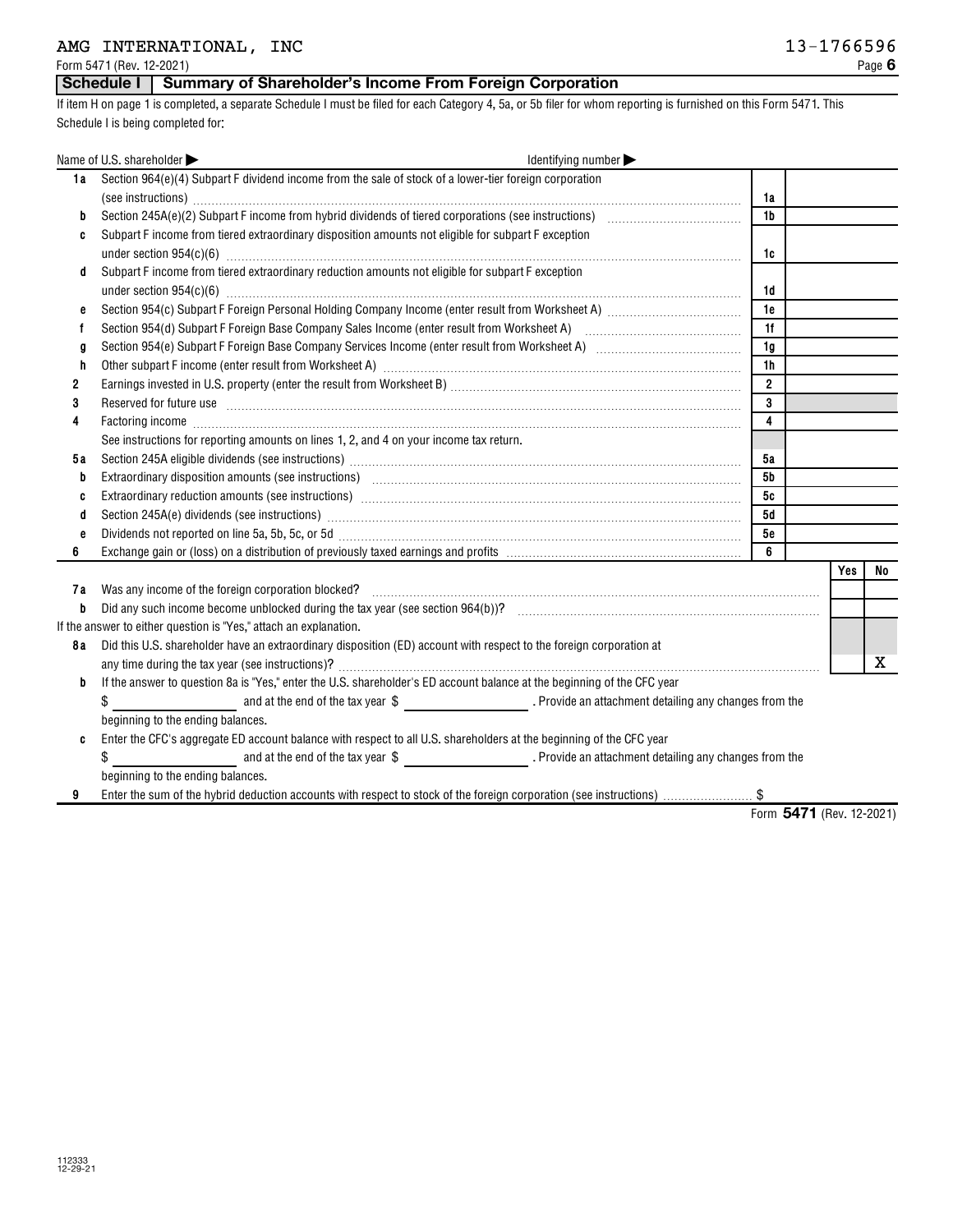# **SCHEDULE H (Form 5471)**

Department of the Treasury Internal Revenue Service

# **Current Earnings and Profits**

OMB No. 1545-0123

(Rev. December 2021) **| Attach to Form 5471.**

**| Go to www.irs.gov/Form5471 for instructions and the latest information.**

| <b>THE THAT LIGAGITAL OCLAIG</b>                             |              |                    |                                  |
|--------------------------------------------------------------|--------------|--------------------|----------------------------------|
| Name of person filing Form 5471<br>AMG INTERNATIONAL,<br>INC |              | Identifying number | 13-1766596                       |
| Name of foreign corporation<br>LUKE'S HOSPITAL<br>ST.        | EIN (if any) | 001                | Reference ID number (see instr.) |

**IMPORTANT:** Enter the amounts on lines 1 through 5c infunctional currency.

| 1  |                                                                                                               |                |                      |            |                  | $\mathbf{1}$   | 2,421,692. |
|----|---------------------------------------------------------------------------------------------------------------|----------------|----------------------|------------|------------------|----------------|------------|
| 2  | Net adjustments made to line 1 to determine current                                                           |                |                      |            |                  |                |            |
|    | earnings and profits according to U.S. financial and tax                                                      |                |                      |            |                  |                |            |
|    | accounting standards (see instructions):                                                                      |                | <b>Net Additions</b> |            | Net Subtractions |                |            |
| а  |                                                                                                               | 2a             |                      |            |                  |                |            |
| b  |                                                                                                               | 2 <sub>b</sub> |                      |            |                  |                |            |
| с  |                                                                                                               | 2c             |                      |            |                  |                |            |
| d  |                                                                                                               | 2d             |                      |            |                  |                |            |
| е  |                                                                                                               | 2e             |                      |            |                  |                |            |
| f  |                                                                                                               | 2f             |                      |            |                  |                |            |
| g  | Income taxes (see Schedule E, Part I, Section 1, line 6,                                                      |                |                      |            |                  |                |            |
|    |                                                                                                               | 2g             |                      |            |                  |                |            |
| h  |                                                                                                               | 2 <sub>h</sub> |                      |            |                  |                |            |
| j  |                                                                                                               | 2i             |                      |            |                  |                |            |
| З  |                                                                                                               | $\mathbf{3}$   |                      |            |                  |                |            |
| 4  | Total net subtractions                                                                                        | 4              |                      |            |                  |                |            |
| 5а |                                                                                                               |                |                      |            |                  | 5a             | 2,421,692. |
| b  | DASTM gain or (loss) for foreign corporations that use DASTM (see instructions) manufactured in the parameter |                |                      |            |                  | 5 <sub>b</sub> |            |
| c  | Combine lines 5a and 5b and enter the result on line 5c. Then enter on lines 5c(i), 5c(ii), and 5c(iii)(A)    |                |                      |            |                  |                |            |
|    | through 5c(iii)(D) the portion of the line 5c amount with respect to the categories of income shown           |                |                      |            |                  |                |            |
|    |                                                                                                               |                |                      |            |                  | 5с             | 2,421,692. |
|    | General category (enter amount on applicable Schedule J, Part I,<br>(i)                                       |                |                      |            |                  |                |            |
|    |                                                                                                               |                |                      | 5c(i)      |                  |                |            |
|    | (ii) Passive category (enter amount on applicable Schedule J, Part I,                                         |                |                      |            |                  |                |            |
|    |                                                                                                               |                |                      | 5c(ii)     | 2,421,692.       |                |            |
|    | (iii) Section 901(j) category:                                                                                |                |                      |            |                  |                |            |
|    | (A) Enter the country code of the sanctioned country $\blacktriangleright$                                    |                |                      |            |                  |                |            |
|    | and enter the line 5c amount with respect to the sanctioned                                                   |                |                      |            |                  |                |            |
|    | country on this line 5c(iii)(A) and on the applicable Schedule J,                                             |                |                      |            |                  |                |            |
|    |                                                                                                               |                |                      | 5c(iii)(A) |                  |                |            |
|    | (B) Enter the country code of the sanctioned country $\blacktriangleright$                                    |                |                      |            |                  |                |            |
|    | and enter the line 5c amount with respect to the sanctioned                                                   |                |                      |            |                  |                |            |
|    | country on this line 5c(iii)(B) and on the applicable Schedule J,                                             |                |                      |            |                  |                |            |
|    |                                                                                                               |                |                      | 5c(iii)(B) |                  |                |            |
|    | (C) Enter the country code of the sanctioned country $\blacktriangleright$                                    |                |                      |            |                  |                |            |
|    | and enter the line 5c amount with respect to the sanctioned                                                   |                |                      |            |                  |                |            |
|    | country on this line 5c(iii)(C) and on the applicable Schedule J,                                             |                |                      |            |                  |                |            |
|    |                                                                                                               |                |                      | 5c(iii)(C) |                  |                |            |
|    | (D) Enter the country code of the sanctioned country $\blacktriangleright$                                    |                |                      |            |                  |                |            |
|    | and enter the line 5c amount with respect to the sanctioned                                                   |                |                      |            |                  |                |            |
|    | country on this line 5c(iii)(D) and on the applicable Schedule J,                                             |                |                      |            |                  |                |            |
|    | Current earnings and profits in U.S. dollars (line 5c translated at the average exchange rate, as             |                |                      | 5c(iii)(D) |                  |                |            |
| d  |                                                                                                               |                |                      |            |                  | 5d             | 2,754,427. |
|    |                                                                                                               |                |                      |            | .879200          |                |            |
| е  |                                                                                                               |                |                      |            |                  |                |            |

**For Paperwork Reduction Act Notice, see instructions.** LHA

**Schedule H (Form 5471) (Rev. 12-2021)**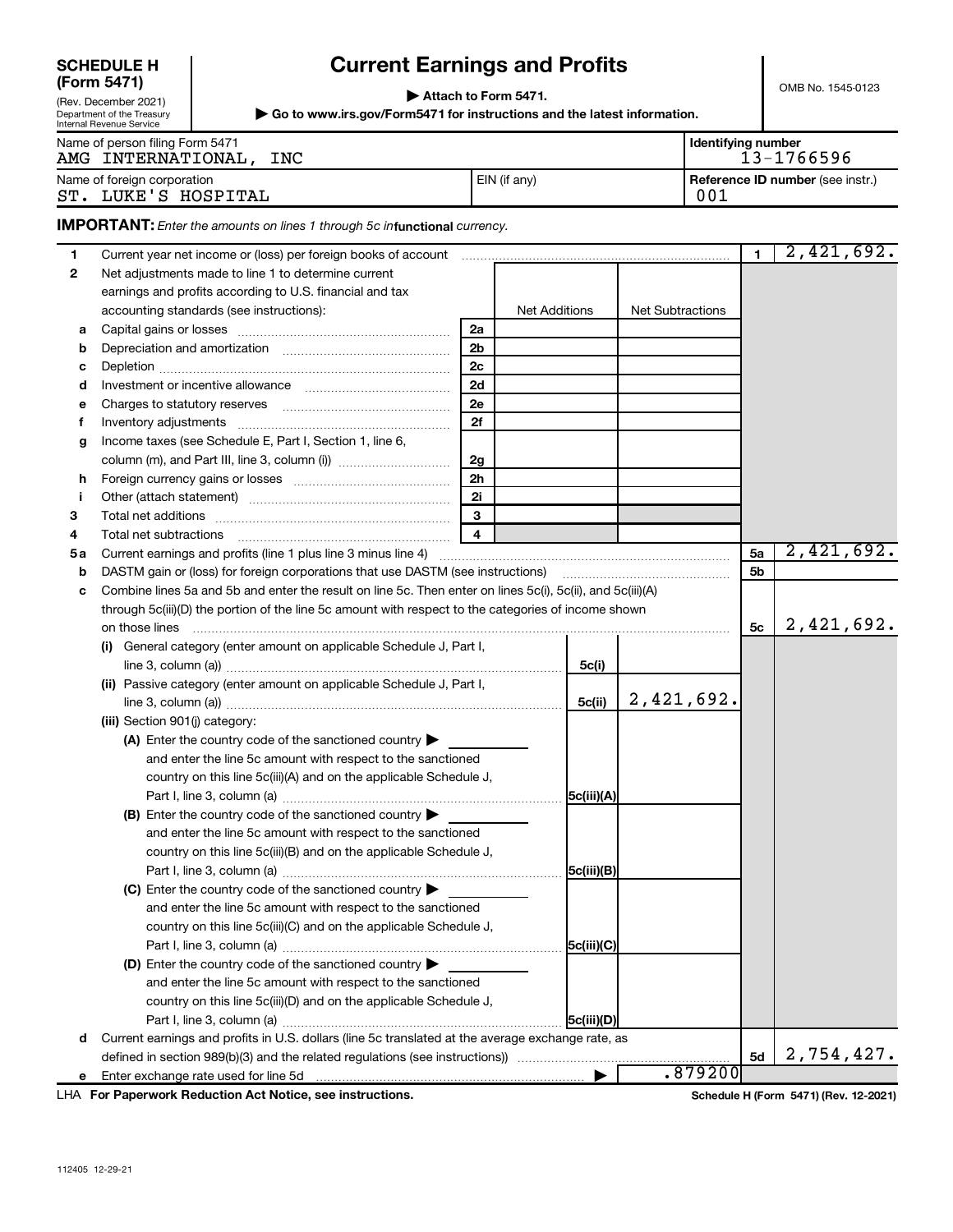|                | <b>SCHEDULE J</b><br>(Form 5471)                       | <b>Accumulated Earnings &amp; Profits (E&amp;P) of Controlled Foreign Corporation</b>                                                          |                          |                                    |  |                         |                                |                     |                           |                                             |  |
|----------------|--------------------------------------------------------|------------------------------------------------------------------------------------------------------------------------------------------------|--------------------------|------------------------------------|--|-------------------------|--------------------------------|---------------------|---------------------------|---------------------------------------------|--|
|                | (Rev. December 2020)                                   | OMB No. 1545-0123<br>Attach to Form 5471.                                                                                                      |                          |                                    |  |                         |                                |                     |                           |                                             |  |
|                | Department of the Treasury<br>Internal Revenue Service | ▶ Go to www.irs.gov/Form5471 for instructions and the latest information.                                                                      |                          |                                    |  |                         |                                |                     |                           |                                             |  |
|                | Name of person filing Form 5471                        |                                                                                                                                                |                          |                                    |  |                         |                                |                     |                           | Identifying number                          |  |
|                |                                                        |                                                                                                                                                |                          |                                    |  |                         |                                |                     |                           |                                             |  |
|                | AMG INTERNATIONAL, INC                                 |                                                                                                                                                |                          |                                    |  |                         |                                |                     |                           | 13-1766596                                  |  |
|                | Name of foreign corporation                            |                                                                                                                                                |                          |                                    |  | EIN (if any)            |                                | Reference ID number |                           |                                             |  |
|                | ST. LUKE'S HOSPITAL                                    |                                                                                                                                                |                          |                                    |  |                         |                                | 001                 |                           |                                             |  |
|                |                                                        |                                                                                                                                                |                          |                                    |  |                         |                                |                     | $\blacktriangleright$ PAS |                                             |  |
| b              |                                                        |                                                                                                                                                |                          |                                    |  |                         |                                |                     |                           |                                             |  |
|                |                                                        | Part I Accumulated E&P of Controlled Foreign Corporation                                                                                       |                          |                                    |  |                         |                                |                     |                           |                                             |  |
|                |                                                        | Check the box if person filing return does not have all U.S. shareholders' information to complete an amount in column (e) (see instructions). |                          |                                    |  |                         |                                |                     |                           |                                             |  |
|                | Important: Enter amounts in functional currency.       |                                                                                                                                                | (a)<br>Post-2017 E&P Not | $(b)$<br>Post-1986                 |  | (c)<br>Pre-1987 E&P Not | (d)<br><b>Hovering Deficit</b> |                     |                           | (e) Previously Taxed E&P (see instructions) |  |
|                |                                                        |                                                                                                                                                | <b>Previously Taxed</b>  | <b>Undistributed Earnings</b>      |  | <b>Previously Taxed</b> | and Deduction                  | (i) Reclassified    |                           | (ii) Reclassified                           |  |
|                |                                                        |                                                                                                                                                | (post-2017 section       | (post-1986 and<br>pre-2018 section |  | (pre-1987 section       | for Suspended                  | section 965(a) PTEP |                           | section 965(b) PTEP                         |  |
|                |                                                        |                                                                                                                                                | 959(c)(3) balance)       | $959(c)(3)$ balance)               |  | $959(c)(3)$ balance)    | Taxes                          |                     |                           |                                             |  |
| 1a             |                                                        | Balance at beginning of year (as reported on prior                                                                                             |                          |                                    |  |                         |                                |                     |                           |                                             |  |
|                |                                                        |                                                                                                                                                |                          | -1,452,002.18,925,221.             |  |                         |                                |                     |                           |                                             |  |
| b              |                                                        | Beginning balance adjustments (attach statement)                                                                                               |                          | $-1,662,536.$                      |  |                         |                                |                     |                           |                                             |  |
| $\mathbf{c}$   |                                                        | Adjusted beginning balance (combine lines 1a and 1b)                                                                                           |                          | $-1,452,002.17,262,685.$           |  |                         |                                |                     |                           |                                             |  |
| 2a             |                                                        | Reduction for taxes unsuspended under anti-splitter rules                                                                                      |                          |                                    |  |                         |                                |                     |                           |                                             |  |
| b              |                                                        | Disallowed deduction for taxes suspended under                                                                                                 |                          |                                    |  |                         |                                |                     |                           |                                             |  |
|                |                                                        |                                                                                                                                                |                          |                                    |  |                         |                                |                     |                           |                                             |  |
| $\mathbf{3}$   |                                                        | Current year E&P (or deficit in E&P) (enter amount                                                                                             |                          |                                    |  |                         |                                |                     |                           |                                             |  |
|                |                                                        | from applicable line 5c of Schedule H)                                                                                                         | 2,421,692.               |                                    |  |                         |                                |                     |                           |                                             |  |
| 4              |                                                        | E&P attributable to distributions of previously taxed                                                                                          |                          |                                    |  |                         |                                |                     |                           |                                             |  |
|                |                                                        |                                                                                                                                                |                          |                                    |  |                         |                                |                     |                           |                                             |  |
| 5а<br>b        |                                                        | E&P carried over in nonrecognition transaction                                                                                                 |                          |                                    |  |                         |                                |                     |                           |                                             |  |
|                |                                                        | Reclassify deficit in E&P as hovering deficit after                                                                                            |                          |                                    |  |                         |                                |                     |                           |                                             |  |
| 6              |                                                        |                                                                                                                                                |                          |                                    |  |                         |                                |                     |                           |                                             |  |
| $\overline{7}$ |                                                        | Total current and accumulated E&P (combine lines                                                                                               |                          |                                    |  |                         |                                |                     |                           |                                             |  |
|                |                                                        |                                                                                                                                                |                          | 969,690.17,262,685.                |  |                         |                                |                     |                           |                                             |  |
| 8              |                                                        | Amounts reclassified to section 959(c)(2) E&P from                                                                                             |                          |                                    |  |                         |                                |                     |                           |                                             |  |
|                |                                                        |                                                                                                                                                |                          |                                    |  |                         |                                |                     |                           |                                             |  |
| 9              |                                                        |                                                                                                                                                |                          | $-106, 764.$                       |  |                         |                                |                     |                           |                                             |  |
| 10             | Amounts reclassified to section 959(c)(1) E&P          |                                                                                                                                                |                          |                                    |  |                         |                                |                     |                           |                                             |  |
|                |                                                        |                                                                                                                                                |                          |                                    |  |                         |                                |                     |                           |                                             |  |
| 11             |                                                        | Amounts included as earnings invested in U.S. property                                                                                         |                          |                                    |  |                         |                                |                     |                           |                                             |  |
|                |                                                        | and reclassified to section 959(c)(1) E&P (see instructions)                                                                                   |                          |                                    |  |                         |                                |                     |                           |                                             |  |
| 12             |                                                        | Other adjustments (attach statement)                                                                                                           |                          |                                    |  |                         |                                |                     |                           |                                             |  |
| 13             | Hovering deficit offset of undistributed post-         |                                                                                                                                                |                          |                                    |  |                         |                                |                     |                           |                                             |  |
|                | transaction E&P (see instructions)                     |                                                                                                                                                |                          |                                    |  |                         |                                |                     |                           |                                             |  |
| 14             |                                                        | Balance at beginning of next year (combine lines 7 through 13)                                                                                 |                          | 969,690.17,155,921.                |  |                         |                                |                     |                           |                                             |  |

112421 04-01-21 LHA For Paperwork Reduction Act Notice, see the Instructions for Form 5471.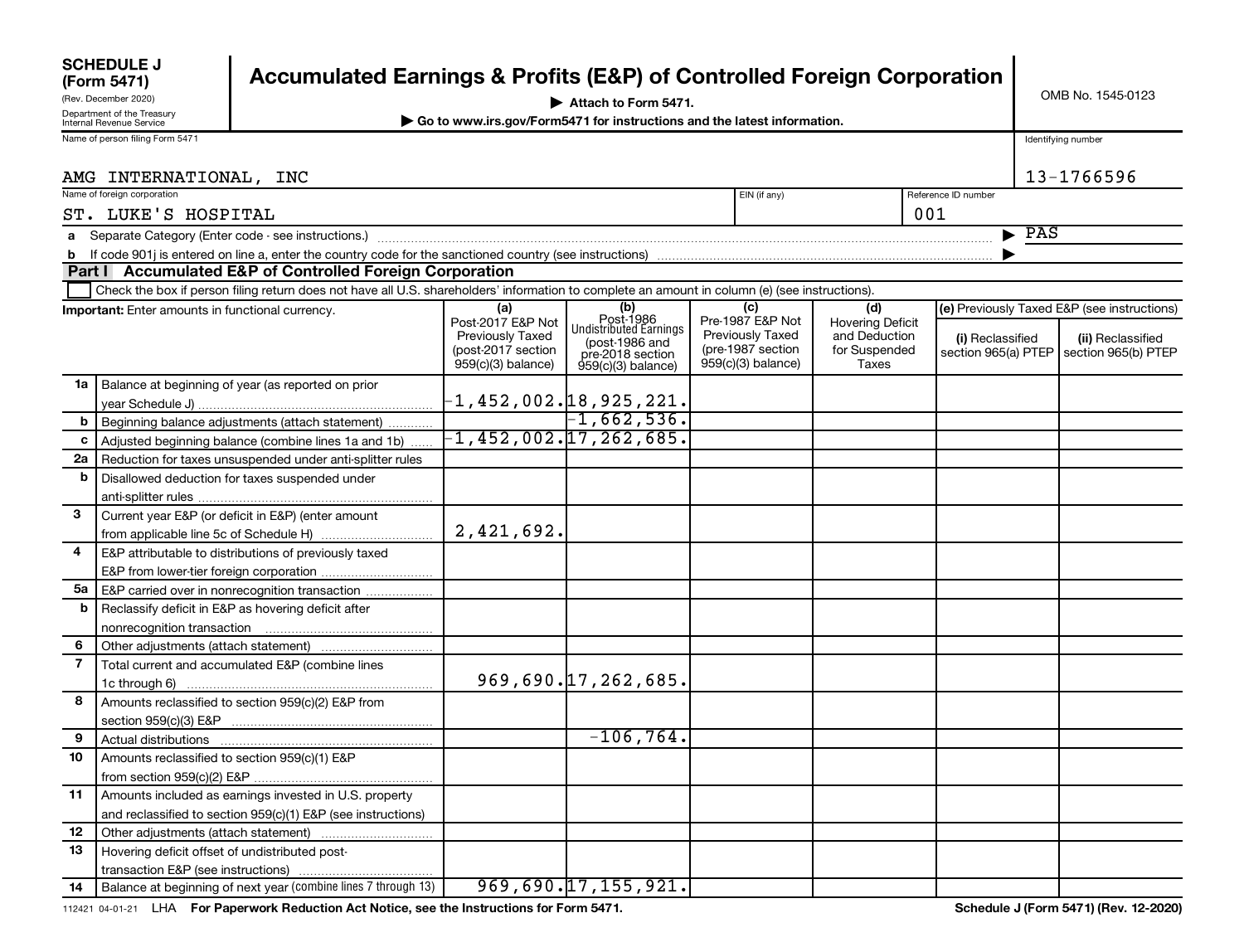|                               | Schedule J (Form 5471) (Rev. 12-2020)<br><b>Part I</b> Accumulated E&P of Controlled Foreign Corporation (continued) |                                             |                                             |                                 | Page 2                                                                                        |
|-------------------------------|----------------------------------------------------------------------------------------------------------------------|---------------------------------------------|---------------------------------------------|---------------------------------|-----------------------------------------------------------------------------------------------|
|                               |                                                                                                                      |                                             | (e) Previously Taxed E&P (see instructions) |                                 |                                                                                               |
|                               | (iii) General section<br>959(c)(1) PTEP                                                                              | (iv) Reclassified section 951A PTEP         | (v) Reclassified section 245A(d) PTEP       | (vi) Section 965(a) PTEP        | (vii) Section 965(b) PTEP                                                                     |
| 1a                            |                                                                                                                      |                                             |                                             |                                 |                                                                                               |
| b                             |                                                                                                                      |                                             |                                             |                                 |                                                                                               |
| c                             |                                                                                                                      |                                             |                                             |                                 |                                                                                               |
| 2a                            |                                                                                                                      |                                             |                                             |                                 |                                                                                               |
| b                             |                                                                                                                      |                                             |                                             |                                 |                                                                                               |
| $\mathbf{3}$                  |                                                                                                                      |                                             |                                             |                                 |                                                                                               |
| $\overline{\mathbf{4}}$<br>5a |                                                                                                                      |                                             |                                             |                                 |                                                                                               |
| b                             |                                                                                                                      |                                             |                                             |                                 |                                                                                               |
| 6                             |                                                                                                                      |                                             |                                             |                                 |                                                                                               |
| $\overline{7}$                |                                                                                                                      |                                             |                                             |                                 |                                                                                               |
| 8                             |                                                                                                                      |                                             |                                             |                                 |                                                                                               |
| 9                             |                                                                                                                      |                                             |                                             |                                 |                                                                                               |
| 10                            |                                                                                                                      |                                             |                                             |                                 |                                                                                               |
| 11                            |                                                                                                                      |                                             |                                             |                                 |                                                                                               |
| 12<br>13                      |                                                                                                                      |                                             |                                             |                                 |                                                                                               |
| 14                            |                                                                                                                      |                                             |                                             |                                 |                                                                                               |
|                               |                                                                                                                      | (e) Previously Taxed E&P (see instructions) |                                             |                                 | (f)                                                                                           |
|                               | (viii) Section 951A PTEP                                                                                             | (ix) Section 245A(d) PTEP                   |                                             | $(x)$ Section 951(a)(1)(A) PTEP | Total Section 964(a) E&P<br>(combine columns (a), (b), (c),<br>and $(e)(i)$ through $(e)(x))$ |
| 1a                            |                                                                                                                      |                                             |                                             |                                 | 17, 473, 219.                                                                                 |
| b                             |                                                                                                                      |                                             |                                             |                                 | $-1,662,536.$                                                                                 |
| c                             |                                                                                                                      |                                             |                                             |                                 | 15,810,683.                                                                                   |
| 2a                            |                                                                                                                      |                                             |                                             |                                 |                                                                                               |
| b                             |                                                                                                                      |                                             |                                             |                                 |                                                                                               |
| 3                             |                                                                                                                      |                                             |                                             |                                 | 2,421,692.                                                                                    |
| 4<br>5a                       |                                                                                                                      |                                             |                                             |                                 |                                                                                               |
| b                             |                                                                                                                      |                                             |                                             |                                 |                                                                                               |
| $6\phantom{a}$                |                                                                                                                      |                                             |                                             |                                 |                                                                                               |
| $\overline{7}$                |                                                                                                                      |                                             |                                             |                                 | 18, 232, 375.                                                                                 |
| 8                             |                                                                                                                      |                                             |                                             |                                 |                                                                                               |
| $\overline{9}$                |                                                                                                                      |                                             |                                             |                                 | $-106, 764.$                                                                                  |
| $10$                          |                                                                                                                      |                                             |                                             |                                 |                                                                                               |
| $\frac{11}{1}$                |                                                                                                                      |                                             |                                             |                                 |                                                                                               |
| $12$<br>$13$                  |                                                                                                                      |                                             |                                             |                                 |                                                                                               |
| $\overline{14}$               |                                                                                                                      |                                             |                                             |                                 | 18, 125, 611.                                                                                 |
| 112422 04-01-21               |                                                                                                                      |                                             |                                             |                                 | Schedule J (Form 5471) (Rev. 12-2020)                                                         |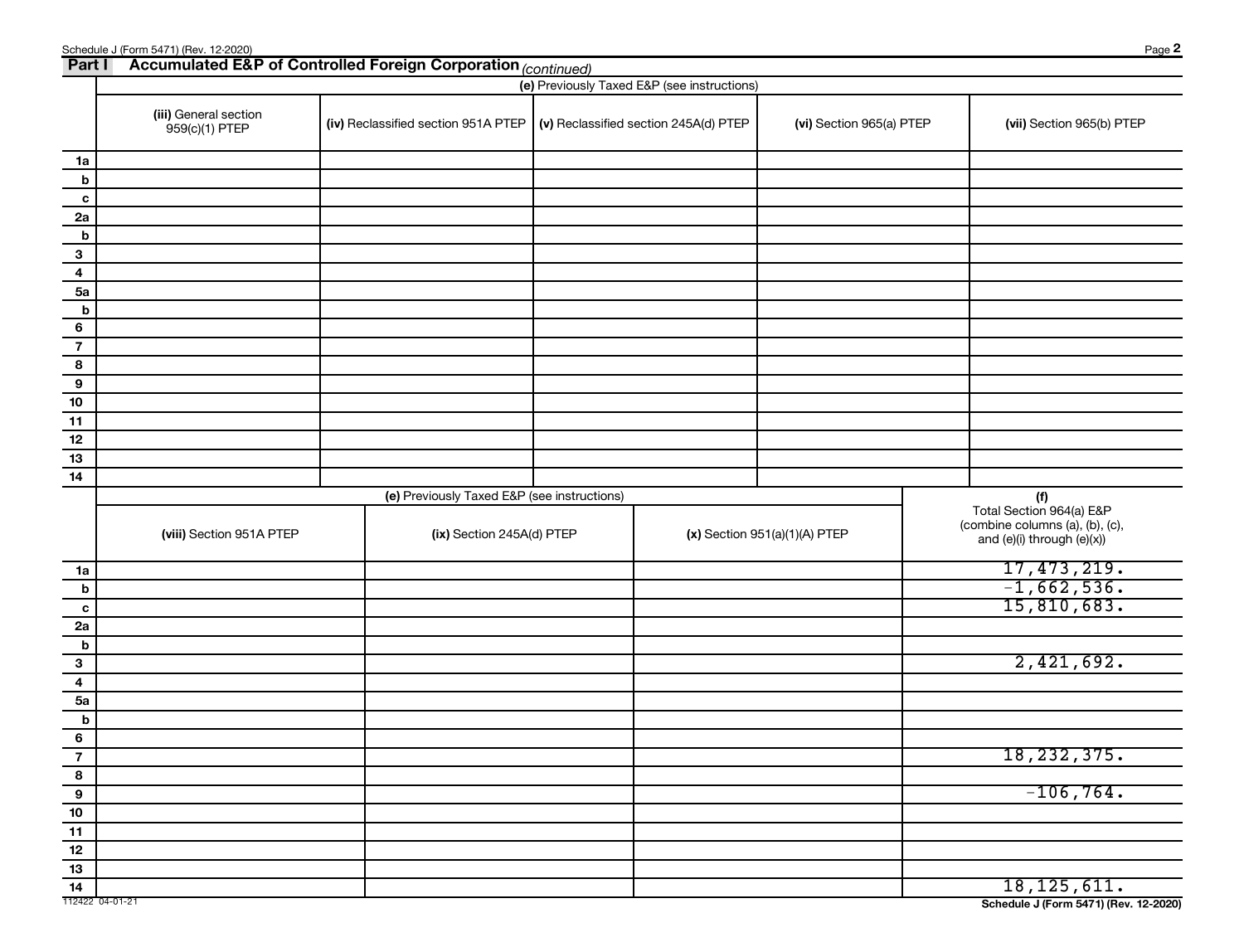|         | Schedule J (Form 5471) (Rev. 12-2020)                                                |  | Page 3                                       |
|---------|--------------------------------------------------------------------------------------|--|----------------------------------------------|
| Part II | Nonpreviously Taxed E&P Subject to Recapture as Subpart F Income (section 952(c)(2)) |  |                                              |
|         | <b>Important:</b> Enter amounts in functional currency.                              |  |                                              |
|         | Balance at beginning of year                                                         |  |                                              |
| 2       | Additions (amounts subject to future recapture)                                      |  |                                              |
| з       | Subtractions (amounts recaptured in current year)                                    |  |                                              |
|         | Balance at end of year (combine lines 1 through 3)                                   |  |                                              |
|         |                                                                                      |  | Cahadule <i>LIFerm E474)</i> (Dev. 10, 0000) |

**Schedule J (Form 5471) (Rev. 12-2020)**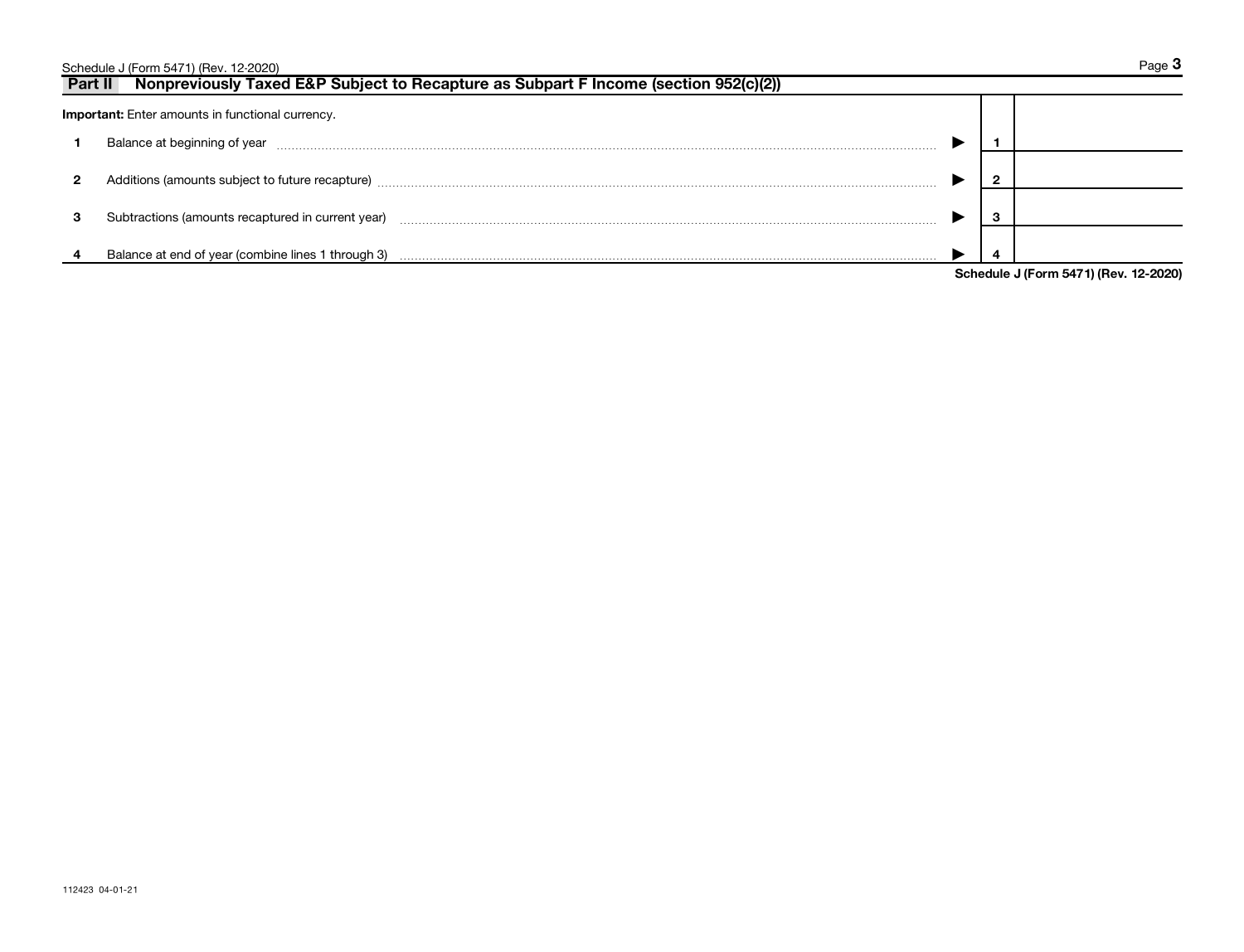# **SCHEDULE M**

Department of the Treasury Internal Revenue Service

# (Form 5471) **and Shareholders or Other Related Persons** MB No. 1545-0123 **(Form 5471) Transactions Between Controlled Foreign Corporation**

**| Attach to Form 5471.**

**| Go to www.irs.gov/Form5471 for instructions and the latest information.**

**Identifying number**

# AMG INTERNATIONAL, INC 13-1766596

Name of foreign corporation **EIN** (if any) Reference ID number

Name of person filing Form 5471

## ST. LUKE'S HOSPITAL **DESAULT AND ST.** (001)

Important: Complete a separate Schedule M for each controlled foreign corporation. Enter the totals for each type of transaction that occurred during *the annual accounting period between the foreign corporation and the persons listed in columns (b) through (f). All amounts must be stated in U.S. dollars translated from functional currency at the average exchange rate for the foreign corporation's tax year. See instructions.*

| Enter the relevant functional currency and the exchange rate used throughout this schedule $\blacktriangleright$ $\texttt{EUROPEAN}$ $\;\;\texttt{UNION}$ , $\;\;\texttt{EURO}$ |                                         |                                                                                                      |                                                                                                           |                                                                                                                                | .879200                                                                                               |
|---------------------------------------------------------------------------------------------------------------------------------------------------------------------------------|-----------------------------------------|------------------------------------------------------------------------------------------------------|-----------------------------------------------------------------------------------------------------------|--------------------------------------------------------------------------------------------------------------------------------|-------------------------------------------------------------------------------------------------------|
| (a) Transactions<br>of<br>foreign corporation                                                                                                                                   | $(b)$ U.S. person<br>filing this return | (C) Any domestic<br>corporation or partnership<br>controlled by<br>U.S. person<br>filing this return | (d) Any other foreign<br>corporation or partnership<br>controlled by<br>U.S. person<br>filing this return | (e) 10% or more U.S.<br>shareholder of controlled<br>foreign corporation<br>(other than the U.S.<br>person filing this return) | $(1)$ 10% or more U.S.<br>shareholder of<br>any corporation<br>controlling the foreign<br>corporation |
| 1 Sales of stock in trade (inventory)                                                                                                                                           |                                         |                                                                                                      |                                                                                                           |                                                                                                                                |                                                                                                       |
| 2 Sales of tangible property other than                                                                                                                                         |                                         |                                                                                                      |                                                                                                           |                                                                                                                                |                                                                                                       |
| stock in trade                                                                                                                                                                  |                                         |                                                                                                      |                                                                                                           |                                                                                                                                |                                                                                                       |
| 3 Sales of property rights (patents,                                                                                                                                            |                                         |                                                                                                      |                                                                                                           |                                                                                                                                |                                                                                                       |
|                                                                                                                                                                                 |                                         |                                                                                                      |                                                                                                           |                                                                                                                                |                                                                                                       |
| 4 Platform contribution transaction payments                                                                                                                                    |                                         |                                                                                                      |                                                                                                           |                                                                                                                                |                                                                                                       |
| 5 Cost sharing transaction payments received                                                                                                                                    |                                         |                                                                                                      |                                                                                                           |                                                                                                                                |                                                                                                       |
| 6 Compensation received for technical,                                                                                                                                          |                                         |                                                                                                      |                                                                                                           |                                                                                                                                |                                                                                                       |
| managerial, engineering, construction,                                                                                                                                          |                                         |                                                                                                      |                                                                                                           |                                                                                                                                |                                                                                                       |
|                                                                                                                                                                                 |                                         |                                                                                                      |                                                                                                           |                                                                                                                                |                                                                                                       |
| 7 Commissions received                                                                                                                                                          |                                         |                                                                                                      |                                                                                                           |                                                                                                                                |                                                                                                       |
| 8 Rents, royalties, and license fees received                                                                                                                                   |                                         |                                                                                                      |                                                                                                           |                                                                                                                                |                                                                                                       |
| 9 Hybrid dividends received (see instr.)                                                                                                                                        |                                         |                                                                                                      |                                                                                                           |                                                                                                                                |                                                                                                       |
| 10 Dividends received (exclude hybrid                                                                                                                                           |                                         |                                                                                                      |                                                                                                           |                                                                                                                                |                                                                                                       |
| dividends, deemed distributions under                                                                                                                                           |                                         |                                                                                                      |                                                                                                           |                                                                                                                                |                                                                                                       |
| subpart F, and distributions of<br>previously taxed income)                                                                                                                     |                                         |                                                                                                      |                                                                                                           |                                                                                                                                |                                                                                                       |
|                                                                                                                                                                                 |                                         |                                                                                                      |                                                                                                           |                                                                                                                                |                                                                                                       |
| <b>12</b> Premiums received for insurance or                                                                                                                                    |                                         |                                                                                                      |                                                                                                           |                                                                                                                                |                                                                                                       |
| reinsurance                                                                                                                                                                     |                                         |                                                                                                      |                                                                                                           |                                                                                                                                |                                                                                                       |
| <b>13</b> Loan guarantee fees received<br>.                                                                                                                                     |                                         |                                                                                                      |                                                                                                           |                                                                                                                                |                                                                                                       |
| 14 Other amounts received (att. statement)                                                                                                                                      |                                         |                                                                                                      |                                                                                                           |                                                                                                                                |                                                                                                       |
| 15 Add lines 1 through 14                                                                                                                                                       |                                         |                                                                                                      |                                                                                                           |                                                                                                                                |                                                                                                       |
| <b>16</b> Purchases of stock in trade (inventory)                                                                                                                               |                                         |                                                                                                      |                                                                                                           |                                                                                                                                |                                                                                                       |
| 17 Purchases of tangible property other                                                                                                                                         |                                         |                                                                                                      |                                                                                                           |                                                                                                                                |                                                                                                       |
| than stock in trade                                                                                                                                                             |                                         |                                                                                                      |                                                                                                           |                                                                                                                                |                                                                                                       |
| 18 Purchases of property rights                                                                                                                                                 |                                         |                                                                                                      |                                                                                                           |                                                                                                                                |                                                                                                       |
| (patents, trademarks, etc.)                                                                                                                                                     |                                         |                                                                                                      |                                                                                                           |                                                                                                                                |                                                                                                       |
| 19 Platform contribution transaction                                                                                                                                            |                                         |                                                                                                      |                                                                                                           |                                                                                                                                |                                                                                                       |
| payments paid                                                                                                                                                                   |                                         |                                                                                                      |                                                                                                           |                                                                                                                                |                                                                                                       |
| 20 Cost sharing transaction payments paid                                                                                                                                       |                                         |                                                                                                      |                                                                                                           |                                                                                                                                |                                                                                                       |
| 21 Compensation paid for technical,                                                                                                                                             |                                         |                                                                                                      |                                                                                                           |                                                                                                                                |                                                                                                       |
| managerial, engineering, construction,<br>or like services                                                                                                                      |                                         |                                                                                                      |                                                                                                           |                                                                                                                                |                                                                                                       |
|                                                                                                                                                                                 |                                         |                                                                                                      |                                                                                                           |                                                                                                                                |                                                                                                       |
| 23 Rents, royalties, and license fees paid                                                                                                                                      |                                         |                                                                                                      |                                                                                                           |                                                                                                                                |                                                                                                       |
|                                                                                                                                                                                 |                                         |                                                                                                      |                                                                                                           |                                                                                                                                |                                                                                                       |
| 24 Hybrid dividends paid (see instructions)<br>25 Dividends paid (exclude hybrid dividends                                                                                      |                                         |                                                                                                      |                                                                                                           |                                                                                                                                |                                                                                                       |
|                                                                                                                                                                                 |                                         |                                                                                                      |                                                                                                           |                                                                                                                                |                                                                                                       |
| 27 Premiums paid for insurance or reinsurance                                                                                                                                   |                                         |                                                                                                      |                                                                                                           |                                                                                                                                |                                                                                                       |
| 28 Loan guarantee fees paid                                                                                                                                                     |                                         |                                                                                                      |                                                                                                           |                                                                                                                                |                                                                                                       |
| 29 Other amounts paid (attach statement)                                                                                                                                        |                                         |                                                                                                      |                                                                                                           |                                                                                                                                |                                                                                                       |
| 30 Add lines 16 through 29                                                                                                                                                      |                                         |                                                                                                      |                                                                                                           |                                                                                                                                |                                                                                                       |
|                                                                                                                                                                                 |                                         |                                                                                                      |                                                                                                           |                                                                                                                                |                                                                                                       |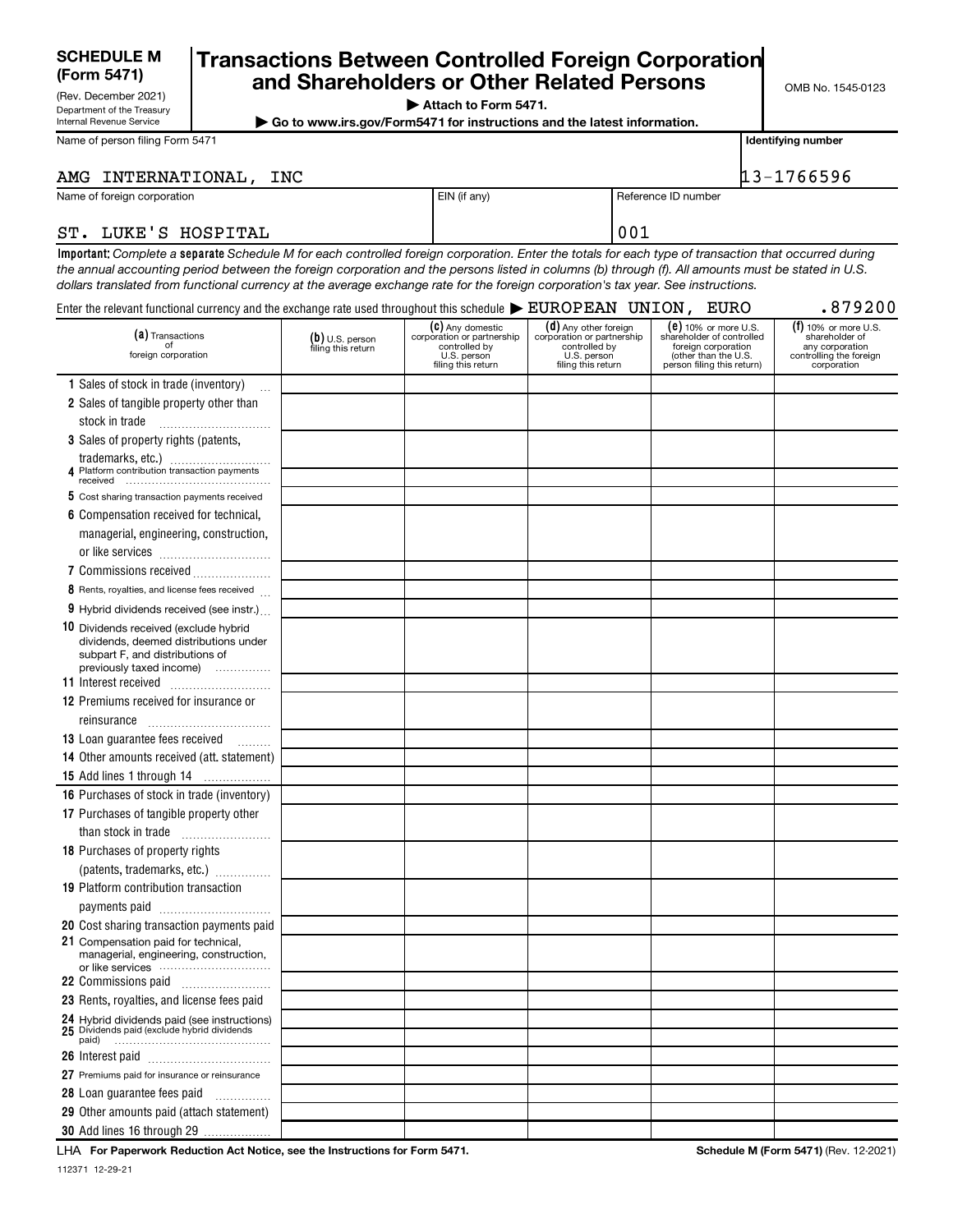| Schedule M (Form 5471) (Rev. 12-2021)          |                                         |                                                                                                      |                                                                                                           |                                                                                                                                  | Page 2                                                                                                |
|------------------------------------------------|-----------------------------------------|------------------------------------------------------------------------------------------------------|-----------------------------------------------------------------------------------------------------------|----------------------------------------------------------------------------------------------------------------------------------|-------------------------------------------------------------------------------------------------------|
| Name of person filing Form 5471                |                                         |                                                                                                      |                                                                                                           |                                                                                                                                  | Identifying number                                                                                    |
| AMG INTERNATIONAL,                             | <b>INC</b>                              |                                                                                                      |                                                                                                           |                                                                                                                                  | $13 - 1766596$                                                                                        |
| (a) Transactions<br>foreign corporation        | $(b)$ U.S. person<br>filing this return | (C) Any domestic<br>corporation or partnership<br>controlled by<br>U.S. person<br>filing this return | (d) Any other foreign<br>corporation or partnership<br>controlled by<br>U.S. person<br>filing this return | $(e)$ 10% or more U.S.<br>shareholder of controlled<br>foreign corporation<br>(other than the U.S.<br>person filing this return) | $(f)$ 10% or more U.S.<br>shareholder of<br>any corporation<br>controlling the foreign<br>corporation |
| 31 Accounts Payable                            |                                         |                                                                                                      |                                                                                                           |                                                                                                                                  |                                                                                                       |
| <b>32</b> Amounts borrowed (enter the maximum) |                                         |                                                                                                      |                                                                                                           |                                                                                                                                  |                                                                                                       |
| loan balance during the year) - see instr.     |                                         |                                                                                                      |                                                                                                           |                                                                                                                                  |                                                                                                       |
| <b>33 Accounts Receivable</b>                  |                                         |                                                                                                      |                                                                                                           |                                                                                                                                  |                                                                                                       |
| <b>34</b> Amounts loaned (enter the maximum    |                                         |                                                                                                      |                                                                                                           |                                                                                                                                  |                                                                                                       |
| loan balance during the year) - see instr.     |                                         |                                                                                                      |                                                                                                           |                                                                                                                                  |                                                                                                       |

**Schedule M (Form 5471)** (Rev. 12-2021)